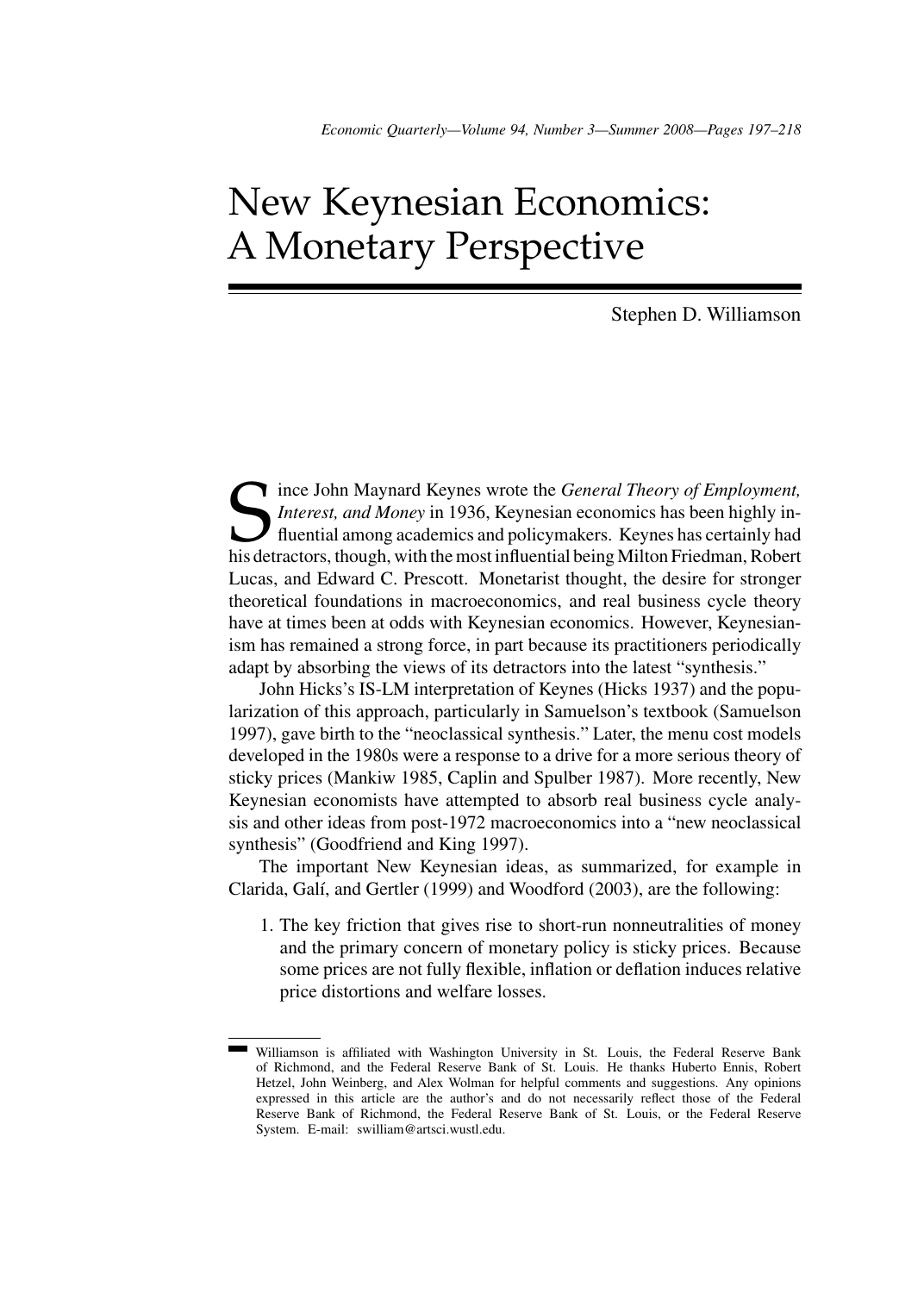- 2. Modern monetary economics is not part of the New Keynesian synthesis. New Keynesians typically regard the frictions that we encounter in deep (e.g., Lagos and Wright 2005) and not-so-deep (e.g., Lucas and Stokey 1987) monetary economics as being second-order importance. These frictions are absence-of-double-coincidence problems and information frictions that give rise to a fundamental role for monetary exchange, and typically lead to intertemporal distortions that can be corrected by monetary policy (for example, a ubiquitous result in monetary economics is Friedman's zero-nominal-interest-rate rule for correcting intertemporal monetary distortions). The Friedman rule is certainly not ubiquitous in New Keynesian economics.
- 3. The central bank is viewed as being able to set a short-term nominal interest rate, and the monetary policy problem is presented as the choice over alternative rules for how this nominal interest rate should be set in response to endogenous and exogenous variables.
- 4. There is a short-run Phillips curve tradeoff. A monetary policy that produces an increase in unanticipated inflation will tend to increase real aggregate output.

The goal of this paper is to construct a simple sticky-price New Keynesian model and then use it to understand and evaluate the ideas above. In this model there are some important departures from the typical New Keynesian models studied by Clarida, Galí, and Gertler; Woodford; and others. However, these departures will highlight where the central ideas and results in New Keynesian analysis are coming from.

For monetary economists, key aspects of New Keynesian economics can be puzzling. For example inWoodford (2003), the apparently preferred framework for analysis is a "cashless model" in which no outside money is held in equilibrium. Prices are denominated in terms of some object called money, and these prices are assumed to be sticky. The interest rate on a nominal bond can be determined in the cashless model, and the central bank is assumed capable of setting this nominal interest rate. Then, the monetary policy problem is formulated as the choice over rules for setting this nominal interest rate. This approach can be contrasted with the common practice in monetary economics, where we start with a framework in which money overcomes some friction, serves as a medium of exchange, and is held in equilibrium in spite of being dominated in rate of return by other assets. Then, studying the effects of monetary policy amounts to examining the consequences of changing the stock of outside money through various means: open market operations, central bank lending, or outright "helicopter drops." It is usually possible to consider monetary policy rules that dictate the contingent behavior of a nominal interest rate, but in most monetary models we can see what underlying actions the central bank must take concerning monetary quantities to support such a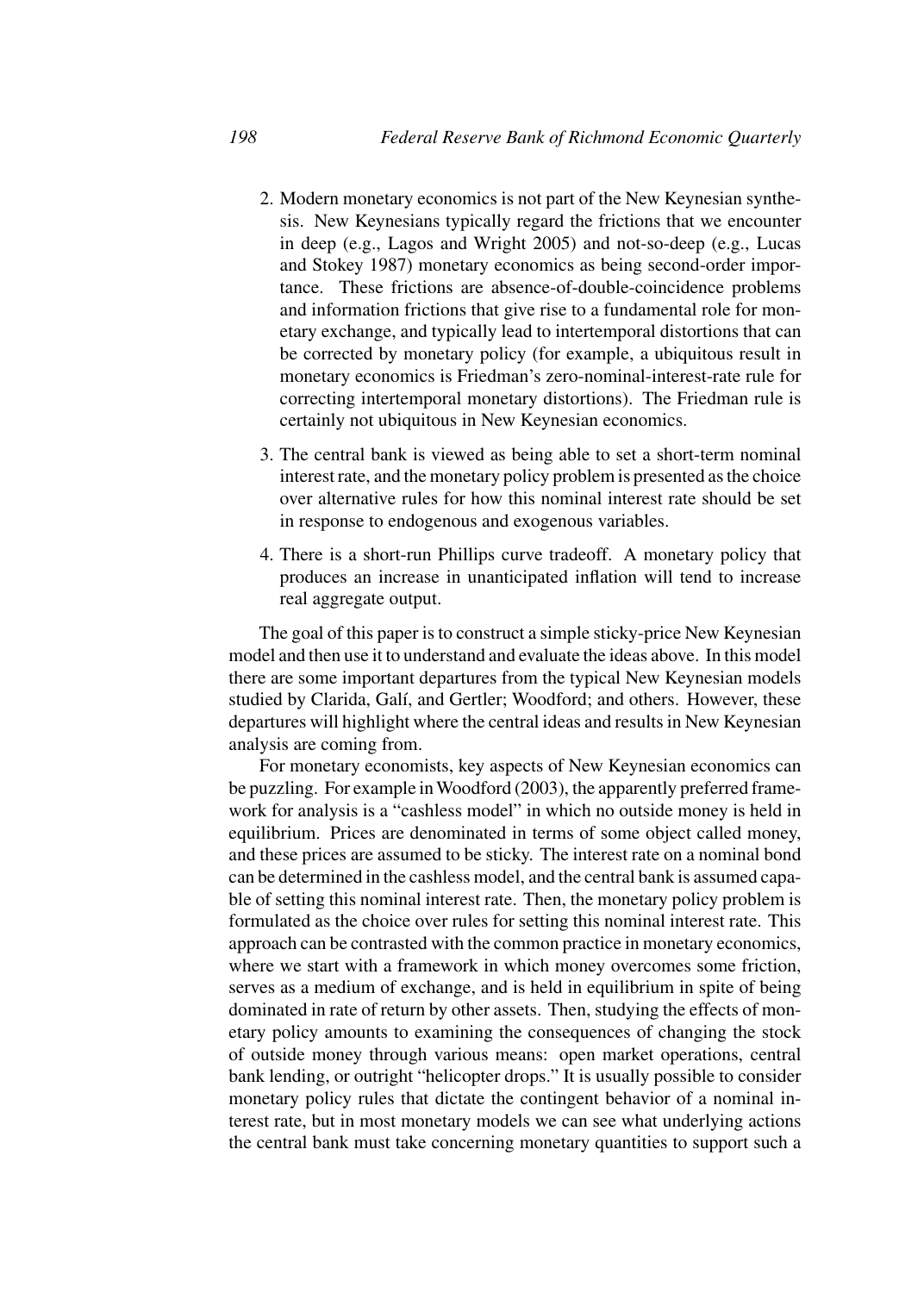policy. What is going on here? Is the New Keynesian approach inconsistent with the principles of monetary economics? Is it misleading?

The first task in this article is to construct a cashless model with sticky prices. This model departs from the usual New Keynesian construct in that there are competitive markets rather than Dixit-Stiglitz (1977) monopolistic competition. This departure helps to make the model simple, and yields information on the importance of the noncompetitive behavior of firms for New Keynesian economics. In general, given the emphasis on the sticky-price friction in New Keynesian economics, we would hope that it is something inherent in the functioning of a sticky-price economy, rather than simply strategic behavior, that is at the heart of the New Keynesian mechanism.

Our cashless model is consistent with most of the predictions of standard Keynesian models, new and old. The sticky-price friction leads to a relative price distortion in that with inflation (deflation), too large (too small) a quantity of sticky-price goods is produced and consumed relative to flexible-price goods. Optimally, the inflation rate is zero, which eliminates the relative price distortion. One aspect in which this model differs from standard New Keynesian models is that it does not exhibit Phillips curve correlations. If the substitution effect dominates in the labor supply response to a wage increase (which we consider the standard case), then output is decreasing (increasing) in the inflation rate when the inflation rate is positive (negative). This is because the distortion caused by sticky prices rises with the deviation from a constant price level, and the representative consumer supplies less labor in response to a larger sticky-price distortion. Thus, under these circumstances output is maximized when the inflation rate is zero and there is no output/inflation tradeoff. In the case where the income effect dominates in the labor supply response to a change in wages, output increases (decreases) for positive (negative) inflation rates. Here there is a Phillips curve tradeoff if the inflation rate is positive, but a zero inflation rate is optimal.

In most New Keynesian models, Phillips curve correlations are generated because of the strategic forward-looking behavior of price-setting firms. A firm, given the opportunity to set the price in units of money for its product, knows it will not have this opportunity again until some time in the future. Roughly, what matters to the firm is its expectation of the path for the price level during the period of time until its next price-setting opportunity. If the inflation rate is unusually high in the future, then the firm's relative price will be unexpectedly low, and then, by assumption, it will be satisfying higherthan-expected demand for its product. Given that all firms behave in the same way, unanticipated inflation will tend to be associated with high real output. One message from our model is that Phillips curve behavior can disappear in the absence of strategic behavior by firms, even with sticky prices.

We live in a world where outside money is held by consumers, firms, and financial institutions in the form of currency and reserve balances, and this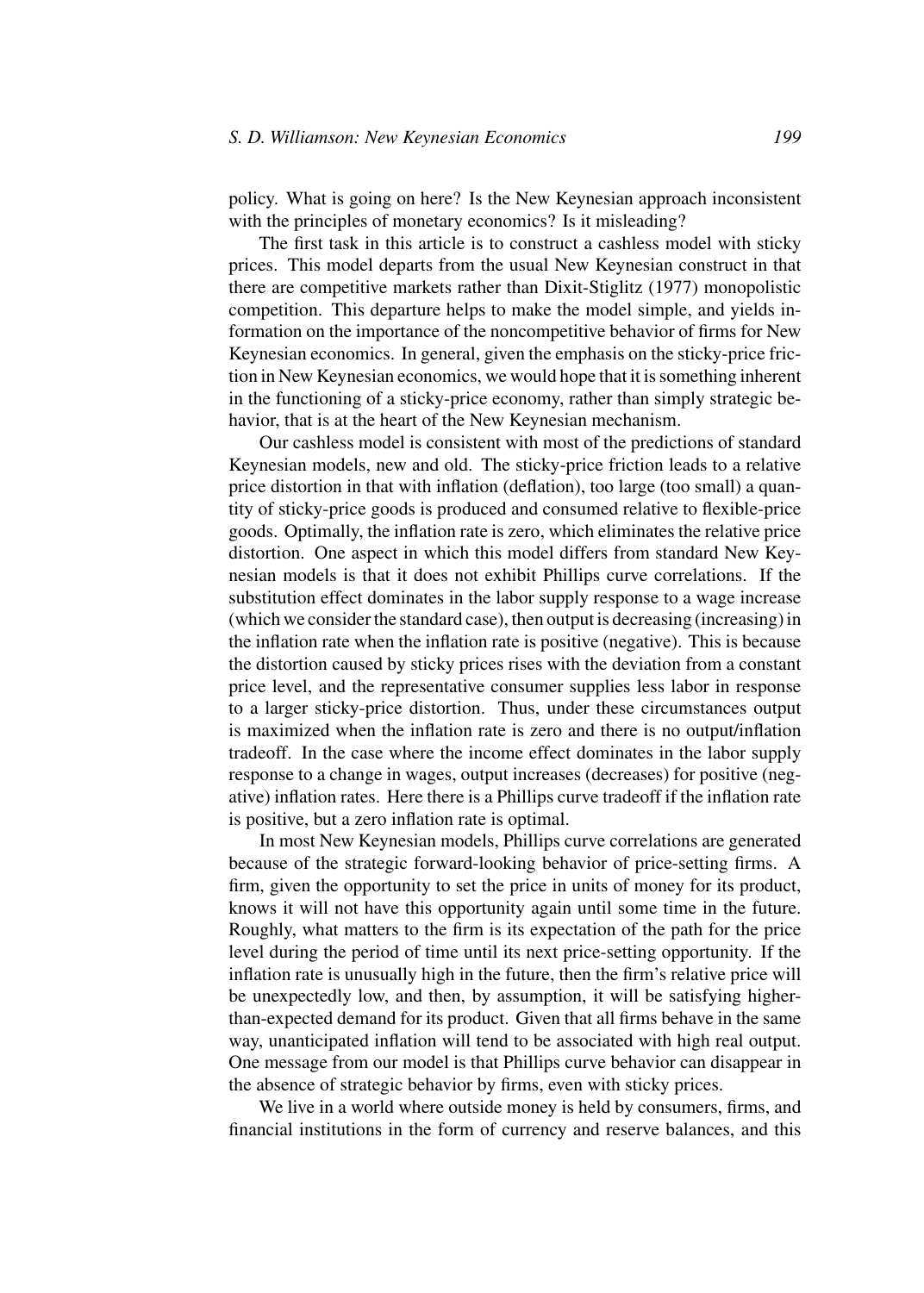outside money is supplied by the central bank and used in various transactions at the retail level and among financial institutions. In using a cashless model to analyze monetary policy, we should feel confident that we are not being led astray by a quest for simplicity. To evaluate what we might lose in focusing on a cashless model, we develop a monetary model that is a straightforward cashin-advance extension of the cashless model. Then, in the spirit of Woodford (2003), we explore how the behavior of this model compares to that of the cashless model and study the "cashless limit" of the more elaborate model. As it turns out, it requires very special assumptions for the limiting economy to behave in the same way as the monetary economy, and, in any case, quantity theory principles hold in equilibrium in the monetary economy. It is useful to know how monetary quantities should be manipulated to produce particular time paths of nominal interest rates, prices, and quantities in the economy, as the key instruments that a central bank has available to it are the quantities on its balance sheet. Thus, it would seem preferable to analyze monetary economies rather than cashless economies.

This article is organized as follows. In Section 1 we construct the basic cashless model, work through examples, and uncover the general properties of this model. Section 2 contains a monetary model, extending the cashless model as a cash-in-advance construct with money and credit. Section 3 is a detailed discussion of the importance of the results, and Section 4 is a conclusion.

# **1. CASHLESS MODEL**

The goal of this section of the paper is to construct a simple sticky-price model that will capture the key aspects of New Keynesian economics, while also taking a somewhat different approach to price determination, in order to simplify and illuminate the important principles at work. The model we construct shares features with typical New Keynesian "cashless" models (see Woodford 2003), which are the following:

- 1. Money is not useful for overcoming frictions, it does not enter a cashin-advance constraint or a utility function, nor does it economize on transactions costs.
- 2. Money is a numeraire in which all prices are denominated.
- 3. The money prices of goods are sticky in that, during any period, some goods prices are predetermined and do not respond to current aggregate shocks.

This model captures the essential friction that New Keynesians argue should be the focus of monetary policy—a sticky-price friction. New Keynesians argue that the other frictions that we typically encounter in monetary models—absence-of-double-coincidence problems and intertemporal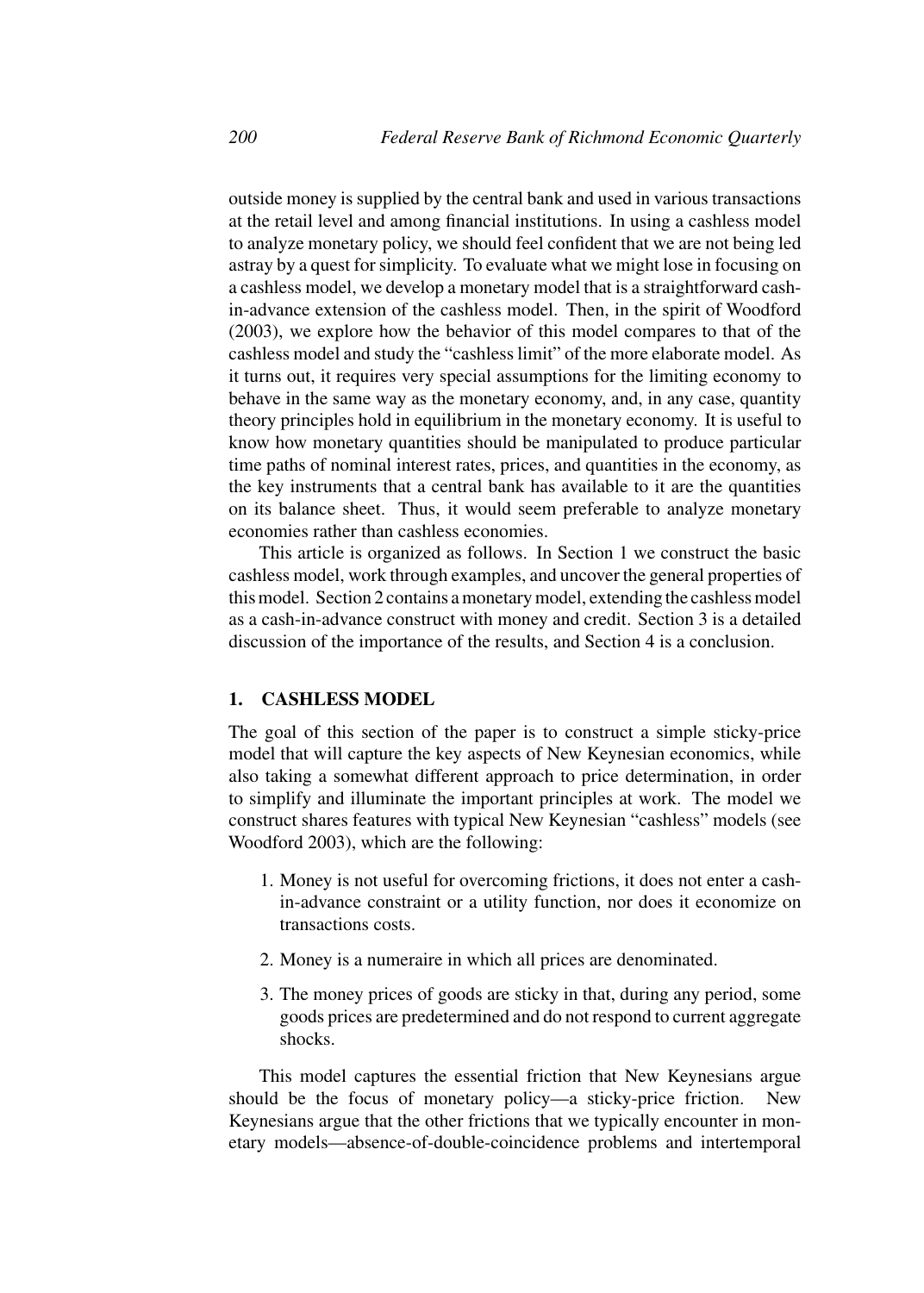price distortions, for example—are of second order for the problem at hand. Further, New Keynesians feel that it is important to model the monetary policy problem in terms of the choice of nominal interest rate rules and that this framework is a very convenient vehicle in that respect.

The model we will work with here has an infinite-lived representative consumer who maximizes

$$
E_0 \sum_{t=0}^{\infty} \beta^t \left[ u(c_t^1) + u(c_t^2) - v(n_t) \right],
$$
 (1)

where  $c_t^i$  denotes consumption of the  $i^{th}$  good,  $i = 1, 2$ , and  $n_t$  is labor supply. Assume that  $u(\cdot)$  is strictly increasing, strictly concave, twice continuously differentiable, and has the property  $u'(0) = \infty$ . As well,  $v(\cdot)$  is strictly increasing, strictly convex, and twice differentiable with  $v'(0) = 0$ and  $v'(h) = \infty$  for some  $h > 0$ . We have assumed a separable period utility function for convenience, and a two-good model is sufficient to exposit the ideas of interest. Goods are perishable. There are linear technologies for producing goods from labor input, i.e.,

$$
y_t^i = \gamma_t n_t^i,\tag{2}
$$

where  $y_t^i$  is output of good *i*,  $\gamma_t$  is aggregate productivity, and  $n_t^i$  is the quantity of labor input applied to production of good *i*. Assume that  $\gamma_t$  follows an exogenous stochastic process.

This model is very simple. There is no investment or capital, and an optimal allocation is a sequence  $\{\tilde{n}_t^1, \tilde{n}_t^2, \tilde{c}_t^1, \tilde{c}_t^2\}_{t=0}^\infty$  satisfying  $\tilde{n}_t^1 = \tilde{n}_t^2 = \tilde{n}_t$ and  $\tilde{c}_t^1 = \tilde{c}_t^2 = \tilde{c}_t$ , with  $\tilde{c}_t = \gamma_t \tilde{n}_t$ , where  $\tilde{n}_t$  solves

$$
\frac{v'(2\tilde{n}_t)}{u'(\gamma_t\tilde{n}_t)} = \gamma_t.
$$
\n(3)

Therefore, at the optimum, consumption of the two goods should be equal in each period with the same quantity of labor allocated to production of each good, given symmetry. As well, from (3) the ratio of the marginal disutility of labor to the marginal utility of consumption should be equal to aggregate productivity for each good in each period.

There is another object, which we will call money, that plays only the role of numeraire. We will assume a form of price stickiness reminiscent of what obtains in the staggered wage-setting models of Fischer (1977) and Taylor (1979). That is, assume that prices are sticky, in the sense that, if the price of a good is flexible in period *t,* then it remains fixed at its period *t* value through period  $t + 1$ , and is subsequently flexible in period  $t + 2$ , etc. In any given period, one good is flexible and the other is sticky. Now, since in (1) and (2) the two goods are treated symmetrically in preferences and technology, we can let good 1 be the flexible-price good in each period. Then, let  $P_t$  denote the price in units of money of the flexible-price good in period *t*, and then  $P_{t-1}$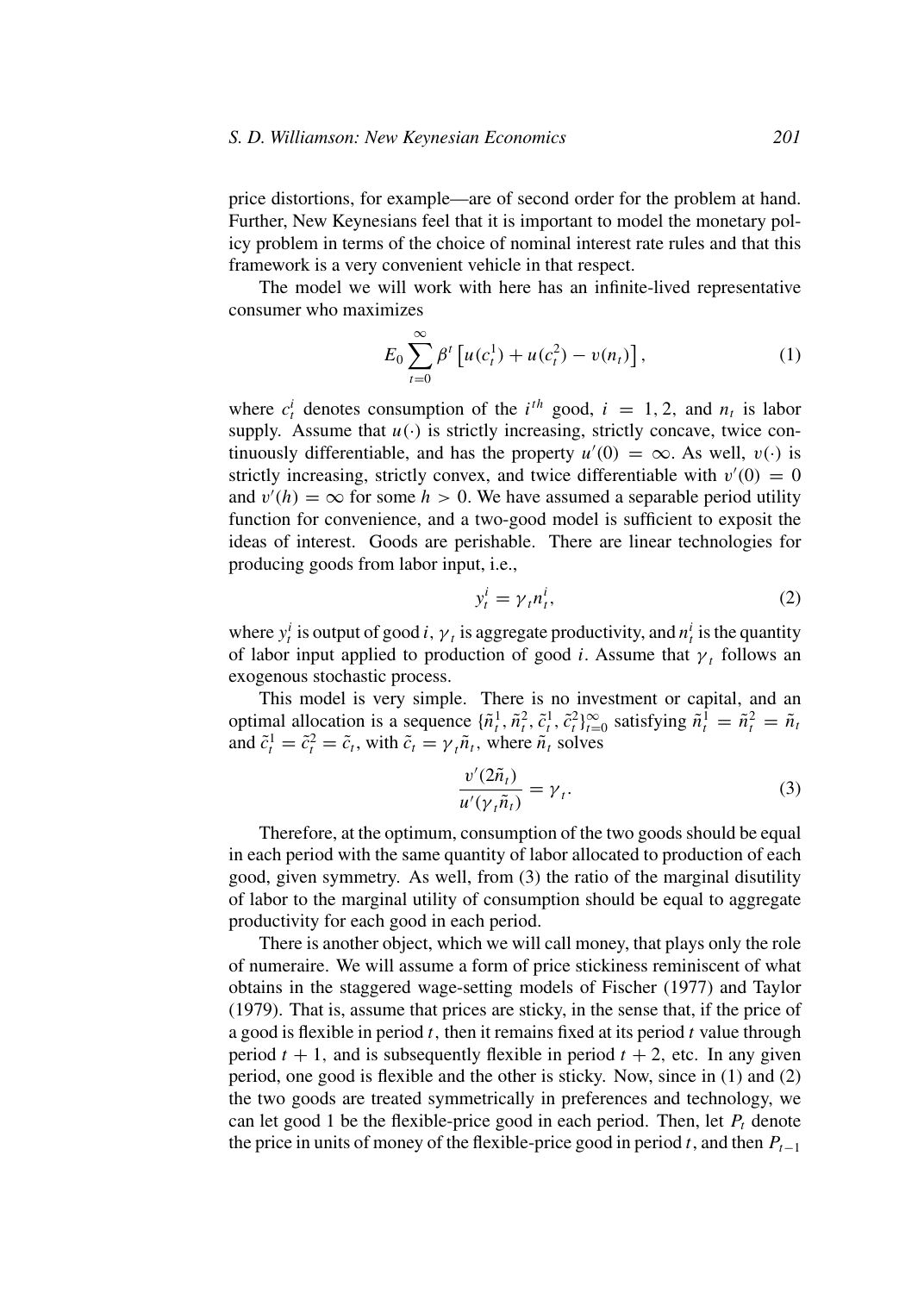is the price of the sticky-price good. As well, let  $W_t$  denote the nominal wage rate.

The Keynesian modeler must always deal with the problem of how firms and consumers behave in the face of price and/or wage stickiness, as well as how quantities are determined. In typical textbook sticky-wage approaches, the nominal wage is exogenous, and the quantity of labor traded is determined by what is optimal for the representative firm. Standard textbook sticky-price models have a single good sold at an exogenous nominal price, and the quantity of output is demand-determined.<sup>1</sup>

In New Keynesian economics, the emphasis is on price stickiness (as opposed to wage stickiness), the distribution of prices across goods, and relative price distortions. Clearly, if there is a homogeneous good, constant returns to scale, competitive equilibrium, and perfect information, we cannot have anything other than a degenerate distribution of prices in equilibrium, where all firms producing positive output charge the same price. The New Keynesian approach at least requires heterogeneous goods, and the standard model in the literature is currently one with monopolistically competitive firms. For example, a typical approach is to assume monopolistic competition with Calvo (1983) price setting (or "time-dependent pricing"). In such a model, each firm randomly obtains the opportunity to change its nominal price each period, so that with a continuum of firms, some constant fraction of firms changes their prices optimally, while the remaining fraction is constrained to setting prices at the previous period's values. Alternatively, it could be assumed that each of the monopolistically competitive firms must set their prices one period in advance, before observing aggregate (or possibly idiosyncratic) shocks. Woodford (2003), for example, takes both approaches*.*

Neither Calvo pricing nor price setting one period in advance in monopolistic competition models is without problems. In a Calvo pricing model, each monopolistically competitive firm is constrained to producing one product. There may be states of the world where some firms will earn negative profits, but they are somehow required to produce strictly positive output anyway, and firms cannot reallocate productive factors to the production of flexible-price goods that will yield higher profits. With prices set one period in advance, firms are constrained to produce, even in the face of negative ex post profits.

Here, we have assumed differentiated products, but we will maintain competitive pricing. This model is certainly not typical, so it requires some explanation. First, the consumer's budget constraint will imply that all wage income will be spent on the two consumption goods, so

$$
P_t \gamma_t n_t^1 + P_{t-1} \gamma_t n_t^2 - W_t (n_t^1 + n_t^2) = 0.
$$
 (4)

<sup>&</sup>lt;sup>1</sup> See Williamson (2008) for examples of standard Keynesian sticky-wage and sticky-price models.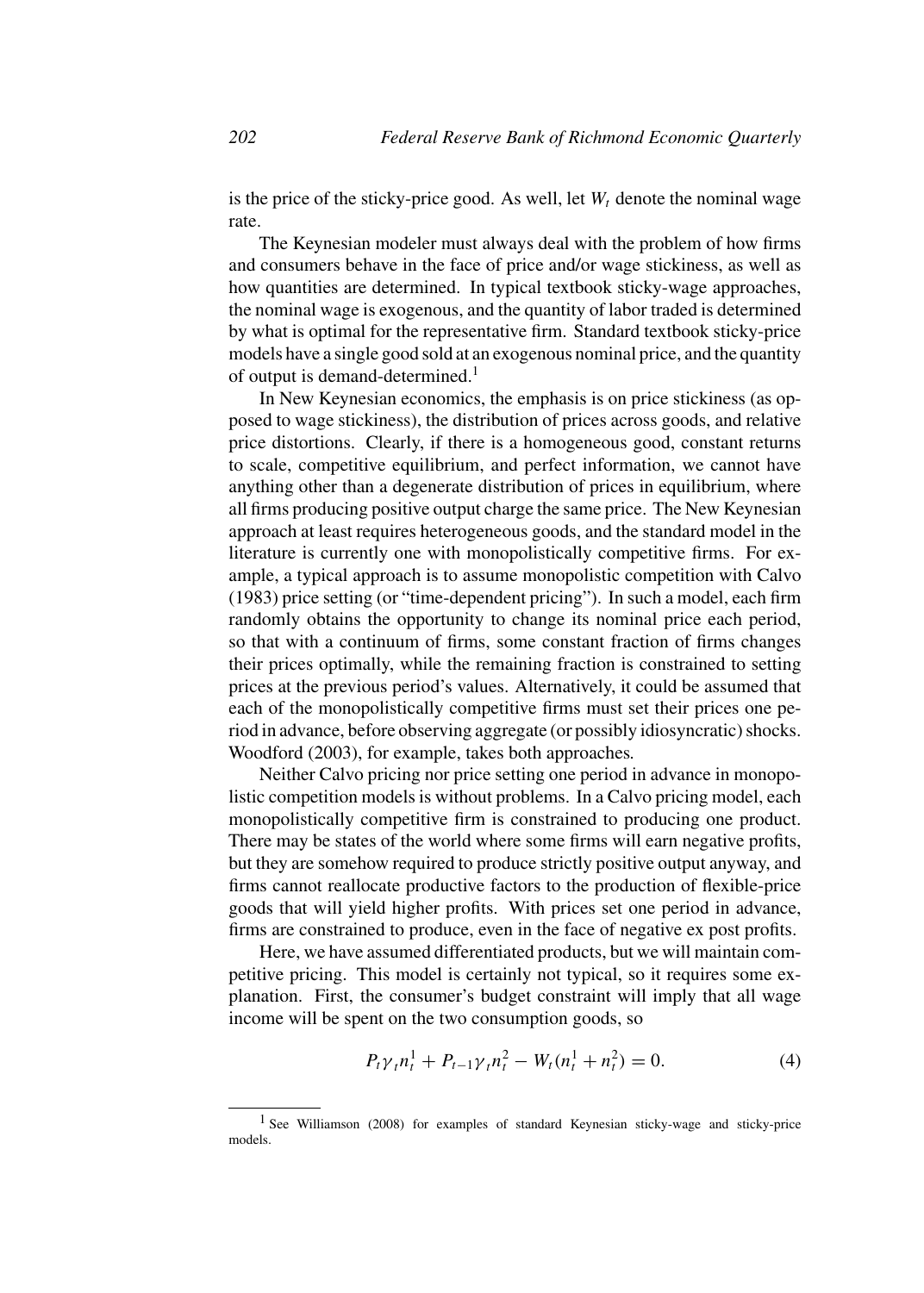However, this would then seem to imply that, unless  $P_t = P_{t-1}$ , the production and sale of one good will earn strictly positive profits and production and sale of the other good will yield strictly negative profits. Thus, it seems that it cannot be profit-maximizing for both goods to be produced in equilibrium. However, suppose that we take for granted, as is typical in much of the New Keynesian literature, that there will be some firms that are constrained to producing the sticky-price good, and that the firms who produce this good will satisfy whatever demand arises at the price  $P_{t-1}$ . How then should we determine which firms produce which good? For this purpose, assume that there is a lottery, which works as follows. Before a firm produces, it enters a lottery where the outcome of the lottery determines whether the firm produces the flexible-price good or the sticky-price good. If it is determined through the lottery that a particular firm produces the flexible-price good, then that firm receives a subsidy of  $s_t^1$  in nominal terms, per unit of output. If it is determined that a particular firm produces the fixed-price good, that firm receives  $s_t^2$  per unit of output. The agent that offers the lottery will set  $s_t^1$  and  $s_t^2$  so that any firm is indifferent between producing the fixed-price and flexible-price goods, i.e.,

$$
P_t - s_t^1 = P_{t-1} - s_t^2. \tag{5}
$$

Further, the agent offering the lottery breaks even, so that

$$
s_t^1 n_t^1 + s_t^2 n_t^2 = 0,\t\t(6)
$$

so solving for the subsidy rates, we obtain

$$
s_t^1 = \frac{n_t^2 (P_t - P_{t-1})}{(n_t^1 + n_t^2)}
$$
 and  

$$
s_t^2 = \frac{n_t^1 (P_{t-1} - P_t)}{(n_t^1 + n_t^2)}.
$$

Given these subsidy rates, the agent offering the lottery breaks even and each firm is willing to enter the lottery as profits per unit produced are zero in equilibrium, whether the firm ultimately produces the flexible-price or stickyprice good. Though this cross-subsidization setup may seem unrealistic, it does not seem less palatable than what occurs in typical Keynesian stickyprice models. In fact, the randomness in determining which firms produce which good is reminiscent of the randomness in Calvo (1983) pricing, but our approach is much more tractable.

Now, let  $\pi_t$  denote the relative price of flexible-price and sticky-price goods, which is also the gross rate of increase in the price of the flexibleprice good. Under some special circumstances,  $\pi_t$  will also be the measured inflation rate, but in general that is not the case. However,  $\pi_t$  is the relative price that captures the extent of the effects of the sticky-price friction. Letting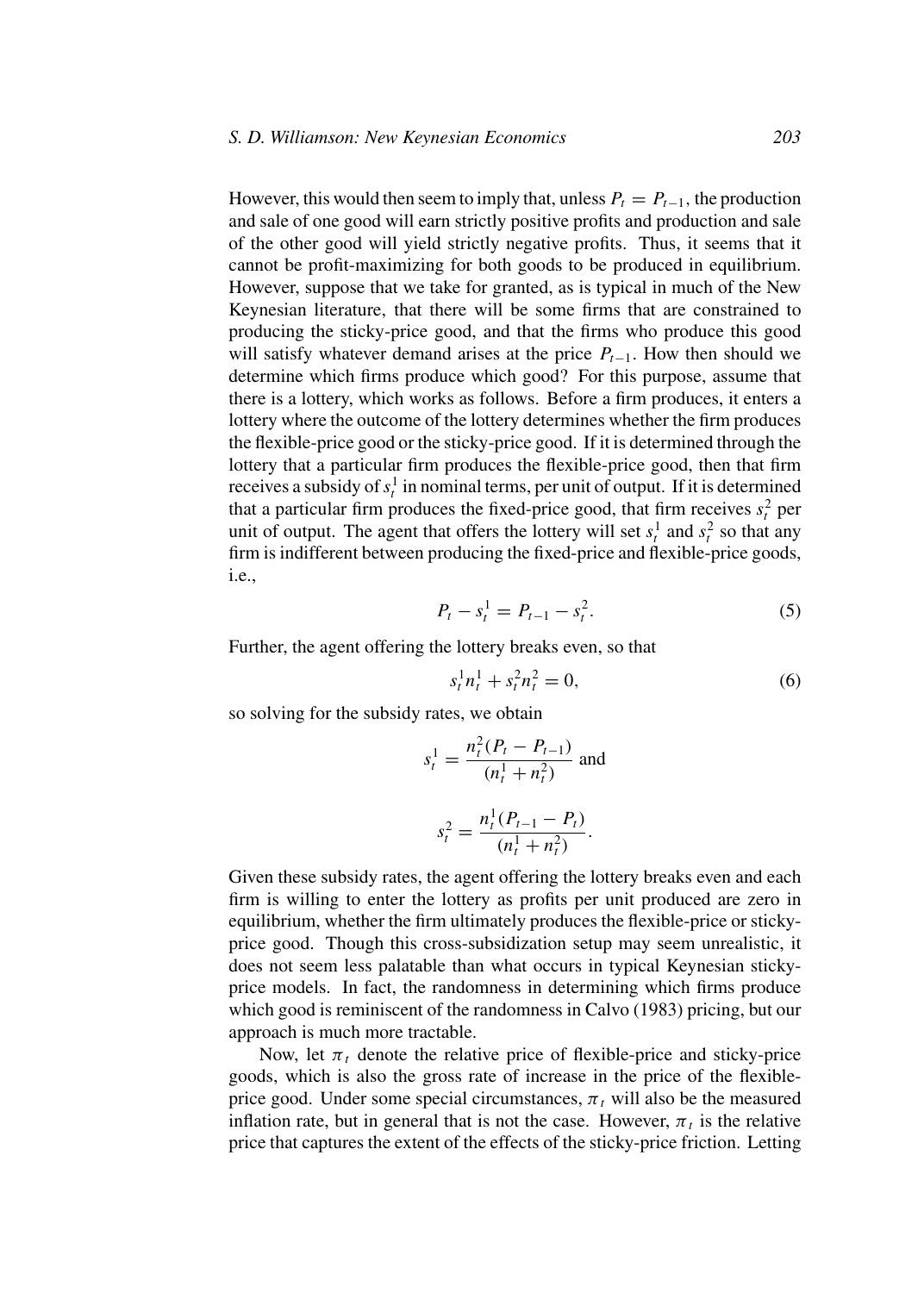$w_t$  denote the relative price of labor and flexible-price goods, we can rewrite equation (4) as

$$
\gamma_t n_t^1 + \frac{\gamma_t n_t^2}{\pi_t} - w_t(n_t^1 + n_t^2) = 0.
$$
 (7)

Optimization by the consumer is summarized by the following two marginal conditions:

$$
u'(c_t^1) - \pi_t u'(c_t^2) = 0 \text{ and}
$$
 (8)

$$
w_t u'(c_t^1) - v'(n_t^1 + n_t^2) = 0.
$$
\n(9)

In equilibrium all output must be consumed, so

$$
c_t^i = \gamma_t n_t^i \tag{10}
$$

for  $i = 1, 2$ . Further, letting  $q_t$  denote the price at time t of a claim to one unit of money in period  $t + 1$ , we can determine  $q_t$  in the usual fashion by

$$
q_t = \beta E_t \left[ \frac{u'(c_{t+1}^1)}{\pi_{t+1} u'(c_t^1)} \right].
$$
 (11)

An equilibrium is defined to be a stochastic process  $\{\pi_t, w_t, q_t, n_t^1, n_t^2, c_t^1,$  $c_t^2$ <sup>2</sup> $_{t=0}^\infty$  given an exogenous stochastic process for  $\gamma$ <sub>t</sub>, that satisfies (7)–(11) and  $q_t \leq 1$ , so that the nominal interest rate is nonnegative in each state of the world. There is clearly indeterminacy here, as there appears to be nothing that will pin down prices. In equilibrium there is an object called money that is in zero supply, and which, for some unspecified reason, serves as a unit of account in which prices are denominated. The path that  $\pi_t$  follows in equilibrium clearly matters, because prices are sticky, but the possibilities for equilibrium paths for  $\pi_t$  are limitless.

### **Examples**

One equilibrium is  $\pi_t = 1$  for all *t*, which from (7)–(11) gives the optimal allocation with  $\tilde{n}_t^1 = \tilde{n}_t^2 = \tilde{n}_t$  and  $\tilde{c}_t^1 = \tilde{c}_t^2 = \tilde{c}_t$ , where  $\tilde{c}_t = \gamma_t \tilde{n}_t$ , and where  $\tilde{n}_t$  solves (3). Solving for  $q_t$  from equation (11), we get

$$
q_t = \beta E_t \left[ \frac{u'(\gamma_{t+1} \tilde{n}_{t+1})}{u'(\gamma_t \tilde{n}_t)} \right],
$$
\n(12)

and so long as the variability in productivity is not too large, we will have  $q_t \leq 1$  for all *t*, so that the nominal interest rate is always nonnegative, and this is indeed an equilibrium.

Alternatively (for example, see Woodford 2003), we could argue that the central bank can set the nominal interest rate  $i_t = \frac{1}{q_t} - 1$ . In this instance, if the central bank sets the nominal interest rate from equation (12) according to

$$
i_t = \left\{\beta E_t \left[\frac{u'(\gamma_{t+1}\tilde{n}_{t+1})}{u'(\gamma_t\tilde{n}_t)}\right]\right\}^{-1} - 1,\tag{13}
$$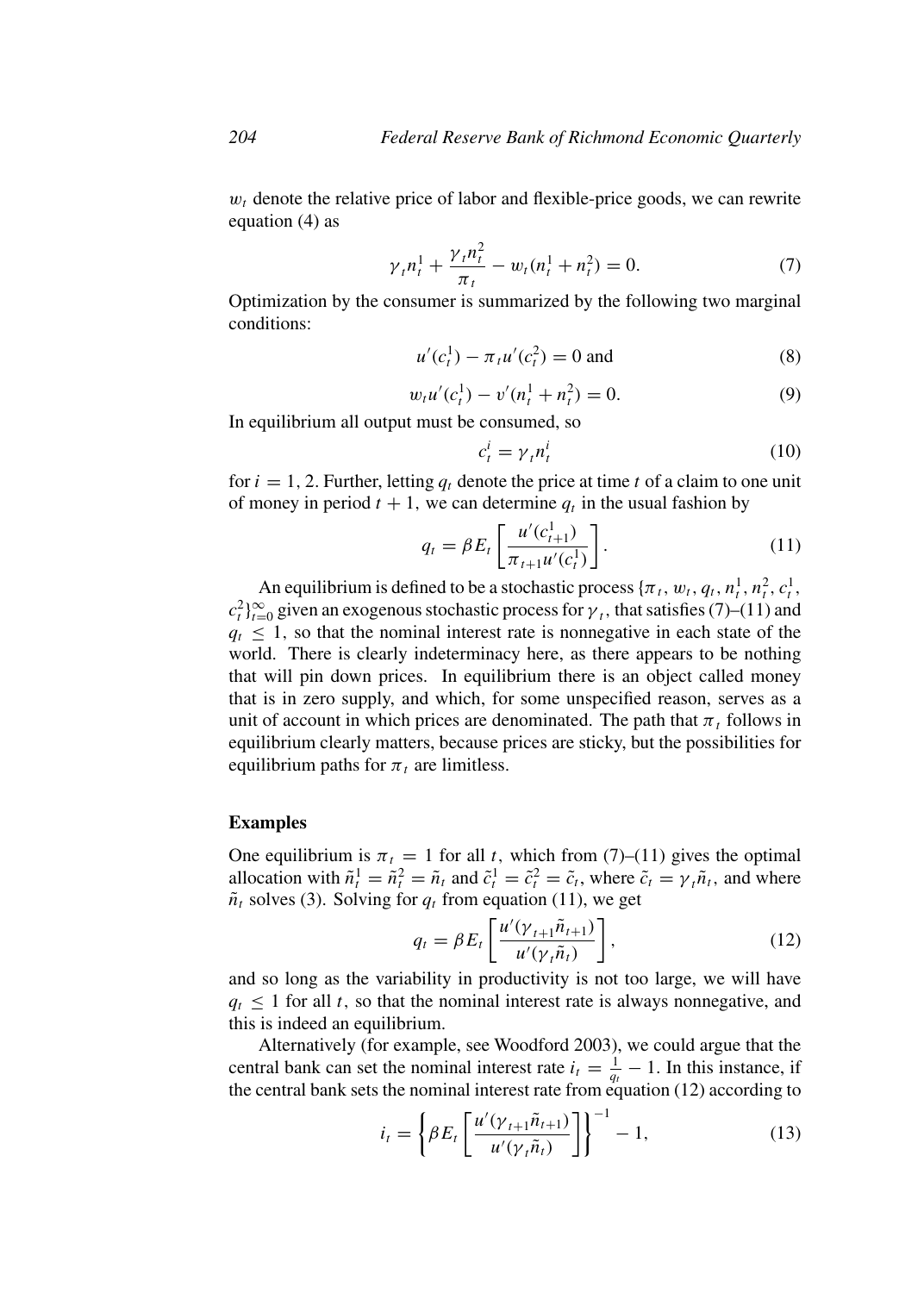an equilibrium with  $\pi_t = 1$  for all *t* can be achieved, which is optimal.

There is nothing in the model that tells us why the central bank can control  $i_t$ , and why it cannot control  $\pi_t$ , for example. In New Keynesian models, the justification for treating the market nominal interest rate as a direct instrument of the central bank comes from outside the model, along the lines of "this is what most central banks do." In any case, an optimal policy implies that, since  $\pi_t = 1$ , the price level is constant and the inflation rate is zero. This optimal policy could then be characterized as an inflation rate peg, or as a policy that requires, from (13), that the nominal interest rate target for the central bank fluctuate with the aggregate technology shock. More simply, from (13), the nominal interest rate at the optimum should equal the "Wicksellian natural rate of interest" (see Woodford 2003).

There are, of course, many suboptimal equilibria in this model. For example, consider the special case where  $u(c) = \ln c$  and  $v(n) = \delta n$ , for  $\delta > 0$ . Though  $v(\cdot)$  does not satisfy some of our initial restrictions, this example proves particularly convenient. We will first construct an equilibrium with a constant inflation rate, which has the property that  $\pi_t = \alpha$ , where  $\alpha$  is a positive constant (recall that  $\pi_t$  is not the gross inflation rate, but if  $\pi_t$  is constant then the inflation rate is constant). From  $(7)-(11)$ , the equilibrium solution we obtain is

$$
w_t = \frac{2\gamma_t}{1+\alpha},\tag{14}
$$

$$
q_t = \frac{\beta \gamma_t}{\alpha} E_t \left( \frac{1}{\gamma_{t+1}} \right), \tag{15}
$$

$$
n_t^1 = \frac{1}{\delta(1+\alpha)},\tag{16}
$$

$$
n_t^2 = \frac{\alpha}{\delta(1+\alpha)},\tag{17}
$$

$$
c_t^1 = \frac{\gamma_t}{\delta(1+\alpha)}, \text{ and } \tag{18}
$$

$$
c_t^1 = \frac{\alpha \gamma_t}{\delta(1+\alpha)}.\tag{19}
$$

In this equilibrium, the rate of inflation is  $\alpha - 1$ . Note, from (14)–(19), that higher inflation causes a reallocation of consumption and labor supply from flexible-price to sticky-price goods. From equation (15) for  $q_t \leq 1$ , it is sufficient that  $\alpha$  not be too small and that  $\gamma_t$  not be too variable. This equilibrium is of particular interest because it involves an inflation rate peg. Of course, as we showed previously,  $\alpha = 1$  is optimal.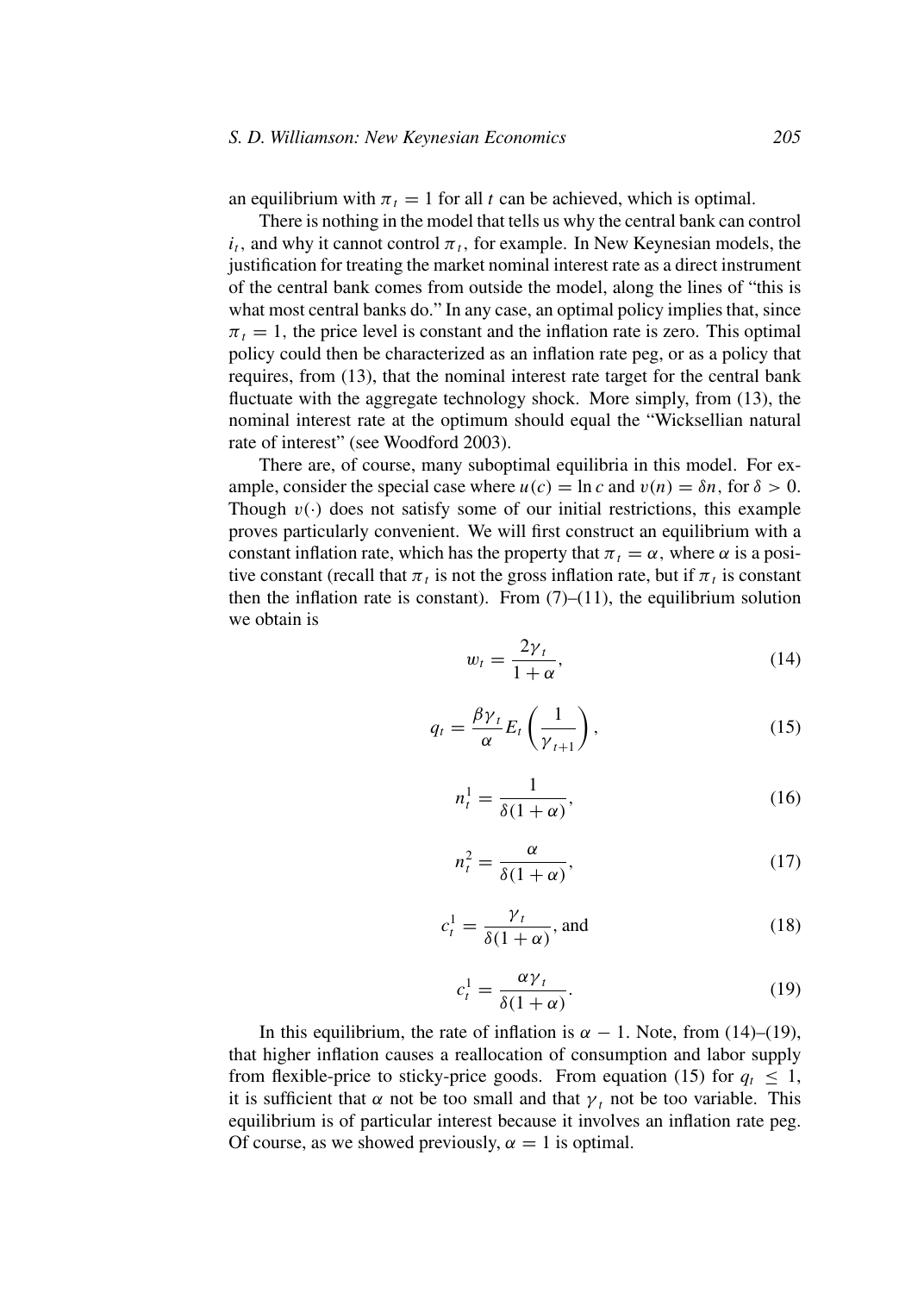Alternatively, consider the same example as above, with log utility from consumption and linear disutility to supplying labor, but now suppose that  $\pi_t$ is governed by a rule that responds to productivity shocks, for example,

$$
\pi_t = \frac{\gamma_{t-1}}{\gamma_t}
$$

*.*

Then, from  $(7)$ – $(11)$ , we obtain the equilibrium solution

$$
w_t = \frac{2\gamma_t^2}{\gamma_{t-1} + \gamma_t},\tag{20}
$$

$$
q_t = \beta E_t \left[ \frac{\gamma_t (\gamma_t + \gamma_{t+1})}{\gamma_{t+1} (\gamma_{t-1} + \gamma_t)} \right],
$$
\n(21)

$$
n_t^1 = \frac{2\gamma_t}{\delta(\gamma_{t-1} + \gamma_t)},\tag{22}
$$

$$
n_t^2 = \frac{2\gamma_{t-1}}{\delta(\gamma_{t-1} + \gamma_t)},\tag{23}
$$

$$
c_t^1 = \frac{2\gamma_t^2}{\delta(\gamma_{t-1} + \gamma_t)}, \text{ and} \tag{24}
$$

$$
c_t^1 = \frac{2\gamma_t \gamma_{t-1}}{\delta(\gamma_{t-1} + \gamma_t)}.\tag{25}
$$

From (21) it is sufficient for the existence of equilibrium that  $\gamma_t$  not be too variable. Note in the solution,  $(20)$ – $(25)$ , that equilibrium quantities and prices all exhibit persistence because of the contingent path that prices follow. Complicated dynamics can be induced through the nominal interest rate rule, of which (25) is an example in this case. Indeed, it is possible (see Woodford 2003), given some nominal interest rate rules, to obtain equilibrium solutions where current endogenous variables depend on anticipated future aggregate shocks. Typical New Keynesian models also obtain equilibrium solutions with such properties through the forward-looking price-setting behavior of monopolistically competitive producers. This latter mechanism is not present in our model.

#### **General Properties of the Model**

To further analyze our model, we find it useful to consider how we would solve for an equilibrium in this model in the absence of sticky prices. The model is purely static, so we can solve period-by-period. An equilibrium for period *t* consists of relative prices  $\pi_t$  and  $w_t$ , and quantities  $n_t^1, n_t^2, c_t^1$ , and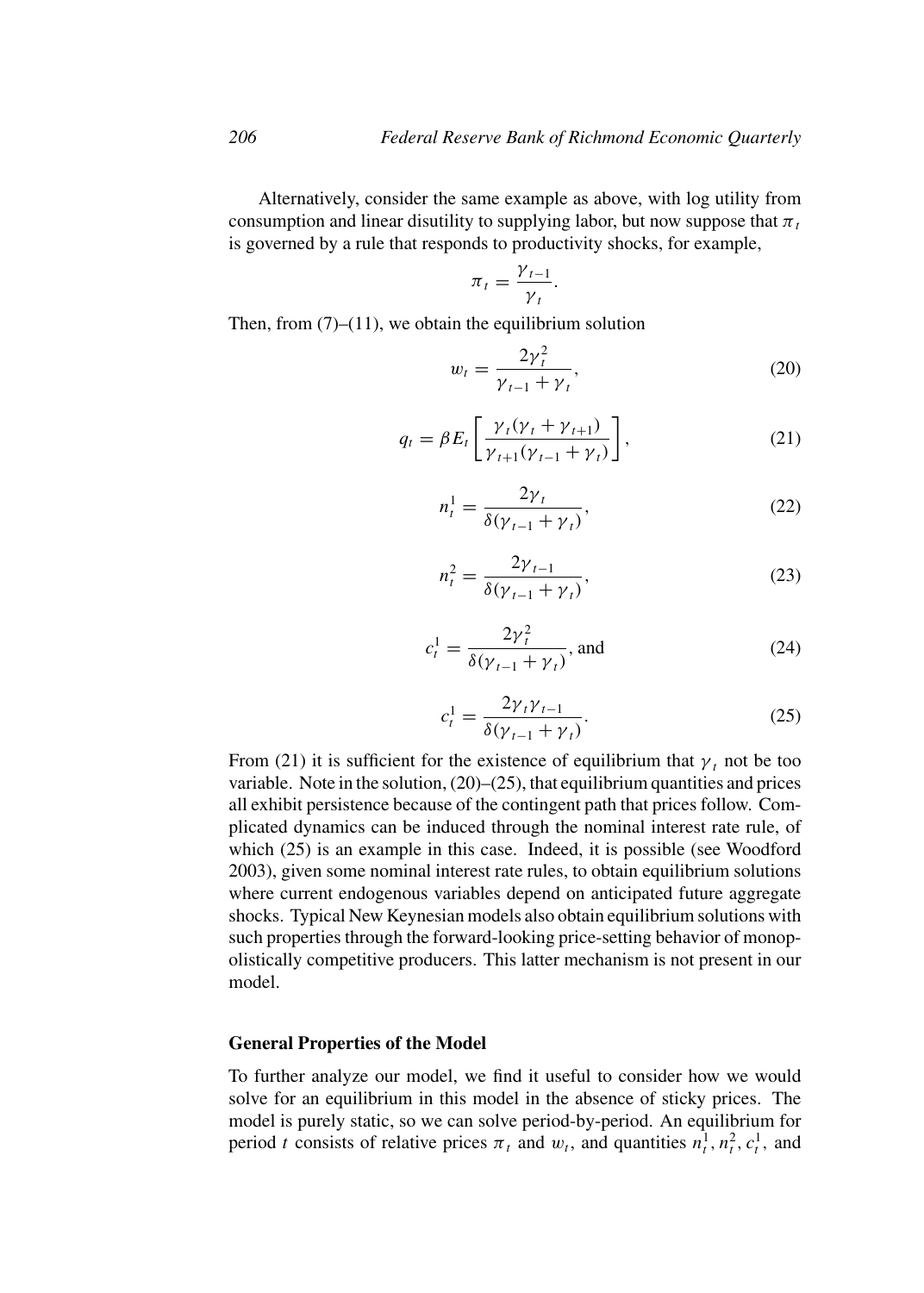$c_t^2$  that solve the marginal conditions (8) and (9), the equilibrium conditions (10), and two zero-profit conditions:

$$
\gamma_t n_t^1 - w_t n_t^1 = 0 \text{ and} \tag{26}
$$

$$
\frac{\gamma_t n_t^2}{\pi_t} - w_t n_t^2 = 0.
$$
 (27)

Of course, the solution we get is the optimum, with  $w_t = \gamma_t$ ,  $\pi_t = 1$ ,  $n_t^1 = n_t^2 = \tilde{n}_t$ , and  $c_t^1 = c_t^2 = \tilde{c}_t = \gamma_t \tilde{n}_t$ , with  $\tilde{n}_t$  determined as the solution to (3).

Now, how should we think about solving the system  $(7)$ – $(11)$  under sticky prices? It seems most useful to think of this system in the traditional Keynesian sense, as a model where one price,  $\pi_t$ , is fixed exogenously. Given any exogenous  $\pi_t \neq 1$ , it cannot be the case that all agents optimize and all markets clear in equilibrium. The solution we have chosen here, which is in line with standard New Keynesian economics, is to allow for the fact that (26) and (27) do not both hold. Instead, we allow for cross-subsidization with zero net subsidies across production units and zero profits in equilibrium net of subsidies for production of each good, which gives us equation (7).

Given this interpretation of the model, how should we interpret  $q_t$ , as determined by equation (11)? Since  $\pi_t$  is simply the relative price of good 2 in terms of good 1 in period *t*,  $q_t$  is the price, in units of good 1 in period *t*, that a consumer would pay for delivery of one unit of good 2 in period  $t + 1$ . Why, then, should we require an arbitrage condition that  $q_t \leq 1$ , or why should

$$
\beta E_t \left[ \frac{u'(c_{t+1}^1)}{\pi_{t+1} u'(c_t^1)} \right] \le 1 \tag{28}
$$

hold? Such a condition requires the existence of a monetary object. Then we can interpret (11) as determining the price in units of money in period *t* of a claim to one unit of money delivered in period  $t + 1$ , and inequality (28) is required so that zero money balances are held in equilibrium. Thus, in equilibrium the model is purely atemporal. There is no intertemporal trade, nevertheless there exist equilibrium prices for money in terms of goods and for the nominal bond in each period.

Thus far, this may be somewhat puzzling for most monetary economists, who are accustomed to thinking about situations in which money is not held in equilibrium as ones in which the value of money in units of goods is zero in each period. This does not happen here, but no fundamental principles of economic analysis appear to have been violated.

The key question, then, is what we can learn from this model. First, we will get some idea of the operating characteristics of the model through linear approximation. If we treat  $\pi_t$  as exogenous, following our interpretation above, then the exogenous variables are  $\gamma_t$  and  $\pi_t$ . Substitute using equation (10) in (7)–(9), and then linearize around the solution we get with  $\gamma_t = \bar{\gamma}$  and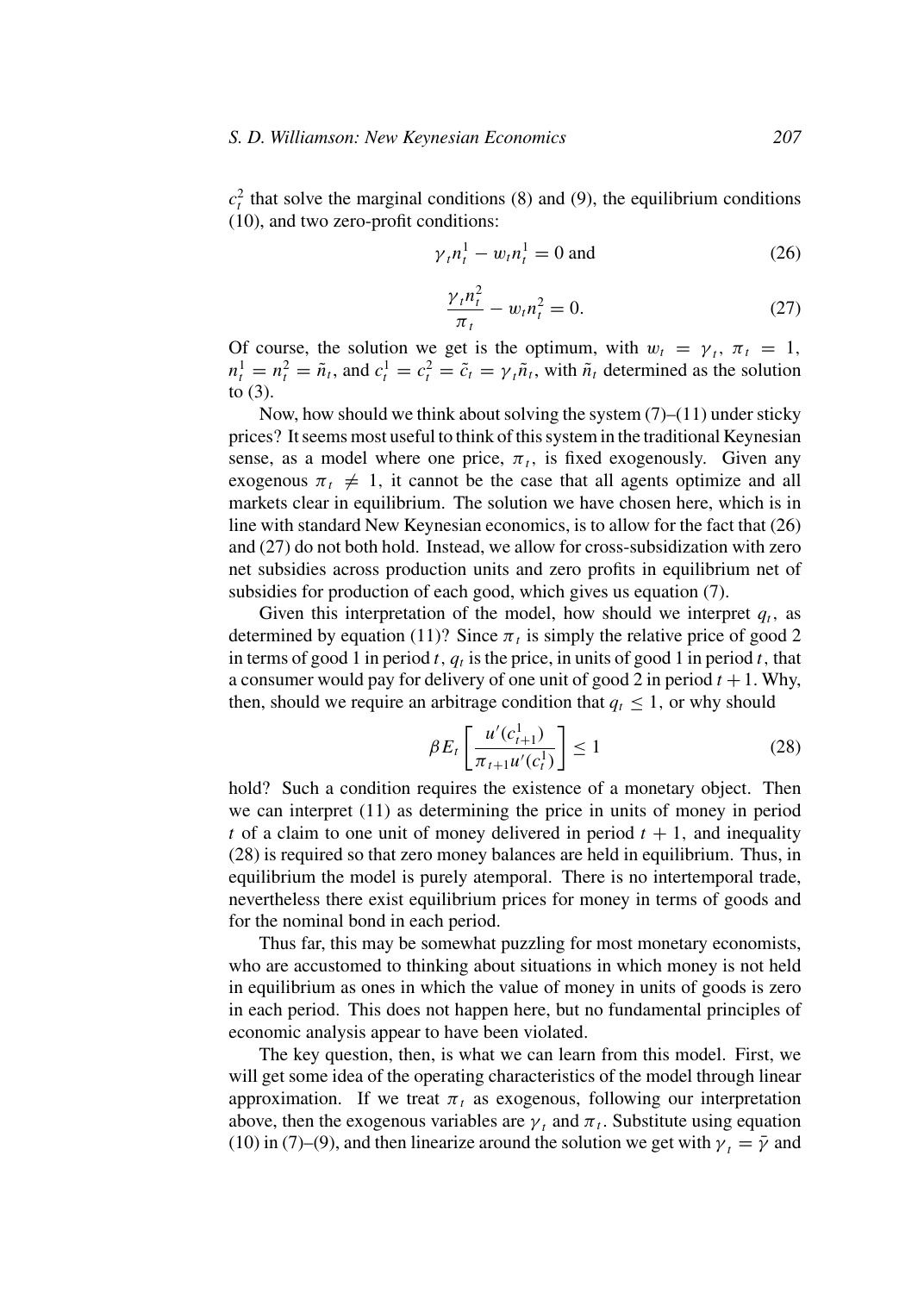$\pi_t = 1$ , where  $\bar{\gamma}$  is a positive constant. The equilibrium solution we get in this benchmark case is  $w_t = \bar{\gamma}$ ,  $n_t^1 = n_t^2 = \bar{n}$ , and  $c_t^1 = c_t^2 = \bar{\gamma}\bar{n}$ , where  $\bar{n}$ solves

$$
\bar{\gamma}u'(\bar{\gamma}\bar{n}) - v'(2\bar{n}) = 0.
$$

The solution to the linearized model is (leaving out the solution for the wage,  $w_t$ ) :

$$
n_t^1 = \bar{n} + \frac{u'(-2v'' + \bar{\gamma}^2 u'')}{2\bar{\gamma}u''(\bar{\gamma}^2 u'' - 2v'')}(\pi_t - 1) - \frac{u' + \bar{\gamma}\bar{n}u''}{\bar{\gamma}^2 u'' - 2v''}(\gamma_t - \bar{\gamma}),\qquad(29)
$$

$$
n_t^2 = \bar{n} + \frac{u'(2v'' - \bar{\gamma}^2 u'')}{2\bar{\gamma}u''(\bar{\gamma}^2 u'' - 2v'')}(\pi_t - 1) - \frac{u' + \bar{\gamma}\bar{n}u''}{\bar{\gamma}^2 u'' - 2v''}(\gamma_t - \bar{\gamma}),\qquad(30)
$$

$$
c_t^1 = \bar{\gamma}\bar{n} + \frac{u'(-2v'' + \bar{\gamma}^2 u'')}{2u''(\bar{\gamma}^2 u'' - 2v'')}(\pi_t - 1) - \frac{2\bar{n}v'' + \bar{\gamma}u'}{\bar{\gamma}^2 u'' - 2v''}(\gamma_t - \bar{\gamma}), \text{ and } (31)
$$

$$
c_t^2 = \bar{\gamma}\bar{n} + \frac{u'(2v'' - \bar{\gamma}^2 u'')}{2u''(\bar{\gamma}^2 u'' - 2v'')}(\pi_t - 1) - \frac{2\bar{n}v'' + \bar{\gamma}u'}{\bar{\gamma}^2 u'' - 2v''}(\gamma_t - \bar{\gamma}),\qquad(32)
$$

and aggregate labor supply and output are given, respectively, by

$$
n_t^1 + n_t^2 = 2\bar{n} - \frac{2(u' + \bar{\gamma}\bar{n}u'')}{\bar{\gamma}^2 u'' - 2v''} (\gamma_t - \bar{\gamma}) \text{ and}
$$
 (33)

$$
c_t^1 + c_t^2 = 2\bar{\gamma}\bar{n} - \frac{2(2\bar{n}v'' + \bar{\gamma}u')}{\bar{\gamma}^2 u'' - 2v''}(\gamma_t - \bar{\gamma}).
$$
 (34)

Therefore, from (29)–(34), in the neighborhood of an equilibrium with constant prices, an increase in  $\pi_t$ , which corresponds to an increase in the inflation rate, results in a decrease in the production and consumption of the flexibleprice good, an increase in production and consumption of the fixed-price good, and no effect on aggregate labor supply and output. Thus, this model does not produce a Phillips curve correlation, at least locally, and increases in the inflation rate serve only to misallocate production and consumption across goods.

As well, from (29)–(34), a positive shock to aggregate productivity has the same effect on production and consumption of both goods. If

$$
u' + \bar{\gamma}\bar{n}u'' > 0,\tag{35}
$$

then the substitution effect of the productivity increase offsets the income effect on labor supply so that aggregate labor supply increases. In what follows, we assume that the substitution effect dominates, i.e., (35) holds. From (34), aggregate output increases with an increase in productivity, regardless of whether the substitution effect dominates.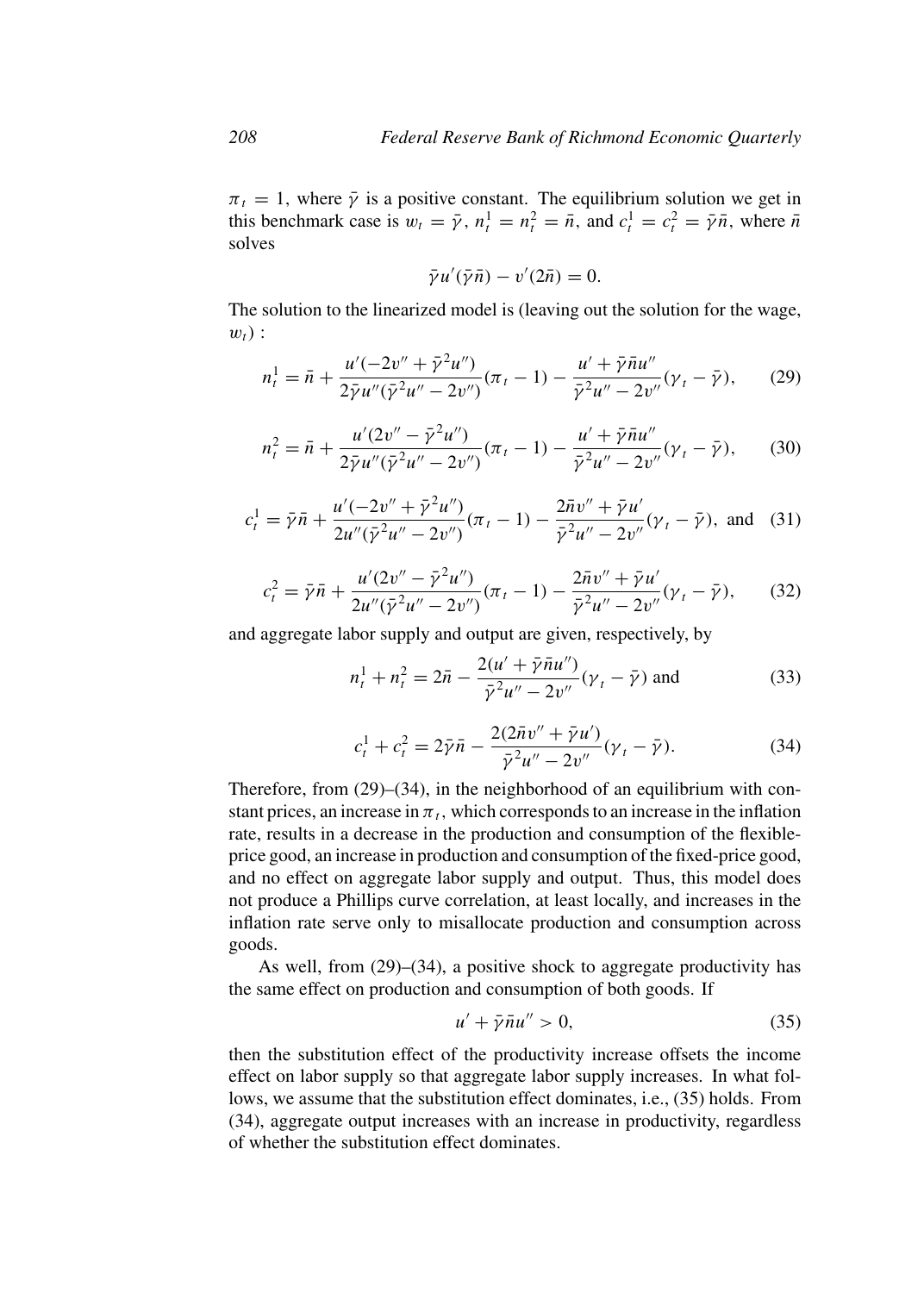#### *S. D. Williamson: New Keynesian Economics 209*

The absence of a Phillips curve effect here might seem puzzling, as a positive relationship between inflation and output often appears as a cornerstone of new and old Keynesian economics. Thus, we should explore this further to see how  $\pi_t$  affects output outside of the neighborhood of our baseline equilibrium. Consider an example that will yield closed-form solutions, in particular  $u(c) = \frac{c^{1-\alpha}-1}{1-\alpha}$  and  $v(n) = \delta n$ , with  $\alpha > 0$  and  $\delta > 0$ . Solving (7)–(10), we obtain

$$
n_t^1 = \gamma_t^{\frac{1}{\alpha}-1} \delta^{-\frac{1}{\alpha}} \left( \frac{1 + \pi_t^{\frac{1}{\alpha}-1}}{1 + \pi_t^{\frac{1}{\alpha}}} \right)^{\frac{1}{\alpha}},
$$
\n(36)

$$
n_t^2 = \gamma_t^{\frac{1}{\alpha}-1} \delta^{-\frac{1}{\alpha}} \left( \frac{\pi_t^{\frac{1}{\alpha}} + \pi_t^{\frac{2}{\alpha}-1}}{1 + \pi_t^{\frac{1}{\alpha}}} \right)^{\frac{1}{\alpha}},
$$
(37)

$$
c_t^1 = \gamma_t^{\frac{1}{\alpha}} \delta^{-\frac{1}{\alpha}} \left( \frac{1 + \pi_t^{\frac{1}{\alpha} - 1}}{1 + \pi_t^{\frac{1}{\alpha}}} \right)^{\frac{1}{\alpha}},
$$
(38)

$$
c_t^2 = \gamma_t^{\frac{1}{\alpha}} \delta^{-\frac{1}{\alpha}} \left( \frac{\pi_t^{\frac{1}{\alpha}} + \pi_t^{\frac{2}{\alpha} - 1}}{1 + \pi_t^{\frac{1}{\alpha}}} \right)^{\frac{1}{\alpha}}, \text{ and } (39)
$$

$$
w_t = \gamma_t \left( \frac{1 + \pi_t^{\frac{1}{\alpha} - 1}}{1 + \pi_t^{\frac{1}{\alpha}}} \right). \tag{40}
$$

Then, aggregate labor supply and aggregate output are given by

$$
n_t^1 + n_t^2 = \gamma_t^{\frac{1}{\alpha} - 1} \delta^{-\frac{1}{\alpha}} \left( 1 + \pi_t^{\frac{1}{\alpha} - 1} \right)^{\frac{1}{\alpha}} \left( 1 + \pi_t^{\frac{1}{\alpha}} \right)^{1 - \frac{1}{\alpha}} \text{ and } (41)
$$

$$
c_t^1 + c_t^2 = \gamma_t^{\frac{1}{\alpha}} \delta^{-\frac{1}{\alpha}} \left( 1 + \pi_t^{\frac{1}{\alpha} - 1} \right)^{\frac{1}{\alpha}} \left( 1 + \pi_t^{\frac{1}{\alpha}} \right)^{1 - \frac{1}{\alpha}}.
$$
 (42)

Now, in the solution (36)–(42), the condition (35) is equivalent to  $\alpha < 1$ . Given this, labor supply in both sectors is increasing in productivity, as, of course, is consumption of each good and total output.

Our primary interest in this example is what it tells us about the relationship between  $\pi_t$  and aggregate output. Note from equation (42) that this relationship is determined by the properties of the function

$$
G(\pi) = \left(1 + \pi^{\frac{1}{\alpha}-1}\right)^{\frac{1}{\alpha}} \left(1 + \pi^{\frac{1}{\alpha}}\right)^{1-\frac{1}{\alpha}}.
$$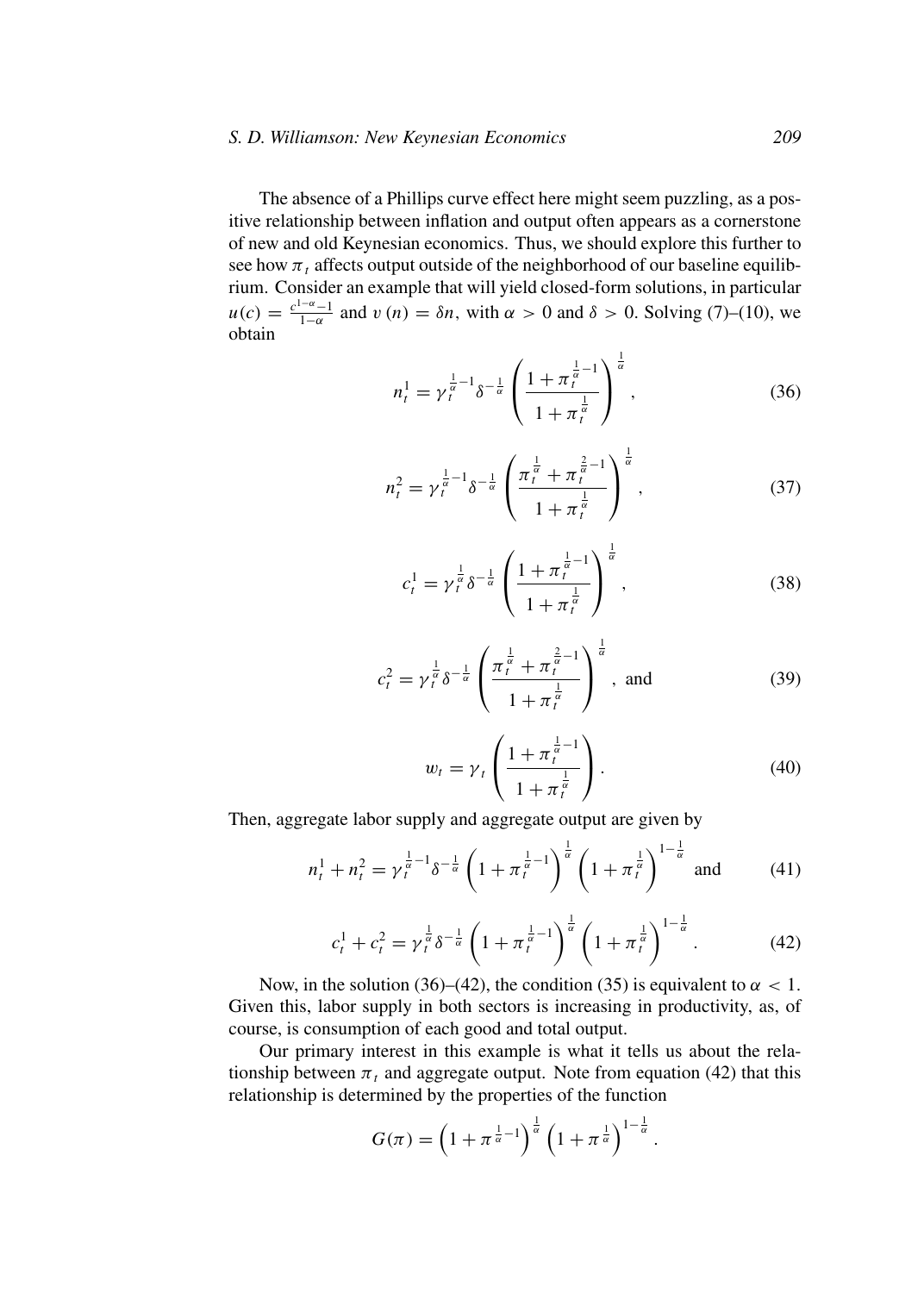Differentiating, we obtain

$$
G'(\pi) = \pi^{\frac{1}{\alpha}-2} \left(1 + \pi^{\frac{1}{\alpha}-1}\right)^{\frac{1}{\alpha}-1} \left(1 + \pi^{\frac{1}{\alpha}}\right)^{-\frac{1}{\alpha}} \frac{1}{\alpha} \left(\frac{1}{\alpha} - 1\right) (1 - \pi).
$$

Therefore, for the case  $\alpha < 1$ , we have  $G'(1) = 0$ ,  $G'(\pi) > 0$  for  $\pi < 1$ , and  $G'(\pi) < 0$  for  $\pi > 1$ . Thus, output is maximized for  $\pi = 1$  and the Phillips curve has a negative slope when inflation is positive and a positive slope when inflation is negative. The key to the Phillips curve relationship is how labor supply responds to the distortion created by inflation or deflation due to the the sticky-price friction. When the substitution effect on labor supply of an increase in productivity dominates the income effect, an increase or decrease in the inflation rate from zero implies that the marginal payoff from supplying labor falls, and the consumer therefore reduces labor supply.

The interesting aspect of these results is that they point to a nonrobust link between price stickiness and Phillips curve correlations. In spite of the fact that firms do not set prices strategically in a forward-looking manner, intuition might tell us that there should still be a Phillips curve correlation. That is, with higher inflation, it might seem that the additional quantity of output produced by sticky-price firms should be greater than the reduction in output by flexible-price firms, and aggregate output should increase. However, our analysis shows that this need not be the case and that the key to understanding the mechanism at work is labor supply behavior.

In our model, since not all prices are sticky, the key effect of inflation on output comes from the relative price distortion, and labor supply may increase or decrease in response to higher inflation, with a decrease occurring when the elasticity of substitution of labor supply is sufficiently high. As we commented earlier, the assumptions on price stickiness and firm behavior in our model seem no less palatable than what is typically assumed. Thus, the nonrobustness of the Phillips curve we find here deserves attention.

### **2. A MONETARY MODEL AND THE "CASHLESS LIMIT"**

In New Keynesian economics (e.g.,Woodford 2003), baseline "cashless" models are taken seriously as frameworks for monetary policy analysis. As we have seen, the cashless model focuses attention on the sticky-price friction as the key source of short-run nonneutralities of money. New Keynesian arguments for using a cashless model appear to be as follows: (i) the standard intertemporal monetary distortions—for example, labor supply distortions and the tendency for real cash balances to be suboptimally low when the nominal interest rate is greater than zero—are quantitatively unimportant; (ii) in models where there is some motive for holding money, if we take the limit as the motive for holding money goes to zero, then this limiting economy has essentially the same properties as does the cashless economy. The purpose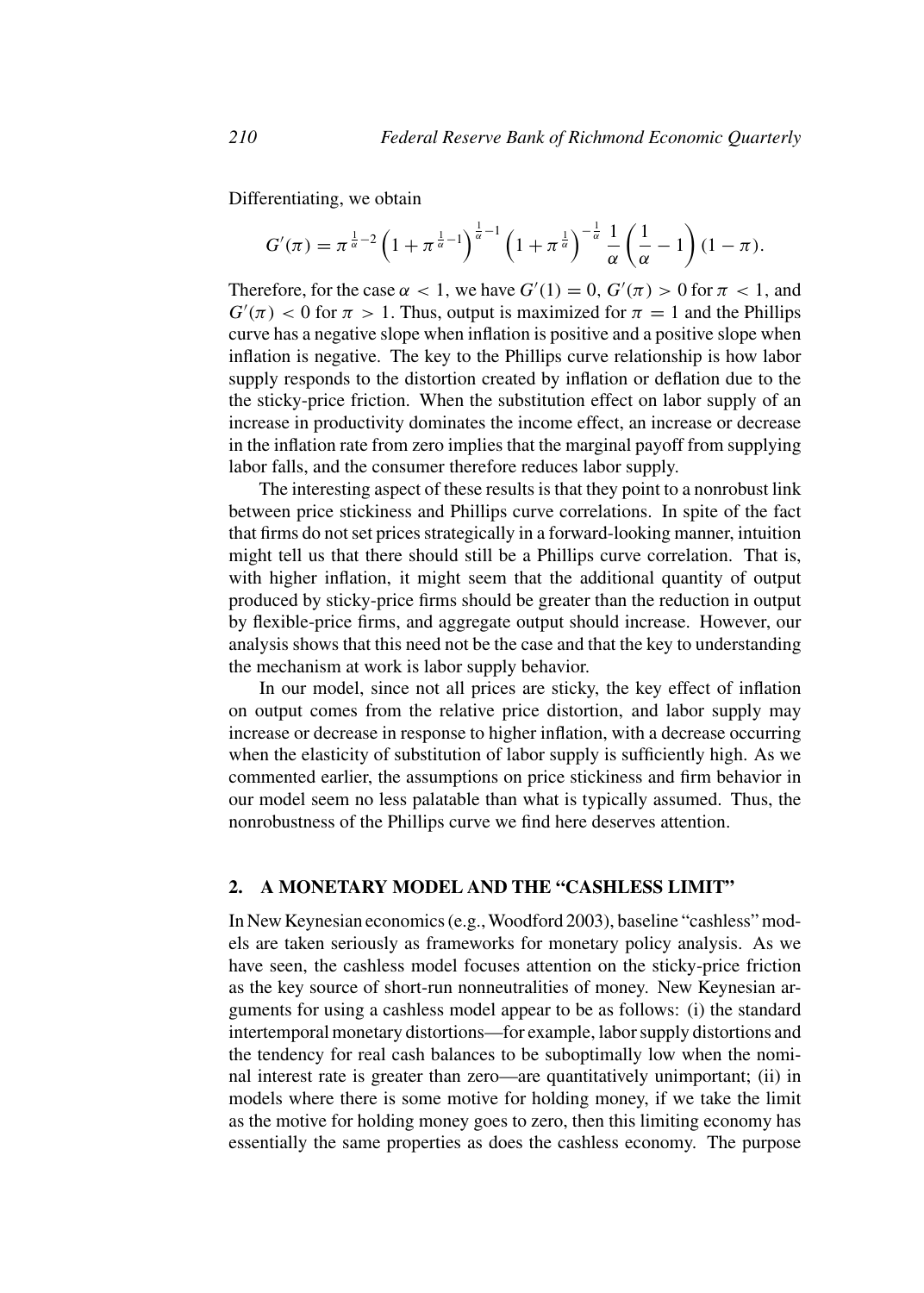of this section is to evaluate these arguments in the context of a particular monetary model.

For our purposes, a convenient expository vehicle is a cash-in-advance model of money and credit where we can parameterize the friction that makes money useful in transactions. There are other types of approaches we could take here; for example, we could use a monetary search and matching framework along the lines of Lagos and Wright  $(2005)$ ,<sup>2</sup> but the model we use here allows us to append monetary exchange to the cashless model in Section 2 with the least fuss. Our framework is much like that in Alvarez, Lucas, and Weber (2001), absent limited participation frictions, but including the labor supply decision and the sticky-price friction we have been maintaining throughout. The structure of preferences, technology, and price determination is identical to that which we assumed in the cashless model.

Here, suppose that the representative consumer trades on asset markets at the beginning of each period and then takes the remaining money to the goods market, where goods can be purchased with money and credit. The consumer faces the cash-in-advance constraint

$$
P_{t}c_{t}^{1} + P_{t-1}c_{t}^{2} + q_{t}b_{t+1} \leq \theta W_{t}(n_{t}^{1} + n_{t}^{2}) + m_{t} + \tau_{t} + s_{t}l_{t} + b_{t}, \qquad (43)
$$

where  $b_t$  denotes one-period nominal bonds purchased by the consumer in period  $t - 1$ , each of which pays off one unit of money in period  $t$ ;  $m_t$  denotes nominal money balances carried over from the previous period;  $\tau_t$  is a nominal lump-sum transfer from the government; and  $s<sub>t</sub>l<sub>t</sub>$  is a within-period money loan from the central bank, where  $l_t$  is the nominal amount that must be returned to the central bank at the end of the period. Also, *θ* denotes the fraction of current-period wage income that can be accessed in the form of within-period credit when the consumer trades in the goods market. Note that  $\frac{1}{s_t} - 1$  is the within-period nominal interest rate on central bank loans, and, as above,  $\frac{1}{q_t} - 1$ is the one-period nominal interest rate. Here  $0 \le \theta \le 1$ , and  $\theta$  is the critical parameter that captures the usefulness of money in transactions. With  $\theta = 0$ , this is a pure monetary economy, and with  $\theta = 1$ , money is irrelevant.

The consumer must also satisfy his or her budget constraint, given by

$$
P_{t}c_{t}^{1} + P_{t-1}c_{t}^{2} + m_{t+1} + q_{t}b_{t+1} = W_{t}(n_{t}^{1} + n_{t}^{2}) + m_{t} + \tau_{t} + (s_{t} - 1) l_{t} + b_{t}.
$$
 (44)

Let  $M_t$  denote the supply of money and  $L_t$  denote the supply of central bank loans. Then the asset market equilibrium conditions are

$$
m_t = M_t; \ b_t = 0; \ l_t = L_t,
$$
\n(45)

or, money demand equals money supply, the demand for bonds equals the supply, and the demand for central bank loans equals the supply.

<sup>2</sup> See, for example, Aruoba and Schorfheide (2008), where a monetary search model with nominal rigidities is constructed for use in quantitative work.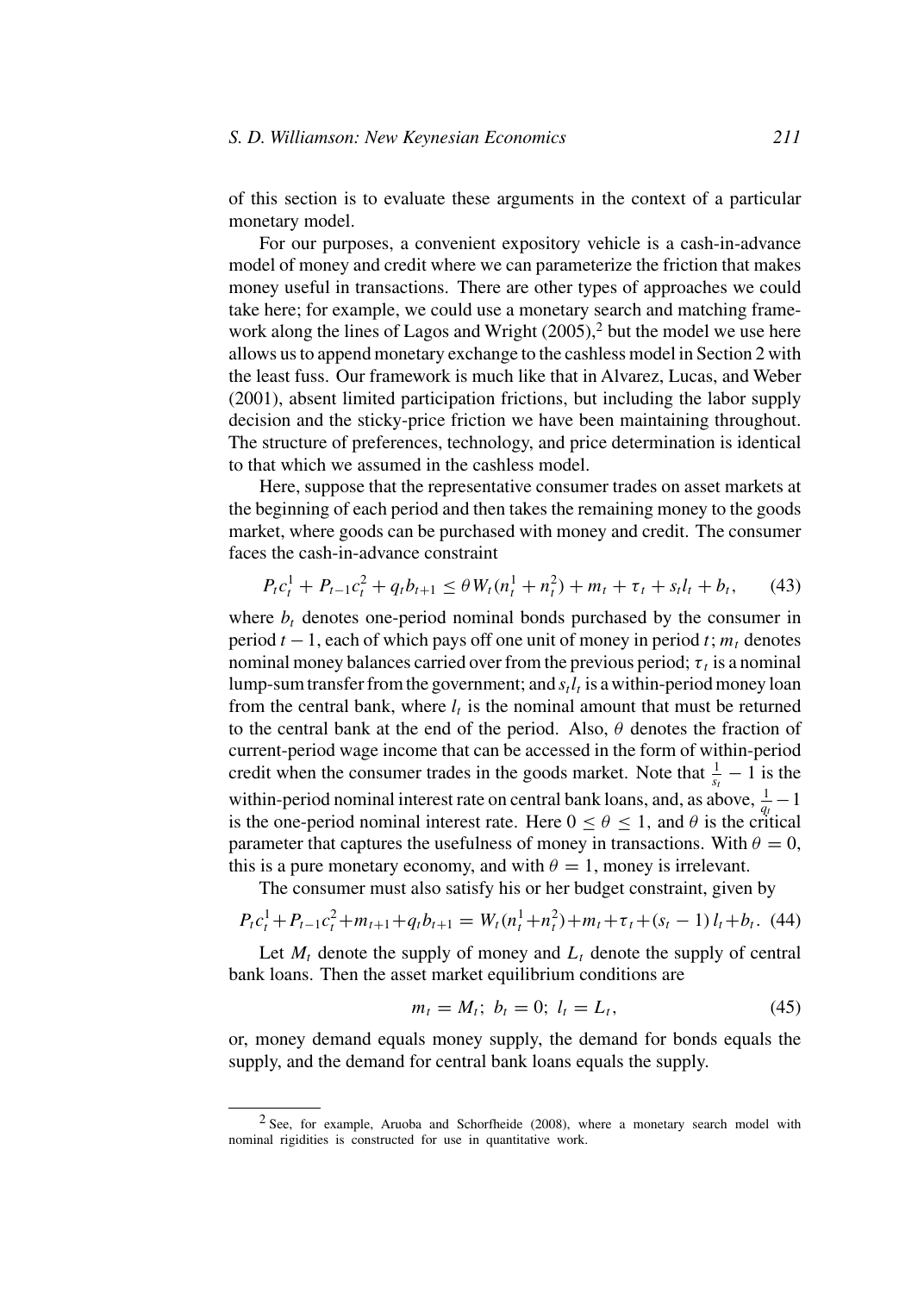# **Eliminating Intertemporal Distortions with Central Bank Lending**

In general, an equilibrium in this model is difficult to characterize, as price stickiness complicates the dynamics. In part, our goal will be to determine the features of a "cashless limit" in this economy, along the lines of Woodford (2003). To that end, given the New Keynesian view that intertemporal distortions are unimportant, suppose that the regime of central bank lending is set up so that those distortions are eliminated. That is, suppose that the central bank supplies no money, except through central bank loans made at the beginning of the period at a zero nominal interest rate.

Let  $s_t = 1$ , and suppose that the central bank accommodates whatever demand for central bank loans arises at a zero nominal interest rate. We then have  $M_t = \tau_t = 0$  for all *t* and  $L_t = (1 - \theta)W_t(n_t^1 + n_t^2)$ . Then, given (43)–(45), optimization, and goods market equilibrium, we can define an equilibrium in terms of relative prices and quantities, just as in the cashless economy.

This monetary regime is then one where all economic agents have access to a daylight overdraft facility, much like the Federal Reserve System uses each day to accommodate payments among financial institutions. Given a zero nominal interest rate on daylight overdrafts, money will not be held between periods, which we can interpret as a system in which holdings of outside money are zero overnight (interpreting a period as a day). This setup is extreme, as it allows universal access to central bank lending facilities and does not admit anything resembling currency-holding in equilibrium.

In equilibrium,  $(7)$ – $(11)$  must be satisfied, just as in the cashless economy. The key difference in this monetary economy will be in the determination of  $\pi_t$ . Supposing for convenience that (43) always holds with equality in each period, then, given (7), we can determine  $\pi_t$  by

$$
\pi_t = \frac{L_t w_{t-1} (n_{t-1}^1 + n_{t-1}^2)}{L_{t-1} w_t (n_t^1 + n_t^2)},
$$
\n(46)

for  $t = 1, 2, 3, \dots$ , with  $\pi_0$  given. An equilibrium is a stochastic process  ${n<sub>t</sub><sup>1</sup>, n<sub>t</sub><sup>2</sup>, c<sub>t</sub><sup>1</sup>, c<sub>t</sub><sup>2</sup>, w<sub>t</sub>, π<sub>t</sub>, q<sub>t</sub>}<sub>t=0</sub><sup>∞</sup>$ , with  $\pi_0$  given, solving (7)–(11) and (46). The solution must satisfy  $q_t \leq 1$  for all *t*, which assures that an equilibrium exists where (43) holds with equality. In general, it is not straightforward to characterize a solution, but it is clear from (46) that the solution is consistent with the quantity theory of money. That is,  $L_t$  is the nominal quantity of money available to spend in period *t*, and  $w_t(n_t^1 + n_t^2) = \gamma_t n_t^1 + \frac{\gamma_t n_t^2}{\pi_t}$  is total GDP. Therefore, (46) states that the rate of increase in the price of the flexible-price good is roughly equal to the rate of money growth minus the rate of growth in real GDP. Note that the parameter  $\theta$  does not appear anywhere in (7)–(11) and (46). That is, we can treat the equilibrium solution as the cashless limit, as we will obtain the same solution for any  $\theta > 0$ . Note here that the cashless limit of this monetary economy is *not* the cashless economy, and the quantity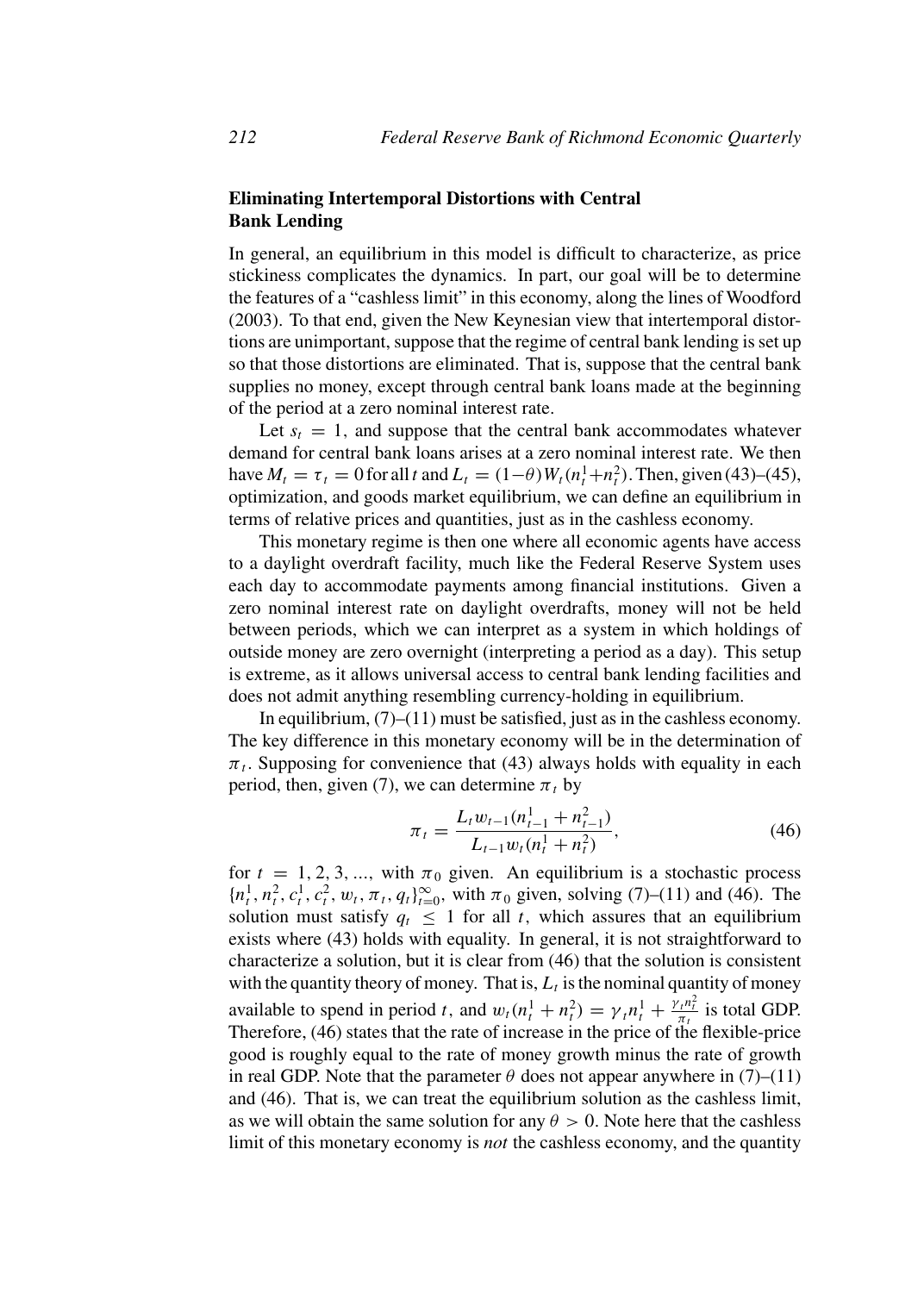of money is important for the solution, along quantity theory lines, in spite of the fact that no money is held between periods. Thus, we have followed the logic of Woodford (2003) here, but we do not get Woodford's results.

What is an optimal monetary policy here, given that the within-period nominal interest rate is zero? The key choice for the central bank is  $L_t$ , the nominal loan quantity in each period. If  $L_t$  can be set so that  $\pi_t = 1$  for all *t*, then clearly this would be an optimal policy, since from  $(7)$ – $(11)$  we will obtain  $n_t^i = \tilde{n}_t$  for all *t* and  $i = 1, 2$ . From equation (46), this requires that

$$
\frac{L_t}{L_{t-1}} = \frac{\gamma_t \tilde{n}_t}{\gamma_{t-1} \tilde{n}_{t-1}}.
$$
\n(47)

This optimal policy then implies a nominal bond price

$$
q_t = \beta E_t \left[ \frac{u'(\gamma_{t+1}\tilde{n}_{t+1})}{u'(\gamma_t\tilde{n}_t)} \right],
$$
\n(48)

and for this optimal policy to support an equilibrium, we require that  $q_t \leq 1$ for all *t*, which is satisfied provided the variability in  $\gamma_t$  is sufficiently small. Thus, we can define the optimal monetary policy as a rule for monetary growth, which accommodates GDP growth according to (47) or as a nominal interest rate rule governed by (48), i.e., the money growth rule and nominal interest rate rule are flip sides of the same monetary policy. On the one hand, the money growth rule in (47) states that the money supply should always grow at the same rate as optimal GDP. On the other hand, the nominal interest rate rule states that the nominal interest rate should move in response to productivity shocks in such a way that it is equal to the optimal real interest rate.

Part of the New Keynesian justification for use of a cashless model (see Woodford 2003) is that if intertemporal frictions are insignificant, even if there is a monetary friction in the model, then the prescription for the optimal nominal interest rate rule is the same as in the cashless economy. This is certainly true here, as the nominal interest rate rule implicit in (48) is the same as (12). For our purposes, though, the monetary economy is more informative about policy, as it says something about the monetary policy regime that is necessary to get this result, and gives us a prescription for how the central bank should manipulate the quantities that it has under its control.

### **3. DISCUSSION**

In this section we will discuss our results, organized in terms of monetary policy instruments, Phillips curves, and monetary frictions.

### **Monetary Policy Instruments**

What can a central bank control? Ultimately, if we ignore the central bank's regulatory powers, a central bank can control two sets of things. First, it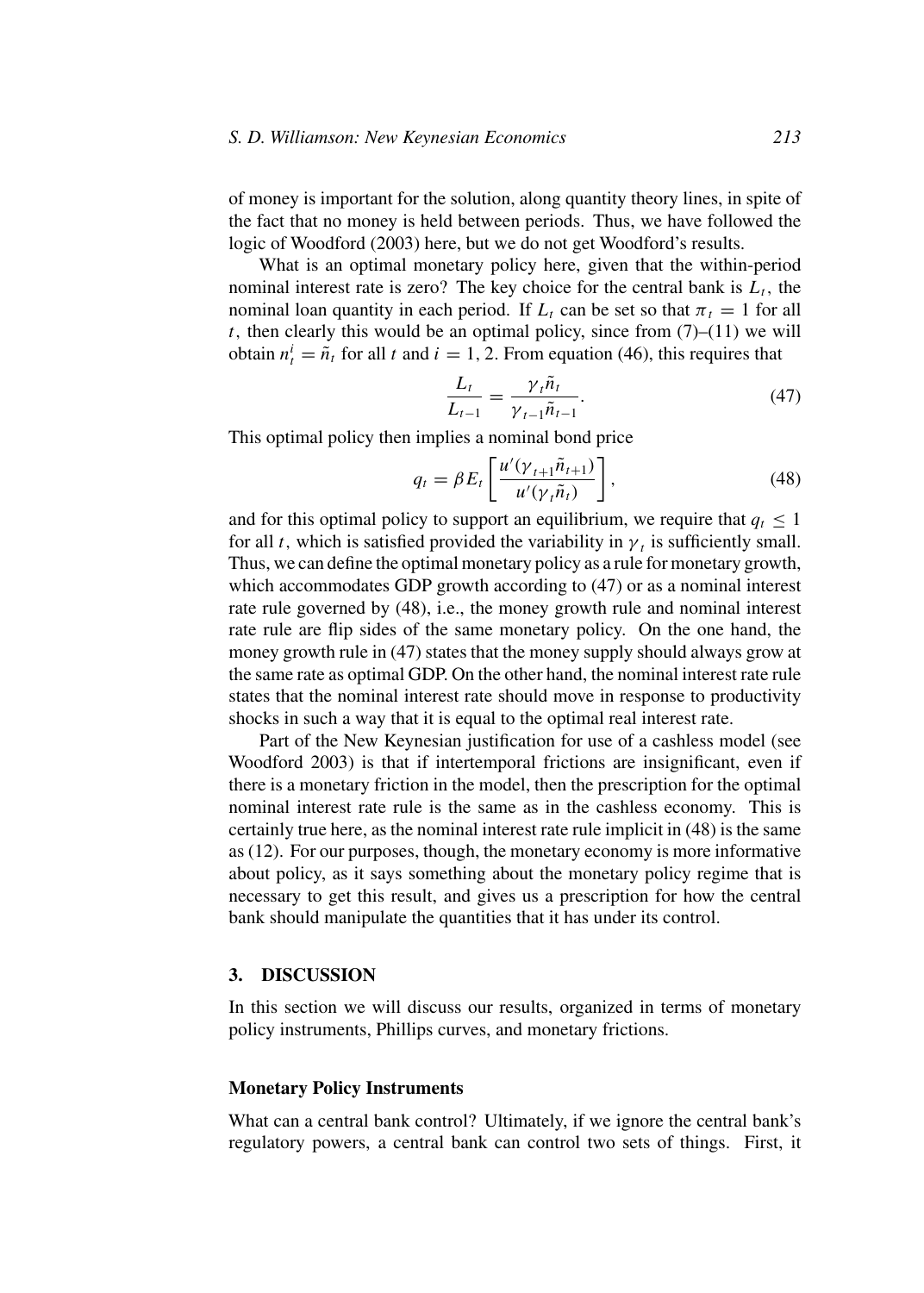can determine the quantities on its balance sheet, including lending to private sector economic agents. Second, it can determine the interest rates on deposits (reserves) held with the central bank and the interest rates on the loans it makes, in particular the interest rates on daylight overdrafts associated with payments made using outside money and the interest rates on overnight central bank lending or lending at longer maturities. The key power a central bank holds is its monopoly on the issue of fiat money. Essentially, a central bank is much like any other bank in that its liabilities serve as a means of payment, and it performs a type of liquidity transformation in intermediating assets that are difficult to use as means of payment. Central bankers, and many economists, hold the view that the quantity of intermediation that the central bank carries out, reflected in the quantity of fiat money outstanding, has consequences for real economic activity in the short run and for prices.

Central banks cannot set market interest rates, though they might like to. New Keynesians typically model central bank behavior as the determination of a market nominal interest rate as a function of endogenous and exogenous variables. There are good reasons to think that a central bank operating procedure consisting of periodic revision of an overnight nominal interest rate target or inflation rate targeting is preferable to the money growth targeting that Friedman (1968) had in mind. That is, the predominant shocks that are of concern to the central bank in the very short run, say between Federal Open Market Committee meetings, are financial market shocks that cause fluctuations in the demand for outside money. Given that these shocks are difficult to observe, a sensible procedure may be to smooth the overnight nominal interest rate, which may serve to optimally accommodate financial market shocks.

Though it may be possible in the short run for a central bank to use the instruments at its disposal to keep a market nominal interest rate within a tight prespecified corridor, it is inappropriate to use this as a justification for a mode of analysis that eliminates monetary considerations. A model that is used to analyze and evaluate monetary policy should tell us how the economy functions under one central bank operating procedure (e.g., monetary targeting) versus another (e.g., nominal interest rate targeting), how the instruments available to the central bank (i.e., monetary quantities) need to be manipulated to implement a particular policy rule, and how using alternative instruments (e.g., central bank lending versus open market operations) makes a difference.

### **Phillips Curves**

Some type of Phillips curve relationship, i.e., a positive relationship between the "output gap," on the one hand, and the rate of inflation or the unanticipated component of inflation, on the other hand, is typically found in New Keynesian macroeconomic models. The Phillips curve was an important example in 1970s policy debates of how policy could go wrong in treating an empirical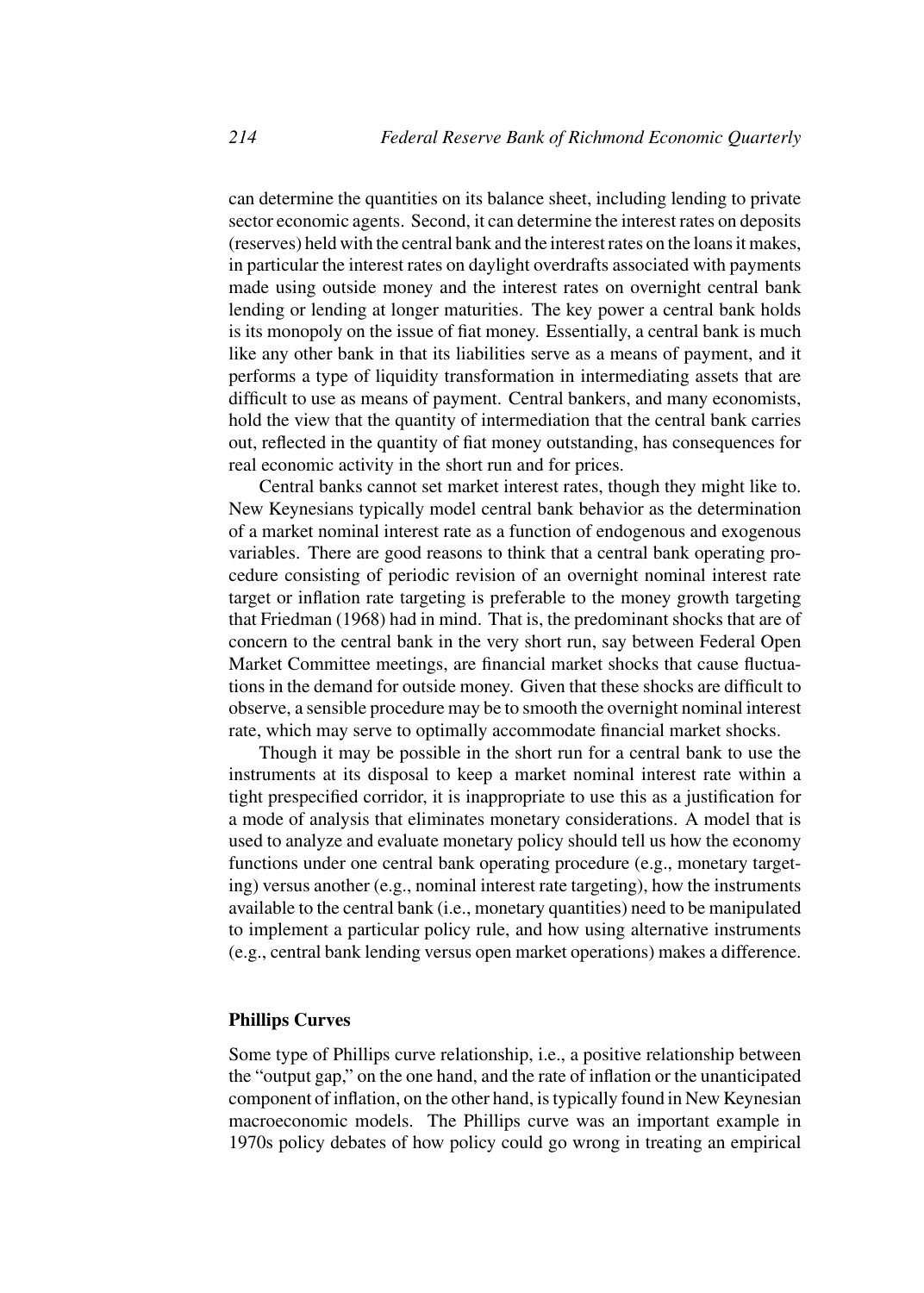correlation as structural (Lucas 1972). In New Keynesian economics, the Phillips curve has made a comeback as a structural relationship and plays a central role in reduced-form New Keynesian models (e.g., Clarida, Galí, and Gertler 1999).

As we have shown here, in a sticky-price model that seems as reasonable as typical monopolistically competitive New Keynesian setups, there is no tradeoff between output and inflation in the standard case where substitution effects dominate in the response of labor supply to a wage increase. With a zero inflation rate, output is maximized. Even in the case where income effects are large, more output can be obtained if the inflation rate deviates from zero, but this is inefficient. Further, in this case, more output can be obtained not only with inflation, but with deflation.

### **Monetary Frictions**

We know that what makes a modern central bank unique is the power granted to it as the monopoly issuer of outside money, which takes the form of deposits with the central bank and circulating currency. We also know that central banking is not a necessity. Indeed, there are examples of economies that grew and thrived without a central bank. The United States did not have a central bank until 1914, and the private currency systems in place in Scotland from 1716–1845 and in Canada before 1935 are generally regarded as successes. Before asking how a central bank should behave, we might want to ask what justifies its existence in the first place.

From the viewpoint of a monetary economist, a theory of central banking should not only tell us what the role of the central bank is in a modern economy, but also why we should grant the central bank a monopoly in supplying key media of exchange. Such a central banking theory must necessarily come to grips with the principal frictions that make money useful as a medium of exchange and the frictions that may make private provision of some types of media of exchange inefficient.

New Keynesians argue that we can do a better job of understanding how monetary policy works and how it should be conducted by ignoring these frictions. By using a very simple cash-in-advance construct, we have shown these arguments require some very special assumptions. For our cashless sticky-price economy to work in the same way as does a comparable monetary economy requires that: (i) a monetary regime be in place that corrects intertemporal inefficiencies; (ii) all economic agents be on the receiving end of the central bank's actions; and (iii) currency holding be unimportant. While some countries, such as Canada and New Zealand, have moved to monetary systems without reserve requirements and with interest on reserves, thus correcting some distortions, most countries are far from the elimination of intertemporal monetary frictions. Thus, in practice it is likely that intertemporal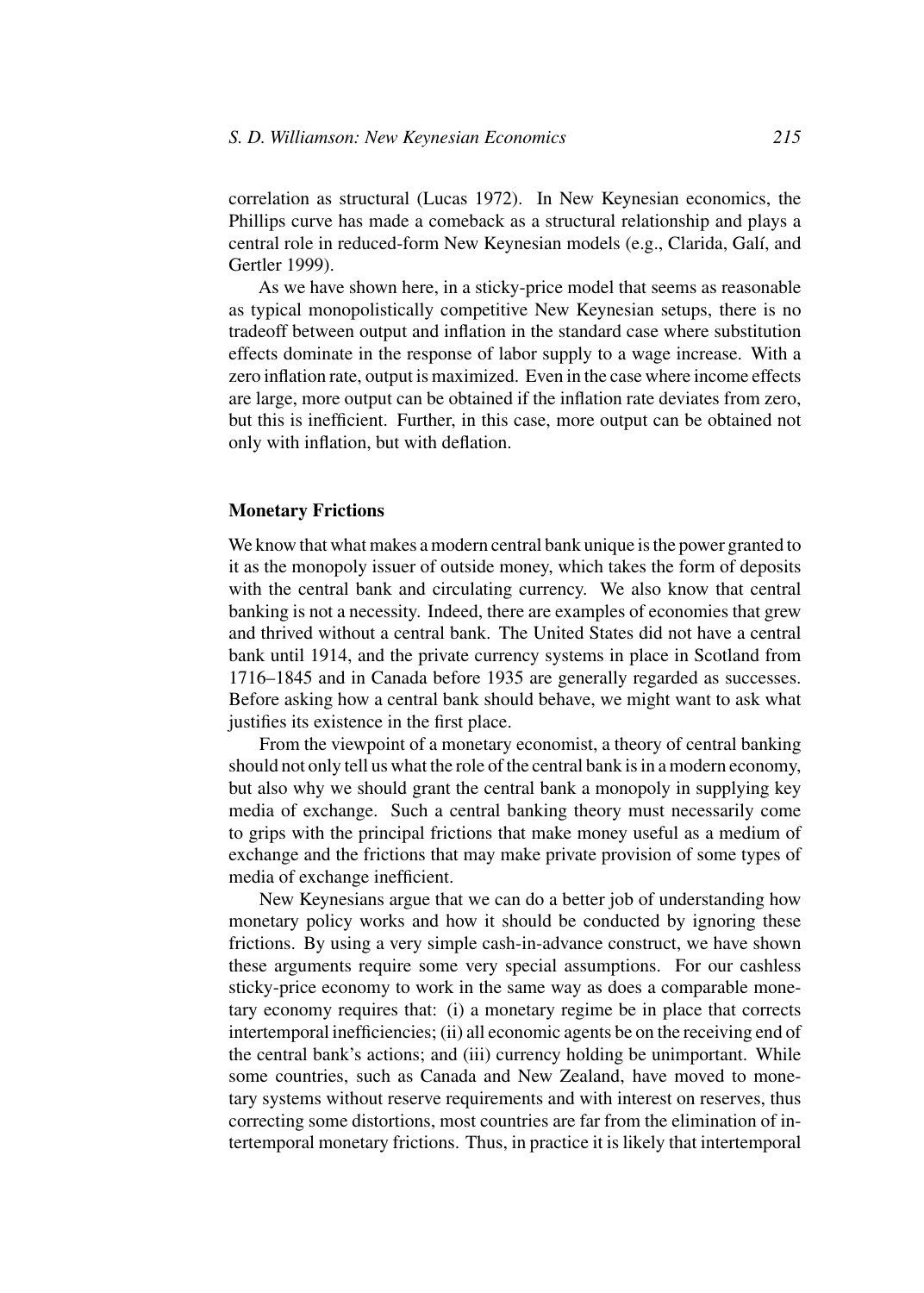distortions play an important role, and arguably *the* important role if we are considering the effects of long-run anticipated inflation. Also, the fact that not all economic agents are on the receiving end of monetary policy actions, which gives rise to distributional effects of monetary policy, is regarded as important in the segmented markets literature. Market segmentation (in both goods and financial markets) is perhaps of greater significance than stickyprice frictions in generating short-run nonneutralities of money (see Alvarez and Atkeson 1997; Alvarez, Atkeson, and Kehoe 2003; Williamson [ForthcomingA, ForthcomingB]). Finally, currency is still widely used in the world economy (Alvarez and Lippi 2007). In spite of technological improvements in transactions technologies, currency is a wonderfully simple transactions technology that permits exchange in the many circumstances where anonymous individuals need to transact with each other.

# **4. CONCLUSION**

Recent events involving turmoil in credit markets and heretofore unheard-of interventions by the Federal Reserve System make it abundantly clear that the monetary policy problem is far from solved. Further, for the key questions that need to be answered in the midst of this crisis, New Keynesian economics appears to be unhelpful. How is central bank lending different from open market operations in terms of the effects on financial markets and goods markets? To which institutions should a central bank be lending and under what conditions? What regulatory power should the Federal Reserve System exercise over the institutions to which it lends? Should the Fed's direct intervention be limited to conventional banks, or should this intervention be extended to investment banks and government-sponsored financial institutions? Unfortunately, typical New Keynesian models ignore credit markets, monetary frictions, and banking and are, therefore, of little or no use in addressing these pressing questions.

What hope do we have of developing a theory of money and central banking that can satisfy monetary economists and also be of practical use to central bankers? Monetary economics and banking theory have come a long way in the last 30 years or more, and perhaps the economics profession needs to be educated as to why modern monetary and banking theory is useful and can be applied to policy problems. We now understand that recordkeeping and the flow of information over space and time is critical to the role of currency as a medium of exchange (Kocherlakota 1998). We know that decentralized exchange with currency can lead to holdup problems that accentuate the welfare losses from inflation (Lagos and Wright 2005). We understand how banks act to insure private agents against liquidity risk (Diamond and Dybvig 1983) and to economize on monitoring costs (Diamond 1984, Williamson 1986). We know that financial market segmentation and goods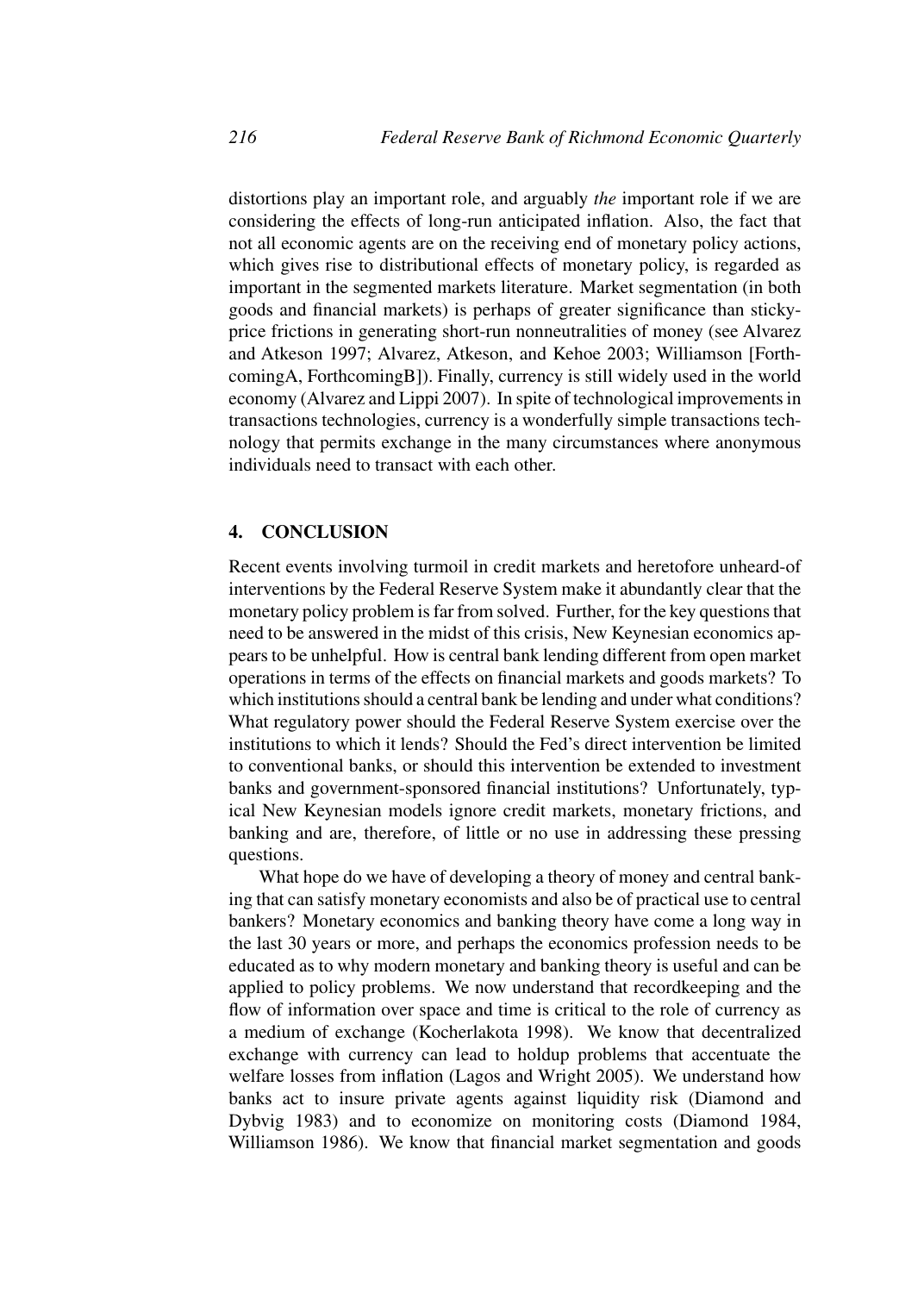market segmentation are important for monetary policy (Alvarez and Atkeson 1997; Alvarez, Atkeson, and Kehoe 2003; Williamson [Forthcoming A; Forthcoming B]). Putting together elements of these ideas in a comprehensive theory of central banking is certainly within our grasp, and I very much look forward to future developments.

# **REFERENCES**

- Alvarez, Fernando, and Andrew Atkeson. 1997. "Money and Exchange Rates in the Grossman-Weiss-Rotemberg Model." *Journal of Monetary Economics* 40 (December): 619–40.
- Alvarez, Fernando, Andrew Atkeson, and Patrick Kehoe. 2002. "Money, Interest Rates, and Exchange Rates with Endogenously Segmented Markets." *Journal of Political Economy* 110 (February): 73–112.
- Alvarez, Fernando, and Francesco Lippi. 2007. "Financial Innovation and the Transactions Demand for Cash." University of Chicago Working Paper.
- Alvarez, Fernando, Robert Lucas, and Warren Weber. 2001. "Interest Rates and Inflation." *American Economic Review Papers and Proceedings* 91: 219–25.
- Aruoba, S.B., and Frank Schorfheide. 2008. "Insights from an Estimated Search-Based Monetary Model with Nominal Rigidities." University of Maryland and University of Pennsylvania Working Paper.
- Calvo, Guillermo. 1983. "Staggered Prices in a Utility Maximizing Framework." *Journal of Monetary Economics* 12: 383–98.
- Caplin, Andrew, and Daniel Spulber. 1987. "Menu Costs and the Neutrality of Money." *Quarterly Journal of Economics* 102: 703–26.
- Clarida, Richard, Jordi Galí, and Mark Gertler. 1999. "The Science of Monetary Policy: A New Keynesian Perspective." *Journal of Economic Literature* 37 (December): 1661–1707.
- Diamond, Douglas. 1984. "Financial Intermediation and Delegated Monitoring." *Review of Economic Studies* 51: 393–414.
- Diamond, Douglas, and Philip Dybvig. 1983. "Bank Runs, Deposit Insurance, and Liquidity." *Journal of Political Economy* 91: 401–19.
- Dixit, Avinash, and Joseph Stiglitz. 1977. "Monopolistic Competition and Optimum Product Diversity." *American Economic Review* 67: 297–308.
- Fischer, Stanley. 1977. "Long-Term Contracts, Rational Expectations, and the Optimal Money Supply Rule." *Journal of Political Economy* 85 (February): 191–205.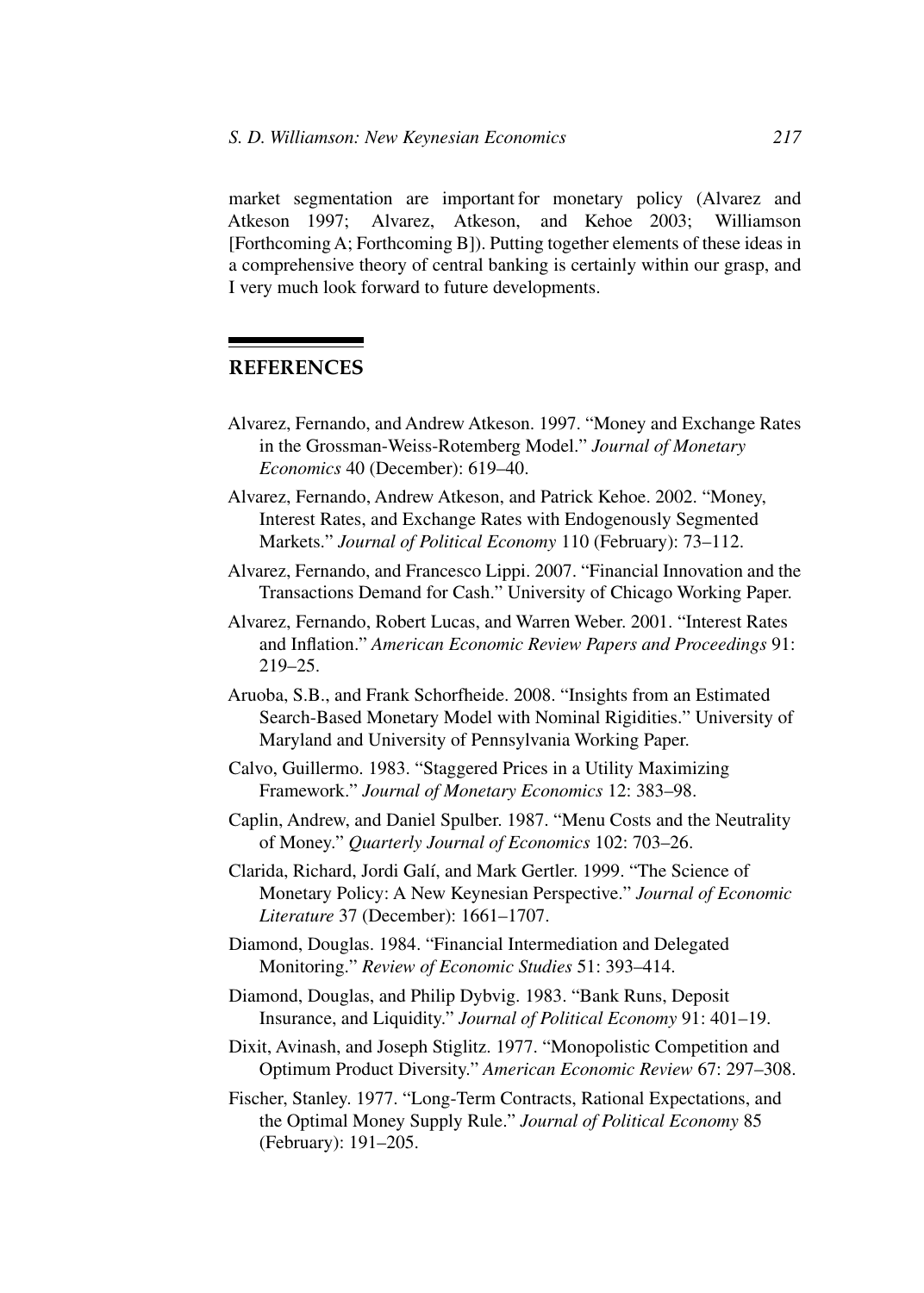Friedman, Milton. 1968. "The Role of Monetary Policy." *American Economic Review* 58: 1–16.

Goodfriend, Marvin, and Robert King. 1997. "The New Neoclassical Synthesis and the Role of Monetary Policy." In *NBER Macroeconomics Annual,* Vol. 12. Chicago: University of Chicago Press, 231–83.

- Hicks, John R. 1937. "Mr. Keynes and the 'Classics:' A Suggested Interpretation." *Econometrica* 5 (April): 147–59.
- Kocherlakota, Narayana. 1998. "Money is Memory." *Journal of Economic Theory* 81 (August): 232–51.
- Lagos, Ricardo, and Randall Wright. 2005. "A Unified Framework for Monetary Theory and Policy Analysis." *Journal of Political Economy* 113 (June): 463–84.
- Lucas, Robert. 1972. "Expectations and the Neutrality of Money." *Journal of Economic Theory* 4: 103–24.
- Lucas, Robert, and Nancy Stokey. 1987. "Money and Interest in a Cash-in-Advance Economy." *Econometrica* 55 (May): 491–513.
- Mankiw, N. Gregory. 1985. "Small Menu Costs and Large Business Cycles: A Macroeconomic Model of Monopoly." *Quarterly Journal of Economics* 100 (May): 529–37.
- Samuelson, Paul A. 1997. *Economics: The Original 1948 Edition*. New York: McGraw Hill/Irwin.
- Taylor, John B. 1979. "Staggered Wage Setting in a Macro Model." *American Economic Review Papers and Proceedings* 69 (May): 108–13.
- Williamson, Stephen. 1986. "Costly Monitoring, Financial Intermediation and Equilibrium Credit Rationing." *Journal of Monetary Economics* 18 (September): 159–79.
- Williamson, Stephen. 2008. *Macroeconomics*. Boston: Pearson (Addison-Wesley).
- Williamson, Stephen. Forthcoming A. "Monetary Policy and Distribution." *Journal of Monetary Economics*.
- Williamson, Stephen. Forthcoming B. "Transactions, Credit, and Central Banking in a Model of Segmented Markets." *Review of Economic Dynamics*.
- Woodford, Michael. 2003. *Interest and Prices*. Princeton, N.J.: Princeton University Press.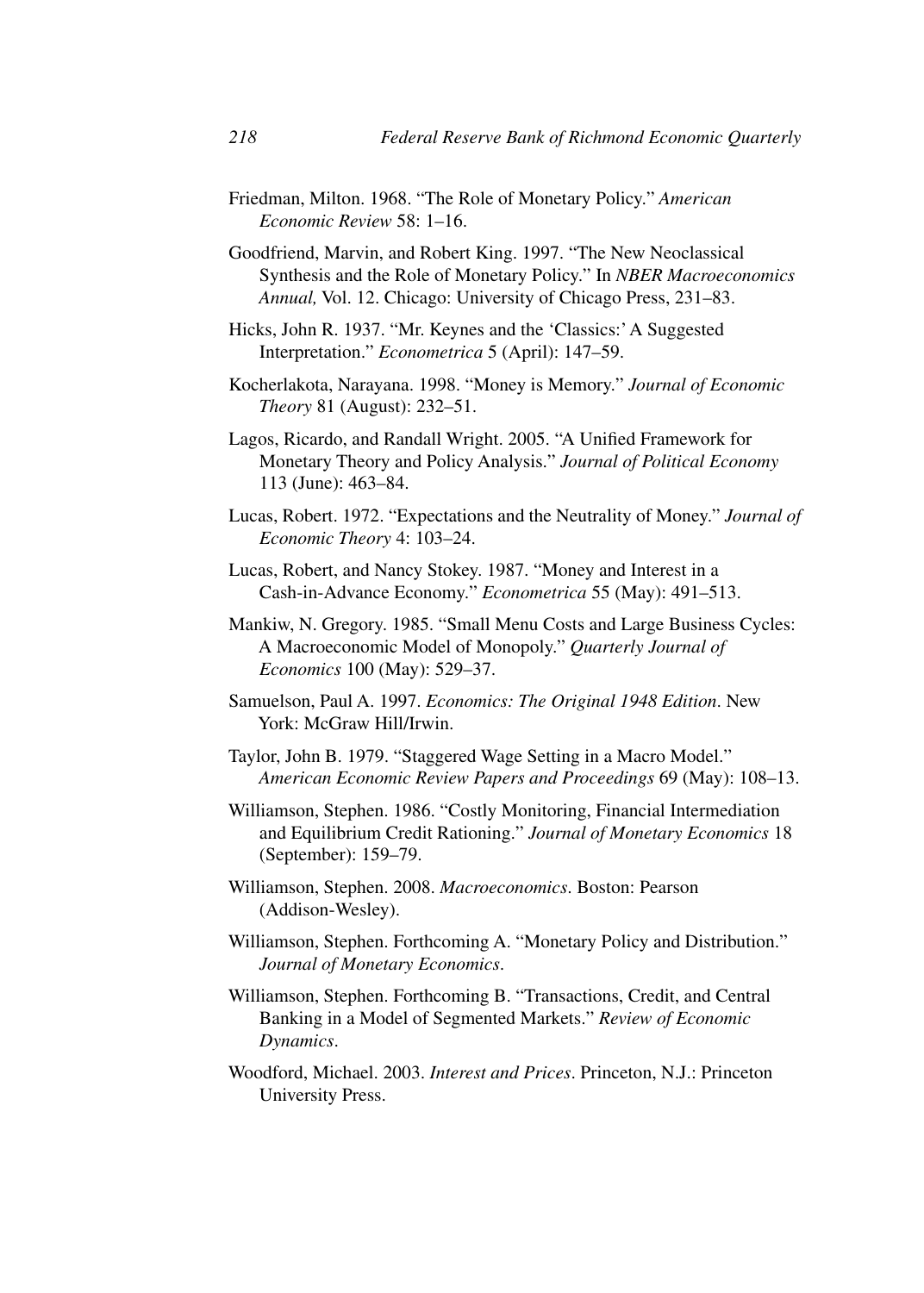# Nominal Frictions, Relative Price Adjustment, and the Limits to Monetary Policy

Alexander L. Wolman

There are two broad classes of sticky-price models that have become popular in recent years. In the first class, prices adjust infrequently by assumption (so-called time-dependent models) and in the second class prices adj popular in recent years. In the first class, prices adjust infrequently by assumption (so-called time-dependent models) and in the second class prices adjust infrequently because there is assumed to be a fixed cost of price adjustment (so-called state-dependent models). In both types of models it is common to assume that there are many goods, each produced with identical technologies. Consumers have a preference for variety, but their preferences treat all goods symmetrically. These assumptions mean that it is efficient for all goods to be produced in the same quantities. For that to happen, all goods must sell for the same price at any point in time. Assuming that price adjustment is staggered (as opposed to synchronized), the prices of all goods must be constant over time in order for all goods to be produced in the same quantities. If the aggregate price level were changing over time—even at a constant rate—then with staggered price adjustment prices would necessarily differ across goods.

If there are multiple sectors that possess changing relative technologies or that face changing relative demand conditions (because consumers' preferences are changing across goods), then in general it will no longer be efficient to produce all the goods in the same quantities. Equating marginal rates of transformation to marginal rates of substitution may require relative prices to change over time. These efficient changes in *relative* prices across sectors require *nominal* prices to change within sectors. With frictions in nominal

The views here are the author's and should not be attributed to the Federal Reserve Bank of Richmond, the Federal Reserve System, or the Board of Governors of the Federal Reserve System. For helpful comments, the author would like to thank Juan Carlos Hatchondo, Andreas Hornstein, Yash Mehra, and Anne Stilwell. E-mail: alexander.wolman@rich.frb.org.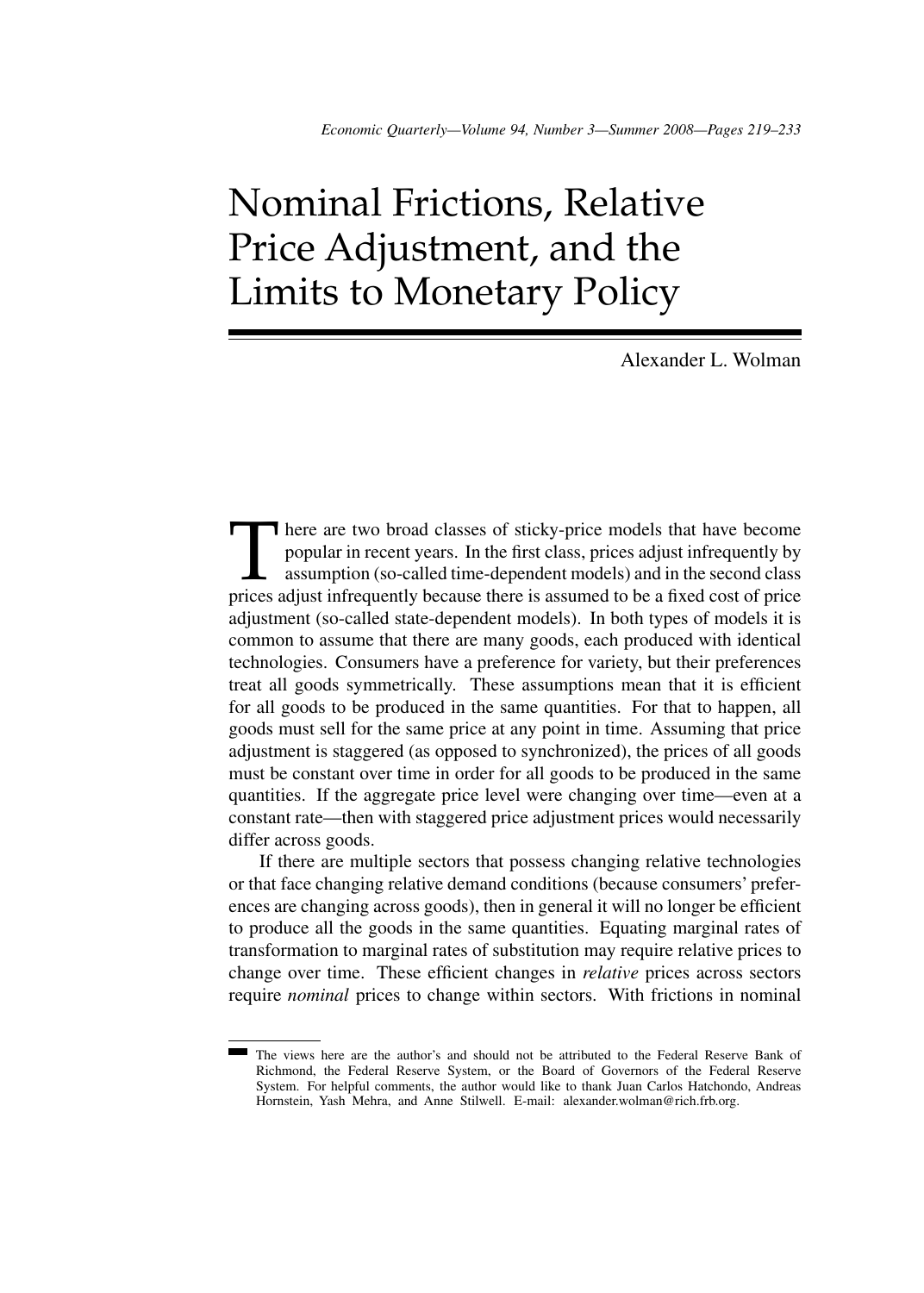price adjustment, nominal price changes bring with them costly misallocations within (and perhaps across) sectors. $<sup>1</sup>$ </sup>

In the circumstances just described, where efficiency across sectors requires nominal price changes within a sector or sectors, a zero inflation rate for the consumption price index may no longer be the optimal prescription for monetary policy in the presence of sticky prices. Which inflation rate results in the smallest distortions from price stickiness depends on the details of the environment: chiefly, the rates of relative price change across sectors and the degree of price stickiness in each sector. To cite an extreme example, suppose there are two sectors with different average rates of productivity growth. Suppose further that the sector with low productivity growth (increasing relative price) has sticky prices, whereas the sector with high productivity growth has flexible prices. Then it would be optimal to have deflation overall. Deflation would allow the desired relative price increase to occur with zero nominal price changes for the sticky-price goods and, thus, with no misallocation from the nominal frictions.

The principles for optimal monetary policy I have discussed thus far involve only frictions associated with nominal price adjustment. In reality, monetary policy must balance other frictions as well. As the literature on the Friedman rule emphasizes, the fact that money is nearly costless to produce means that it is socially optimal for individuals to face nearly zero private costs of holding money. This requires a near-zero nominal interest rate, which corresponds to moderate deflation. Other frictions are less well understood, but may be just as important. Many central banks have mandates to achieve price stability, and the fact that my models do not necessarily support this objective does not mean it is misguided; that is, my models may still be lacking. The message of this paper is not that monetary policy should deviate from zero inflation in order to minimize distortions associated with nominal price adjustment. Rather, it is that in the presence of fundamental relative price changes and nominal price adjustment frictions, there is no monetary policy—zero inflation or otherwise—that can render those frictions costless.

Section 1 works through the optimality of price stability in a benchmark one-sector model. Section 2 describes a two-sector model where a trend in relative productivities means that all prices cannot be stabilized. In Section 2 I also display U.S. data for broad categories of consumption, which display trends in relative prices. The data show that even *on average*, it is not possible to stabilize all nominal prices; trends in relative prices mean that if the price of one category of consumption goods is stabilized then prices for the other categories must have a trend. Furthermore, relative price trends in the United

<sup>&</sup>lt;sup>1</sup> These statements are qualitative ones. Unless monetary policy is extremely volatile or generates very large inflation or deflation, most current models attribute relatively small welfare costs to nominal frictions.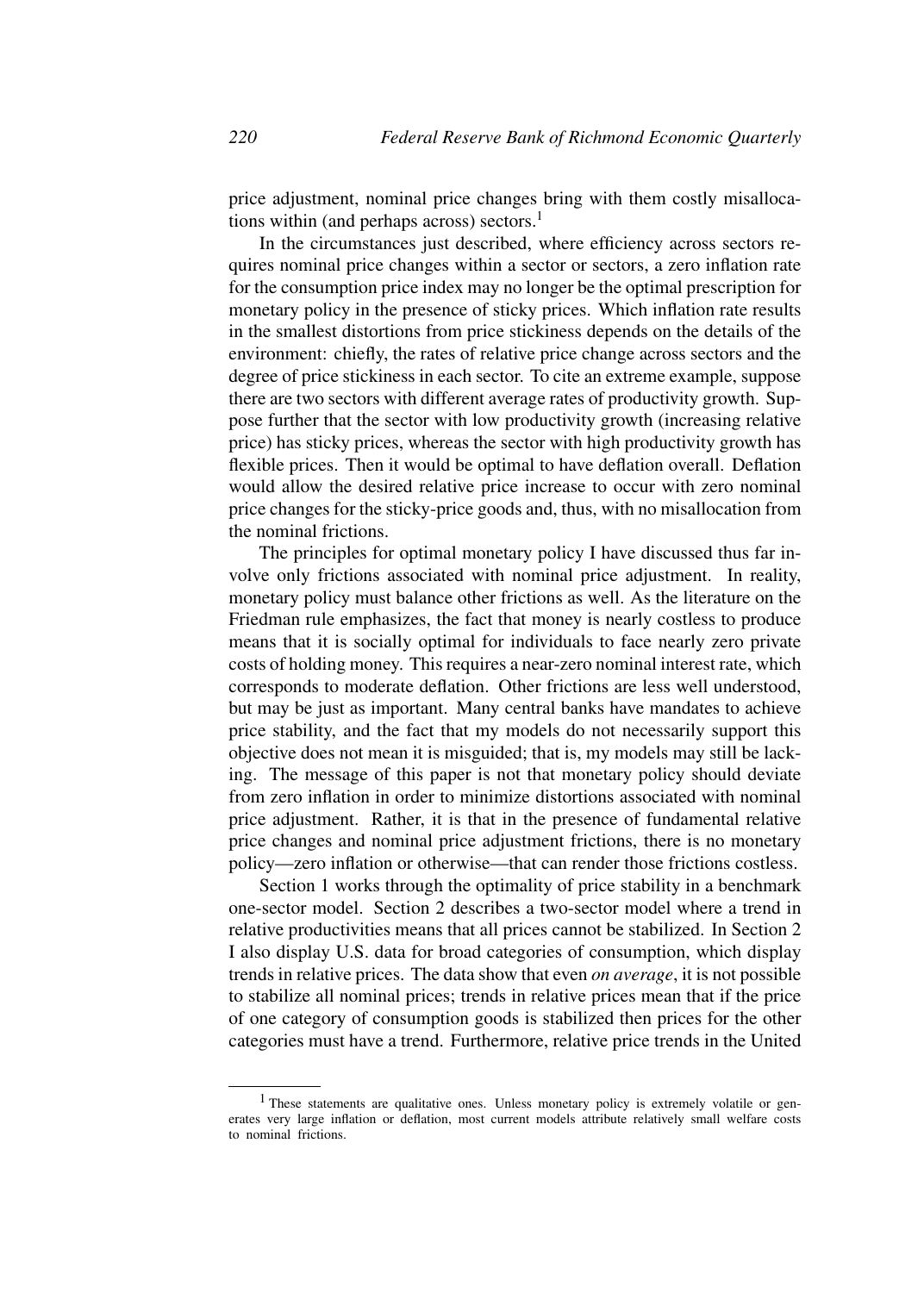States have been rather large; since 1947, the price of the services component of personal consumption expenditures has risen by a factor of five relative to the price of the durable goods component. Sections 3 and 4 provide a brief review of existing literature on relative price variation and monetary policy. In contrast to the material in Section 2, the existing literature has concentrated on random fluctuations in relative prices around a steady state where relative prices are constant. Section 3 reviews the literature on cyclical variation in relative prices, and Section 4 summarizes related work on wages (a form of relative price) and prices across locations. Section 5 concludes.

# **1. OPTIMALITY OF PRICE STABILITY IN A ONE-SECTOR MODEL**

Here I formalize the explanation for how price stability eliminates the distortions associated with price stickiness in a one-sector model. Suppose there are a large number of goods, specifically a continuum of goods indexed by  $z \in [0, 1]$ , and suppose that consumers' utility from consuming  $c_t(z)$  of each good is given by  $c_t$ , where that utility is determined by the following aggregator function:

$$
c_t = \left[ \int_0^1 c_t(z)^{(\varepsilon - 1)/\varepsilon} dz \right]^{\varepsilon/(\varepsilon - 1)}, \tag{1}
$$

where  $\varepsilon$  is the elasticity of substitution in consumption between different goods. Suppose that each good is produced with a technology that uses only labor input, and that one unit of the consumption good can be produced with  $1/a_t$  units of labor input:

$$
c_t(z) = a_t n_t(z), \text{ for } z \in [0, 1]. \tag{2}
$$

Thus,  $a_t$  is a productivity factor common to all goods. I assume that  $a_t$  is exogenous. In particular, monetary policy has no effect on  $a_t$ . Finally, there is a constraint on the total quantity of labor input: $<sup>2</sup>$ </sup>

$$
\int_0^1 n_t(z) \le N_t. \tag{3}
$$

Without specifying anything about the structure of markets or price-setting behavior, I can discuss efficient production of consumption goods in this model. Efficiency dictates that the marginal rate of substitution in consumption be equated to the marginal rate of transformation in production. That is, the rate at which consumers trade off goods according to their preferences

 $2$  In models with inelastic labor supply,  $N_t$  would be a constant equal to the time endowment. Otherwise,  $N_t$  would be equal to the difference between the time endowment and the endogenous quantity of leisure.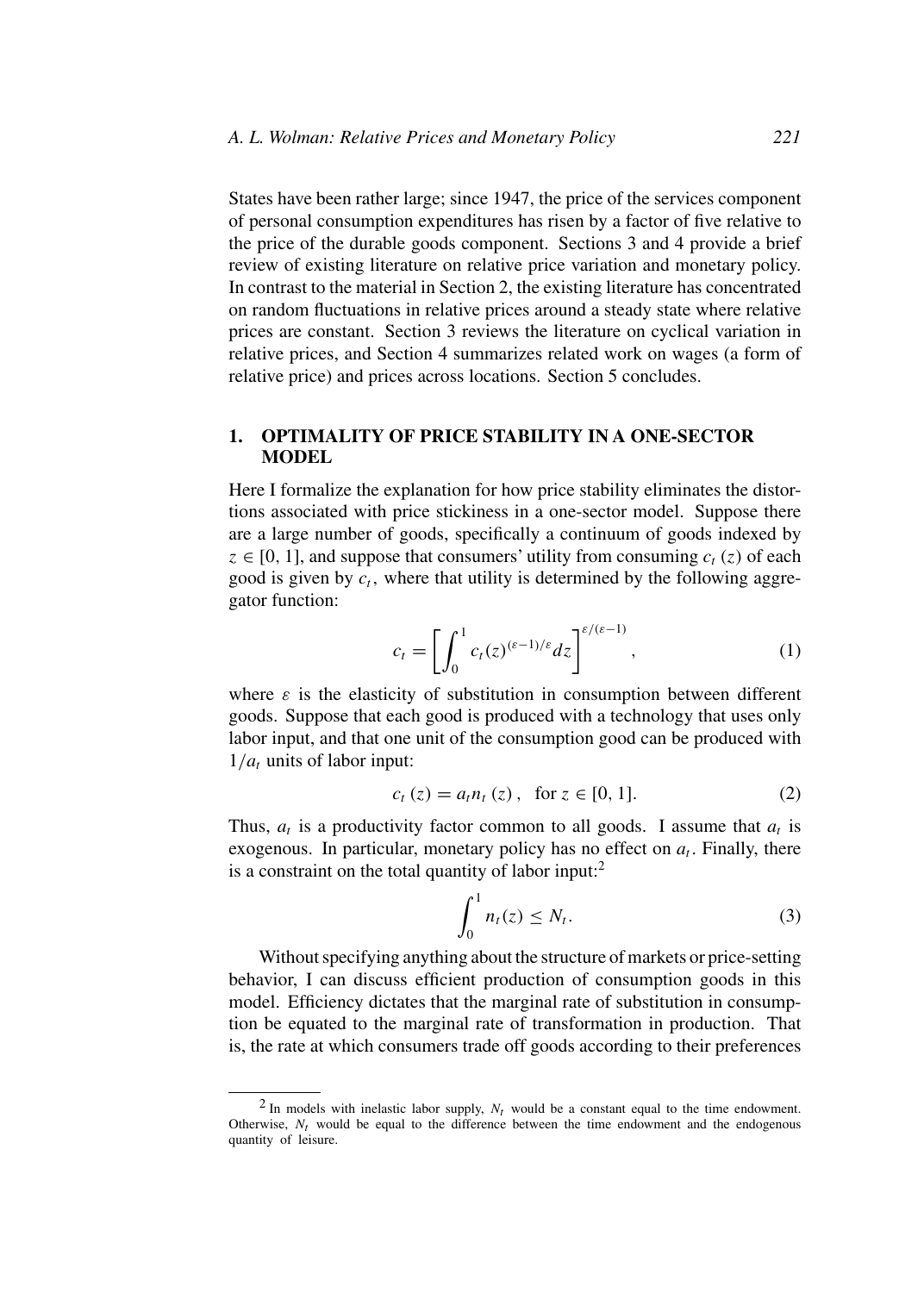(represented by [1]) should be equal to the rate at which the technology (represented by [2]) allows goods to be traded off against one another in production.

For the aggregator function in (1), consumers'marginal rate of substitution between any two goods,  $c_t$  ( $z_0$ ) and  $c_t$  ( $z_1$ ), is given by

$$
mrs (c_t (z_0), c_t (z_1)) = \frac{\partial c_t / \partial c_t (z_0)}{\partial c_t / \partial c_t (z_1)} = \left(\frac{c_t (z_0)}{c_t (z_1)}\right)^{-1/\varepsilon}.
$$
 (4)

For the simple linear technology in (2), the marginal rate of transformation between any two goods indexed by  $z_0$  and  $z_1$  is unity: Reducing the labor used in the production of  $z_0$  by one unit yields a  $1/a_t$  unit reduction in  $c_t$  ( $z_0$ ), and transferring that labor to the production of  $z_1$  yields an identical  $1/a_t$  unit increase in  $c_t$  ( $z_1$ ). Given my assumptions about consumers' preferences and the technology for producing goods, equating the marginal rate of substitution to the marginal rate of transformation requires that each good, *z*, be produced in the same quantity. Only then can it be the case that

$$
(c_t (z_0) / c_t (z_1))^{-1/\varepsilon} = 1 \tag{5}
$$

for all  $z_0, z_1 \in [0, 1]$ .

At this point I know that efficiency requires all goods be produced in the same quantity. Under what conditions are the allocations in sticky-price models efficient? A standard assumption in sticky-price models, and an assumption I will make here, is that each individual good is produced by a separate monopolist. Because the Dixit-Stiglitz aggregator function (1) means that each good has many close substitutes, monopoly production of each good leads to an overall market structure known as monopolistic competition.

The demand curve faced by the monopoly producer of any good, *z*, is

$$
c_{t}\left(z\right) = \left(\frac{P_{t}\left(z\right)}{P_{t}}\right)^{-\varepsilon}c_{t},\tag{6}
$$

where  $P_t$  is the price index for the consumption basket and is given by

$$
P_t = \left[ \int_0^1 P_t(z)^{1-\varepsilon} dz \right]^{1/(1-\varepsilon)}.
$$
 (7)

The demand curve and the price index can be derived from the consumer's problem of choosing consumption of individual goods in order to minimize the cost of one unit of the consumption basket (see, for example, Wolman 1999).

From the demand functions and the efficiency condition, it is clear that efficiency requires all goods to have the same price. If price adjustment is infrequent (i.e., if prices are sticky) and if price adjustment is staggered across firms, then all goods can have the same price only if the aggregate price level is constant. If the price level varied over time, then changes in the price level would occur with only some firms adjusting their price, which would be inconsistent with all firms charging the same price. In somewhat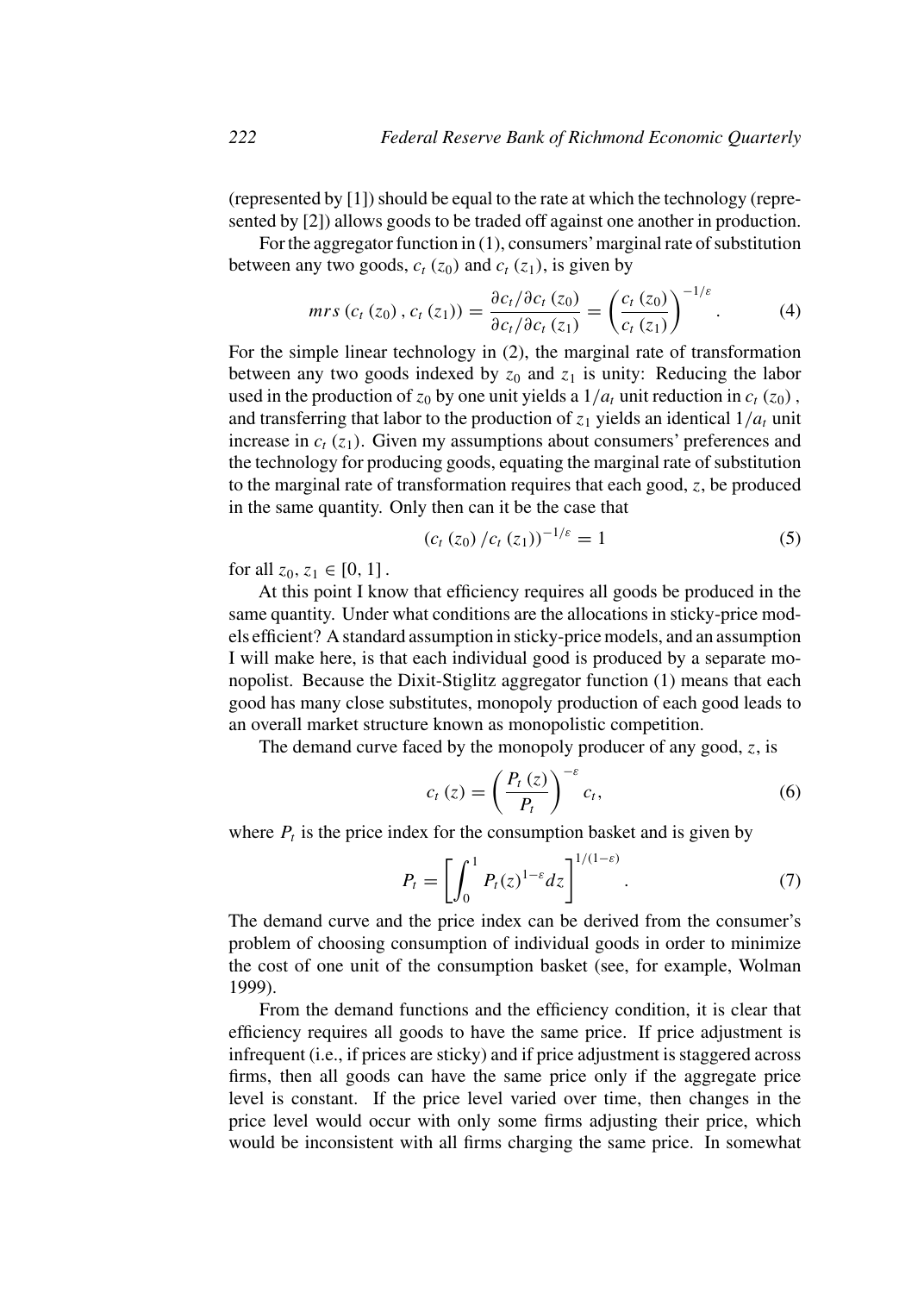simplified form, this is the reasoning behind optimality of price stability in sticky-price models (see, for example, Goodfriend and King 1997, Rotemberg and Woodford 1997, and King and Wolman 1999).

# **2. TREND VARIATION IN RELATIVE PRICES**

The model sketched in the previous section is a useful benchmark, but it is obviously unrealistic to suppose that the consumption goods valued by households are all "identical" in the sense of entering preferences symmetrically (1) and being produced with identical technologies (2). Departing from that benchmark, research on monetary policy in multisector sticky-price models has concentrated on the extent to which cyclical fluctuations in the determinants of relative prices interfere with the ability of monetary policy to eliminate sticky-price distortions on a period-by-period basis, and the related question of whether overall price stability remains optimal in such environments. However, more fundamental is the question of whether a trend in relative prices affects the ability of monetary policy to eliminate distortions even in steady state, and the related question of whether price stability is optimal *on average*, i.e., whether the optimal rate of inflation is zero. I consider these questions in Wolman (2008) and I draw on that analysis in what follows, emphasizing the former question (Can distortions be eliminated in a steady state?).

### **Theory**

In contrast to the one-sector framework, suppose that consumers have Cobb-Douglas preferences over *two* composite goods, and that each of those composites has the characteristics of the single consumption aggregate  $(c<sub>t</sub>)$ in the previous section. Here,  $c_t$  will denote the overall consumption basket comprised of the two types of goods, and  $c_{1,t}$  and  $c_{2,t}$  will denote the sectoral baskets each comprised of a continuum of individual goods. The overall basket is now

$$
c_t = c_{1,t}^{\nu} c_{2,t}^{1-\nu},\tag{8}
$$

and the sectoral baskets are

$$
c_{k,t} = \left( \left[ \int_0^1 c_{k,t}(z)^{(\varepsilon - 1)/\varepsilon} dz \right]^{\varepsilon/(\varepsilon - 1)} \right), \text{ for } k = 1, 2. \tag{9}
$$

As before,  $\varepsilon$  is the elasticity of substitution between individual goods within a sector. The elasticity of substitution across sectors is unity, and the sectoral expenditure shares for the two sectors are  $\nu$  and  $1 - \nu$ . The constraint on labor input is

$$
\int_0^1 n_{1,t}(z) + \int_0^1 n_{2,t}(z) \le N_t.
$$
 (10)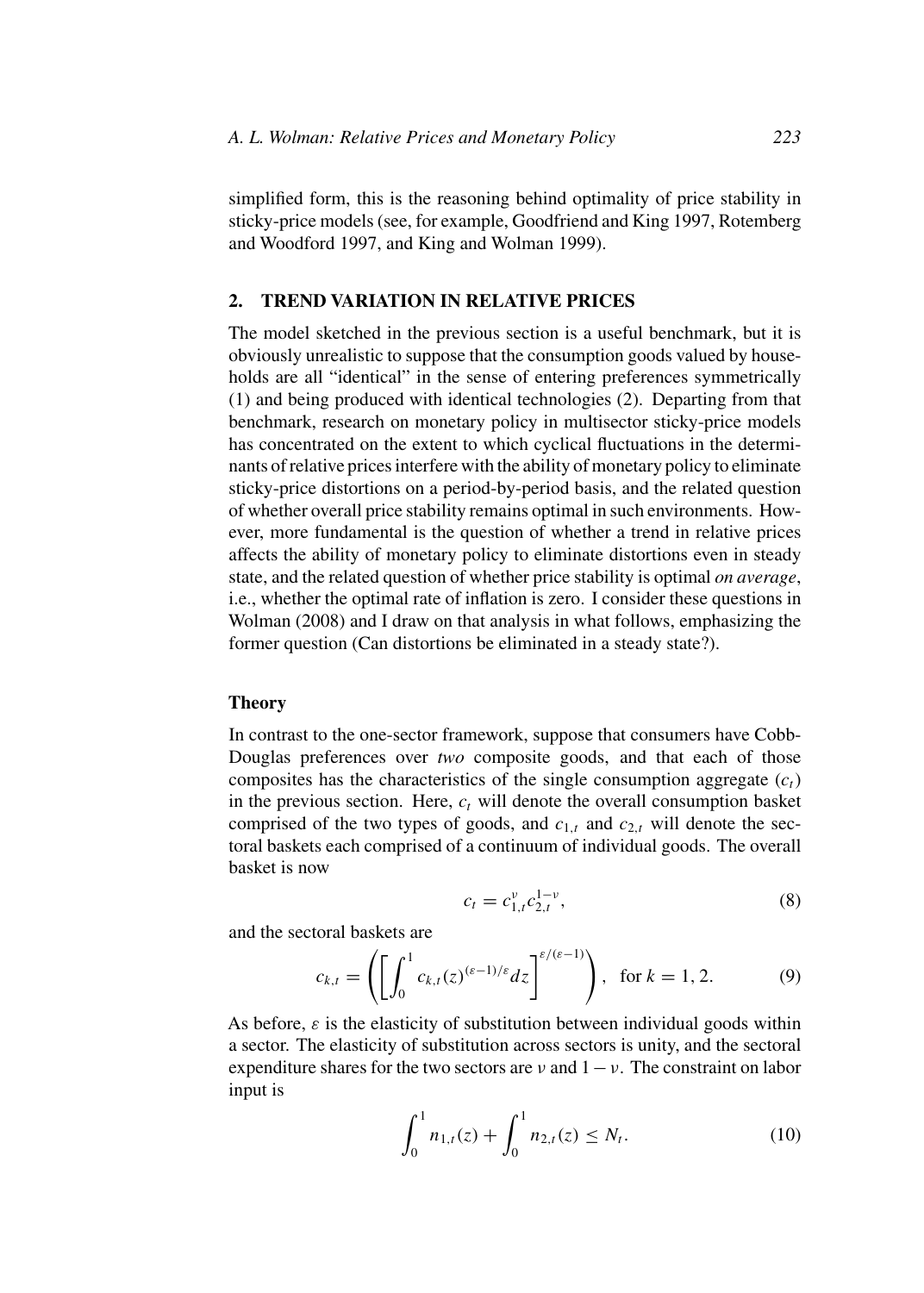Technology for producing individual goods is the same as above,

$$
c_{k,t}(z) = a_{k,t} n_{k,t}(z), \text{ for } k = 1, 2,
$$
 (11)

except that now I allow for different levels of productivity  $(a_{k,t})$  in the two sectors. Again, productivity is exogenous, or unaffected by monetary policy.

### *Quantities and efficiency*

I can analyze efficiency just as I did in the one-sector model. However, here there are two dimensions of efficiency to be concerned with: efficiency within sectors and efficiency across sectors. Within either sector, the analysis is identical to that in the one-sector model. Efficiency within a sector requires equal production of each good,

$$
\left(c_{k,t}\left(z_0\right)/c_{k,t}\left(z_1\right)\right)^{-1/\varepsilon}=1\text{ for }z_0,z_1\in[0,1]\,,\text{ for }k=1,2,\qquad(12)
$$

because of symmetry in preferences and identical technologies. Across sectors, the marginal rate of substitution is

$$
mrs\left(c_{1,t}\left(z_{0}\right),c_{2,t}\left(z_{1}\right)\right) = \left(\frac{\nu}{1-\nu}\right)\left(\frac{c_{2,t}}{c_{1,t}}\right)\left(\frac{c_{1,t}\left(z_{0}\right)/c_{1,t}}{c_{2,t}\left(z_{1}\right)/c_{2,t}}\right)^{\frac{-1}{\varepsilon}}, (13)
$$
\n
$$
\text{for } z_{0}, z_{1} \in [0, 1],
$$

and the marginal rate of transformation is

$$
mrt\left(c_{1,t}\left(z_{0}\right),c_{2,t}\left(z_{1}\right)\right)=\left(\frac{a_{2,t}}{a_{1,t}}\right),\ \text{for}\ z_{0},z_{1}\in\left[0,1\right].\tag{14}
$$

Note that in order for efficiency to hold across sectors, it must hold within sectors; if within-sector efficiency does not hold, then from  $(12)$  the marginal rate of substitution varies across combinations of  $z_0$ ,  $z_1$ . With the marginal rate of transformation independent of  $z$  (from [14]), it is not possible for the marginal rate of substitution to be equated to the marginal rate of transformation for all combinations of  $z_0$ ,  $z_1$  unless there is efficiency within each sector. Efficiency within and across sectors then holds if and only if

$$
c_{k,t}(z_0) = c_{k,t}(z_1) \text{ for } z_0, z_1 \in [0, 1], \text{ for } k = 1, 2,
$$
 (15)

and

$$
\frac{a_{1,t}}{a_{2,t}} = \left(\frac{1-\nu}{\nu}\right) \left(\frac{c_{1,t}}{c_{2,t}}\right). \tag{16}
$$

The former condition states that quantities must be identical for all goods within a sector. The latter condition states that the ratio of sectoral consumptions should be proportional to the ratio of sectoral productivities; thus, if the ratio of sectoral productivities changes over time, then the ratio of sectoral consumptions must change in order to maintain efficiency.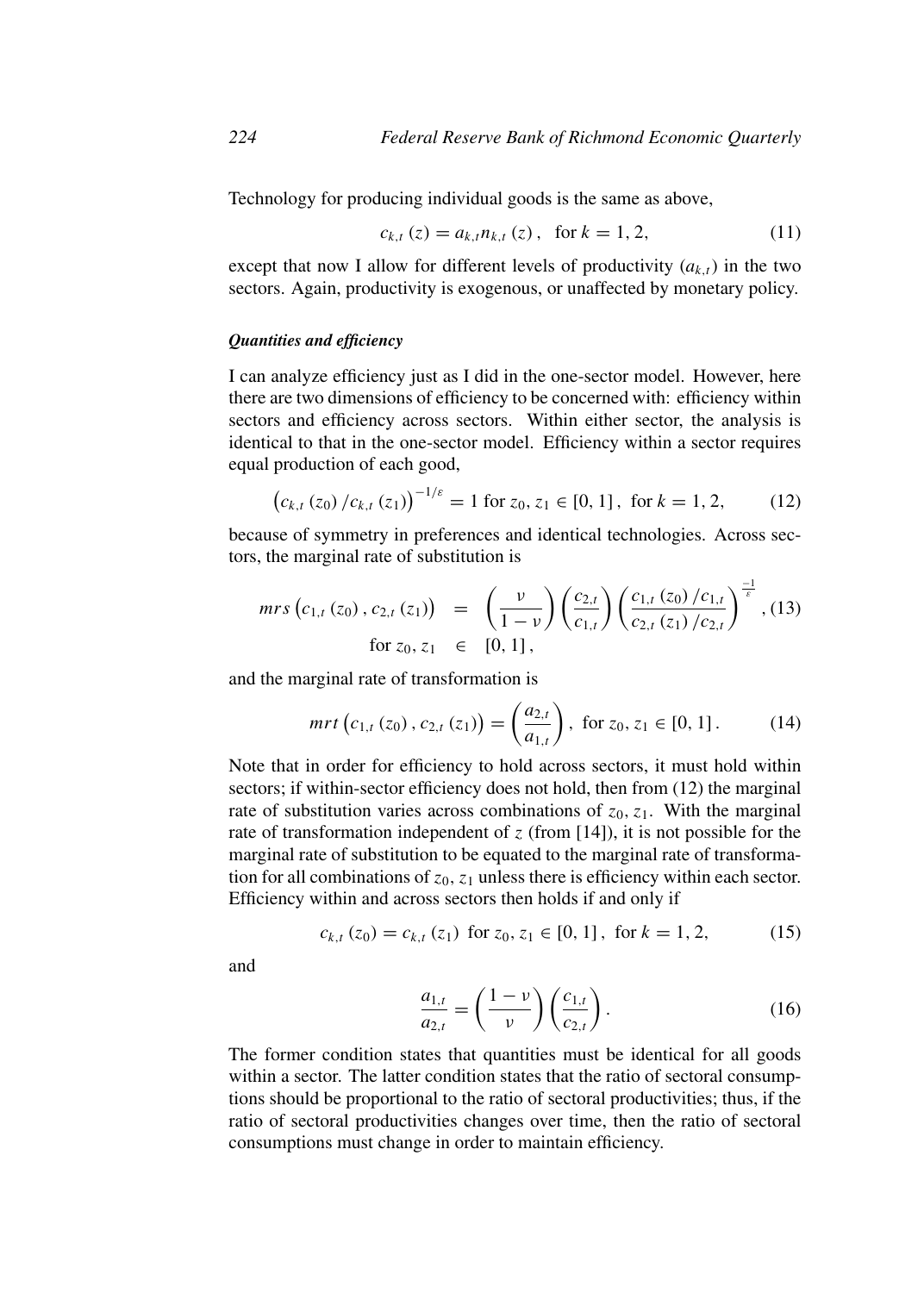# *Prices and efficiency*

As in the one-sector model, in order to determine the conditions under which efficiency holds I need to specify market structure and pricing behavior. I make analogous assumptions to the one-sector model, namely that individual goods are produced by monopolists, which implies monopolistic competition among producers.

The demand curve faced by the monopoly producer of a good *z* in sector *k* is

$$
c_{k,t}(z) = \left(\frac{P_{k,t}(z)}{P_{k,t}}\right)^{-\varepsilon} c_{k,t}, \ k = 1, 2,
$$
 (17)

where  $P_{k,t}$  is the price index for the sector  $k$  consumption basket,

$$
P_{k,t} = \left[ \int_0^1 P_{k,t}(z)^{1-\varepsilon} dz \right]^{1/(1-\varepsilon)}.
$$
 (18)

The index of sector *k* consumption in (17) can be replaced by the appropriate demand function,

$$
c_{1,t} = \nu \left(\frac{P_{1,t}}{P_t}\right)^{-1} c_t, \text{ or } (19)
$$

$$
c_{2,t} = (1-\nu) \left(\frac{P_{2,t}}{P_t}\right)^{-1} c_t.
$$
 (20)

These demand functions, as well as the overall price index in the two-sector model (*Pt*), are derived from the consumer's problem of choosing sectoral consumption in order to minimize the cost of one unit of the consumption basket. The price index is given by

$$
P_t = \left(\frac{P_{1,t}}{\nu}\right)^{\nu} \left(\frac{P_{2,t}}{1-\nu}\right)^{1-\nu}.
$$
 (21)

Note from (19) and (20) that the share of consumption spending (expenditure share) going to sector one (sector two) is constant and equal to *ν* (equal to  $1 - \nu$ ).

From the demand curves for individual goods (17) and the within-sector efficiency condition (15), it is again clear that efficiency requires all goods within a sector to have the same price:

$$
P_{k,t}(z_0) = P_{k,t}(z_1) \text{ for } z_0, z_1 \in [0, 1], \text{ for } k = 1, 2. \tag{22}
$$

Across sectors, because efficiency requires relative consumptions to move with relative productivities, sectoral relative prices must vary with relative productivities. Combining (16) with (19) and (20) yields

$$
\frac{a_{1,t}}{a_{2,t}} = \frac{P_{2,t}}{P_{1,t}}.\tag{23}
$$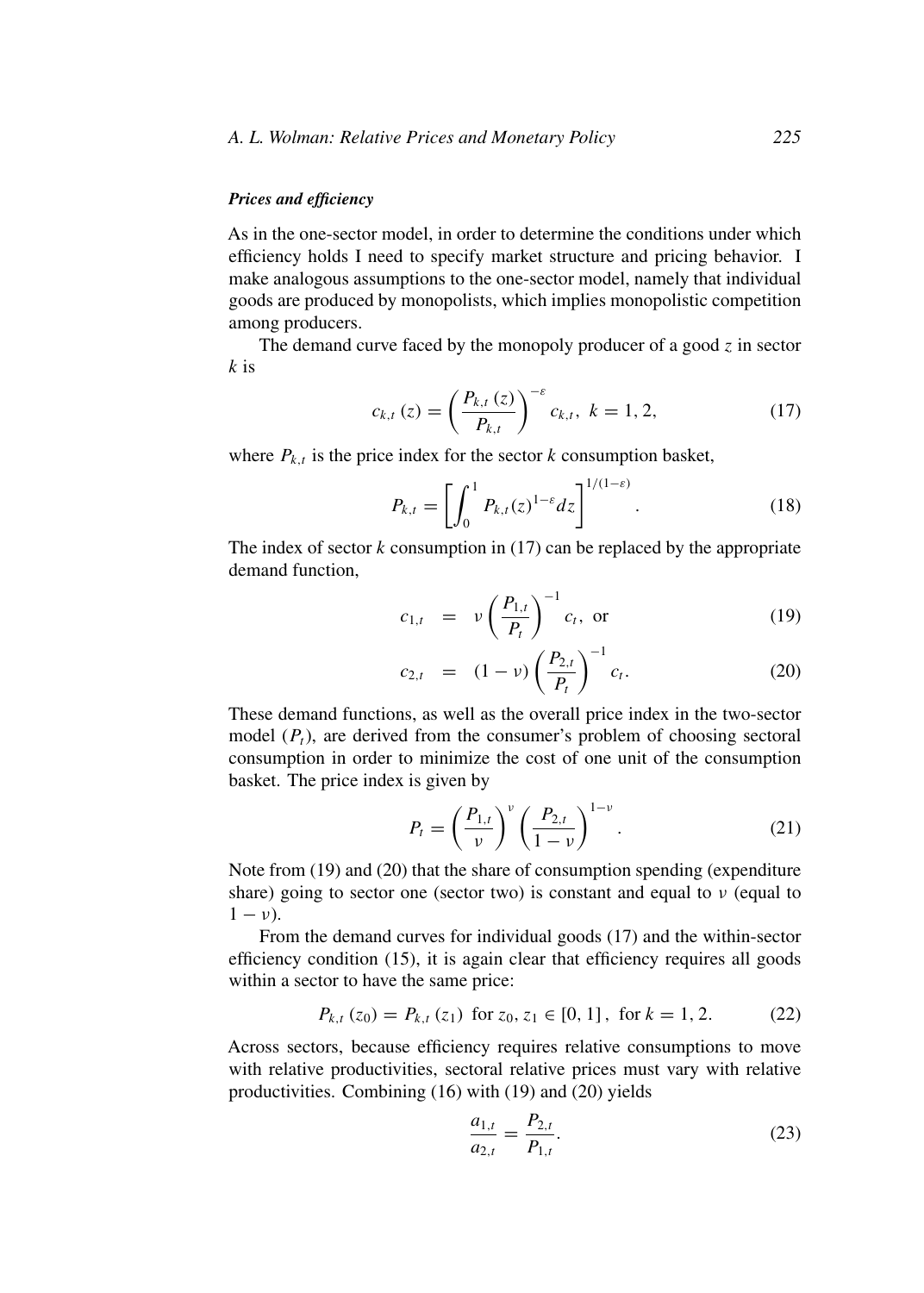Working now in terms of prices instead of quantities, conditions (22) and (23) are necessary and sufficient for efficiency.

Earlier I stated that productivity in each sector was exogenous. Now I will make the further assumption that there is a trend in the growth rate of sector one's productivity relative to sector two's productivity:

$$
\frac{a_{1,t}}{a_{2,t}} = (1+\gamma)^t, \ t = 0, 1, 2, ..., \gamma > 1,
$$
 (24)

where  $\gamma$  is an exogenous parameter representing relative productivity growth in sector one. Substituting this relationship into the second efficiency condition (23) implies

$$
\frac{P_{2,t}}{P_{1,t}} = (1+\gamma)^t \tag{25}
$$

efficiency requires the price of sector two's composite good to rise over time relative to the price of sector one's composite good. The requirement that there be a trend in the relative price  $P_{2,t}/P_{1,t}$  could be satisfied with a variety of different combinations of nominal price behavior for  $P_{2,t}$  and  $P_{1,t}$ , but each of those combinations involves at least one nominal price having a nonzero rate of change. In other words, when there is a trend in relative productivity growth across the two sectors, some nominal prices must change in order for efficiency to hold. But now there is a contradiction, because from the requirement that prices be identical for all goods within a sector (22), I can use the same reasoning as in the one-sector model of Section 1 to conclude that efficiency with price stickiness requires zero price changes within each sector. It is not possible to have both zero price changes within each sector and a nonzero rate of price change in at least one sector.

Wolman (2008) shows how one can determine the optimal rate of inflation in a sticky-price model that has the features described here. For my purpose, it is enough to conclude that when there are different trend productivity growth rates across sectors, price stickiness inevitably leads to some real distortions that cannot be undone by monetary policy.

# **Measurement: Price Stickiness and Relative Price Trends**

It is one thing to make a theoretical argument showing that, given certain assumptions, monetary policy cannot overcome the frictions associated with price stickiness. Here I take the next step and argue that those conditions seem to exist in the United States. The conditions I discuss are, first, that there is some price stickiness (infrequent price adjustment), and second, that there are trends in the relative prices of different categories of consumption goods.

Concerning infrequent price adjustment, a vast literature has arisen in recent years reporting on the behavior of the prices of large numbers of individual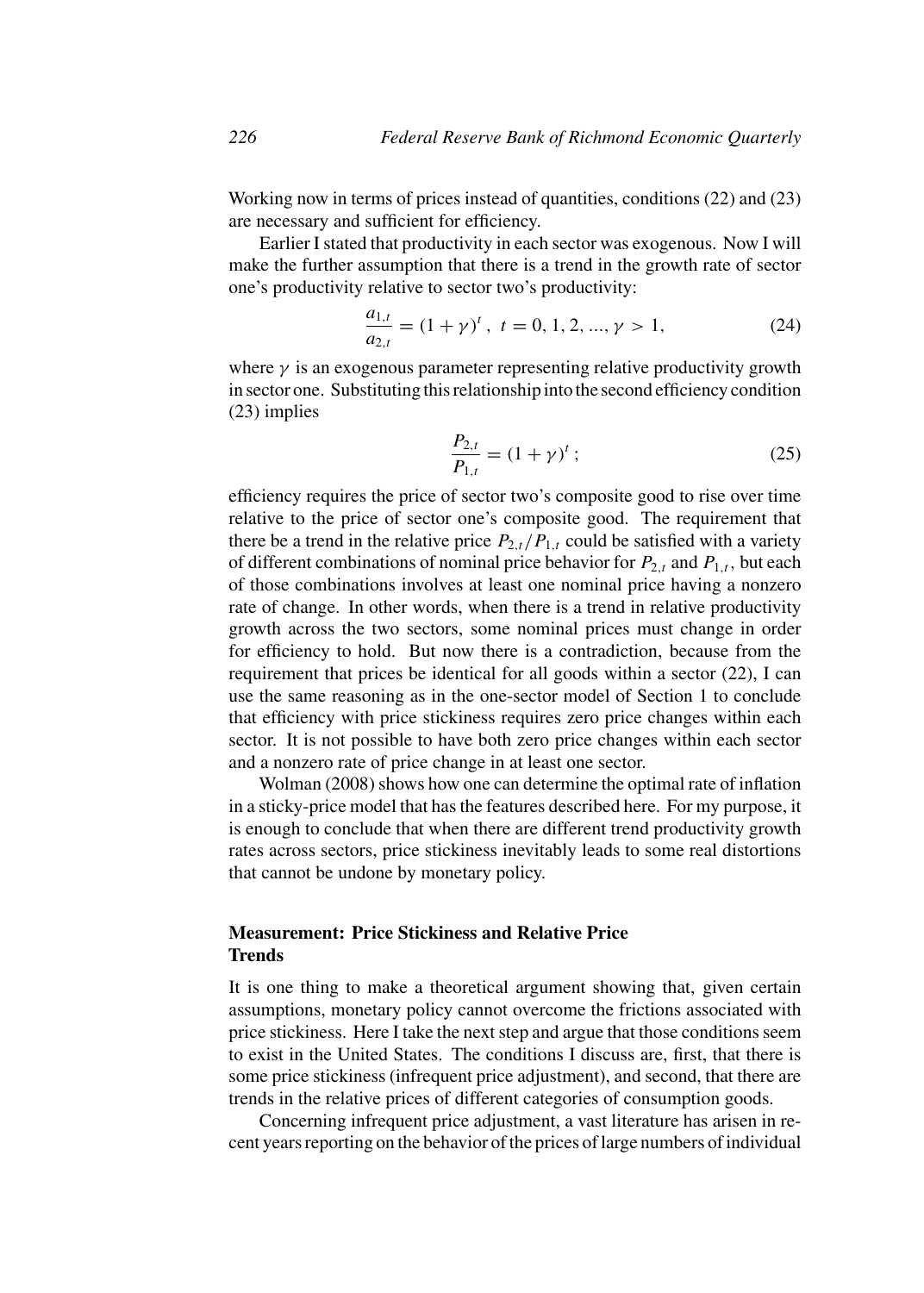

**Figure 1 Sectoral Prices Indexes**

goods. The seminal paper in this literature is by Bils and Klenow (2004), who study individual prices that serve as inputs into the United States Bureau of Labor Statistics (BLS) Consumer Price Index computations. Although their headline result is about price adjustment being more frequent than previous studies had estimated, they show that there is substantial heterogeneity in the frequency of price adjustment. The median price duration in their sample is 4.3 months, but one-third of consumption expenditure is on goods and services with price durations greater than 6.8 months, and one-quarter is on goods and services with price durations greater than 9 months.

In the model in Section 2, there were two sectors, and thus only one independent sectoral relative price. In contrast, the BLS compiles price indexes for hundreds of categories of consumption goods. Thus, there are hundreds of sectoral relative prices one could study. Here I will report on relative prices from highly aggregated categories of consumption: durable goods, nondurable goods, and services. Price indexes for these categories are reported by the United States Commerce Department's Bureau of Economic Analysis. Figure 1 plots the price indexes for durables, nondurables, and services from 1947 to 2008. There are clear positive trends in the prices of services and nondurables relative to durables. Since 1947, the price of nondurables relative to durables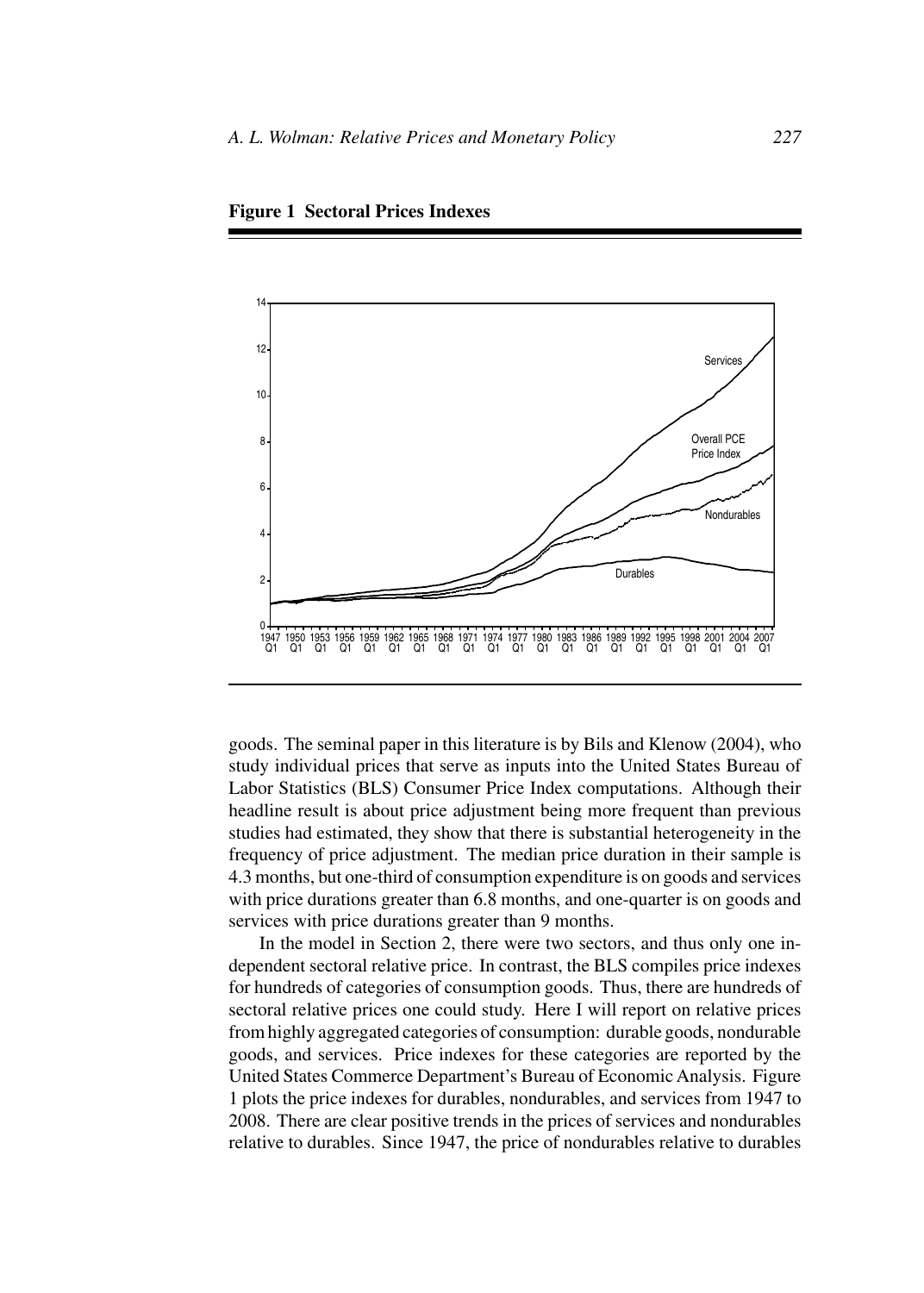

**Figure 2 "Zero-Inflation" Price Indexes**

has risen by a factor of more than two, and the price of services relative to durables has risen by a factor of more than five. With these trends in relative prices, it would not have been possible to stabilize the individual prices of each consumption category. Figure 2 displays the counterfactual paths of the price indexes from Figure 1 that are consistent with zero inflation in each quarter, given the historical values for relative prices and expenditure shares; stabilizing the overall price level would have required the nominal price of durables to fall by almost 80 percent and the nominal price of services to rise by almost 40 percent.<sup>3</sup>

Together, the presence of infrequent individual price adjustment and trends in the relative prices of different consumption categories makes clear that monetary policy cannot eliminate the frictions associated with nominal price

<sup>&</sup>lt;sup>3</sup> Figure 2 is constructed as follows: First, I normalize the levels of the sectoral price indexes at one in the first quarter of 1947. Then, for each subsequent quarter, I divide the gross rate of sectoral price change for each sector by the expenditure share weighted average of the gross rates of sectoral price changes (that is, I divide by the overall inflation rate). The resulting quotient for each sector is the rate of change of the zero-inflation price indexes in Figure 2. By construction, the expenditure share weighted average of the rates of price change for the zero-inflation sectoral price indexes is zero.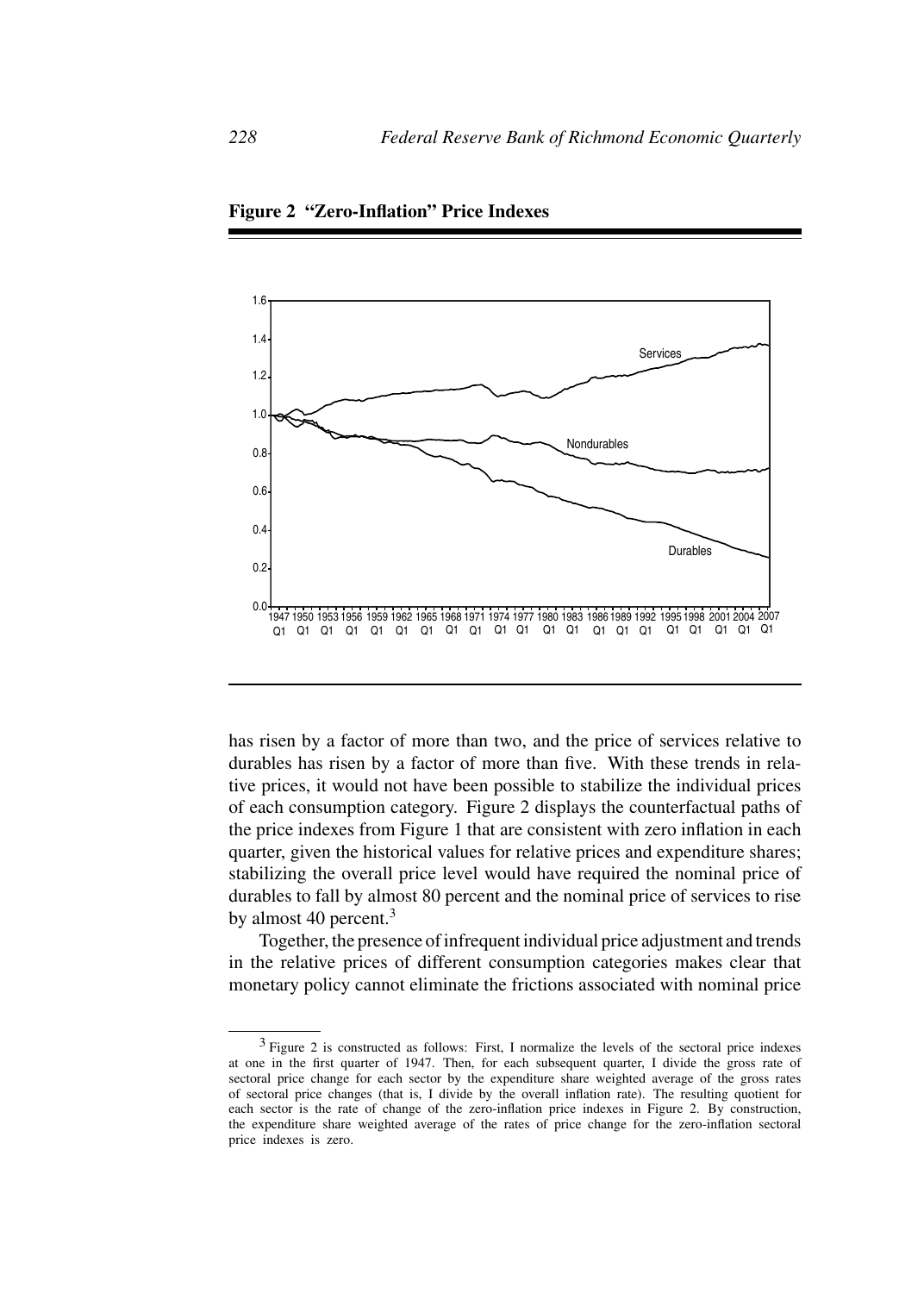adjustment. In other words, while monetary policy can stabilize an overall price index, it cannot stabilize all individual prices. To the extent that individual price adjustment is costly, either directly (state-dependent pricing) or indirectly (time-dependent pricing), stability of individual prices is required if nominal frictions are to be eliminated.

# **3. CYCLICAL VARIATION IN RELATIVE PRICES**

Thus far I have concentrated on the limits to monetary policy when there is a trend in the relative prices of goods with sticky nominal prices. In this setting monetary policy cannot stabilize all nominal prices, even in the absence of shocks. In contrast, most of the growing literature on relative prices and monetary policy has focused on optimal stabilization. That is, the literature has assumed that the optimal average inflation rate (the inflation target) is zero—price stability—and then gone on to study how monetary policy should make inflation behave in response to various shocks. A number of papers in this literature have used multisector models to study cyclical analogues of the kind of issues discussed in the previous section. I review some of them here.

The most influential early paper in this line of research is by Aoki (2001). In Aoki's paper there are sector-specific productivity shocks that make it infeasible to stabilize all nominal prices. However, one of the two sectors in Aoki's model has flexible prices. Thus, inability to stabilize all prices does not prevent monetary policy from neutralizing nominal frictions. Optimal monetary policy involves stabilizing prices in the sticky-price sector, allowing prices in the other sector to fluctuate with relative productivity.

Subsequently, other authors have extended Aoki's analysis to environments where price stickiness in both (or all) sectors means that monetary policy cannot neutralize the nominal frictions. Huang and Liu (2005) study a model with both intermediate and final goods sectors, with price stickiness in both sectors. As in Aoki's paper, productivity shocks are sector-specific, but they inevitably lead to distortions because of price stickiness in both sectors. Huang and Liu emphasize that stabilizing consumer prices at the expense of highly volatile producer prices can be quite costly; optimal monetary policy should place nonnegligible weight on producer price inflation.

Like Huang and Liu, Erceg and Levin (2006) study a model with two sticky-price sectors. Instead of intermediate and final goods, the sectors produce durable and nondurable final goods.<sup>4</sup> As in Huang and Liu's paper, sector-specific productivity shocks ought to involve relative price changes, and with price stickiness these relative price changes necessarily involve distortions. However, the presence of durable goods gives the model some

<sup>4</sup> Erceg and Levin's paper also includes wage stickiness, which I will discuss in the next section.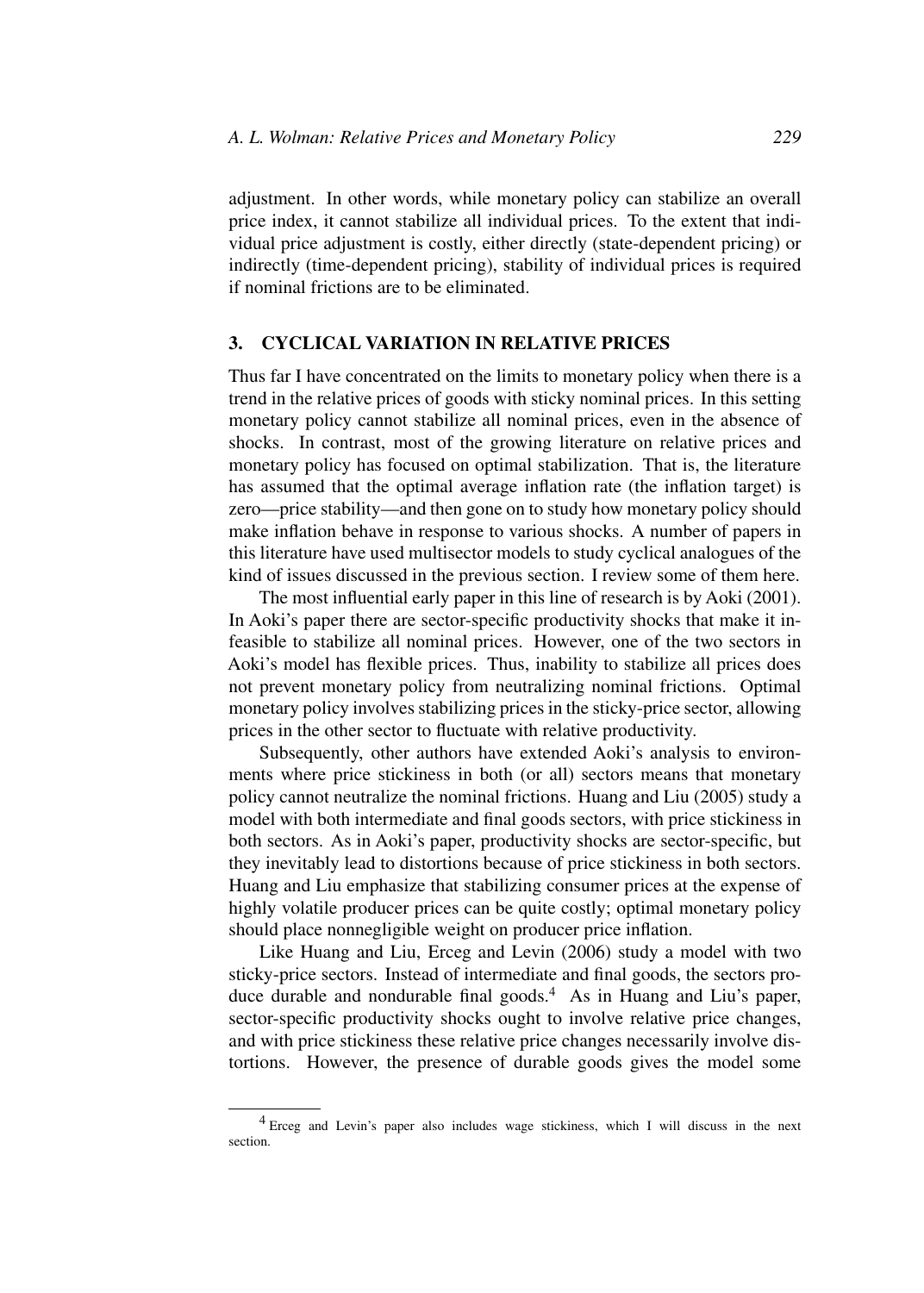additional interesting properties. A shock to government spending—an aggregate shock—now also should involve relative price changes, because it raises the real interest rate, making durable goods less attractive. With sticky prices in both sectors, stabilizing prices in both sectors is infeasible in response to a government spending shock. Thus, even an aggregate shock can inevitably lead to nominal distortions in a multisector model.<sup>5</sup>

## **4. WAGES AND PRICES ACROSS LOCATIONS**

By now it should be clear that when individual goods prices are sticky, shocks that optimally change the relative price across sectors inevitably restrict the monetary authority's ability to achieve efficient allocations. Elements of this reasoning also apply to wage stickiness and to prices across regions in a currency union.<sup>6</sup>

The labor market can be thought of as a sector, and if nominal prices in that sector are sticky (i.e., if nominal wages are sticky) then aggregate shocks that require real wage adjustment will lead to inefficiencies, even under optimal monetary policy. Erceg, Henderson, and Levin (2000) work through the details in a model with sticky wages and prices. Wage stickiness is introduced in a similar manner to price stickiness: Firms must assemble a range of different types of labor inputs, and the supplier of each input has monopoly power and sets her wage only occasionally. In this framework, it is not optimal to completely stabilize prices or wages, but in general higher welfare is achieved by stabilizing wage inflation than by stabilizing price inflation. Wage dispersion has two costs in the model: it makes production less efficient, and it is disliked by households, who would prefer to spread their labor input evenly over all firms. Price dispersion has only the analogue to the first cost (that is, it makes consumption of the aggregate good less efficient), and this helps to explain why wage inflation takes priority over price inflation. Another factor that works toward stabilizing wage inflation is that the productive inefficiency from wage dispersion affects each intermediate good and feeds through into inefficient production of final goods. In contrast, price dispersion leads only to inefficient production of final goods.<sup>7</sup>

Amano et al. (2007) use a model similar to that of Erceg, Henderson, and Levin to address trend instead of cyclical issues. They assume there is trend productivity growth so that the real wage should rise over time. In a steady state (balanced growth path), a rising real wage means that the nominal wage

<sup>5</sup> There are many other recent papers that study multisector models with nominal rigidities. They include Mankiw and Reis (2003, to be discussed in the next section), Carlstrom et al. (2006), Carvalho (2006), and Nakamura and Steinsson (2008).

<sup>6</sup> Erceg, Henderson, and Levin (2000) recognized the generality of this point.

<sup>7</sup> Similar reasoning may help to explain Huang and Liu's (2005) quantitative findings regarding producer price inflation, mentioned previously.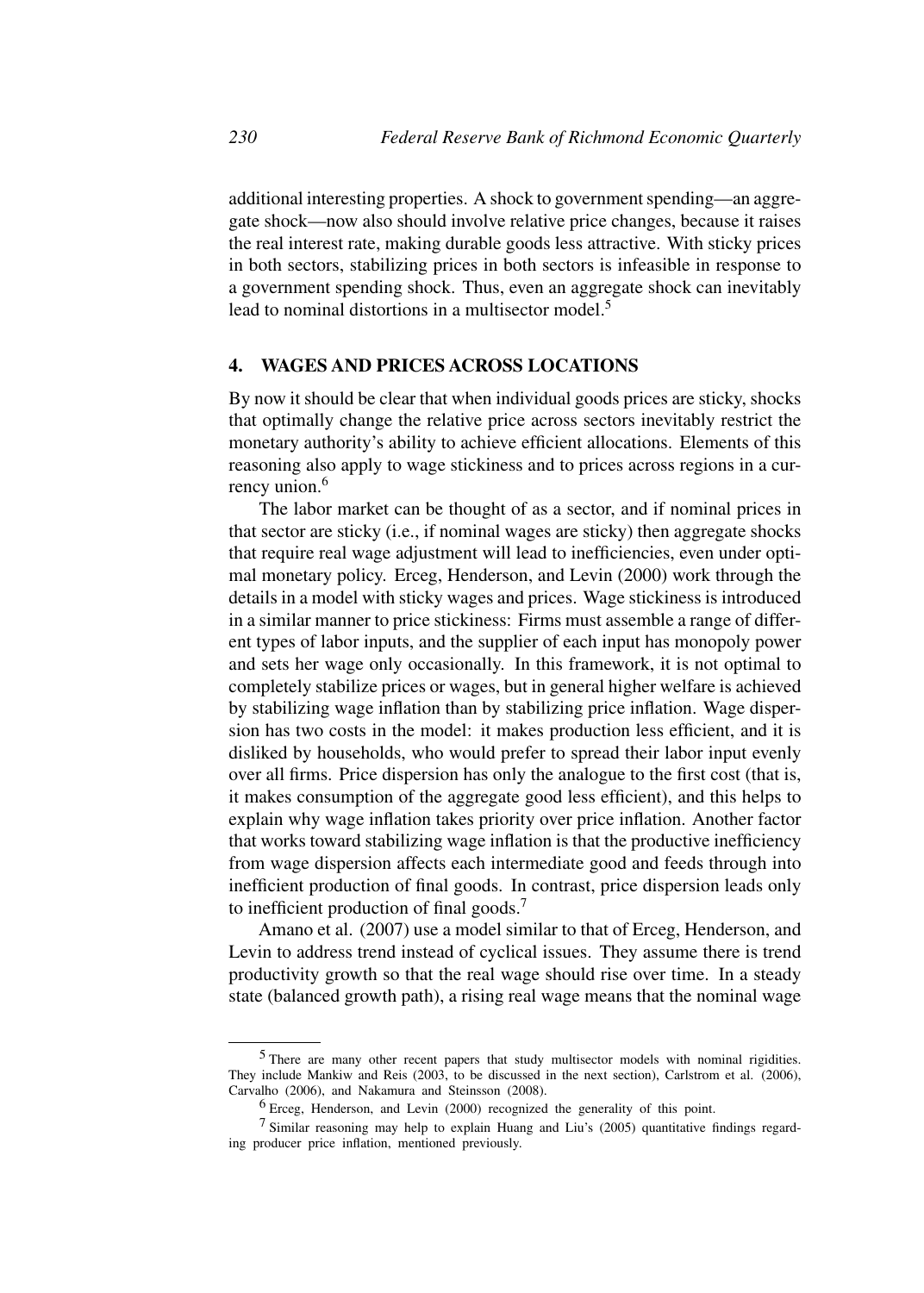must be rising or nominal prices must be falling. With infrequent adjustment for both wages and prices, any such scenario involves distortions. Amano et al. show that optimal monetary policy involves slight deflation so that nominal wages are rising at a rate lower than real wages—a compromise between constant wages and constant prices.

Mankiw and Reis (2003) provide a general framework for thinking about optimal monetary policy in the presence of wage and price stickiness as well as sectoral considerations. They frame the monetary policy problem as choosing the appropriate index of prices and wages to stabilize. Consistent with Erceg, Henderson, and Levin (2000), Mankiw and Reis find that nominal wages carry large weight in the "price index" that should be stabilized.

Benigno (2004) studies optimal monetary policy in a two-region currency area. If nominal prices are sticky in both regions and real factors lead to efficient relative price variation across regions, then once again monetary policy cannot eliminate the real effects of price stickiness. The optimal monetary policy problem involves trading off price distortions in the two regions.

# **5. CONCLUSION**

If prices or wages are sticky in only one sector of an economy, and if there is no heterogeneity across regions, then monetary policy can undo the effects of price stickiness. However, if there is more than one sector with sticky prices, or if wages and prices are sticky, or if there are heterogeneous regions, then nominal rigidities cause distortions under *any* monetary policy.8 I described several examples of these distortions, emphasizing an underappreciated one, trending relative prices across sectors.

Macroeconomists are acutely aware of the limited ability of monetary policy to counteract real distortions that may be present in the economy (for example, search frictions in labor markets or monopoly power in goods markets). However, we have been perhaps less modest about the ability of monetary policy to counteract nominal distortions—in particular price adjustment frictions. A recent literature on monetary policy in multisector models with price stickiness has served to make us more modest, and this paper aims to draw attention to that literature.

<sup>8</sup> Loyo (2002) points out that if different sectors have different currencies, then nominal rigidities can be undone. That possibility is intriguing but not currently relevant.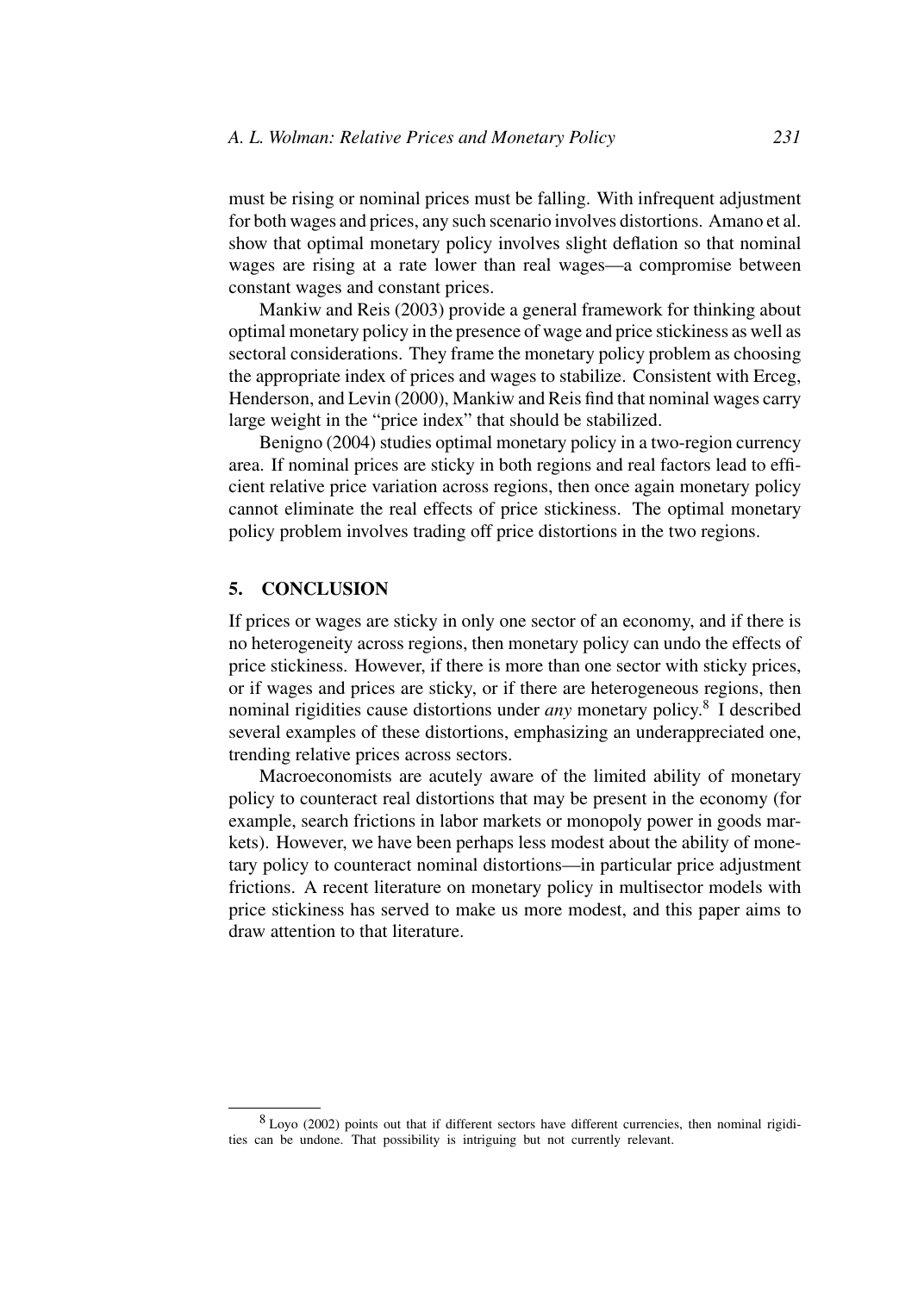# **REFERENCES**

- Amano, Robert, Kevin Moran, Stephen Murchison, and Andrew Rennison. 2007. "Trend Inflation, Wage and Price Rigidities, and Welfare." Bank of Canada Working Paper 07-42.
- Aoki, Kosuke. 2001. "Optimal Monetary Policy Response to Relative Price Changes." *Journal of Monetary Economics* 48: 55–80.
- Benigno, Pierpaolo. 2004. "Optimal Monetary Policy in a Currency Area." *Journal of International Economics* 63 (July): 293–320.
- Bils, Mark, and Peter Klenow. 2004. "Some Evidence on the Importance of Sticky Prices." *Journal of Political Economy* 112 (October): 947–85.
- Carlstrom, Charles T., Timothy S. Fuerst, Fabio Ghironi, and Kólver Hernández. 2006. "Relative Price Dynamics and the Aggregate Economy." Manuscript, http://www2.bc.edu/˜ghironi/CaFuGhiroHeRelPrices082206.pdf (August).
- Carvalho, Carlos. 2006. "Heterogeneity in Price Stickiness and the Real Effects of Monetary Shocks." *Frontiers of Macroeconomics,* Vol. 2, Article 1.
- Erceg, Christopher, and Andrew Levin. 2006. "Optimal Monetary Policy with Durable Consumption Goods." *Journal of Monetary Economics* 53: 1341–59.
- Erceg, Christopher, Dale Henderson, and Andrew Levin. 2000. "Optimal Monetary Policy with Staggered Wage and Price Contracts." *Journal of Monetary Economics* 46 (October): 281–313.
- Goodfriend, Marvin, and Robert King. 1997. "The New Neoclassical Synthesis and the Role of Monetary Policy." In *NBER Macroeconomics Annual*, edited by Ben S. Bernanke and Julio Rotemberg. Cambridge, Mass.: MIT Press, 231–82.
- Huang, Kevin, and Zheng Liu. 2005. "Inflation Targeting: What Inflation Rate to Target?" *Journal of Monetary Economics* 52 (November): 1435–62.
- King, Robert G., and Alexander L. Wolman. 1999. "What Should the Monetary Authority do When Prices are Sticky?" In *Monetary Policy Rules,* edited by John B. Taylor. Chicago: University of Chicago Press, 349–98.
- Loyo, Eduardo. 2002. "Imaginary Money Against Sticky Relative Prices." *European Economic Review* 46 (June): 1073–92.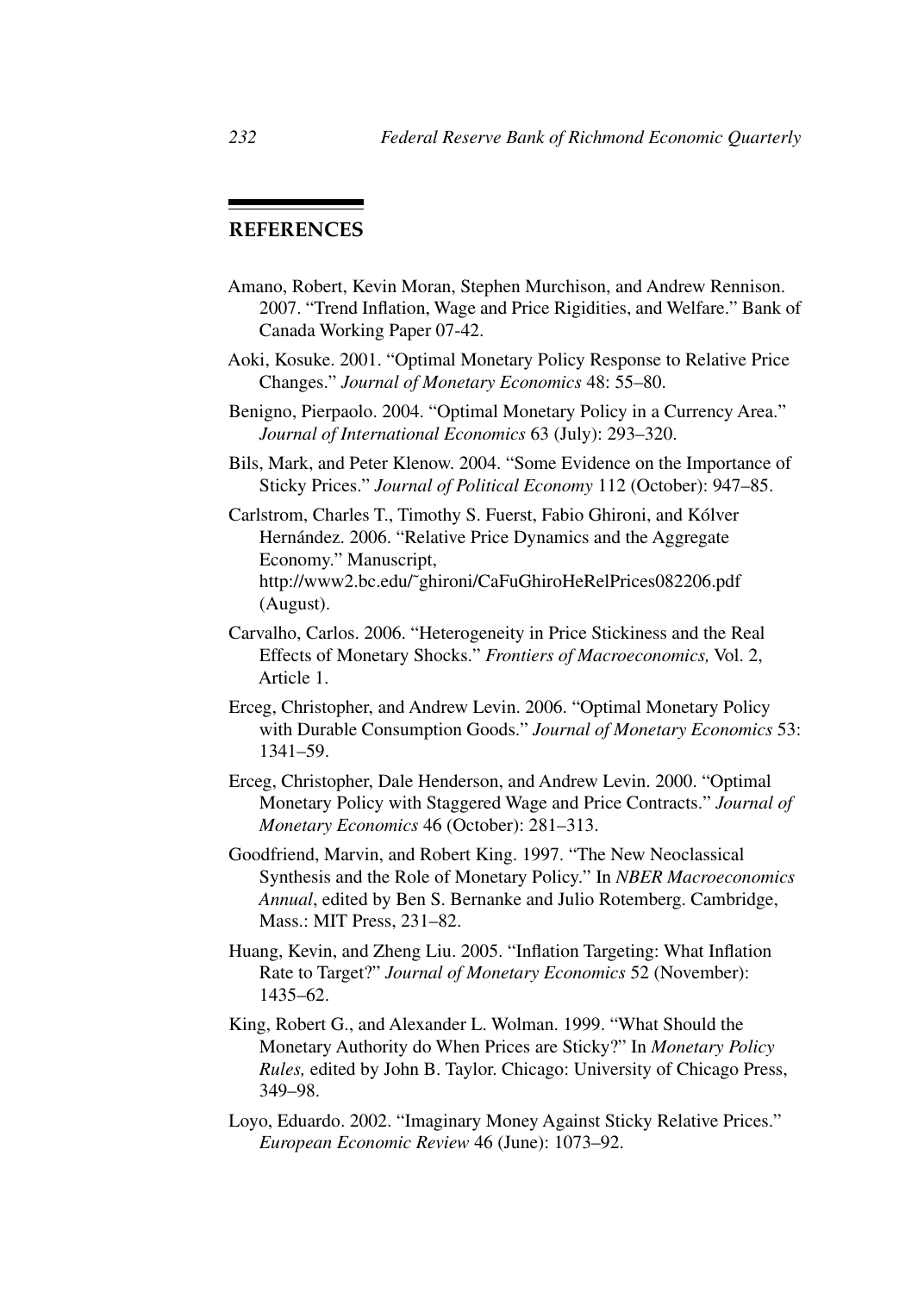- Mankiw, N. Gregory, and Ricardo Reis. 2003. "What Measure of Inflation Should a Central Bank Target?" *Journal of the European Economic Association* 1 (September): 1058–86.
- Nakamura, Emi, and Jón Steinsson. 2008. "Monetary Non-Neutrality in a Multi-Sector Menu Cost Model." Columbia University Working Paper.
- Rotemberg, Julio, and Michael Woodford. 1997. "An Optimization-Based Econometric Framework for the Evaluation of Monetary Policy." In *NBER Macroeconomics Annual*, edited by Ben S. Bernanke and Julio Rotemberg. Cambridge, Mass.: MIT Press, 297–345.
- Wolman, Alexander L. 1999. "Sticky Prices, Marginal Cost, and the Behavior of Inflation." Federal Reserve Bank of Richmond *Economic Quarterly* 85 (Fall): 29–48.
- Wolman, Alexander L. 2008. "The Optimal Rate of Inflation with Trending Relative Prices." Manuscript, Federal Reserve Bank of Richmond.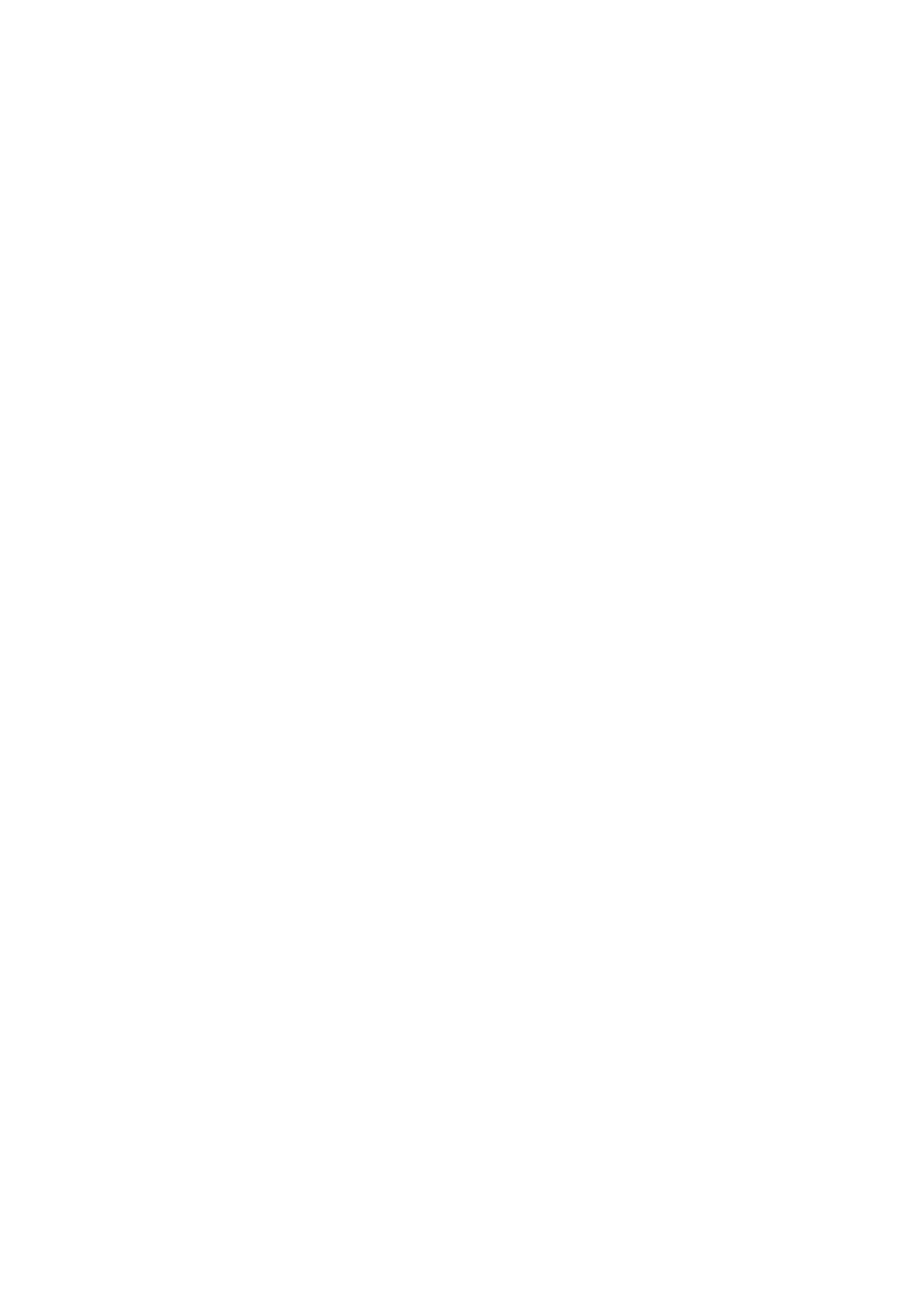## Understanding Monetary Policy Implementation

Huberto M. Ennis and Todd Keister

Over the last two decades, central banks around the world have adopted<br>a common approach to monetary policy that involves targeting the<br>value of a short-term interest rate. In the United States, for example,<br>the Federal Op a common approach to monetary policy that involves targeting the value of a short-term interest rate. In the United States, for example, the Federal Open Market Committee (FOMC) announces a rate that it wishes to prevail in the federal funds market, where commercial banks lend balances held at the Federal Reserve to each other overnight. Changes in this shortterm interest rate eventually translate into changes in other interest rates in the economy and thereby influence the overall level of prices and of real economic activity.

Once a target interest rate is announced, the problem of implementation arises: How can a central bank ensure that the relevant market interest rate stays at or near the chosen target? The Federal Reserve has a variety of tools available to influence the behavior of the interest rate in the federal funds market (called the *fed funds rate*). In general, the Fed aims to adjust the total supply of reserve balances so that it equals demand at exactly the target rate of interest. This process necessarily involves some estimation, since the Fed does not know the exact demand for reserve balances, nor does it completely control the supply in the market.

A critical issue in the implementation process, therefore, is the sensitivity of the market interest rate to unanticipated changes in supply and/or demand.

Some of the material in this article resulted from our participation in the Federal Reserve System task force created to study paying interest on reserves. We are very grateful to the other members of this group, who patiently taught us many of the things that we discuss here. We also would like to thank Kevin Bryan, Yash Mehra, Rafael Repullo, John Walter, John Weinberg, and the participants at the 2008 Columbia Business School/New York Fed conference on "The Role of Money Markets" for useful comments on a previous draft. All remaining errors are, of course, our own. The views expressed here do not necessarily represent those of the Federal Reserve Bank of New York, the Federal Reserve Bank of Richmond, or the Federal Reserve System. Ennis is on leave from the Richmond Fed at University Carlos III of Madrid and Keister is at the Federal Reserve Bank of New York. E-mails: hennis@eco.uc3m.es, Todd.Keister@ny.frb.org.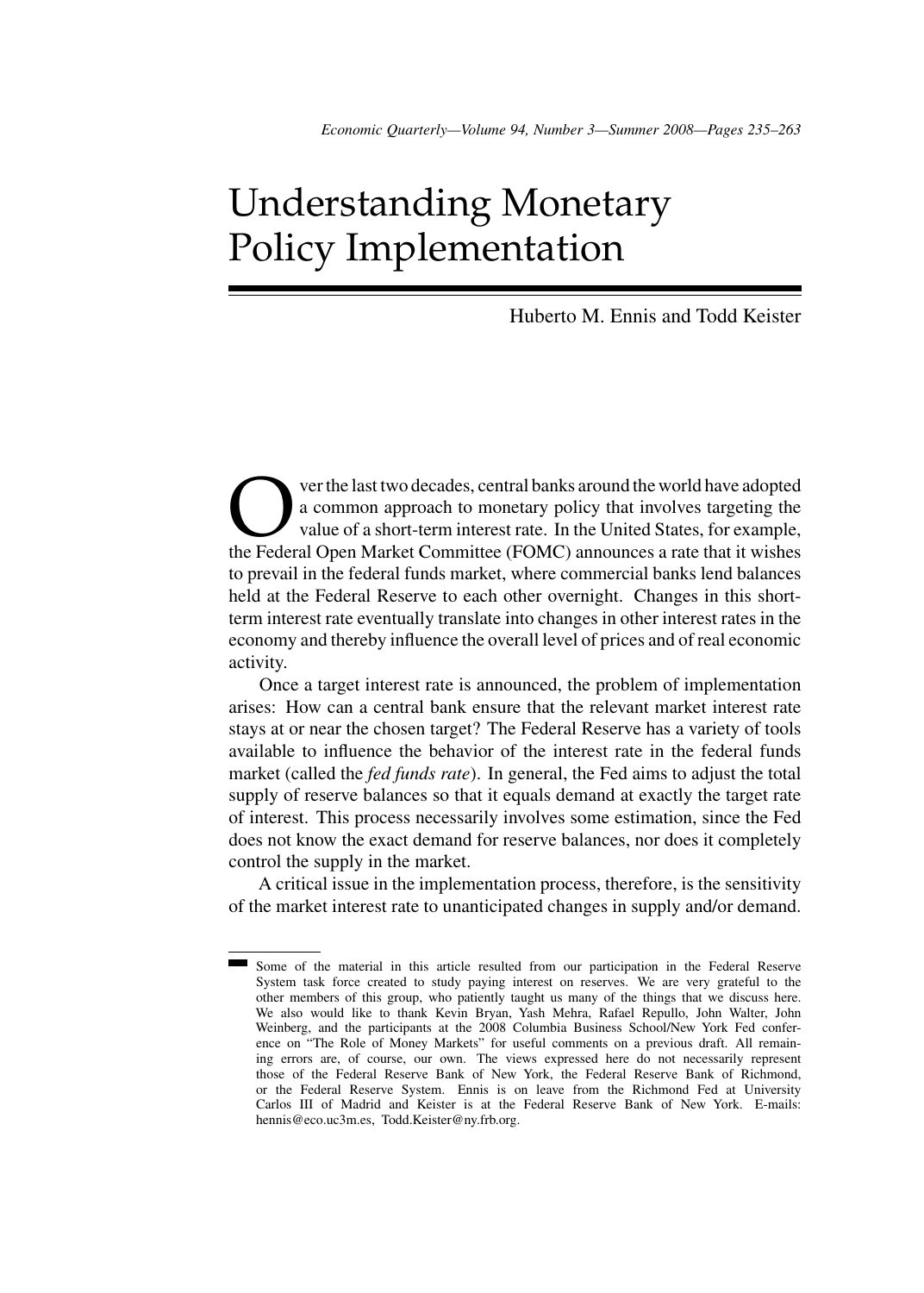If small estimation errors lead to large swings in the interest rate, a central bank will find it difficult to effectively implement monetary policy, that is, to consistently hit the target rate. The degree of sensitivity depends on a variety of factors related to the design of the implementation process, such as the time period over which banks are required to hold reserves and the interest rate, if any, that a central bank pays on reserve balances.

The ability to hit a target interest rate consistently plays a critical role in a central bank's communication policy. The overall effectiveness of monetary policy depends, in part, on individuals' perceptions of the central bank's actions and objectives. If the market interest rate were to deviate consistently from the central bank's announced target, individuals might question whether these deviations simply represent glitches in the implementation process or whether they instead represent an unannounced change in the stance of monetary policy. Sustained deviations of the average fed funds rate from the FOMC's target in August 2007, for example, led some media commentators to claim that the Fed had engaged in a "stealth easing," taking actions that lowered the market interest rate without announcing a change in the official target.<sup>1</sup> In such times, the ability to hit a target interest rate consistently allows the central bank to clearly (and credibly) communicate its policy to market participants.

Under most circumstances, the Fed changes the total supply of reserve balances available to commercial banks by exchanging government bonds or other securities for reserves in an open market operation. Occasionally, the Fed also provides reserves directly to certain banks through its discount window. In some situations, the Fed has developed other, ad hoc methods of influencing the supply and distribution of reserves in the market. For example, during the recent period of financial turmoil, the market's ability to smoothly distribute reserves across banks became partially impaired, which led to significant fluctuations in the average fed funds rate both during the day and across days. In December 2007, partly to address these problems, the Fed introduced the Term Auction Facility (TAF), a bimonthly auction of a fixed quantity of reserve balances to all banks eligible to borrow at the discount window. In principle, the TAF has increased these banks' ability to access reserves directly and, in this way, has helped ease the pressure on the market to redistribute reserves and avoid abnormal fluctuations in the market rate. Such operations, of course, need to be managed so as to achieve the ultimate goal of implementing the chosen target interest rate. Balancing the demand and supply of reserves is at the very core of this problem.

This article presents a simple analytical framework for understanding the process of monetary policy implementation and the factors that influence a

<sup>&</sup>lt;sup>1</sup> See, for example, "A 'Stealth Easing' by the Fed?" (Coy 2007).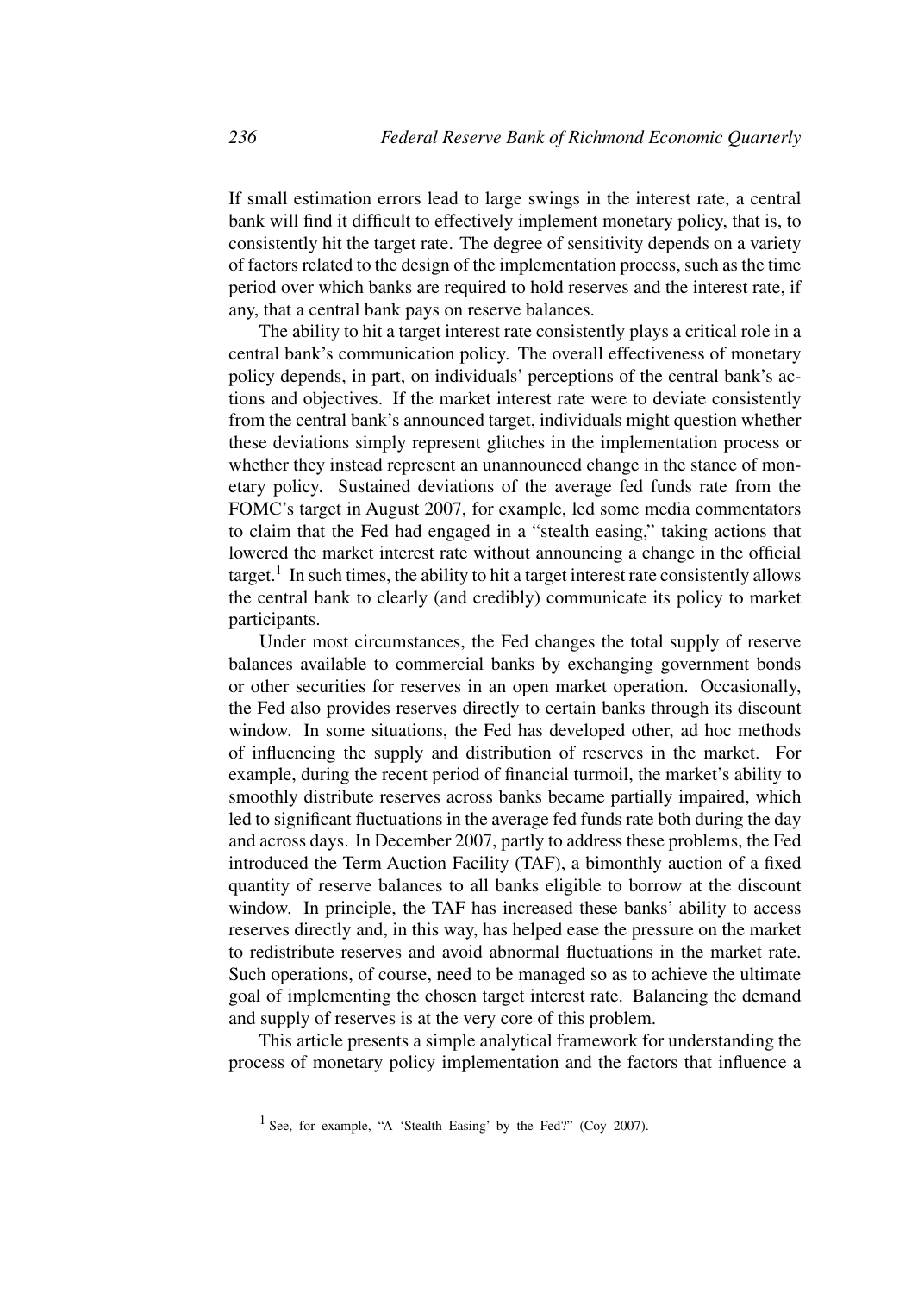central bank's ability to keep the market interest rate close to a target level. We present this framework graphically, focusing on how various features of the implementation process affect the sensitivity of the market interest rate to unanticipated changes in supply or demand. We discuss the current approach used by the Fed, including the use of reserve maintenance periods to decrease this sensitivity. We also show how this framework can be used to study a wide range of issues related to monetary policy implementation.

In 2006, the U.S. Congress enacted legislation that will give the Fed the authority to pay interest on reserve balances beginning in October 2011.<sup>2</sup> We use our simple framework to illustrate how the ability to pay interest on reserves can be a useful policy tool for a central bank. In particular, we show how paying interest on reserves can decrease the sensitivity of the market interest rate to estimation errors and, thus, enable a central bank to better achieve its desired interest rate.

The model we present uses the basic approach to reserve management introduced by Poole (1968) and subsequently advanced by many others (see, for example, Dotsey 1991; Guthrie and Wright 2000; Bartolini, Bertola, and Prati 2002; and Clouse and Dow 2002). The specific details of our formalization closely follow those in Ennis and Weinberg (2007), after some additional simplifications that allow us to conduct all of our analysis graphically. Ennis and Weinberg (2007) focused on the interplay between daylight credit and the Fed's overnight treatment of bank reserves. In this article, we take a more comprehensive view of the process of monetary policy implementation and we investigate several important topics, such as the role of reserve maintenance periods, which were left unexplored by Ennis and Weinberg (2007).

#### **1. U.S. MONETARY POLICY IMPLEMENTATION**

Banks hold reserve balances in accounts at the Federal Reserve in order to satisfy reserve requirements and to be able to make interbank payments. During the day, banks can also access funds by obtaining an overdraft from their reserve accounts at the Fed. The terms by which the Fed provides daylight credit are one of the factors determining the demand for reserves by banks.

To adjust their reserve holdings, banks can borrow and lend balances in the fed funds market, which operates weekdays from 9:30 a.m. to 6:30 p.m. A bank wanting to decrease its reserve holdings, for example, can do so in this market by making unsecured, overnight loans to other banks.

The fed funds market plays a crucial role in monetary policy implementation because this is where the Federal Reserve intervenes to pursue its policy objectives. The stance of monetary policy is decided by the FOMC, which

<sup>&</sup>lt;sup>2</sup> After this article was written, the effective date for the authority to pay interest on reserves was moved to October 1, 2008, by the Emergency Economic Stabilization Act of 2008.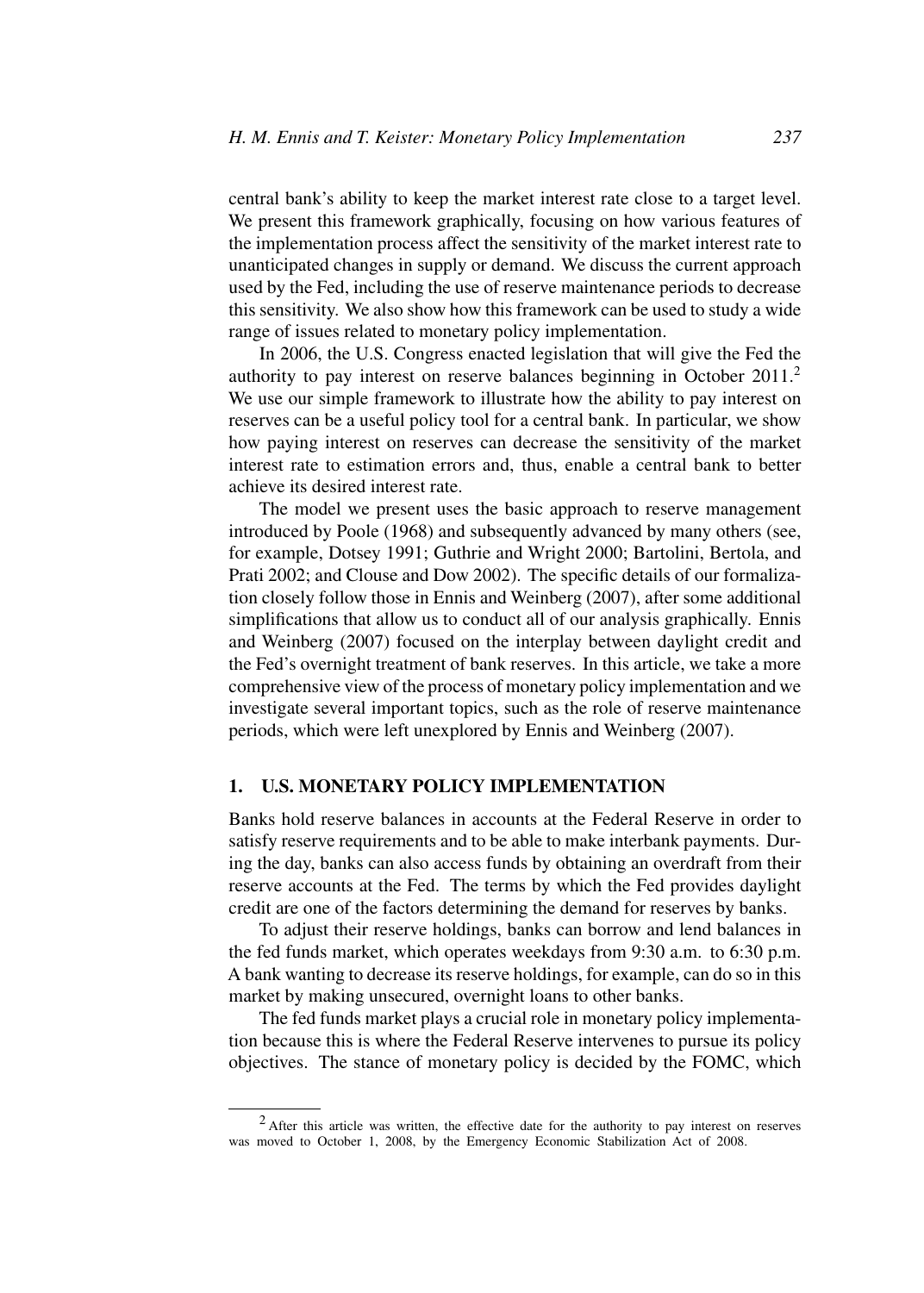selects a target for the overnight interest rate prevailing in this market. The Committee then instructs the Open Market Desk to adjust, via open market operations, the supply of reserve balances so as to steer the market interest rate toward the selected target.<sup>3</sup>

The Desk conducts open market operations largely by arranging repurchase agreements (repos) with primary securities dealers in a sealed-bid, discriminatory price auction. Repos involve using reserve balances to purchase securities with the explicit agreement that the transaction will be reversed at maturity. Repos usually have overnight maturity, but the Desk also employs other maturities (for example, two-day and two-week repos are commonly used). Open market operations are typically conducted early in the morning when the market for repos is most active.

The new reserves created in an open market operation are deposited in the participating securities dealers' bank accounts and, hence, increase the total supply of reserves in the banking system. In this way, each day the Desk tries to move the supply of reserve balances as close as possible to the level that would leave the market-clearing interest rate equal to the target rate. An essential step in this process is accurately forecasting both aggregate reserve demand and those changes in the existing supply of reserve balances that are due to *autonomous factors* beyond the Fed's control, such as payments into and out of the Treasury's account and changes in the quantity of currency in circulation. Forecasting errors will lead the actual supply of reserve balances to deviate from the intended level and, hence, will cause the market rate to diverge from the target rate, even if reserve demand is perfectly anticipated.

Reserve requirements in the United States are calculated as a proportion of the quantity of transaction deposits on a bank's balance sheet during a twoweek computation period prior to the start of the maintenance period. These requirements can be met through a combination of vault cash and reserve balances held at the Fed. During the two-week reserve maintenance period, a bank's end-of-day reserve balances must, on average, equal the reserve requirement minus the quantity of vault cash held during the computation period. Reserve requirements make a large portion of the demand for reserve balances fairly predictable, which simplifies monetary policy implementation.

Reserve maintenance periods allow banks to spread out their reserve holdings over time without having to scramble for funds to meet a requirement at the end of each day. However, near the end of the maintenance period, this averaging effect tends to lose force. On the last day of the period, a bank has some level of remaining requirement that must be met on that day. This generates a fairly inelastic demand for reserve balances and makes implementing a target interest rate more challenging. For this reason, the Fed allows banks

<sup>&</sup>lt;sup>3</sup> See Hilton and Hrung (2007) for a more detailed overview of the Fed's monetary policy implementation procedures.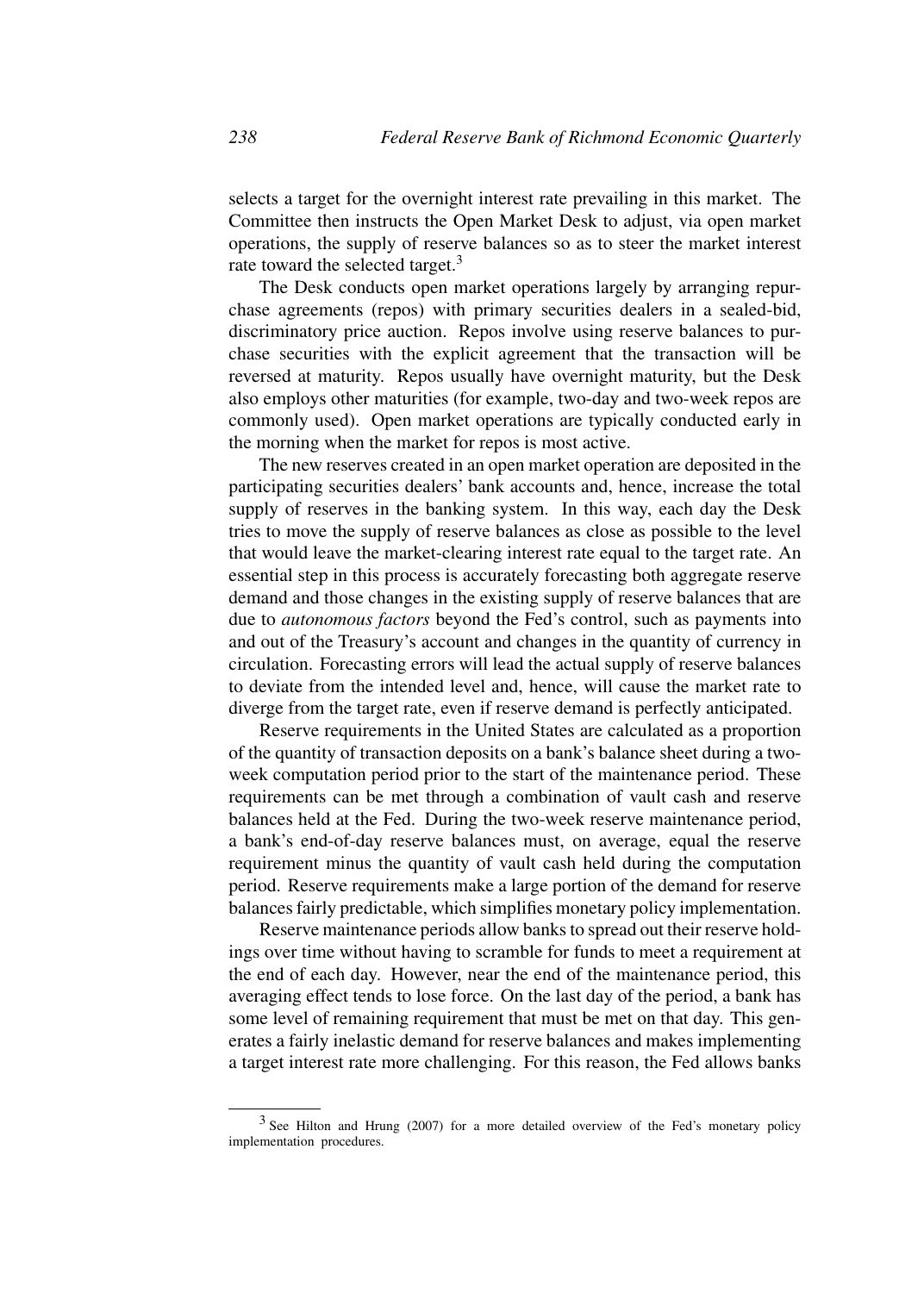holding excess or deficient balances at the end of a maintenance period to carry over those balances and use them to satisfy up to 4 percent of their requirement in the following period.

If a bank finds itself short of reserves at the end of the maintenance period, even after taking into account the carryover possibilities, it has several options. It can try to find a counterparty late in the day offering an acceptable interest rate. However, this may not be feasible because of an aggregate shortage of reserve balances or because of the existence of trading frictions in this market. A second alternative is to borrow at the discount window of its corresponding Federal Reserve Bank.<sup>4</sup> The discount window offers collateralized overnight loans of reserves to banks that have previously pledged appropriate collateral. Discount window loans are typically charged an interest rate that is 100 basis points above the target fed funds rate, although changing the size of this gap is possible and has been used, at times, as a policy instrument. Finally, if the bank does not have the appropriate collateral or chooses not to borrow at the discount window for other reasons, it will be charged a penalty fee proportional to the amount of the shortage.

Currently, banks earn no interest on the reserve balances they hold in their accounts at the Federal Reserve.<sup>5</sup> This situation may soon change: The Financial Services Regulatory Relief Act of 2006 allows the Fed to begin paying interest on reserve balances in October 2011. The Act also includes provisions that give the Fed more flexibility in determining reserve requirements, including the ability to eliminate the requirements altogether. Thus, this legislation opens the door to potentially substantial changes in the way the Fed implements monetary policy. To evaluate the best approach within the new, broader set of alternatives, it seems useful to develop a simple analytical framework that is able to address many of the relevant aspects of the problem. We introduce and discuss such a framework in the sections that follow.

#### **2. THE DEMAND FOR RESERVES**

In this section, we present a simple framework that is useful for understanding banks'demand for reserves. In this framework, a bank holds reserves primarily to satisfy reserve requirements, although other factors, such as the desire to make interbank payments, may also play a role. Since banks cannot fully predict the timing of payments, they face uncertainty about the net outflows from their reserve accounts and, therefore, are typically unable to exactly satisfy their reserve requirements. Instead, they must balance the possibility

<sup>4</sup> There are 12 regions and corresponding Reserve Banks in the Federal Reserve System. For each commercial bank, the corresponding Reserve Bank is determined by the region where the commercial bank is headquartered.

<sup>5</sup> See footnote 2.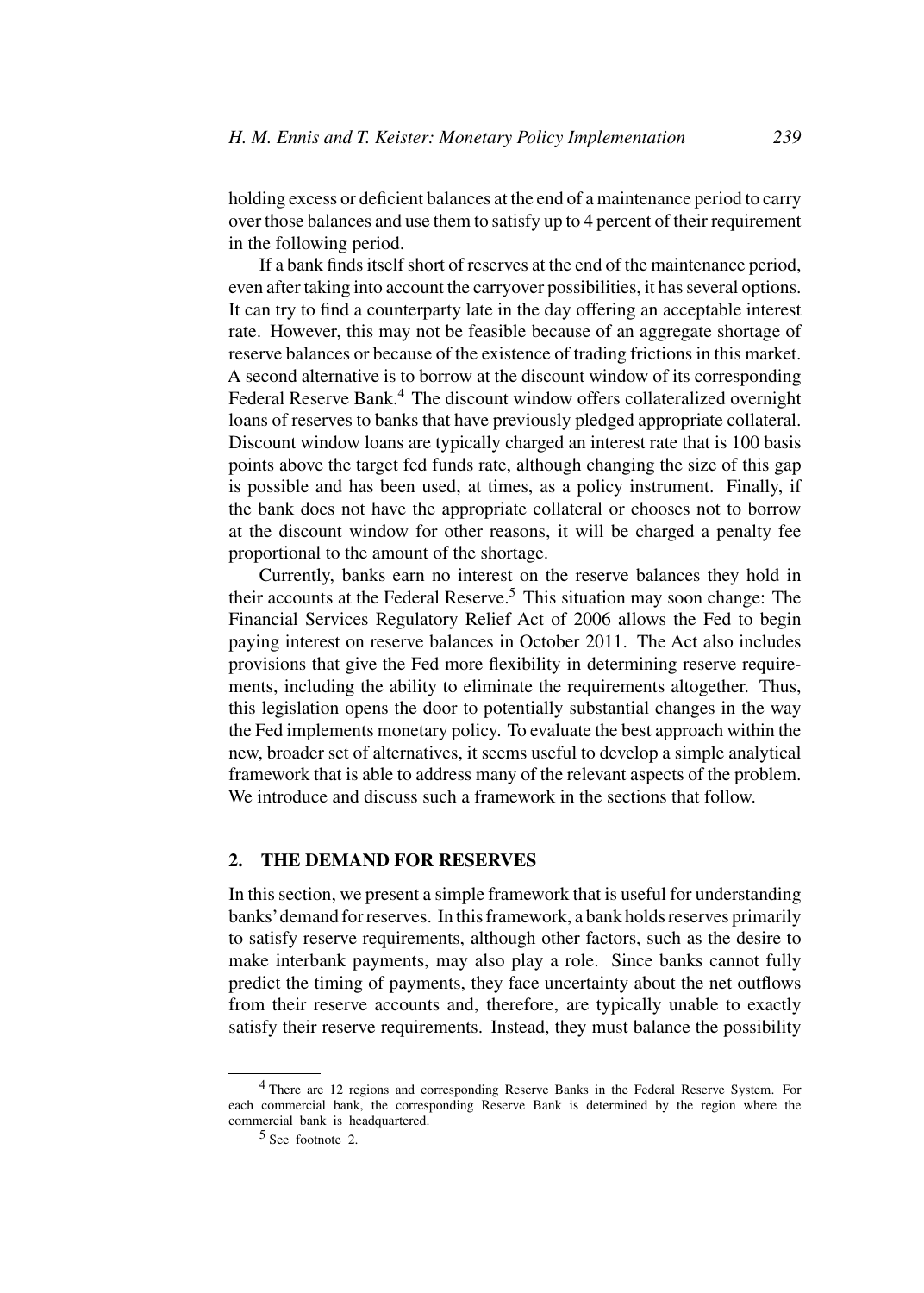of holding excess reserve balances—and the associated opportunity cost against the possibility of being penalized for a reserve deficiency. A bank's demand for reserves results from optimally balancing these two concerns.

#### **The Basic Framework**

We assume banks are risk-neutral and maximize expected profits. At the beginning of the day, banks can borrow and lend reserves in a competitive interbank market. Let  $R$  be the quantity of reserves chosen by a bank in the interbank market. The central bank affects the supply of reserves in this market by conducting open market operations. Total reserve supply is equal to the quantity set by the central bank through its operations, adjusted by a potentially random amount to reflect unpredictable changes in autonomous factors.

During the day, each bank makes payments to and receives payments from other banks. To keep things as simple as possible, suppose that each bank will make exactly one payment and receive exactly one payment during the "middle" part of the day. Furthermore, suppose that these two payment flows are of exactly the same size,  $P_D > 0$ , and that this size is nonstochastic. However, the order in which these payments occur during the day is random; some banks will receive the incoming payment before making the outgoing one, while others will make the outgoing payment before receiving the incoming one.

At the end of the day, after the interbank market has closed, each bank experiences another payment shock, *P*, that affects its end-of-day reserve balance. The value of *P* can be either positive, indicating a net outflow of funds, or negative, indicating a net inflow of funds. We assume that the payment shock, *P*, is uniformly distributed on the interval  $\left[-\overline{P}, \overline{P}\right]$ . The value of this shock is not yet known when the interbank market is open; hence, a bank's demand for reserves in this market is affected by the distribution of the payment shock and not the realization.

We assume, as a starting point, that a bank must meet a given reserve requirement,  $K$ , at the end of each day.<sup>6</sup> If the bank finds itself holding fewer than *K* reserves at the end of the day, after the payment shock *P* has been realized, it must borrow funds at a "penalty" rate of interest,  $r<sub>P</sub>$ , to satisfy the requirement. This rate can be thought of as the rate charged by the central bank on discount window loans, adjusted to take into account any "stigma" associated with using this facility. In reality, a bank may pay a deficiency fee instead of borrowing from the discount window or it may borrow funds

<sup>&</sup>lt;sup>6</sup> We discuss more complicated systems of reserve requirements later, including multiple-day maintenance periods. For the logic in the derivations that follow, the particular value of  $\overline{K}$  does not matter. The case of  $K = 0$  corresponds to a system without reserve requirements.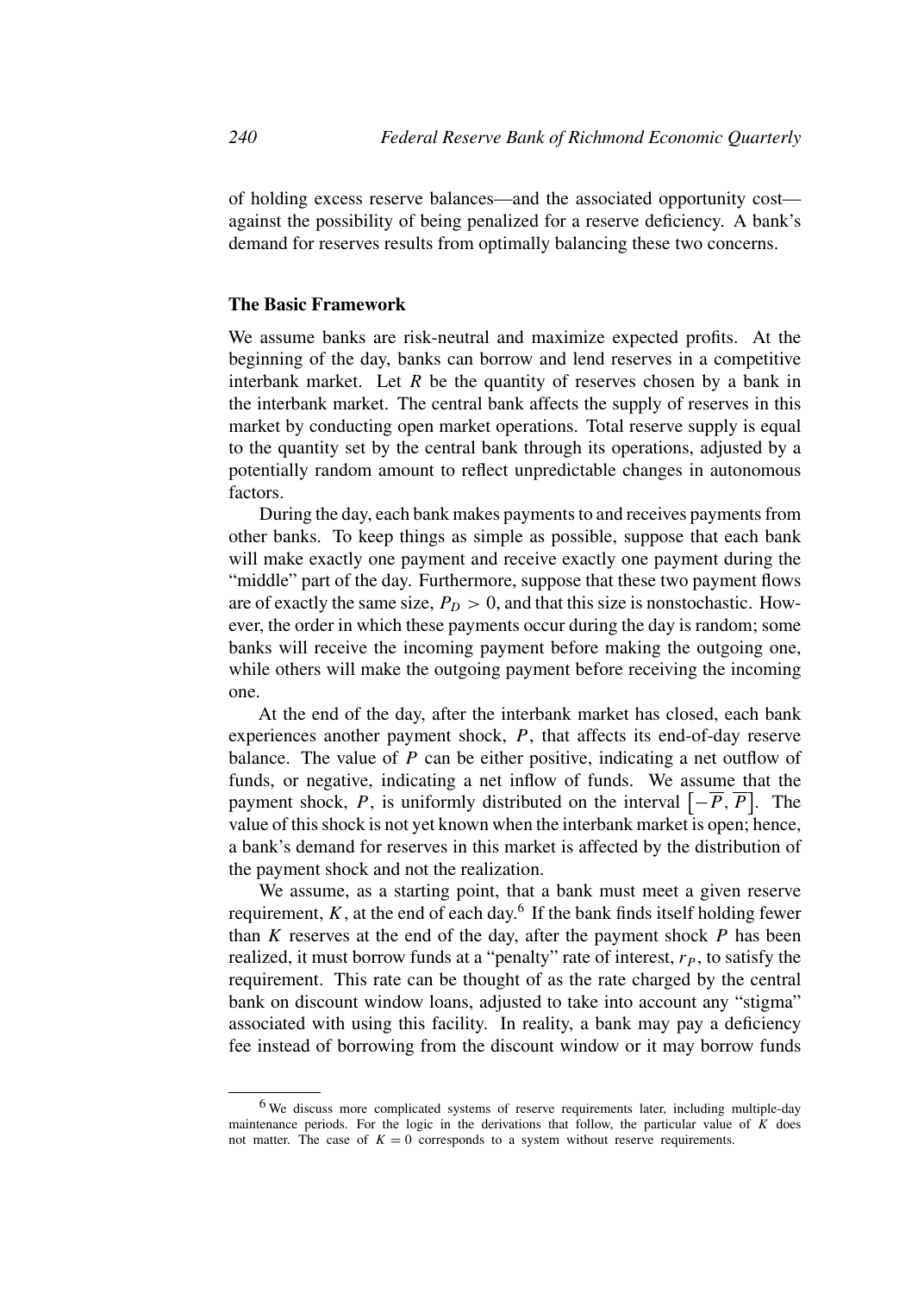in the interbank market very late in the day when this market is illiquid. In the model, the rate  $r_P$  simply represents the cost associated with a late-day reserve deficiency, whatever the source of that cost may be.

The specific assumptions we make about the number and size of payments that a bank sends are not important; they only serve to keep the analysis free of unnecessary complications. Two basic features of the model are important. First, the bank cannot perfectly anticipate its end-of-day reserve position. This uncertainty creates a "precautionary" demand for reserves that smoothly responds to changes in the interest rate. Second, a bank makes payments during the day as a part of its normal operations and the pattern of these payments can potentially lead to an overdraft in the bank's reserve account. We initially assume that the central bank offers daylight credit to banks to cover such overdrafts at no charge. We study the case where daylight overdrafts are costly later in this section.

#### **The Benchmark Case**

We begin by analyzing a simple benchmark case; we show later in this section how the framework can be extended to include a variety of features that are important in reality. In the benchmark case, banks must meet their reserve requirement at the end of each day, and the central bank pays no interest on reserves held by banks overnight. Furthermore, the central bank offers daylight credit free of charge.

Figure 1 depicts an individual bank's demand for reserves in the interbank market under this benchmark scenario. On the horizontal axis we measure the bank's choice of reserve holdings *before the late-day payment is realized*. On the vertical axis we measure the market interest rate for overnight loans. To draw the demand curve, we ask: Given a particular value for the interest rate, what quantity of reserves would the bank demand to hold if that rate prevailed in the market?

A bank would be unwilling to hold any reserves if the market interest rate were higher than  $r_P$ . If the market rate were higher than the penalty rate, the bank would choose to meet its requirement entirely by borrowing from the discount window. It would actually like to borrow even more than its requirement and lend the rest out at the higher market rate, but this fact is not important for the analysis. The important point is simply that there will be no demand for (nonborrowed) reserves for any interest rate larger than  $r<sub>P</sub>$ .

When the market interest rate exactly equals the penalty rate,  $r<sub>P</sub>$ , a bank would be indifferent between holding any amount of reserves between zero and  $K - \overline{P}$  and, hence, the demand curve is horizontal at  $r_P$ . As long as the bank's reserve holdings, *R*, are smaller than  $K - \overline{P}$ , the bank will need to borrow at the discount window to satisfy its reserve requirement, *K*, even if the late-day inflow of funds into the bank's reserve account is the largest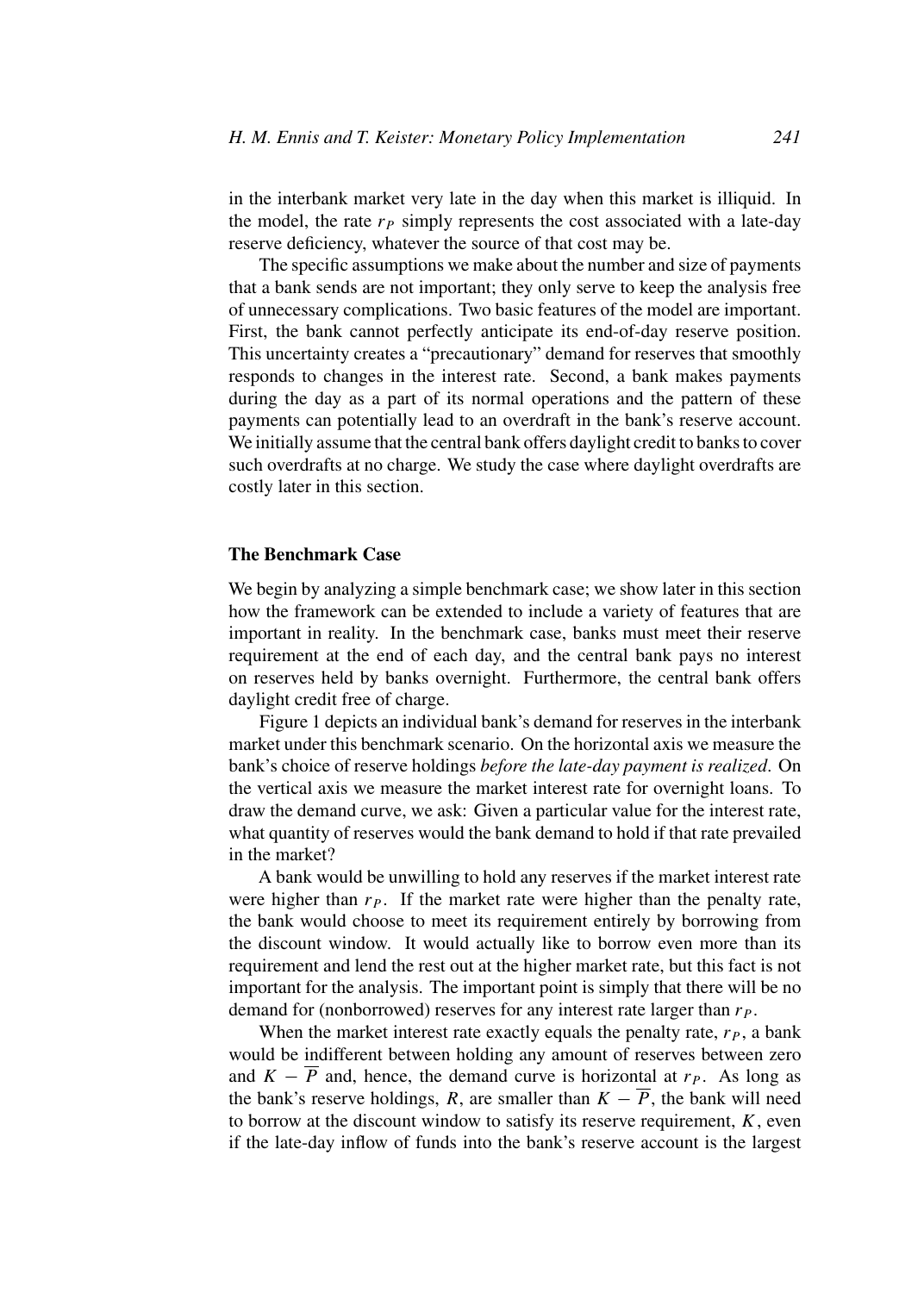

**Figure 1 Benchmark Demand for Reserves**

possible value,  $\overline{P}$ .<sup>7</sup> The alternative would be to borrow more reserves in the market to reduce this potential need for discount window lending. Since the market rate is equal to the penalty rate, both strategies deliver the same level of profit and the bank is indifferent between them.

For market interest rates below the penalty rate, however, a bank will choose to hold at least  $K - \overline{P}$  reserves. As discussed above, if the bank held fewer than  $K - \overline{P}$  reserves it would be certain to need to borrow from the discount window, which would not be an optimal choice when the market rate is lower than the discount rate. The bank's demand for reserves in this situation can be described as "precautionary" in the sense that the bank chooses its reserve holdings to balance the possibility of falling short of the requirement against the possibility of ending up with extra reserves in its account at the end of the day.

<sup>&</sup>lt;sup>7</sup>To see this, note that even in the best case scenario the bank will find itself holding  $R+\overline{P}$ reserves after the arrival of the late-day payment flow. When  $R < K - \overline{P}$ , the bank's end-of-day holdings of reserves is insufficient to satisfy its reserve requirement, *K*, unless it takes a loan at the discount window.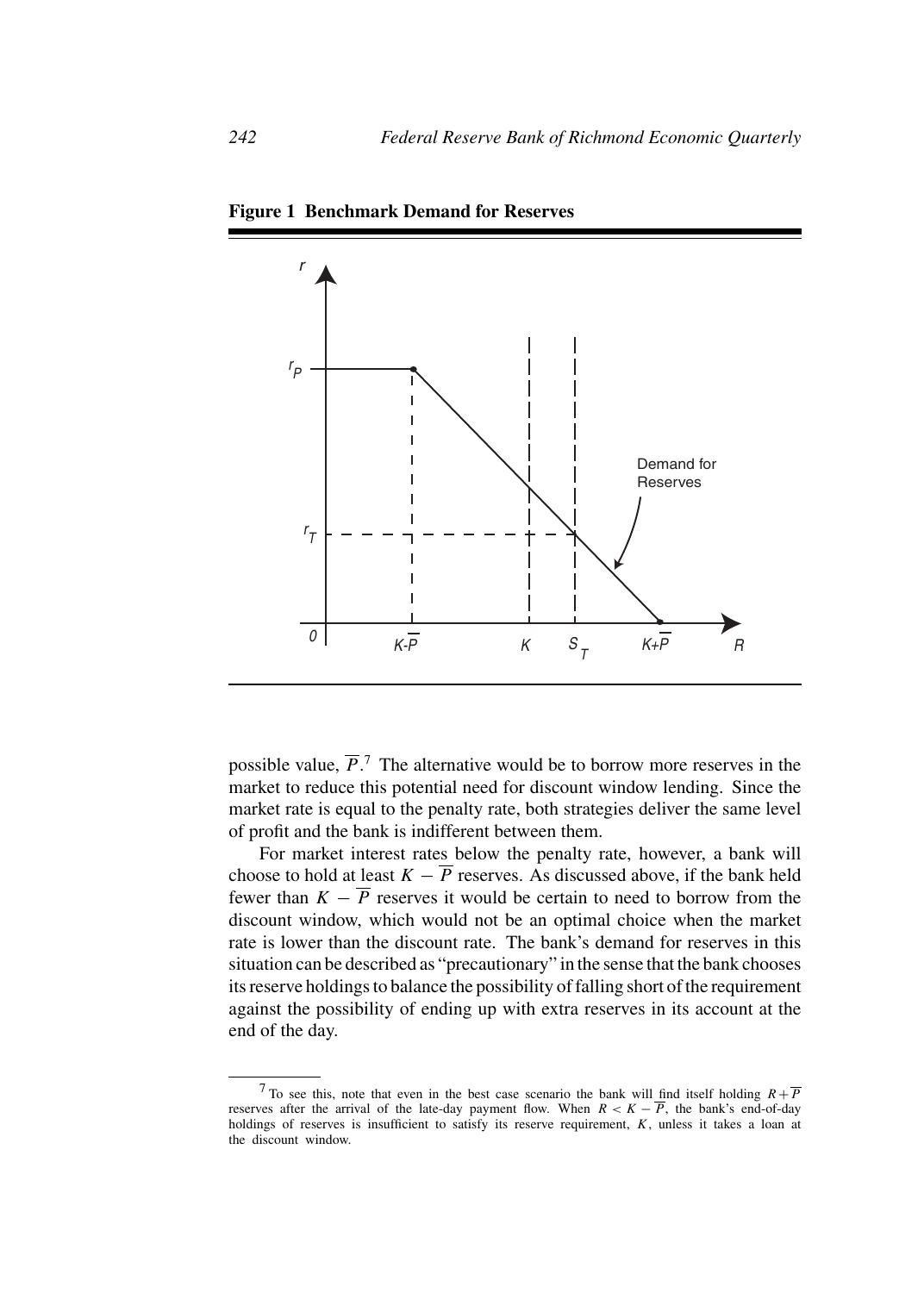If the market interest rate were very low—close to zero—the opportunity cost of holding reserves would be very small. In this case, the bank would hold enough precautionary reserves so that it is virtually certain that unforeseen movements on its balance sheet will not decrease its reserves below the required level. In other words, the bank will hold  $K + \overline{P}$  reserves in this case. If the market interest rate were exactly zero, there would be no opportunity cost of holding reserves. The demand curve is, therefore, flat along the horizontal axis after  $K + \overline{P}$ .

In between the two extremes,  $K - \overline{P}$  and  $K + \overline{P}$ , the demand for reserves will vary inversely with the market interest rate measured on the vertical axis; this portion of the demand curve is represented by the downward-sloping line in Figure 1. The curve is downward-sloping for two reasons. First, the market interest rate represents the opportunity cost of holding reserves overnight. When this rate is lower, finding itself with excess balances is less costly for the bank and, hence, the bank is more willing to hold precautionary balances. Second, when the market rate is lower, the relative cost of having to access the discount window is larger, which also tends to increase the bank's precautionary demand for reserves.

The linearity of the downward-sloping part of the demand curve results from the assumption that the late-day payment shock is uniformly distributed. With other probability distributions, the demand curve will be nonlinear, but its basic shape will remain unchanged. In particular, the points where the demand curve intersects the penalty rate,  $r<sub>P</sub>$ , and the horizontal axis will be the same for any distribution with support  $\left[-\overline{P}, \overline{P}\right]$ .<sup>8</sup>

#### **The Equilibrium Interest Rate**

Suppose, for the moment, that there is a single bank in the economy. Then the demand curve in Figure 1 also represents the total demand for reserves. Let *S* denote the total supply of reserves in the interbank market, as jointly determined by the central bank's open market operations and autonomous factors. Then the equilibrium interest rate is determined by the height of the demand curve at point *S*. As shown in the diagram, there is a unique level of reserve supply,  $S_T$ , that will generate a given target interest rate,  $r_T$ .

Now suppose there are many banks in the economy, but they are all identical in that they have the same level of required reserves, face the same payment shock, etc. When there are many banks, the total demand for reserves can be found by simply "adding up" the individual demand curves. For any interest

<sup>8</sup> The *support* of the probability distribution is the set of values of the payment shock that is assigned positive probability. An explicit formula for the demand curve in the uniform case is derived in Ennis and Weinberg (2007). If the shock instead had an unbounded distribution, such as the normal distribution used by Whitesell (2006) and others, the demand curve would asymptote to the penalty rate and the horizontal axis but never intersect them.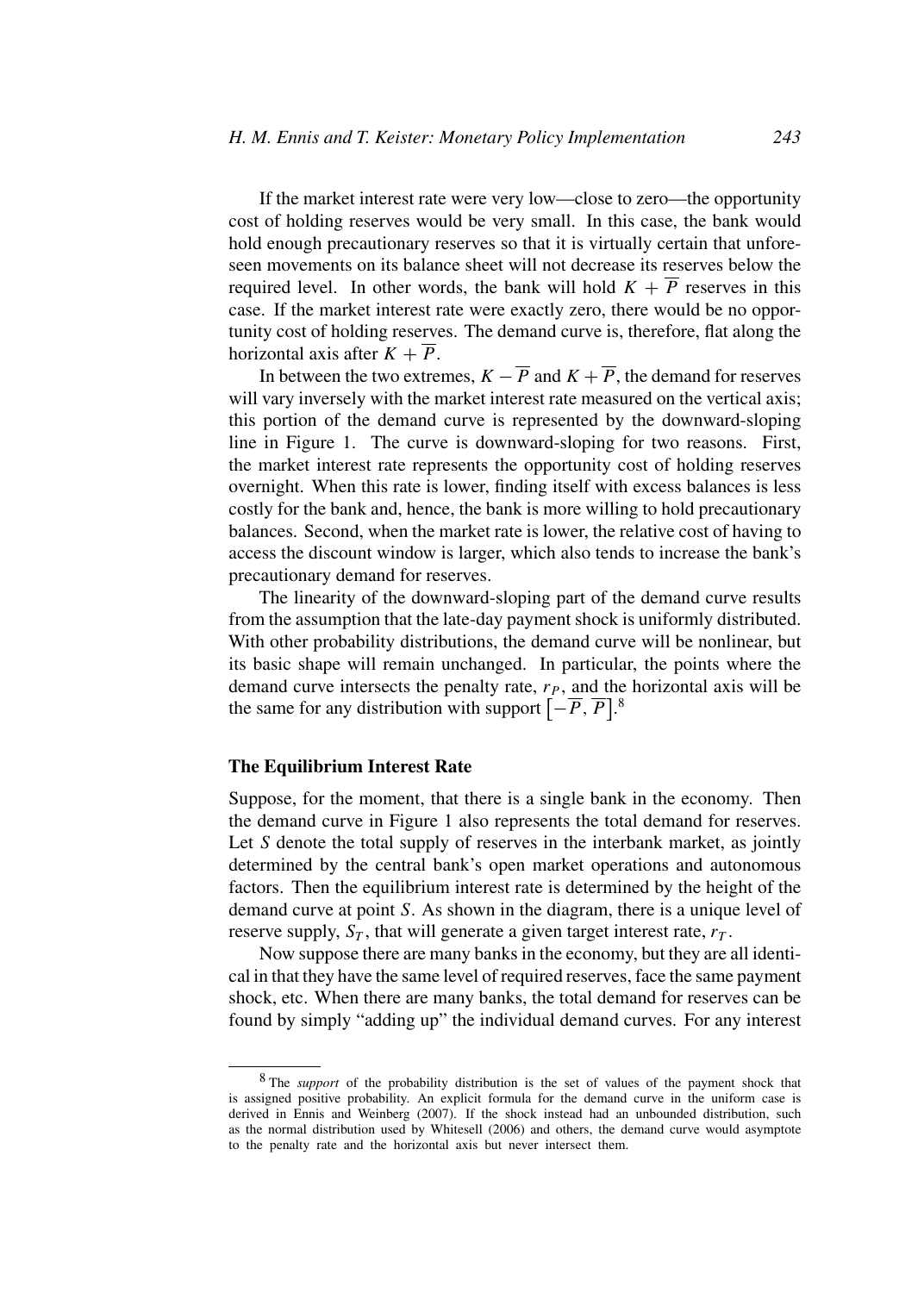rate *r*, total demand is simply the sum of the quantity of reserves demanded by each individual bank.

For presentation purposes, it is useful to look at the average demand for reserves, that is, the total demand divided by the number of banks. When all banks are identical, the average demand is exactly equal to the demand of each individual bank. In other words, in the benchmark case where banks are identical, the demand curve in Figure 1 also represents the *aggregate* demand for reserves, expressed in per-bank terms. The determination of the equilibrium interest rate then proceeds exactly as in the single-bank case. In particular, the market-clearing interest rate will be equal to the target rate,  $r<sub>T</sub>$ , if and only if reserve supply (expressed in per-bank terms) is equal to  $S_T$ .

Note that the central bank has two distinct ways in which it can potentially affect the market interest rate: changing the supply of reserves available in the market and changing (either directly or indirectly) the penalty rate. Suppose, for example, that the central bank wishes to decrease the market interest rate. It could either increase the supply of reserves through open market operations, leading to a movement down the demand curve, or it could decrease the penalty rate, which would rotate the demand curve downward while leaving the supply of reserves unchanged. Both policies would cause the market interest rate to fall.

#### **Heterogeneity**

While the assumption that all banks are identical was useful for simplifying the presentation above, it is clearly a poor representation of reality in most economies. The United States, for example, has thousands of banks and other depository institutions that differ dramatically in size, range of activities, etc. We now show how the analysis above changes when there is heterogeneity among banks and, in particular, how the size distribution of banks might affect the aggregate demand for reserves.

Each bank still has a demand curve of the form depicted in Figure 1, but now these curves can be different from each other because banks may have different levels of required reserves, face different distributions of the payment shock, and/or face different penalty rates. These individual demand curves can be aggregated exactly as before: For any interest rate *r*, the total demand for reserves is simply the sum of the quantity of reserves demanded by each individual bank. The aggregate demand curve, expressed in per-bank terms, will again be similar to that presented in Figure 1, with the exact shape being determined by the properties of the various individual demands. If different banks have different levels of required reserves, for example, the requirement *K* in the aggregate demand curve will be equal to the average of the individual banks' requirements.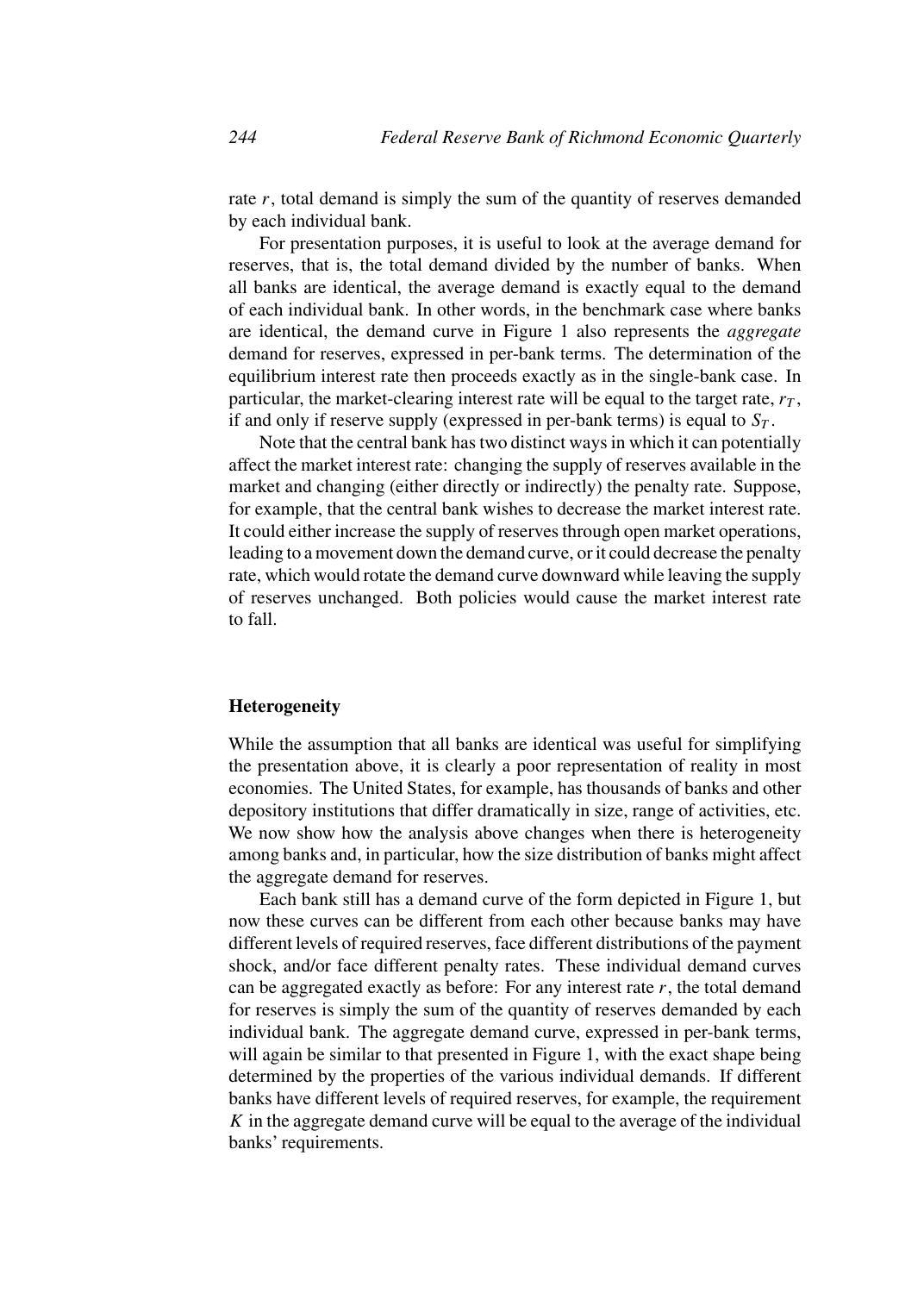Our interest here is in studying how bank heterogeneity affects the properties of this demand curve. We focus on heterogeneity in bank size, which is particularly relevant in the United States, where there are some very large banks and thousands of smaller banks. We ask how large banks may differ from small banks in the context of the simple framework and how the presence of both large and small banks might affect the properties of the aggregate demand curve. To simplify the presentation, we study the three possible dimensions of heterogeneity addressed by the model one at a time. In reality, of course, the three cases are closely intertwined.

#### *Size of Requirements*

Perhaps the most natural way of capturing differences in bank size is by allowing for heterogeneity in reserve requirements. When requirements are calculated as a percentage of the deposit base, larger banks will tend to have a larger level of required reserves in absolute terms. Suppose, then, that banks have different levels of *K*, but they face the same late-day payment shock and the same penalty rate for a reserve deficiency. How would the size distribution of banks affect the aggregate demand for reserves in this case?

To begin, note that in Figure 1 the slope of the demand curve is independent of the size of the bank's reserve requirement, *K*. To see why this is the case, consider an increase in the value of *K*. Since both  $K - \overline{P}$  and  $K + \overline{P}$  become larger numbers, the demand curve in Figure 1 shifts to the right. Notice that these two points shift exactly the same distance, leaving the slope of the downward-sloping segment of the demand curve unchanged.

Simple aggregation then shows that the slope of the aggregate demand curve will be independent of the size distribution of banks. In other words, for the case of heterogeneity in  $K$ , the sensitivity of reserve demand to changes in the interest rate does not depend at all on whether the economy is comprised of only large banks or, as in the United States, has a few large banks and very many small ones.

Adding heterogeneity in reserve requirements does generate an interesting implication for the distribution of excess reserve holdings across banks. If large and small banks face similar (effective) penalty rates and are not too different in their exposure to late-day payment uncertainty, then the framework suggests that all banks should hold similar quantities of precautionary reserves. In other words, for a given level of the interest rate, the difference between the chosen reserve balances,  $R$ , and the requirement,  $K$ , should be similar for all banks. After the payment shocks are realized, of course, some banks will end up holding excess reserves and others will end up needing to borrow. On average, however, a large bank and a small one should finish the period with comparable levels of excess reserves. If the banking system is composed of a relatively small number of large banks and a much larger number of small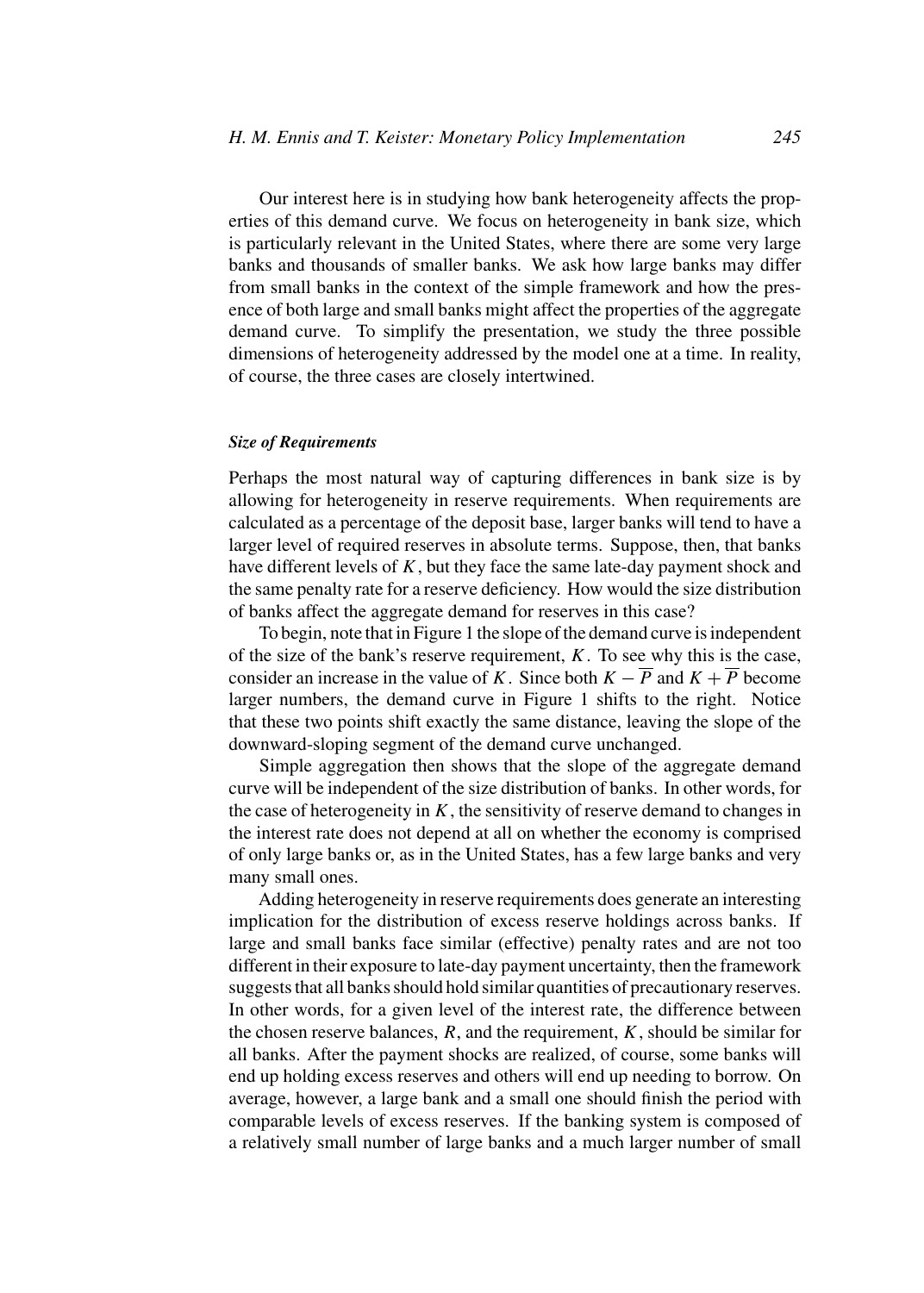



banks, then the majority of the excess reserves in the banking system will be held by small banks, simply because there are so many more of them. Even if large banks hold the majority of *total* reserve balances because of their larger requirements, most of the *excess* reserve balances will be held by small banks. This implication is broadly in line with the data for the United States.

#### *The Penalty Rate*

Another way in which small banks might differ from large ones is the penalty rate they face if they need to borrow to avoid a reserve deficiency. To be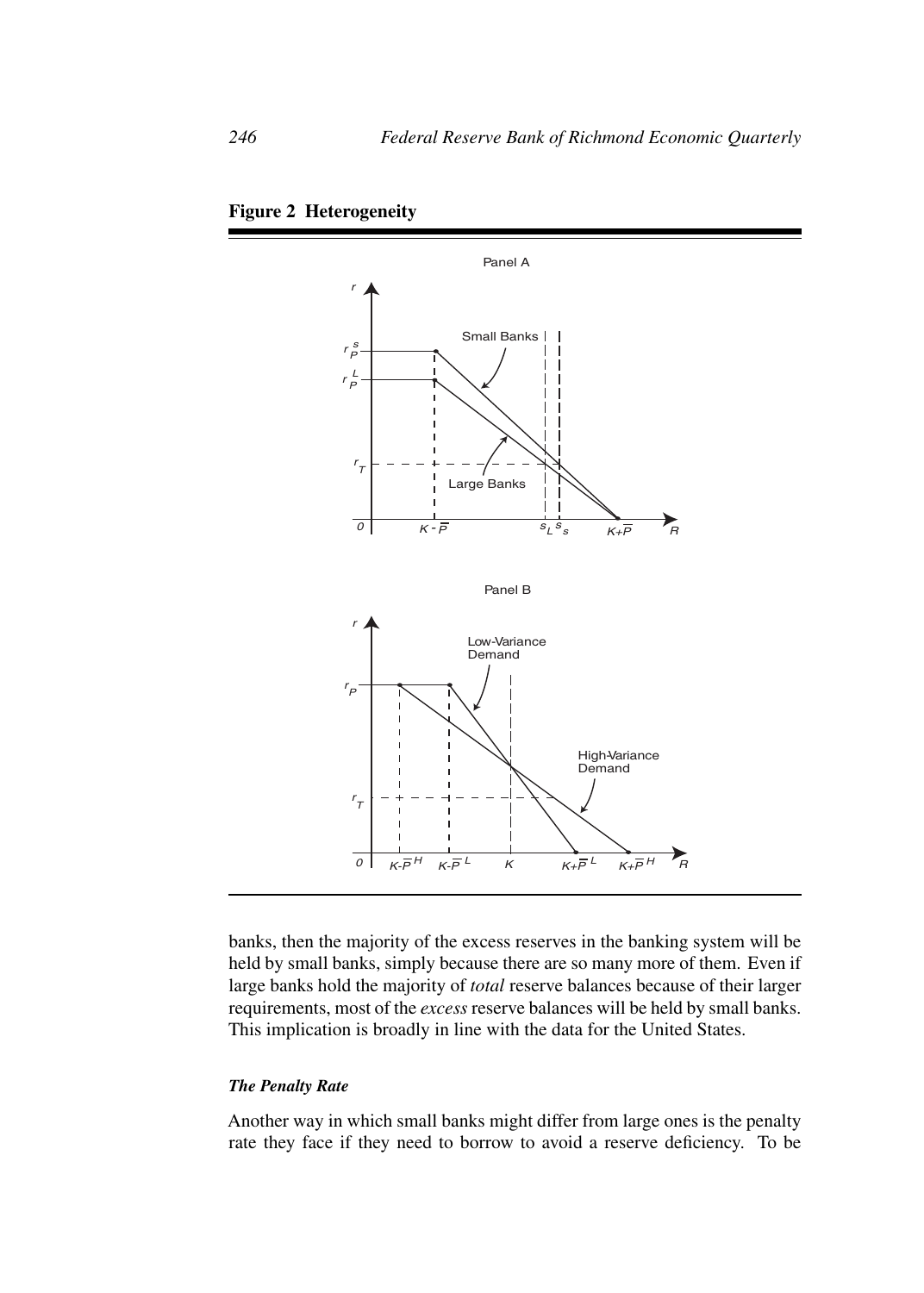eligible to borrow at the discount window, for example, a bank must establish an agreement with its Reserve Bank and post collateral. This fixed cost may lead some smaller banks to forgo accessing the discount window and instead borrow at a very high rate in the market (or pay the reserve deficiency fee) when necessary. Smaller banks may also have fewer established relationships with counterparties in the fed funds market and, as a consequence, may find it more difficult to borrow at a favorable interest rate late in the day (see Ashcraft, McAndrews, and Skeie 2007).

Suppose small banks do face a higher penalty rate, such as the value  $r_P^S$ depicted in Figure 2, Panel A, while larger banks face a lower rate,  $r_P^L$ . The figure is drawn as if the two banks have the same level of requirements, but this is done only to make the comparison between the curves clear. The figure shows two immediate implications of this type of heterogeneity. First, at any given interest rate, small banks will hold a higher level of precautionary reserves, that is, they will choose a larger reserve balance relative to their level of required reserves. In the figure, the smaller bank will hold a quantity *SS* while the larger bank holds only *SL*, even though—in this example—both face the same requirement and the same uncertainty about their end-of-day balance. As a result, the distribution of excess reserves in the economy will tend to be skewed even more heavily toward small banks than the earlier discussion would suggest.

The second implication shown in Figure 2, Panel A is that the demand curve for small banks has a steeper slope. In an economy with a large number of small banks, therefore, the aggregate demand curve will tend to be steeper, meaning that average reserve balances will be less sensitive to changes in the market interest rate. Notice that this result obtains even though there are no costs of reserve management in the model.

#### *Support of the Payment Shock*

A third way in which banks potentially differ from each other is in the distribution of the late-day payment shock they face. Figure 2, Panel B depicts two demand curves, one for a bank facing a higher variance of this distribution and one for a bank facing a lower variance. The figure shows that having more uncertainty about the end-of-day reserve position leads to a flatter demand curve and, hence, a reserve balance that is more responsive to changes in the interest rate.

In this case, it is not completely clear which curve corresponds better to large banks and which to small banks. Banks with larger and more complex operations might be expected to face much larger day-to-day variations in their payment flows. However, such banks also tend to have sophisticated reserve management systems in place. As a result, it is not clear whether the end-of-day uncertainty faced by a large bank is higher or lower than that faced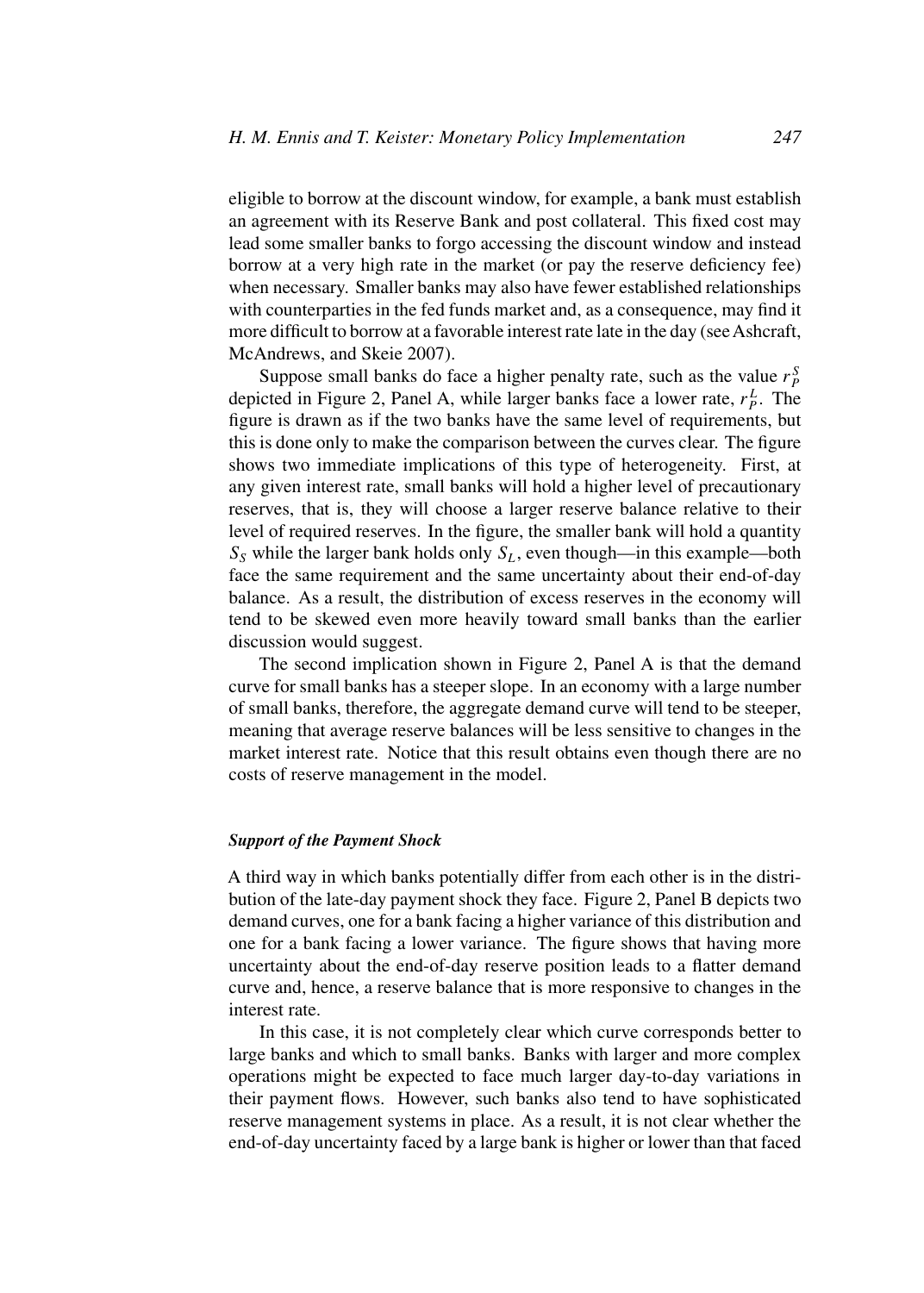by a small bank.<sup>9</sup> The effect of the size distribution of banks on the shape of the aggregate demand curve is, therefore, ambiguous in this case.

#### **Daylight Credit Fees**

So far, we have proceeded under the assumption that banks are free to hold negative balances in their reserve accounts during the day and that no fees are associated with such daylight overdrafts. Most central banks, however, place some restriction on banks' access to overdrafts. In many cases, banks must post collateral at the central bank in order to be allowed to overdraft their account. The Federal Reserve currently charges an explicit fee for daylight overdrafts to compensate for credit risk. We now investigate how reserve demand changes in the basic framework when access to daylight credit is costly.

Suppose a bank sends its daytime payment,  $P_D$ , before receiving the incoming payment. If  $P_D$  is larger than  $R$  (the bank's reserve holdings), the bank's account will be overdrawn until the offsetting payment arrives. Let *re* denote the interest rate the central bank charges on daylight credit, *δ* denote the time period between the two payment flows during the day, and  $\pi$ denote the probability that a bank sends the outgoing payment before receiving the incoming one. Then the bank's expected cost of daylight credit is  $\pi r_e \delta (P_D - R)$ . This expression shows that an additional dollar of reserve holdings will decrease the bank's expected cost of daylight credit by  $\pi r_e \delta$ . In this way, the terms at which the central bank offers daylight credit can influence the bank's choice of reserve position. $^{10}$ 

Figure 3 depicts a bank's demand for reserves when daylight credit is costly (that is, when  $r_e > 0$ ). The case studied in Figure 1 (that is, when  $r_e = 0$ ) is included in the figure for reference. It is still true that there will be no demand for reserves if the market rate is above the penalty rate  $r<sub>P</sub>$ . The interest rate measured on the vertical axis is (as in all of our figures) the rate for a 24-hour loan. If the market rate were above the penalty rate, a bank would prefer to lend out all of its reserves at the (high) market rate and satisfy its requirements by borrowing at the penalty rate. By arranging these loans to settle at approximately the same time on both days, this plan would have no

<sup>&</sup>lt;sup>9</sup> One possibility is that large banks face a wider support of the shock because of their larger operations, but face a smaller variance because of economies of scale in reserve management. This distinction cannot be captured in the figures here, which are drawn under the assumption that the distribution of the payment shock is uniform. For other distributions, the variance generally plays a more important role in the analysis than the support.

 $10$  The treatment of overnight reserves can, in turn, influence the level of daylight credit usage. See Ennis and Weinberg (2007) for an investigation of this effect in a closely-related framework. See, also, the discussion in Keister, Martin, and McAndrews (2008).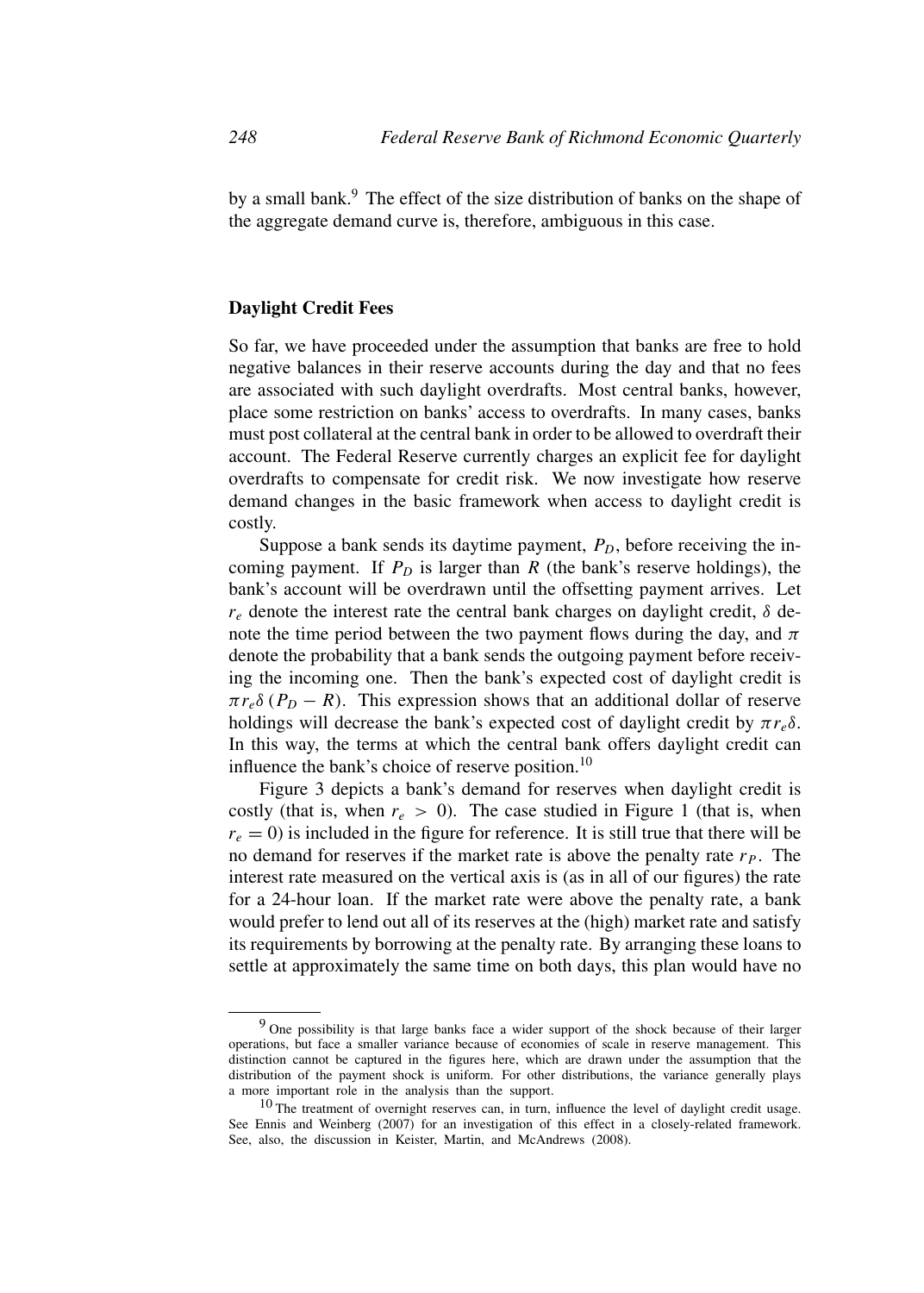

**Figure 3 Daylight Credit Fees**

effect on the bank's daylight credit usage and, hence, would generate a pure profit.

It is also still true that whenever the market rate is below the penalty rate, the bank will choose to hold at least  $K - \overline{P}$  reserves, since otherwise it would be certain to need a discount window loan to meet its requirement. As the figure shows, the downward-sloping part of the demand curve is flatter when daylight credit is costly. For any market interest rate below the discount rate, the bank will choose to hold a higher quantity of reserves because these reserves now have the added benefit of reducing daylight credit fees.

Rather than decreasing all the way to the horizontal axis as in Figure 1, the demand curve now becomes flat at the bank's expected marginal cost of intraday funds,  $\pi r_e \delta$ . As long as *R* is smaller than  $P_D$ , the bank would not be willing to lend out funds at an interest rate below  $\pi r_e \delta$ , because the expected increase in daylight credit fees would be more than the interest earned on the loan. For values of  $R$  larger than  $P_D$ , the bank is holding sufficient reserves to cover all of its intraday payments and the demand curve drops to the horizontal  $axis.<sup>11</sup>$ 

<sup>11</sup> The analysis here assumes a particular form of daylight credit usage; if an overdraft occurs, the size of the overdraft is constant over time. Alternative assumptions about the process of daytime payments would lead to minor changes in the figure, but the qualitative properties would be largely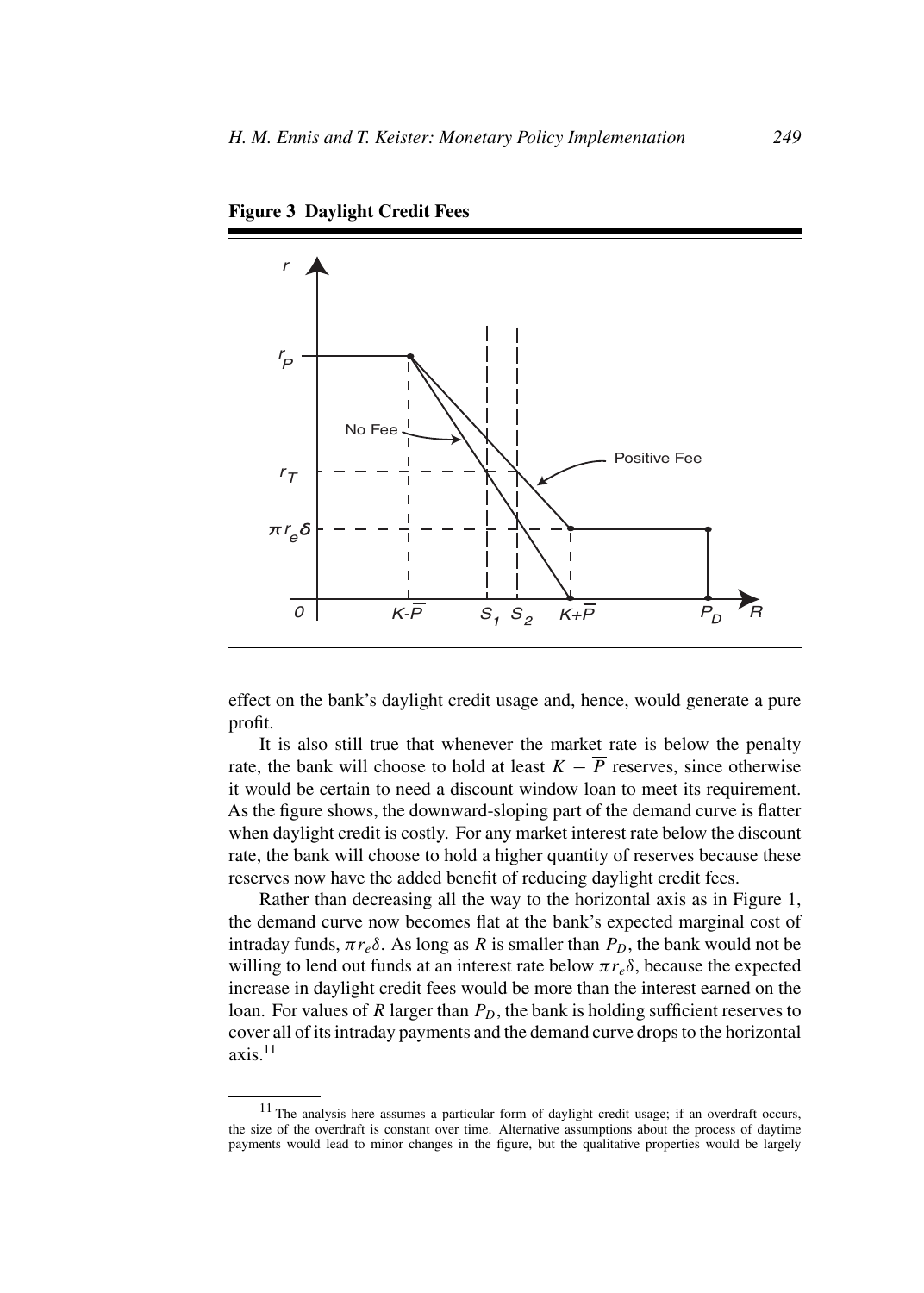As the figure shows, when daylight credit is costly, the level of reserves required to implement a given target rate is higher  $(S_2)$  rather than  $S_1$  in the diagram). In other words, costly daylight credit tends to increase banks' reserve holdings. The demand curve is also flatter, meaning that reserve holdings are more sensitive to changes in the interest rate.

#### **3. INTEREST RATE VOLATILITY**

One of the key determinants of a central bank's ability to consistently achieve its target interest rate is the slope of the aggregate demand curve for reserves. In this section, we describe the relationship between this slope and the volatility of the market interest rate in the basic framework. The next two sections then discuss policy tools that can be used to limit this volatility.

While the central bank can use open market operations to affect the supply of reserves available in the market, it typically cannot completely control this supply. Payments into and out of the Treasury account, as well as changes in the amount of cash in circulation, also affect the total supply of reserves. The central bank can anticipate much of the change in such autonomous factors, but there will often be significant unanticipated changes that cause the total supply of reserves to be different from what the central bank intended. As is clear from Figure 1, if the supply of reserves ends up being different from the intended amount,  $S_T$ , the market interest rate will deviate from the target rate,  $r_T$ .

Figure 4 illustrates the fact that a flatter demand curve for reserves is associated with less volatility in the market interest rate, given a particular level of uncertainty associated with autonomous factors. Suppose this uncertainty implies that, after a given open market operation, the total supply of reserves will be equal to either  $S$  or  $S'$  in the figure. With the steeper (thick) demand curve, this uncertainty about the supply of reserves leads to a relatively wide range of uncertainty about the market rate. With the flatter (thin) demand curve, in contrast, the variation in the market rate is smaller. For this reason, the slope of the demand curve, and those policies that affect the slope, are important determinants of the observed degree of volatility of the market interest rate around the target.

As discussed in the previous section, a variety of factors affect the slope of the aggregate demand for reserves. Figure 4 can be viewed, for example, as comparing a situation where all banks face relatively little late-day uncertainty with one where all banks face more uncertainty; the latter case corresponds

unaffected. The analysis also takes the size and timing of payments as given. Several papers have studied the interesting question of how banks respond to incentives in choosing the timing of their outgoing payments and, hence, their daylight credit usage. See, for example, McAndrews and Rajan (2000) and Bech and Garratt (2003).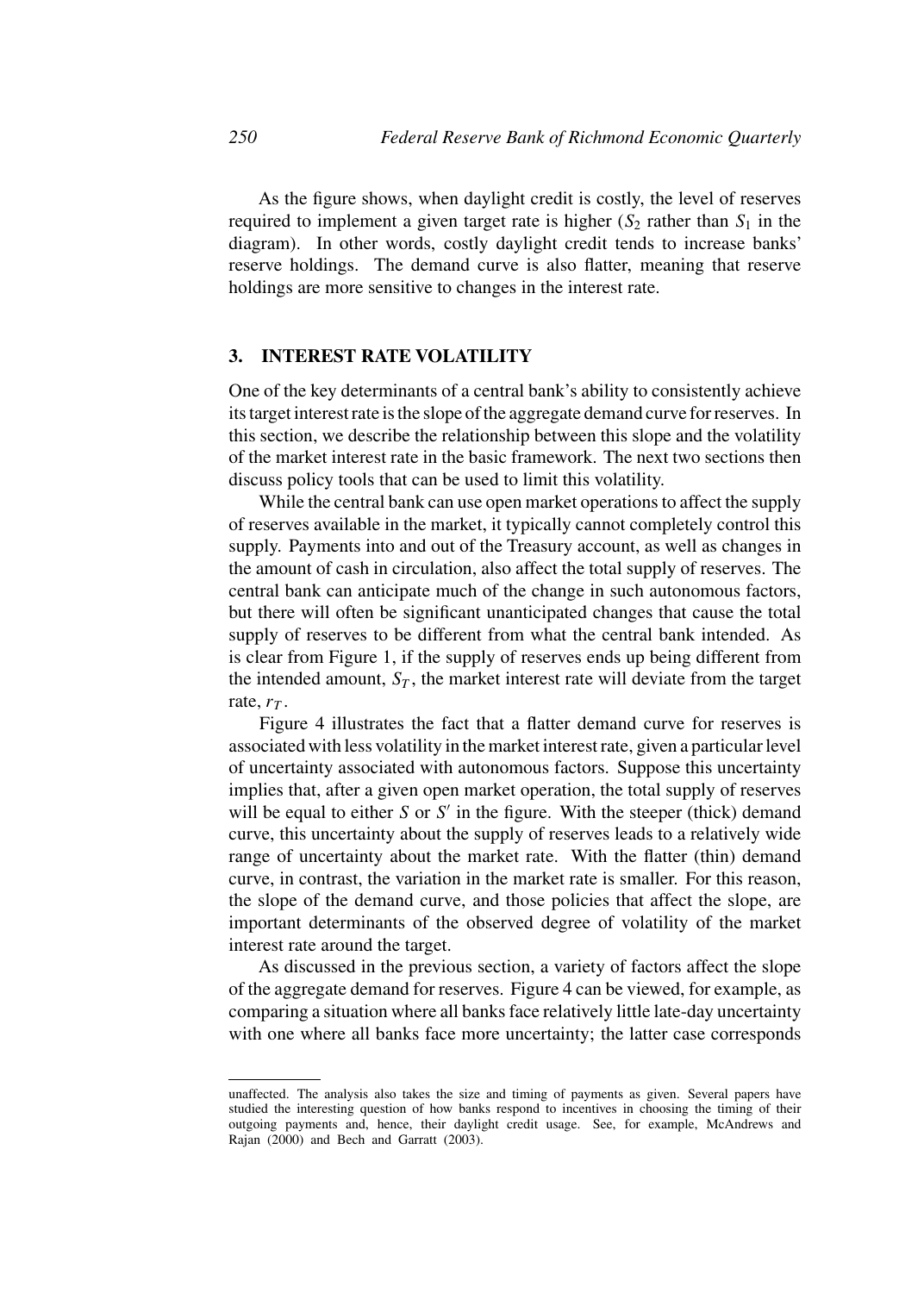

**Figure 4 Interest Rate Volatility**

to the thin line in the figure. However, it should be clear that the reasoning presented above does not depend on this particular interpretation. The exact same results about interest rate volatility would obtain if the demand curves had different slopes because banks face different penalty rates in the two scenarios or because of some other factor(s). What the figure shows is that there is a direct relationship between the slope of the demand curve and the amount of interest rate volatility caused by forecast errors or other unanticipated changes in the supply of reserves.

Central banks generally aim to limit the volatility of the interest rate around their target level to the extent possible. For this reason, a variety of policy arrangements have been designed in an attempt to decrease the slope of the demand curve, at least in the region that is considered "relevant." In the remainder of the article, we show how some of these tools can be analyzed in the context of our simple framework. In Section 4 we discuss reserve maintenance periods, while in Section 5 we discuss approaches that become feasible when the central bank pays interest on reserves.

#### **4. RESERVE MAINTENANCE PERIODS**

Perhaps the most significant arrangement designed to flatten the demand curve for reserves is the introduction of reserve maintenance periods. In a system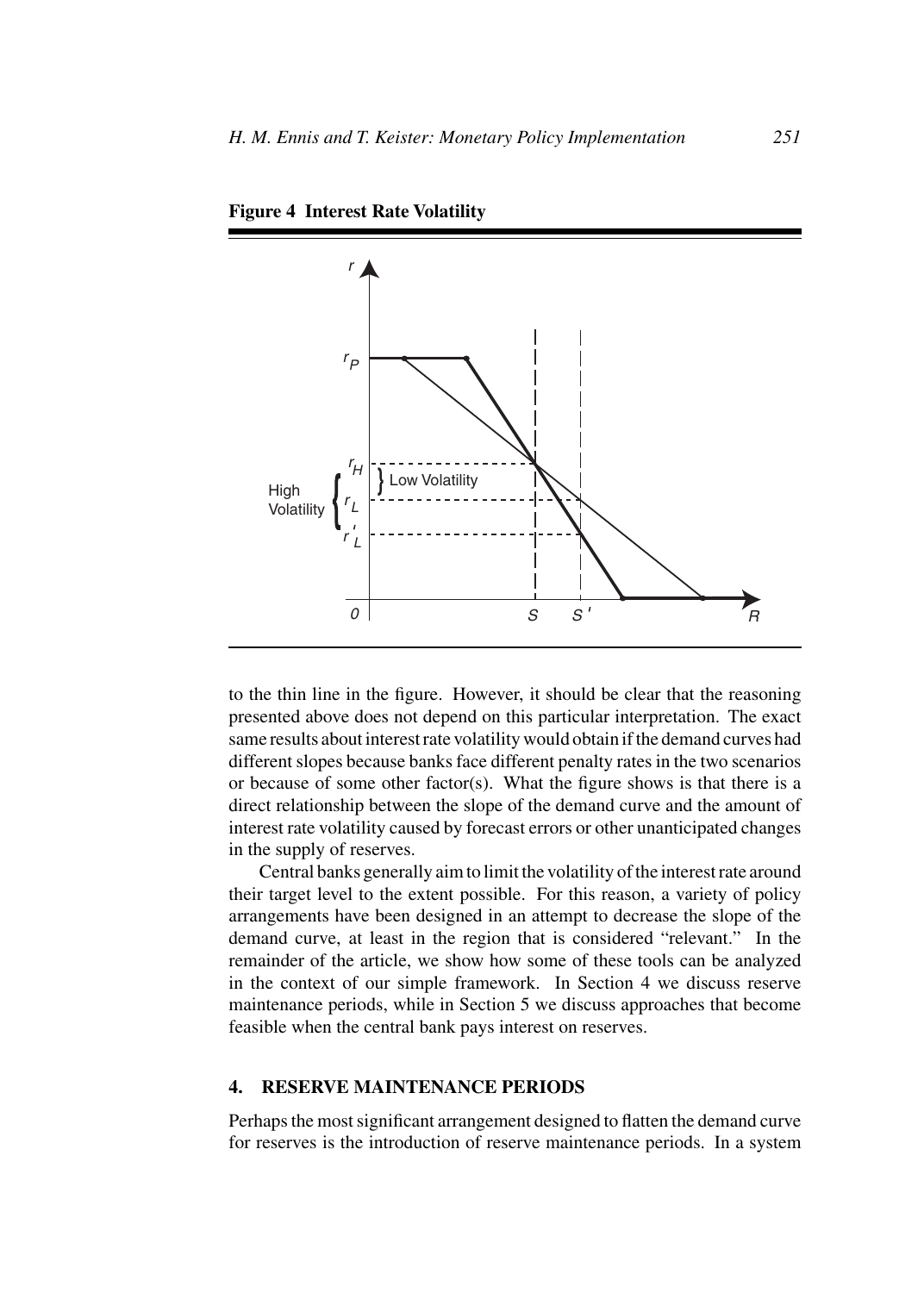with a reserve maintenance period, banks are not required to hold a particular quantity of reserves each day. Rather, each bank is required to hold a certain *average* level of reserves over the maintenance period. In the United States, the length of the maintenance period is currently two weeks.

The presence of a reserve maintenance period gives banks some flexibility in determining when they hold reserves to meet their requirement. In general, banks will try to hold more reserves on days in which they expect the market interest rate to be lower and fewer reserves on days when they expect the rate to be higher. This flexibility implies that a bank's reserve holdings will tend to be more responsive to changes in the interest rate on any given day. In other words, having a reserve maintenance period tends to make the demand curve flatter, at least on days prior to the last day of the maintenance period. We illustrate this effect by studying a two-day maintenance period in the context of the simple framework. We then briefly explain how the same logic applies to longer periods.

#### **A Two-Day Maintenance Period**

Let *K* denote the average daily requirement so that the total requirement for the two-day maintenance period is  $2K$ . The derivation of the demand curve for reserves on the second (and final) day of the maintenance period follows exactly the same logic as in our benchmark case. The only difference with Figure 1 is that the reserve requirement will be given by the amount of reserves that the bank has left to hold in order to satisfy the requirement for the period. In other words, the reserve requirement on the second day is equal to 2*K* minus the quantity of reserves the bank held at the end of the first day.

On the first day of the maintenance period, a bank's demand for reserves depends crucially on its belief about what the market interest rate will be on the second day. Suppose the bank expects the market interest rate on the second day to equal the target rate,  $r<sub>T</sub>$ . Figure 5 depicts the demand for reserves on the first day under this assumption.<sup>12</sup> As in the basic case presented in Figure 1, there would be no demand for reserves if the market interest rate were greater than  $r_p$ . Suppose instead that the market interest rate on the first day is close to, but smaller than, the penalty rate,  $r_P$ . Then the bank will want to satisfy as much of its reserve requirement as possible on the second day, when it expects the rate to be substantially lower. However, if the bank's reserve balance after the late-day payment shock is negative, it will be forced to borrow funds at the penalty rate to avoid incurring an overnight overdraft. As long as the market rate is below the penalty rate, the bank will choose a reserve position of at least −*P*. Note that this reserve position represents the amount of reserves held by

<sup>12</sup> For simplicity, Figure 5 is drawn with no discounting on the part of the bank. The effect of discounting is very small and inessential for understanding the basic logic described here.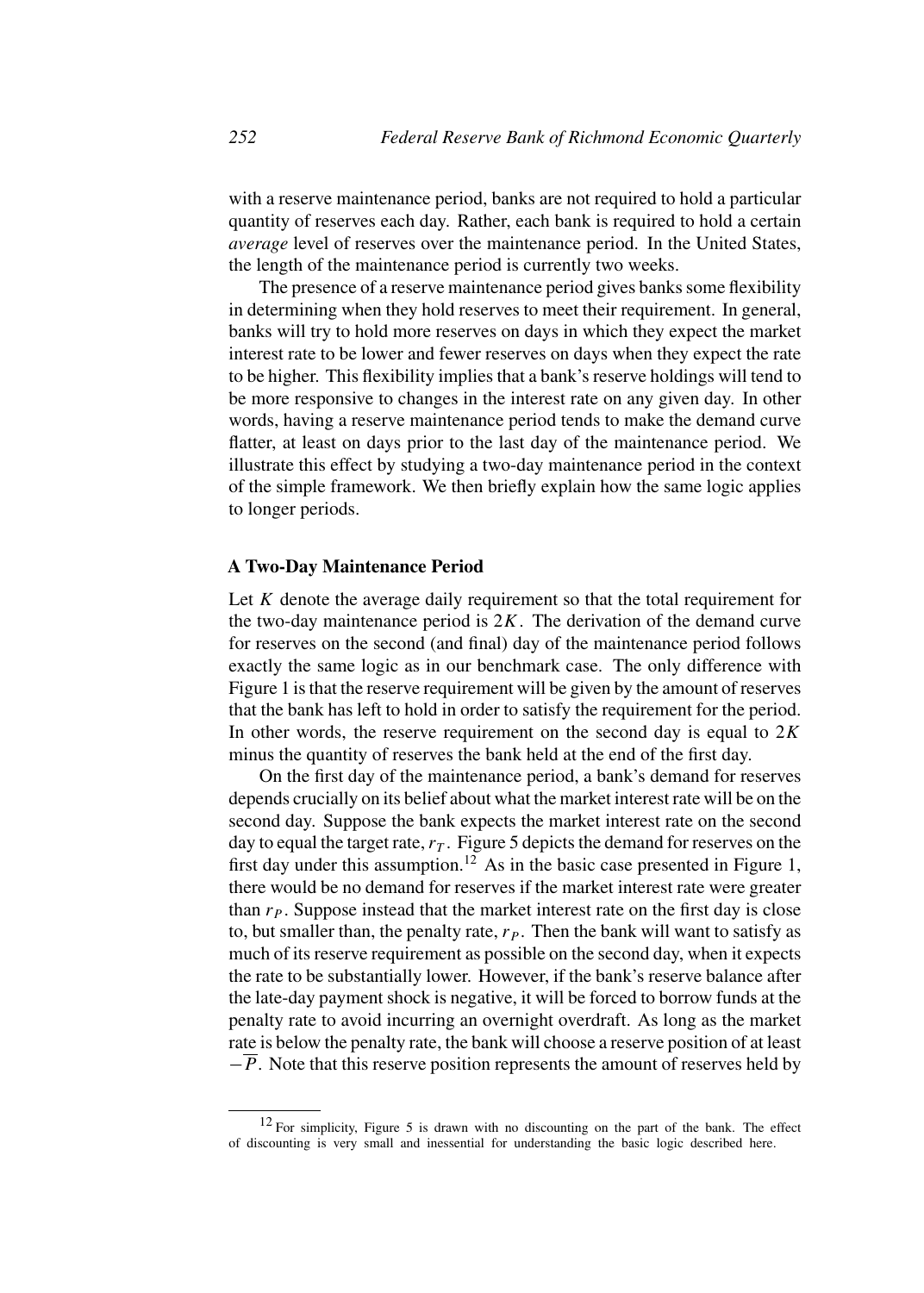

**Figure 5 A Two-Day Maintenance Period**

the bank before the late-day payment shock is realized. Even if this position is negative, as would be the case when the market rate is close to  $r<sub>P</sub>$  in Figure 5, it is still possible that the bank will receive a late-day inflow of reserves such that it does not need to borrow funds at the penalty rate to avoid an overnight overdraft. However, if the bank were to choose a position smaller than  $-\overline{P}$ , it would be certain to need to borrow at the penalty rate, which cannot be an optimal choice as long as the market rate is lower.

For interest rates below  $r_p$ , but still larger than the target rate, the bank will choose to hold some "precautionary" reserves to decrease the probability that it will need to borrow at the penalty rate. This precautionary motive generates the first downward-sloping part of the demand curve in the figure. As long as the day-one interest rate is above the target rate, however, the bank will not hold more than  $\overline{P}$  in reserves on the first day. By holding  $\overline{P}$ , the bank is assured that it will have a positive reserve balance after the late-day payment shock. If the bank were holding more than  $\overline{P}$  on the first day, it could lend those reserves out at the (relatively high) market rate and meet its requirement by borrowing reserves on the second day in the event that the interest rate is expected to be at the (lower) target rate, yielding a positive profit. Hence, the first downward-sloping part of the demand curve must end at  $\overline{P}$ .

Now suppose the first-day interest rate is exactly equal to the target rate,  $r<sub>T</sub>$ . In this case, the bank expects the rate to be the same on both days and is,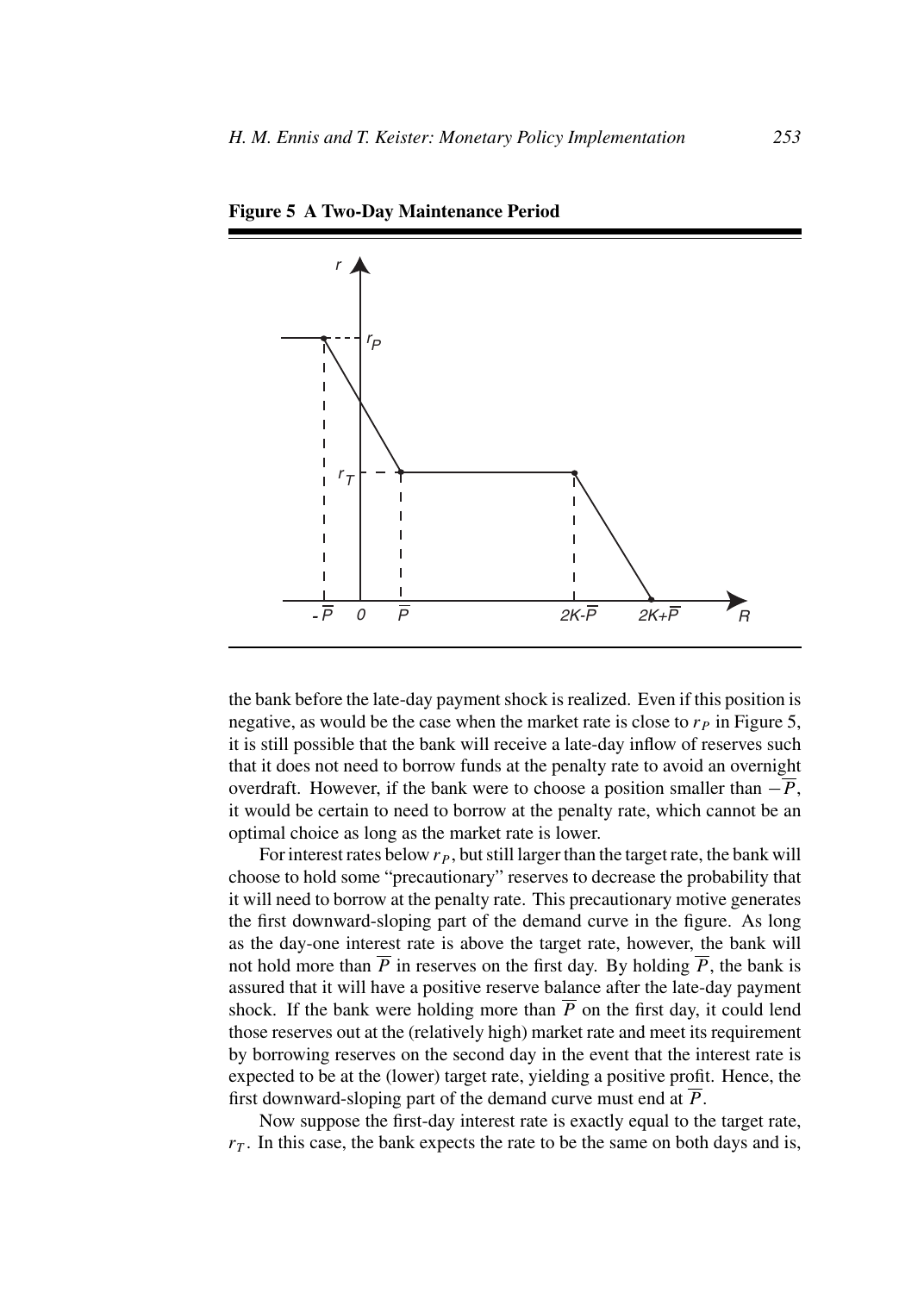therefore, indifferent between holding reserves on either day for the purpose of meeting reserve requirements. In choosing its first-day reserve position, the bank will consider the following issues. It will choose to hold at least enough reserves to ensure that it will not need to borrow at the penalty rate at the end of the first day. In other words, reserve holdings will be at least as large as the largest possible payment *P*.

The bank is willing to hold more reserves than  $\overline{P}$  for the purpose of satisfying some of its requirement. However, it wants to avoid the possibility of over-satisfying the requirement on the first day (that is, becoming "locked-in"), since it must hold a non-negative quantity of reserves on the second day to avoid an overnight overdraft. This implies that the bank will not be willing to hold more than the total requirement, 2*K*, minus the largest possible payment inflow,  $\overline{P}$ , on the first day. The demand curve is flat between these two points (that is,  $\overline{P}$  and  $2K - \overline{P}$ ), indicating that the bank is indifferent between the various levels of reserves in this interval.

Finally, suppose the market interest rate on the first day is smaller than the target rate. Then the bank wants to satisfy most of the requirement on the first day, since it expects the market rate to be *higher* on the second day. In this case, the bank will hold at least  $2K - \overline{P}$  reserves on the first day. If it held any less than this amount, it would be certain to have some requirement remaining on the second day, which would not be an optimal choice given that the rate will be higher on the second day. As the interest rate moves farther below the target rate, the bank will hold more reserves for the usual precautionary reasons. In this case, the bank is balancing the possibility of being locked-in after the first day against the possibility of needing to meet some of its requirement on the more-expensive second day. The larger the difference between the rates on the two days, the larger the quantity the bank will choose to hold on the first day. This trade-off generates the second downward-sloping part of the demand curve.

The intermediate flat portion of the demand curve in Figure 5 can help to reduce the volatility of the interest rate on days prior to the settlement day. As long as movements in autonomous factors are small enough such that the supply of reserves stays in this portion of the demand curve, interest rate fluctuations will be minimal. For a central bank that is interested in minimizing volatility around its target rate, this represents a substantial improvement over the situation depicted in Figure  $1<sup>13</sup>$ 

 $13$  It should be noted that Figure 5 is drawn under the assumption that the reserve requirement is relatively large. Specifically,  $K > \overline{P}$  is assumed to hold, so that the total reserve requirement for the period,  $2K$ , is larger than the width of the support of the late-day payment shock,  $2\overline{P}$ . If this inequality were reserved, the flat portion of the demand curve would not exist. In general, reserve maintenance periods are most useful as a policy tool when the underlying reserve requirements are sufficiently large relative to the end-of-day balance uncertainty.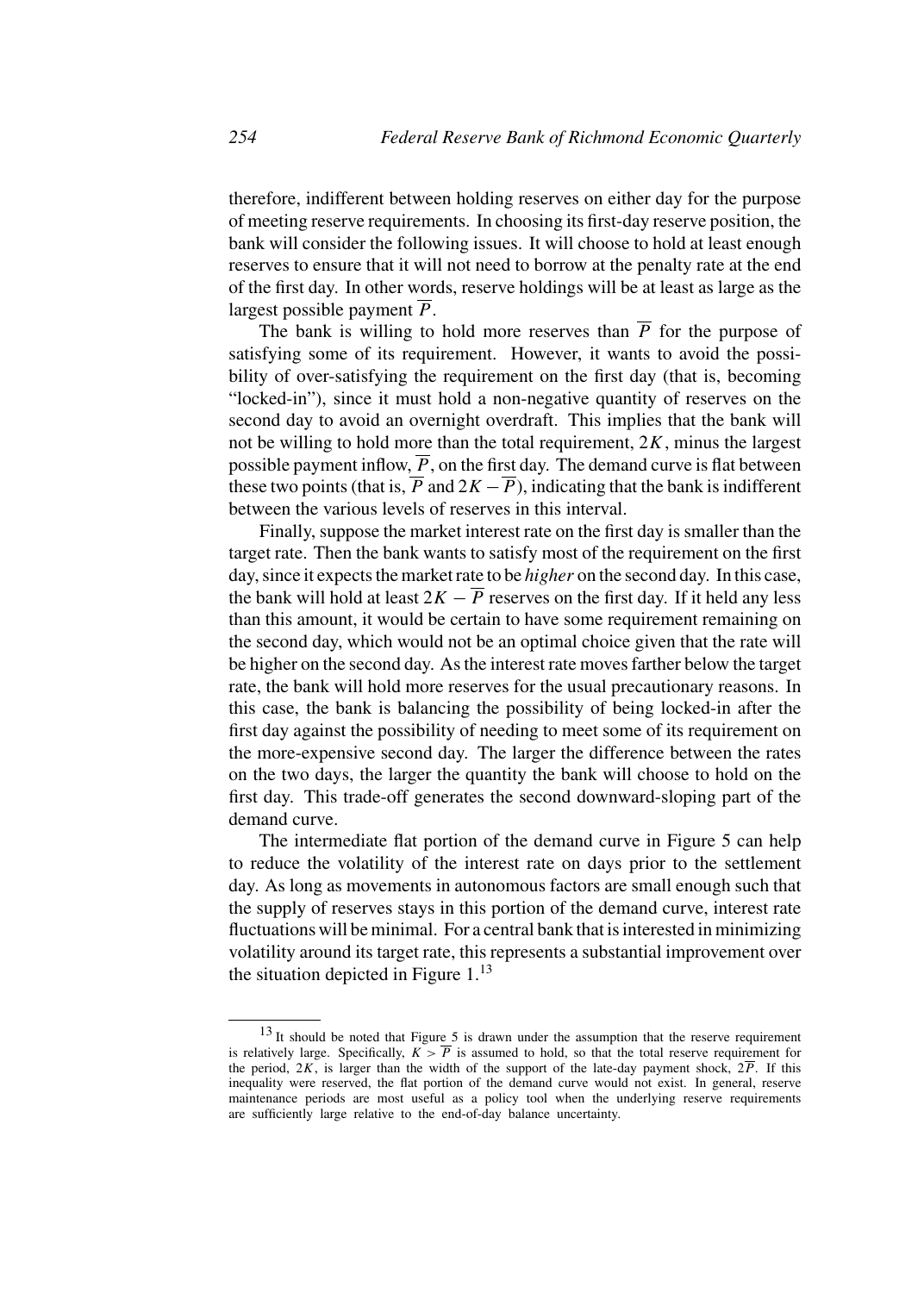There are, however, some issues that make implementing the target rate through reserve maintenance periods more difficult than a simple interpretation of Figure 5 might suggest. First, the position of the flat portion of the demand curve at the exact level of the target rate depends on the central bank's ability to hit the target rate (on average) on settlement day. If banks expected the settlement-day interest rate to be lower than the current target, for example, the flat portion of the first-day demand curve would also lie below the target. This issue is particularly problematic when market participants expect the central bank's target rate to change during the course of a reserve maintenance period. A second difficulty is that the flat portion of the demand curve disappears on the settlement day and the curve reverts to that in Figure  $1<sup>14</sup>$ . This feature of the model indicates why market interest rates are likely to be more volatile on settlement days.

#### **Multiple-Day Maintenance Periods**

Maintenance periods with three or more days can be easily analyzed in a similar way. Consider, for example, the case of a three-day maintenance period with an average daily requirement equal to *K.* As before, suppose that the central bank is expected to hit the target rate on the subsequent days of the maintenance period and consider the demand for reserves on the first day. This demand will be flat between the points  $\overline{P}$  and  $3K - \overline{P}$ . That is, the demand curve will be similar to that plotted in Figure 5, but the flat portion will be wider.

To determine the shape of the demand curve for reserves on the second day we need to know how many reserves the bank held on the first day of the maintenance period. Suppose the bank held  $R_1$  reserves with  $R_1 < 3K$ . Then on the second day of the maintenance period, the demand curve for reserves would be flat between the points  $\overline{P}$  and  $3K - R_1 - \overline{P}$ . Hence, we see that as the bank approaches the final day of the maintenance period, the flat portion of its demand curve is likely to become smaller, potentially opening the door to increases in interest rate volatility. For the interested reader, Bartolini, Bertola, and Prati (2002) provide a more thorough analysis of the implications of multiple-day maintenance periods on the behavior of the overnight market interest rate using a model similar to, but more general than, ours.

<sup>&</sup>lt;sup>14</sup> In practice, central banks often use carryover provisions in an attempt to generate a small flat region in the demand curve on a settlement day. Another alternative would be to stagger the reserve maintenance periods for different groups of banks. This idea goes back to as early as the 1960s (see, for example, the discussion between Sternlight 1964 and Cox and Leach 1964 in the *Journal of Finance*). One common argument against staggering the periods is that it could make the task of predicting reserve demand more difficult. Whether the benefits of reducing settlement day variability outweigh the potential costs of staggering is difficult to determine.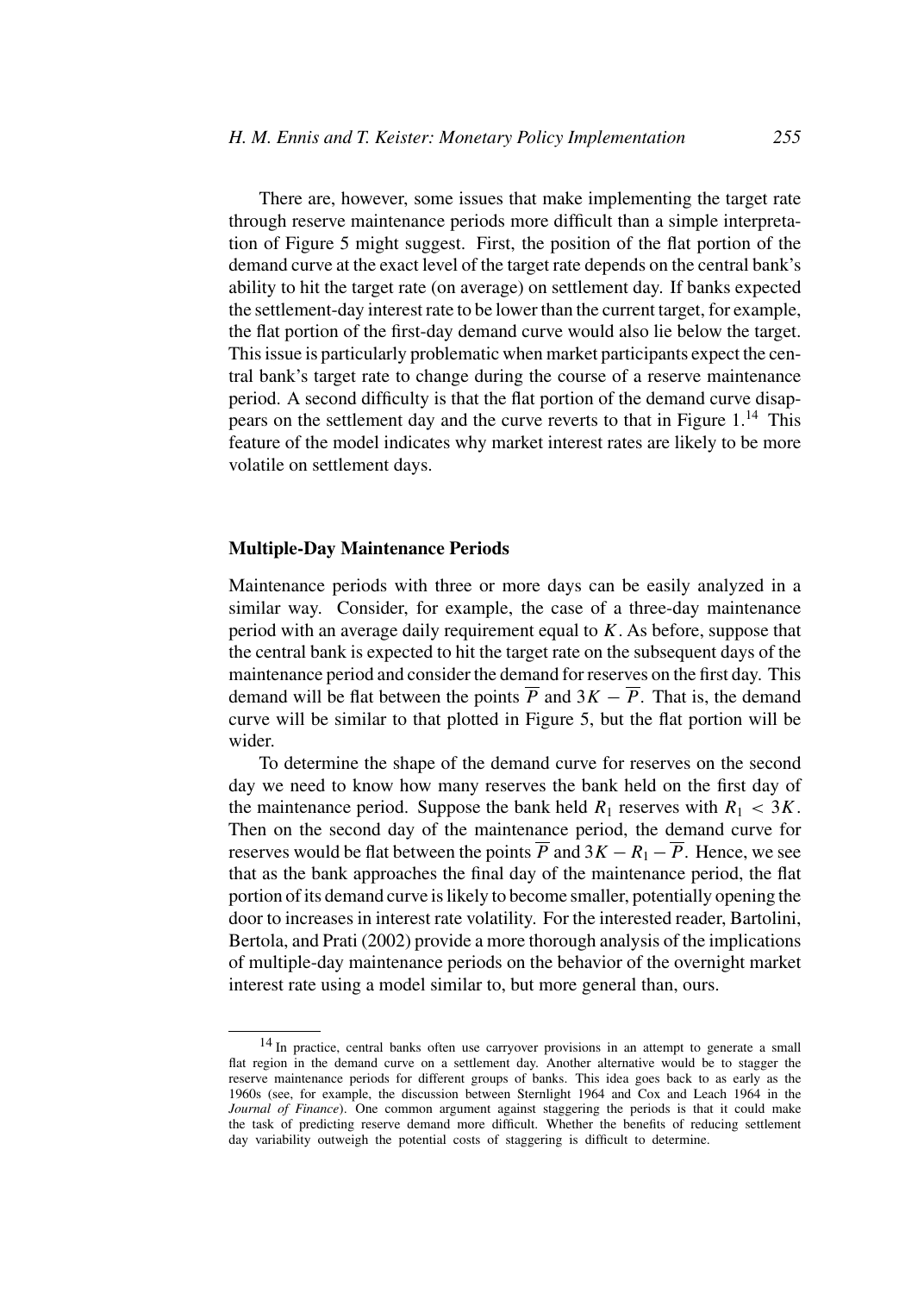#### **5. PAYING INTEREST ON RESERVES**

We now introduce the possibility that the central bank pays interest on the reserve balances held overnight by banks in their accounts at the central bank. As discussed in Section 1, most central banks currently pay interest on reserves in some form, and Congress has authorized the Federal Reserve to begin doing so in October 2011. The ability to pay interest on reserves gives a central bank an additional policy tool that can be used to help minimize the volatility of the market interest rate and steer this rate to the target level. This tool can be especially useful during periods of financial distress. For example, during the recent financial turmoil, the fed funds rate has experienced increased volatility during the day and has, in many cases, collapsed to values near zero late in the day. As we will see below, the ability to pay interest on reserves allows the central bank to effectively put a floor on the values of the interest rate that can be observed in the market. Such a floor reduces volatility and potentially increases the ability of the central bank to achieve its target rate.

In this section, we describe two approaches to monetary policy implementation that rely on paying interest on reserves: an interest rate corridor and a system with clearing bands. We explain the basic components of each approach and how each tends to flatten the demand curve for reserves.

#### **Interest Rate Corridors**

One simple policy a central bank could follow would be to pay a fixed interest rate,  $r_D$ , on all reserve balances that a bank holds in its account at the central bank.15 This policy places a floor on the market interest rate: No bank would be willing to lend reserves at an interest rate lower than  $r<sub>D</sub>$ , since they could instead earn  $r<sub>D</sub>$  by simply holding the reserves on deposit at the central bank. Together, the penalty rate,  $r_P$ , and the deposit rate,  $r_D$ , form a "corridor" in which the market interest rate will remain.<sup>16</sup>

Figure 6 depicts the demand for reserves under a corridor system. As in the earlier figures, there is no demand for reserves if the market interest rate is higher than the penalty rate,  $r_P$ . For values of the market interest rate below *r<sub>P</sub>*, a bank will choose to hold at least  $K - \overline{P}$  reserves for exactly the same

<sup>&</sup>lt;sup>15</sup> In practice, reserve balances held to meet requirements are often compensated at a different rate than those that are held in excess of a bank's requirement. For the daily process of targeting the overnight market interest rate, the rate paid on *excess* reserves is what matters; this is the rate we denote  $r_D$  in our analysis.

<sup>16</sup> A central bank may prefer to use a *lending facility* that is distinct from its discount window to form the upper bound of the corridor. Banks may be reluctant to borrow from the discount window, which serves as a lender of last resort, because they fear that others would interpret this borrowing as a sign of poor financial health. The terms associated with the lending facility could be designed to minimize this type of stigma effect and, thus, create a more reliable upper bound on the market interest rate.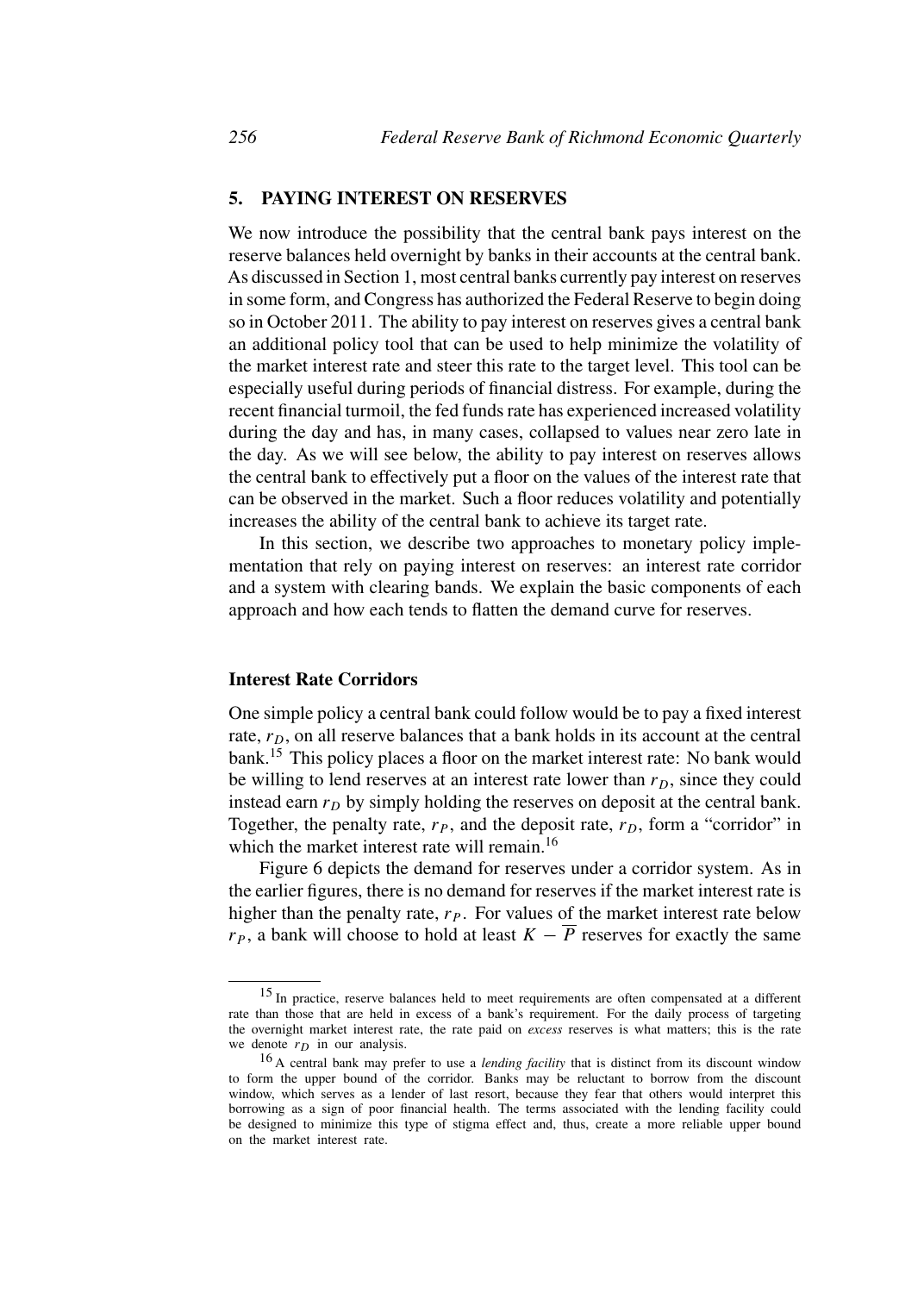

**Figure 6 A Conventional Corridor**

reason as in Figure 1: if it held a lower level of reserves, it would be certain to need to borrow at the penalty rate,  $r_P$ . Also as before, the demand for reserves is downward-sloping in this region. The big change from Figure 1 is that the demand curve now becomes flat at the deposit rate. If the market rate were lower than the deposit rate, a bank's demand for reserves would be essentially infinite, as it would try to borrow at the market rate and earn a profit by simply holding the reserves overnight.

The figure shows that, regardless of the level of reserve supply, *S*, the market interest rate will always stay in the corridor formed by the rates  $r_P$ and  $r_D$ . The width of the corridor,  $r_P - r_D$ , is then a policy choice. Choosing a relatively narrow corridor will clearly limit the range and volatility of the market interest rate. Note that narrowing the corridor also implies that the downward-sloping part of the demand curve becomes flatter (to see this, notice that the boundary points  $K - \overline{P}$  and  $K + \overline{P}$  do not depend on  $r_p$  or  $r_p$ ). Hence, the size of the interest rate movement associated with a given shock to an autonomous factor is smaller, even when the shock is small enough to keep the rate within the corridor.

An interesting case to consider is one in which the lending and deposit rates are set the same distance on either side of the target rate (*x* basis points above and below the target, respectively). This system is called *a symmetric*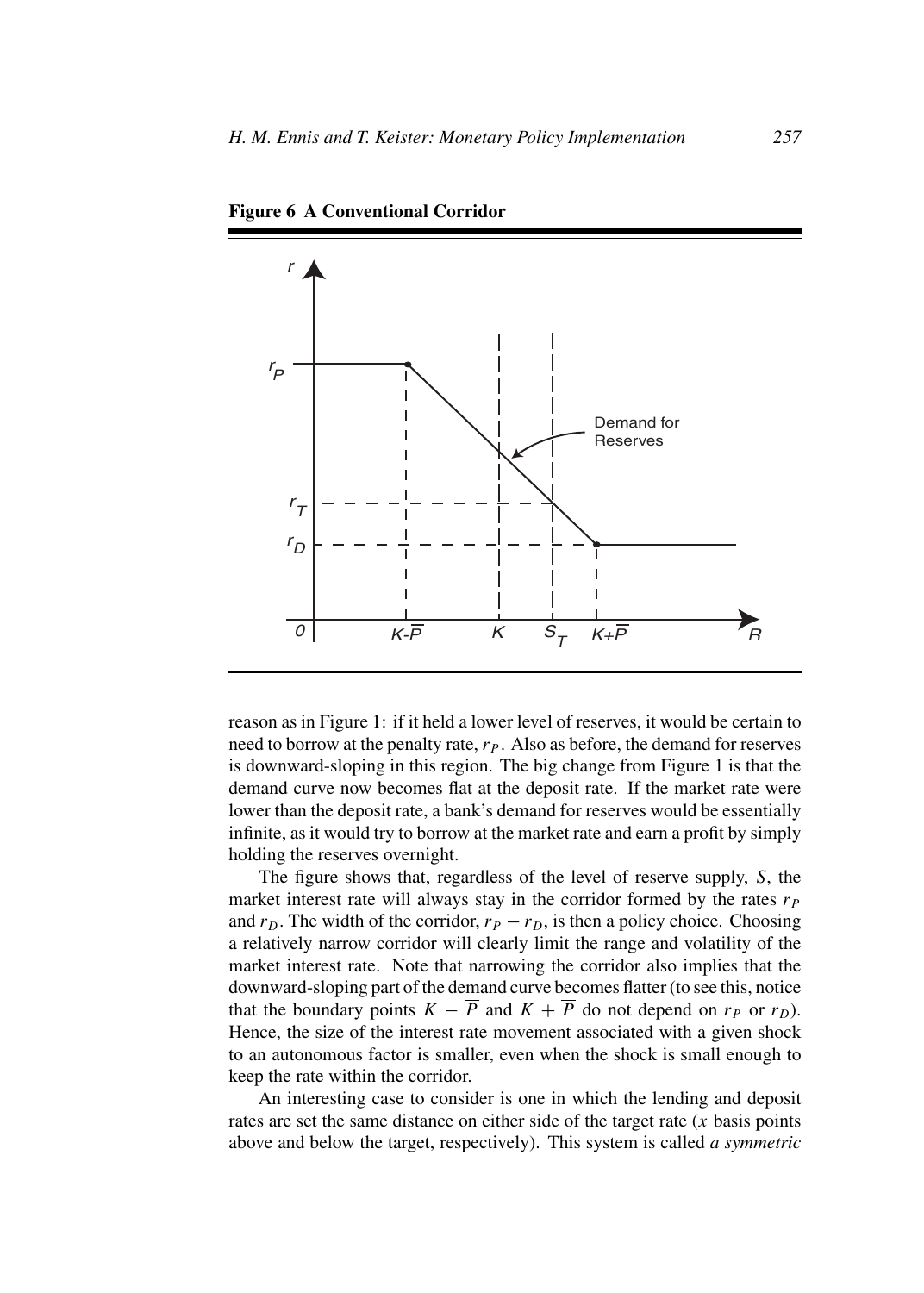*corridor*. A change in policy stance that involves increasing the target rate, then, effectively amounts to changing the levels of the lending and deposit rates, which shifts the demand curve along with them. The supply of reserves needed to maintain a higher target rate, for example, may not be lower. In fact— perhaps surprisingly—in the simple model studied here, the target level of the supply of reserves would not change at all when the policy rate changes.

If the demand curve in Figure 6 is too steep to allow the central bank to effectively achieve its goal of keeping the market rate close to the target, a corridor system could be combined with a reserve maintenance period of the type described in Section 4. The presence of a reserve maintenance period would generate a flat region in the demand curve as in Figure 5. The features of the corridor would make the two downward-sloping parts of the demand curve in Figure 5 less steep, which would limit the interest rate volatility associated with events where reserve supply exits the flat region of the demand curve, as well as on the last day of the maintenance period when the flat region is not present.

Another way to limit interest rate volatility is for the central bank to set the deposit rate equal to the target rate and then provide enough reserves to make the supply,  $S_T$ , intersect the demand curve well into the flat portion of the demand curve at rate  $r<sub>D</sub>$ . This "floor system" has been recently advocated as a way to simplify monetary policy implementation (see, for example, Woodford 2000, Goodfriend 2002, and Lacker 2006). Note that such a system does not rely on a reserve maintenance period to generate the flat region of the demand curve, nor does it rely on reserve requirements to induce banks to hold reserves. To the extent that reserve requirements, and the associated reporting procedures, place significant administrative burdens on both banks and the central bank, setting the floor of the corridor at the target rate and simplifying, or even eliminating, reserve requirements could potentially be an attractive system for monetary policy implementation.

It should be noted, however, that the market interest rate will always remain some distance above the floor in such a system, since lenders in the market must be compensated for transactions costs and for assuming some counterparty credit risk. In other words, in a floor system the central bank is able to fully control the risk-free interest rate, but not necessarily the market rate. In normal times, the gap between the market rate and the rate paid on reserves would likely be stable and small. In periods of financial distress, however, elevated credit risk premia may drive the average market interest rate significantly above the interest rate paid on reserves. Our simple model abstracts from these important considerations.<sup>17</sup>

<sup>&</sup>lt;sup>17</sup> The central bank could also set an upper limit for the quantity of reserves on which it would pay the target rate of interest to a bank; reserves above this limit would earn a lower rate (possibly zero). Whitesell (2006) proposed that banks be allowed to choose their own upper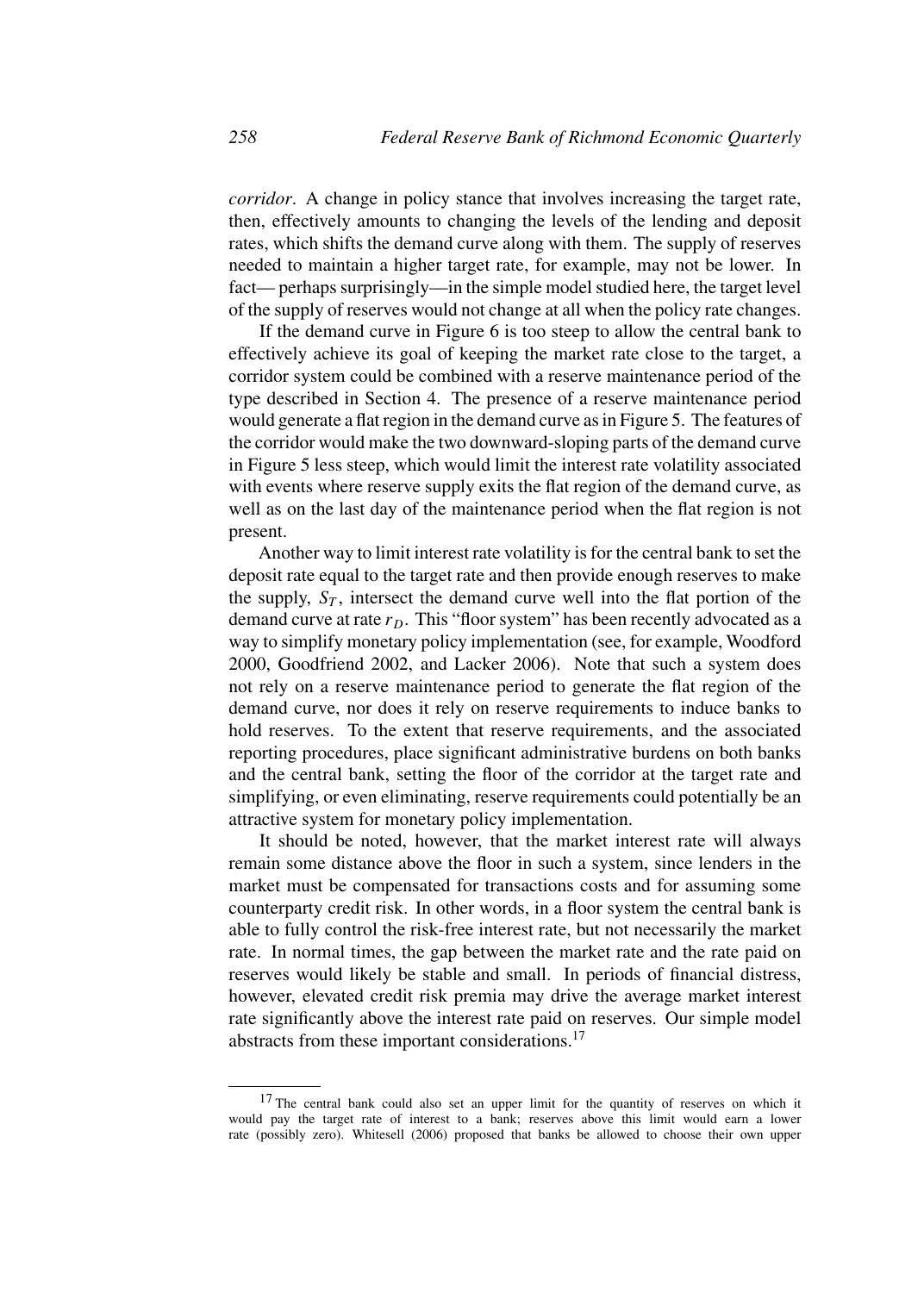#### **Clearing Bands**

Another approach to generating a flat region in the demand curve for reserves is the use of daily clearing bands. This approach does not rely on a reserve maintenance period. Instead, the central bank pays interest on a bank's reserve holdings at the target rate,  $r<sub>T</sub>$ , as long as those holdings fall within a pre-specified band. Let *K* and  $\overline{K}$  denote the lower and upper bounds of this band, respectively. If the bank's reserve balance falls below  $K$ , it must borrow at the penalty rate,  $r_P$ , to bring its balance up to at least  $K$ . If, on the other hand, the bank's reserve balance is higher than  $\overline{K}$ , it will earn the target rate,  $r_T$ , on all balances up to  $\overline{K}$  but will earn a lower rate,  $r_E$ , beyond that bound.

The demand curve for reserves under such a system is depicted in Figure 7. The figure is drawn under the assumption that the clearing band is fairly wide relative to the support of the late-day payment shock. In particular, we assume that  $\underline{K} + \overline{P} < \overline{K} - \overline{P}$ . Let us call the interval  $\left[ \underline{K} + \overline{P}, \overline{K} - \overline{P} \right]$  the "intermediate region" for reserves. By choosing any level of reserves in this intermediate region, a bank can ensure that its end-of-day reserve balance will fall within the clearing band. The bank would then be sure that it will earn the target rate of interest on all of the reserves it ends up holding overnight.

When the market interest rate is equal to the target rate,  $r<sub>T</sub>$ , a bank is indifferent between choosing any level of reserves in the intermediate region. For example, if the bank borrows in the market to slightly increase its reserve holdings, the cost it would pay in the market for those reserves would be exactly offset by the extra interest it would earn from the central bank. Similarly, lending out reserves to slightly decrease the bank's holdings would also leave profit unchanged. This reasoning shows that the demand curve for reserves will be flat in the intermediate region between  $K + \overline{P}$  and  $\overline{K} - \overline{P}$ . As long as the central bank is able to keep the supply of reserves within this region, the market interest rate will equal the target rate,  $r<sub>T</sub>$ , regardless of the exact level of reserve supply.

Outside the intermediate region, the logic behind the shape of the demand curve is very similar to that explained in our benchmark case. When the market interest rate is higher than  $r<sub>T</sub>$ , a bank can earn more by lending reserves in the market than by holding them on deposit at the central bank. It would, therefore, prefer not to hold more than the minimum level of reserves needed to avoid being penalized, *K*. Of course, the bank would be willing to hold some precautionary reserves to guard against the possibility that the lateday payment shock will drive their reserve balance below *K*. The quantity of precautionary reserves it would choose to hold is, as before, an inverse function of the market interest rate; this reasoning generates the first downward-sloping part of the demand curve in Figure 7.

limits by paying a facility fee per unit of capacity. Such an approach leads to a demand curve for reserves that is flat at the target rate over a wide region.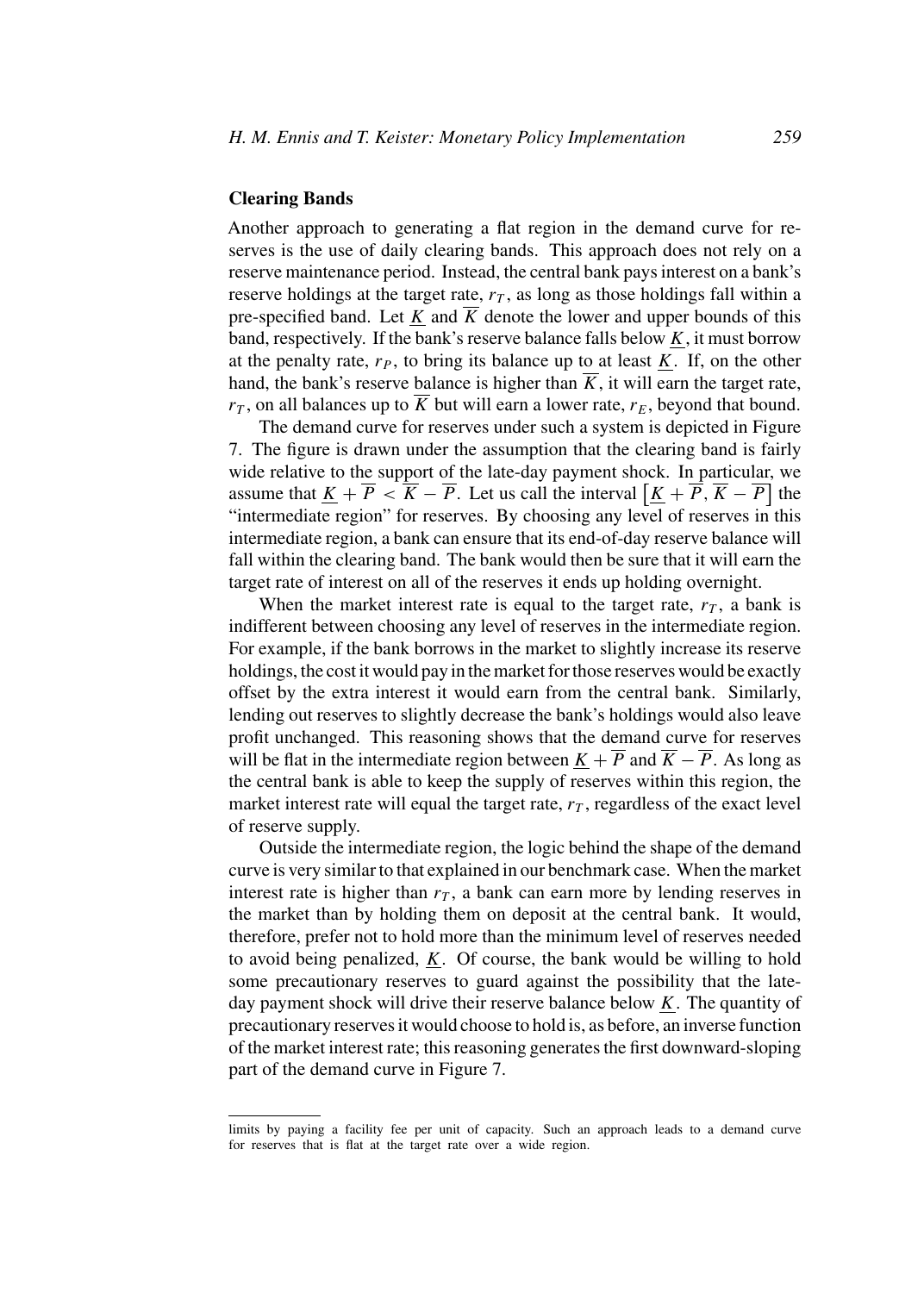

**Figure 7 A Clearing Band**

When the market rate is below  $r<sub>T</sub>$ , on the other hand, the bank would like to take full advantage of its ability to earn the target interest rate by holding reserves at the central bank. It would, however, take into consideration the possibility that a late-day inflow of funds will leave it with a final balance higher than  $\overline{K}$ , in which case it would earn the lower interest rate,  $r_E$ , on the excess funds. The resulting decision process generates a downward-sloping region of the demand curve between the rates  $r<sub>T</sub>$  and  $r<sub>E</sub>$ . As in Figure 6, the demand curve never falls below the interest rate paid on excess reserves (now labeled  $r_E$ ); thus, this rate creates a floor for the market interest rate.

The demand curve in Figure 7 has the same basic shape as the one generated by a reserve maintenance period, which was depicted in Figure 5. It is important to keep in mind, however, that the forces generating the flat portion of the demand curve in the intermediate region are fundamentally different in the two cases. The reserve maintenance period approach relies on intertemporal arbitrage: banks will want to hold more reserves on days when the market interest rate is low and fewer reserves when the market rate is high. This activity will tend to equate the current market interest rate to the expected future rate (as long as the supply of reserves is in the intermediate region). The clearing band system relies instead on intraday arbitrage to generate the flat portion of the demand curve: banks will want to hold more reserves when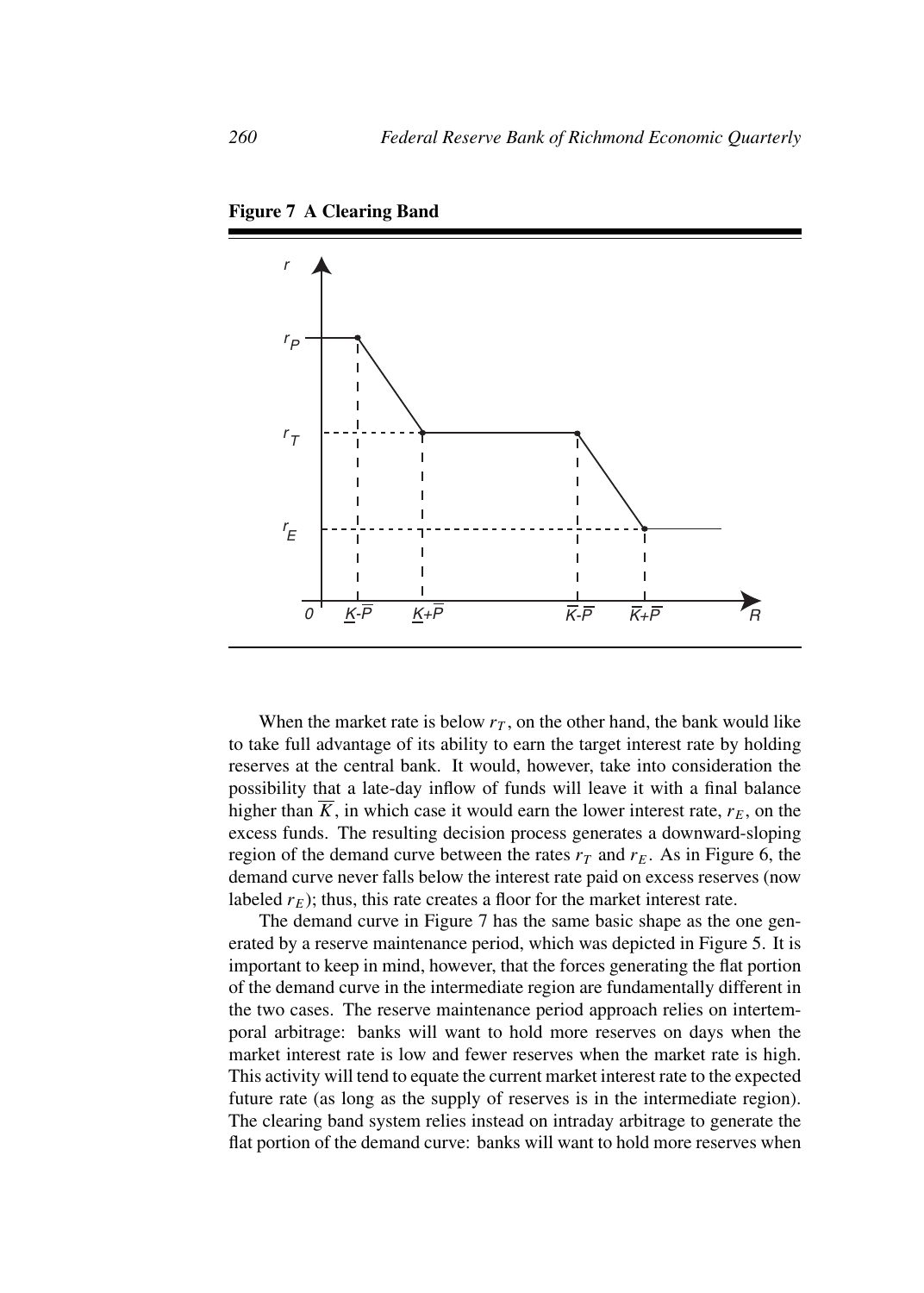the market interest rate is low, for example, simply to earn the higher interest rate paid by the central bank.

The intertemporal aspect of reserve maintenance periods has two clear drawbacks. First, if—for whatever reason—the expected future rate differs from the target rate,  $r<sub>T</sub>$ , it becomes difficult for the central bank to achieve the target rate in the current period. Second, large shocks to the supply of reserves on one day can have spillover effects on subsequent days in the maintenance period. If, for example, the supply of reserves is unusually high one day, banks will satisfy an unusually large portion of their reserve requirements and, as a result, the flat portion of the demand curve will be smaller on all subsequent days, increasing the potential for rate volatility on those days.

The clearing band approach, in contrast, generates a flat portion in the demand curve that always lies at the current target interest rate, even if market participants expect the target rate to change in the near future. Moreover, the width of the flat portion is "reset" every day; it does not depend on past events. These features are important potential advantages of the clearing band approach. We should again point out, however, that our simple model has abstracted from transaction costs and credit risk. As with the floor system discussed above, these considerations could result in the average market interest rate being higher than the rate  $r<sub>T</sub>$ , as the latter represents a risk-free rate.

#### **6. CONCLUSION**

A recent change in legislation that allows the Federal Reserve to pay interest on reserves has renewed interest in the debate over the most effective way to implement monetary policy. In this article, we have provided a basic framework that can be useful for analyzing the main properties of the various alternatives. While we have conducted all our analysis graphically, our simplifying assumptions permit a fairly precise description of the alternatives and their effectiveness at implementing a target interest rate.

Many extensions of our basic framework are possible and we have analyzed several of them in this article. However, some important issues remain unexplored. For example, we only briefly mentioned the difficulties that fluctuations in aggregate credit risk can introduce in the implementation process. Also, as the debate continues, new questions will arise. We believe that the framework introduced in this article can be a useful first step in the search for much-needed answers.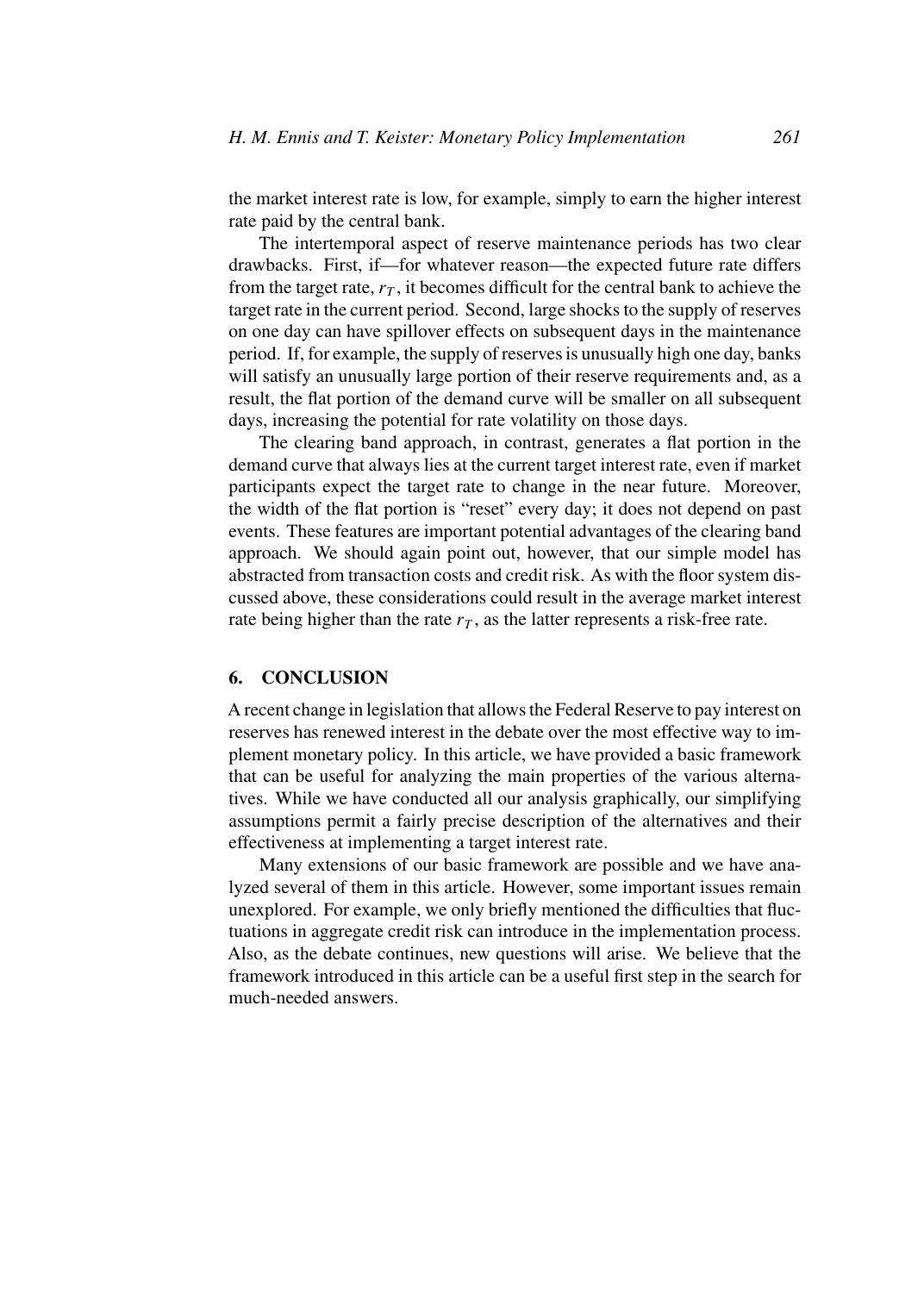### **REFERENCES**

- Ashcraft, Adam, James McAndrews, and David Skeie. 2007. "Precautionary Reserves and the Interbank Market." Mimeo, Federal Reserve Bank of New York (July).
- Bartolini, Leonardo, Giuseppe Bertola, and Alessandro Prati. 2002. "Day-To-Day Monetary Policy and the Volatility of the Federal Funds Interest Rate." *Journal of Money, Credit, and Banking* 34 (February): 137–59.
- Bech, M. L., and Rod Garratt. 2003. "The Intraday Liquidity Management Game." *Journal of Economic Theory* 109 (April): 198–219.
- Clouse, James A., and James P. Dow, Jr. 2002. "A Computational Model of Banks' Optimal Reserve Management Policy." *Journal of Economic Dynamics and Control* 26 (September): 1787–814.
- Cox, Albert H., Jr., and Ralph F. Leach. 1964. "Open Market Operations and Reserve Settlement Periods: A Proposed Experiment." *Journal of Finance* 19 (September): 534–9.
- Coy, Peter. 2007. "A 'Stealth Easing' by the Fed?" *BusinessWeek*. http://www.businessweek.com/investor/content/aug2007/ pi20070817 445336.htm [17 August].
- Dotsey, Michael. 1991. "Monetary Policy and Operating Procedures in New Zealand." Federal Reserve Bank of Richmond *Economic Review* (September/October): 13–9.
- Ennis, Huberto M., and John A. Weinberg. 2007. "Interest on Reserves and Daylight Credit." Federal Reserve Bank of Richmond *Economic Quarterly* 93 (Spring): 111–42.
- Goodfriend, Marvin. 2002. "Interest on Reserves and Monetary Policy." Federal Reserve Bank of New York *Economic Policy Review* 8 (May): 77–84.
- Guthrie, Graeme, and Julian Wright. 2000. "Open Mouth Operations." *Journal of Monetary Economics* 46 (October): 489–516.
- Hilton, Spence, and Warren B. Hrung. 2007. "Reserve Levels and Intraday Federal Funds Rate Behavior." Federal Reserve Bank of New York Staff Report 284 (May).
- Keister, Todd, Antoine Martin, and James McAndrews. 2008. "Divorcing Money from Monetary Policy." Federal Reserve Bank of New York *Economic Policy Review* 14 (September): 41–56.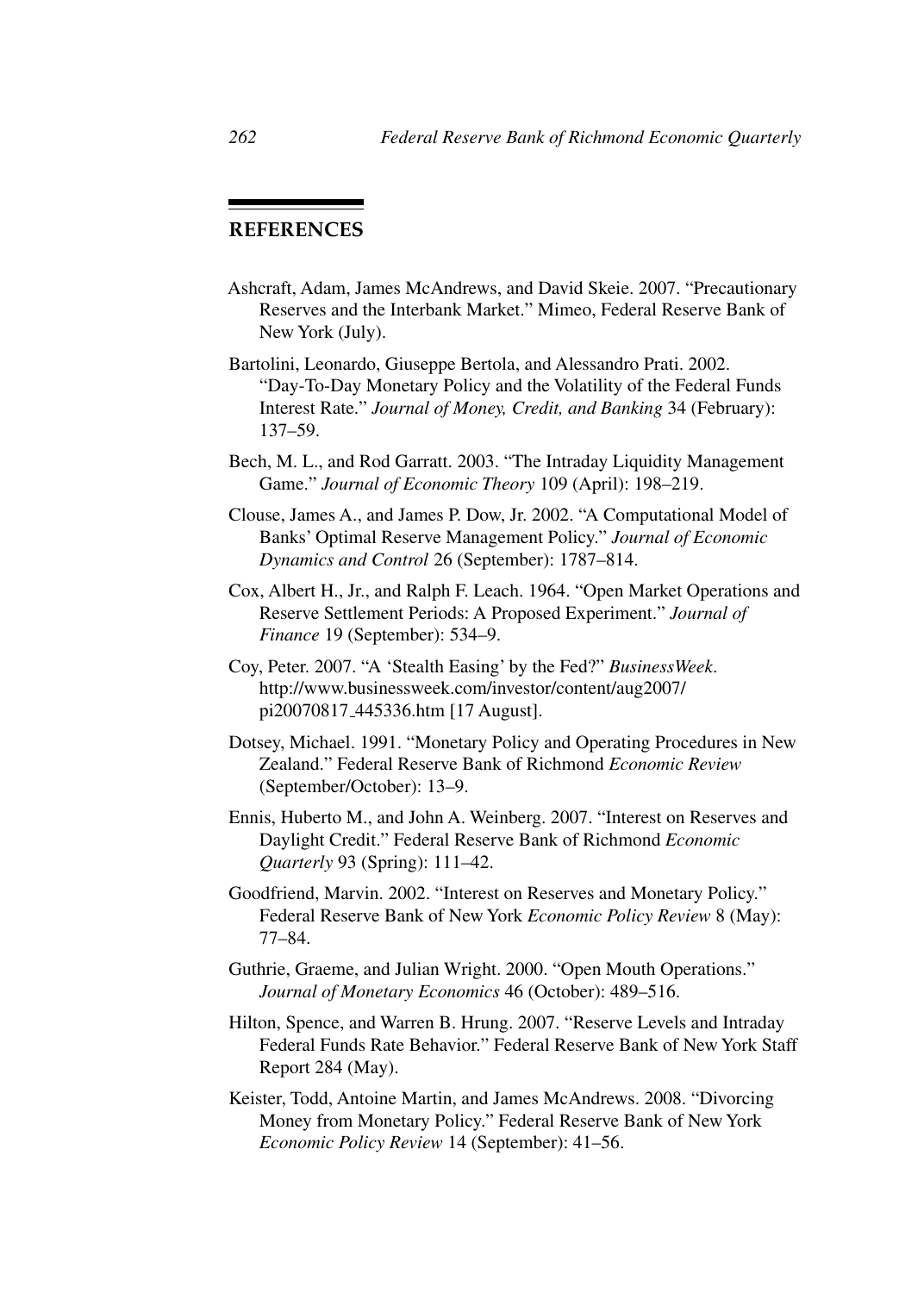- Lacker, Jeffrey M. 2006. "Central Bank Credit in the Theory of Money and Payments." Speech. http://www.richmondfed.org/news and speeches/ presidents speeches/index.cfm/2006/id=88/pdf=true.
- McAndrews, James, and Samira Rajan. 2000. "The Timing and Funding of Fedwire Funds Transfers." Federal Reserve Bank of New York *Economic Policy Review* 6 (July): 17–32.
- Poole, William. 1968. "Commercial Bank Reserve Management in a Stochastic Model: Implications for Monetary Policy." *Journal of Finance* 23 (December): 769–91.
- Sternlight, Peter D. 1964. "Reserve Settlement Periods of Member Banks: Comment." *Journal of Finance* 19 (March): 94–8.
- Whitesell, William. 2006. "Interest Rate Corridors and Reserves." *Journal of Monetary Economics* 53 (September): 1177–95.
- Woodford, Michael. 2000. "Monetary Policy in a World Without Money." *International Finance* 3 (July): 229–60.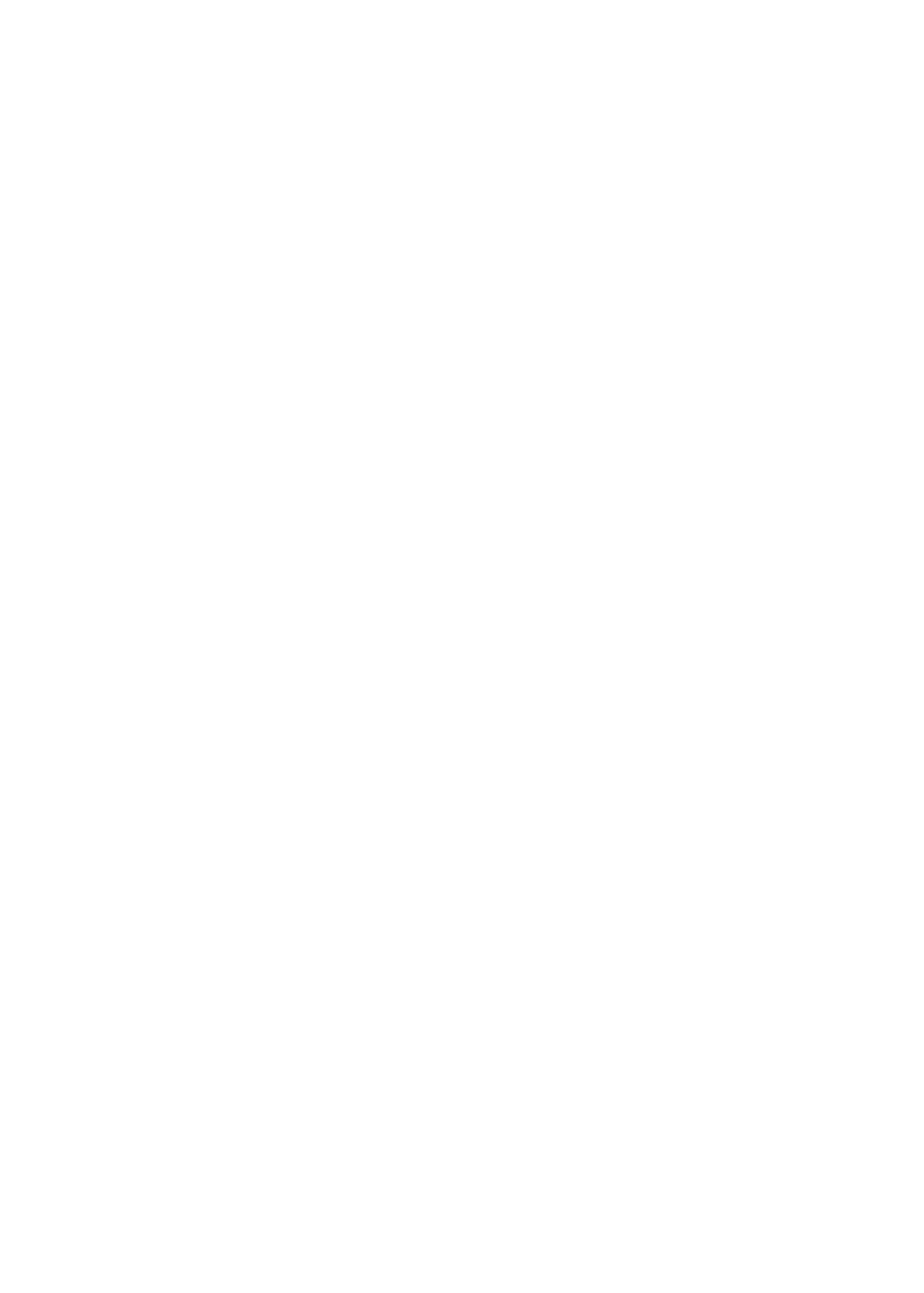# CEO Compensation: Trends, Market Changes, and Regulation

Arantxa Jarque

**Compensation figures for the top managers of large firms are on the news frequently. Newspapers report the salaries, the bonuses, and the profits from selling stock options of the highest paid executives, often under head** news frequently. Newspapers report the salaries, the bonuses, and the profits from selling stock options of the highest paid executives, often under headlines suggesting excessive levels of pay or a very weak relation of pay to the performance of the firms.<sup>1</sup> Especially after the fraud scandals at Enron and other important corporations around the world, executive performance and pay have been carefully scrutinized by the public.

Academic economists, however, have long ago recognized the importance of understanding the issues involved in determining executive pay and have been studying them for decades. In short, the main economic problem behind executive compensation design is that firm owners need to align the incentives of the executives to their own interests—typically to maximize firm value. To achieve this alignment, the compensation of the manager is usually made contingent on the performance of the firm. While in the largest firms executive compensation typically represents a small fraction of the total firm value, the decisions that a top executive makes can be potentially important for firm performance. Therefore, the way in which the dependence of compensation on firm performance is structured can have a significant impact on the added value that the executive brings to the firm. There is by now a large body of academic studies that document practices in executive pay and study the

The author would like to thank Brian Gaines, Borys Grochulski, Leornardo Martinez, and John Weinberg for helpful comments. Jarque is an assistant professor at the Universidad Carlos III de Madrid. This article was written while the author was a visiting economist at the Federal Reserve Bank of Richmond. The views expressed in this article do not necessarily represent the views of the Federal Reserve Bank of Richmond or the Federal Reserve System. E-mail: ajarque@eco.uc3m.es.

<sup>1</sup> Some recent examples, following the release of an Associated Press study for 2007, include Beck and Fordahl (2008a, 2008b) and Associated Press (2008).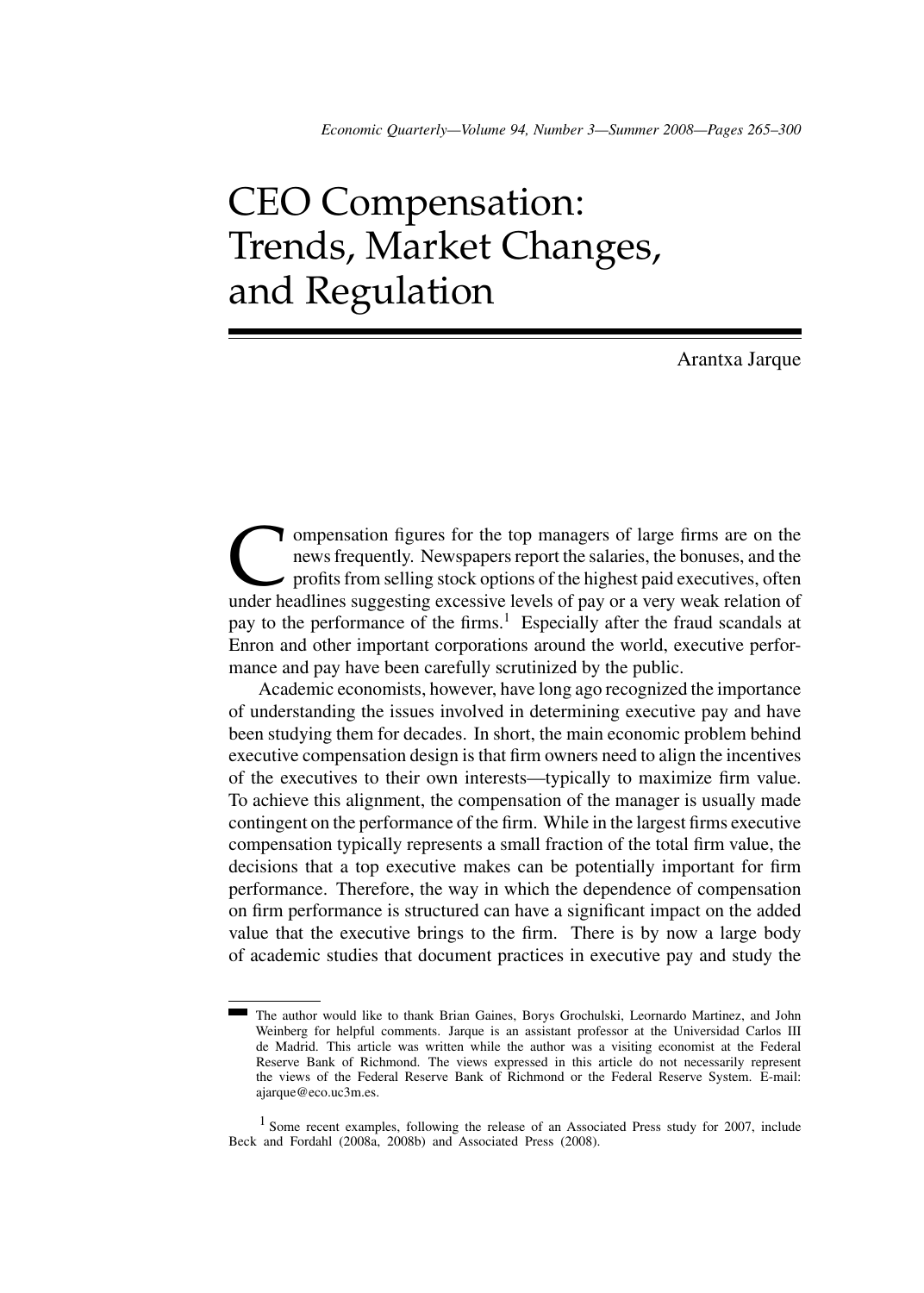optimal design of compensation contracts. Some of the most important and recent findings in the literature are summarized in this article.

In Section 1, I present the various instruments commonly used to compensate executives and the main empirical regularities about executive pay. Over the last two decades, the average pay of a chief executive officer (CEO) working in one of the 500 largest firms in the United States has increased six-fold. This increase has occurred simultaneously with a change in the composition of pay of these CEOs, moving away from salary and increasingly toward performance-based compensation in the form of stock grants and stock option grants. This shift has resulted in a clear increase in the sensitivity of the total pay of CEOs to the performance of their firms. Although the increase in the level and the sensitivity are most likely related, I separate the discussion into two sections for a more detailed exposition of the evidence and a discussion of possible explanations.

In Section 2, I summarize how the level of pay has evolved since 1936. Then I briefly review some of the explanations in the academic literature for the sharp increase in the last two decades. I focus on a recent strand of the literature that has built on ideas from the classic papers of Lucas (1978) and Rosen (1981, 1982) that model firms' competition for the scarce talent of managers. These studies argue that the sharp increase in firm size and value of the last decades could be important to explain the six-fold increase in the level of CEO pay over the same period.

In Section 3, I focus on how the pay of CEOs depends on their performance. I introduce several measures of sensitivity of the CEO's pay to the results of the firm that are widely used in the literature. The empirical studies provide a wide range of estimates for sensitivity, but there is consensus about two facts: an increase in sensitivity over the last two decades and a negative relation of sensitivity with firm size (as measured by market capitalization value). I discuss some of the recent explanations for these regularities. Many of the explanations are based on studying the interaction between the manager and the owners of the firm as a moral hazard problem. In the model, shareholders minimize the cost of bringing the (risk averse) CEO to exert an unobservable effort that improves the results of the firm. This analysis is typically performed in partial equilibrium and aims to describe the form of optimal compensation contracts, i.e., the optimal sensitivity of pay to firm performance. Some recent studies suggest that a seemingly low sensitivity of pay to performance, as well as the negative relation between sensitivity of pay and firm size, could be features of dynamic optimal contracts that are used to solve the moral hazard problem. Also in this moral hazard framework, several recent articles demonstrate the efficiency of some seemingly unintuitive pay practices that are often discussed by the media, such as bonuses in bad earning years or repricing of out-of-the-money options. The level of market competition across firms, as well as the relative demand of general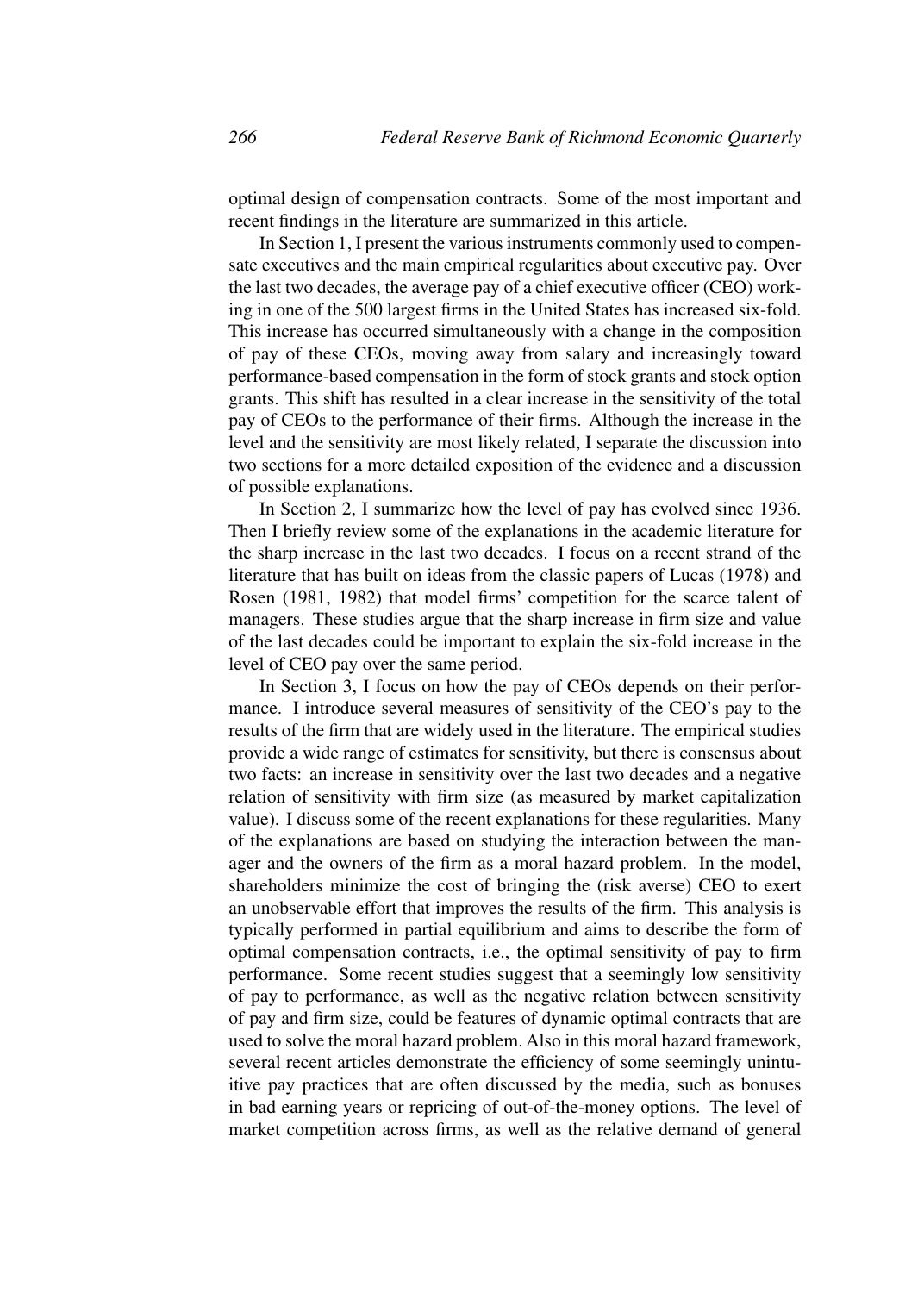versus firm-specific skills, has also been shown to be empirically significant in explaining pay trends.

In Section 4, I describe the main regulatory changes affecting executive compensation in the last 15 years: changes in personal, corporate, and capital gains taxes; new limits on the deductibility of CEO pay expenses that favor performance-based compensation; an increase in the disclosure requirements about CEO pay; a standardization of the expensing of option grants; and several initiatives fostering shareholders' activism and independence of the board of directors. Amidst the headlines on excessive pay, the popular press has been debating these changes in regulation, their potential role in the recent rise in pay, and the need for new government intervention.<sup>2</sup>

To shed some light on the role of regulation, I review the findings of academic studies that have rigorously tried to quantify the effect of several specific measures on the level and sensitivity of compensation. As it turns out, these studies find little evidence of a sizable effect on pay practices coming from tax advantages or salary caps. Following the main regulatory changes, some studies find evidence of a small shift of compensation from salaries and bonuses toward performance-based compensation (stocks and options), which translates into a slight increase in the sensitivity of pay to performance. Better corporate governance and the increase in the proportion of institutional shareholders appear to be associated with higher company returns and higher incentives for CEOs. This suggests that regulation efforts to improve corporate governance and transparency have been moving in the right direction, although it is difficult to evaluate the relative importance of regulation versus the marketinduced changes in governance practices.

Designing executive compensation packages is, no doubt, complicated. Judging the appropriateness of those packages is, consequently, a very difficult task in which models and sophisticated econometric tools are a necessity. I now proceed to review the most recent attempts at this task and their conclusions.

#### **1. UNDERSTANDING AND MEASURING CEO COMPENSATION**

Today companies pay their top executives through some or all of the following instruments: a salary, a bonus program, stock grants (usually with restrictions

<sup>2</sup> On one hand, in the most recent special report on CEO compensation published by the *Wall Street Journal* (2008), one of the articles is dedicated to the unintended consequences of regulation changes. On the other hand, the "say on pay" proposals, which seek to force boards of directors to have a (nonbinding) vote on the compensation plan that they design for a CEO, have been receiving particular attention in the press—see *The Economist* (2008b, "Pay Attention") on the recent trend of pay in Europe and the regulation responses of some European governments, and *The Economist* (2008a, "Fair or Foul") on the "say on pay" proposals both in Europe and the United States, which cites both U.S. presidential candidates as being in favor of forcing the shareholders' vote.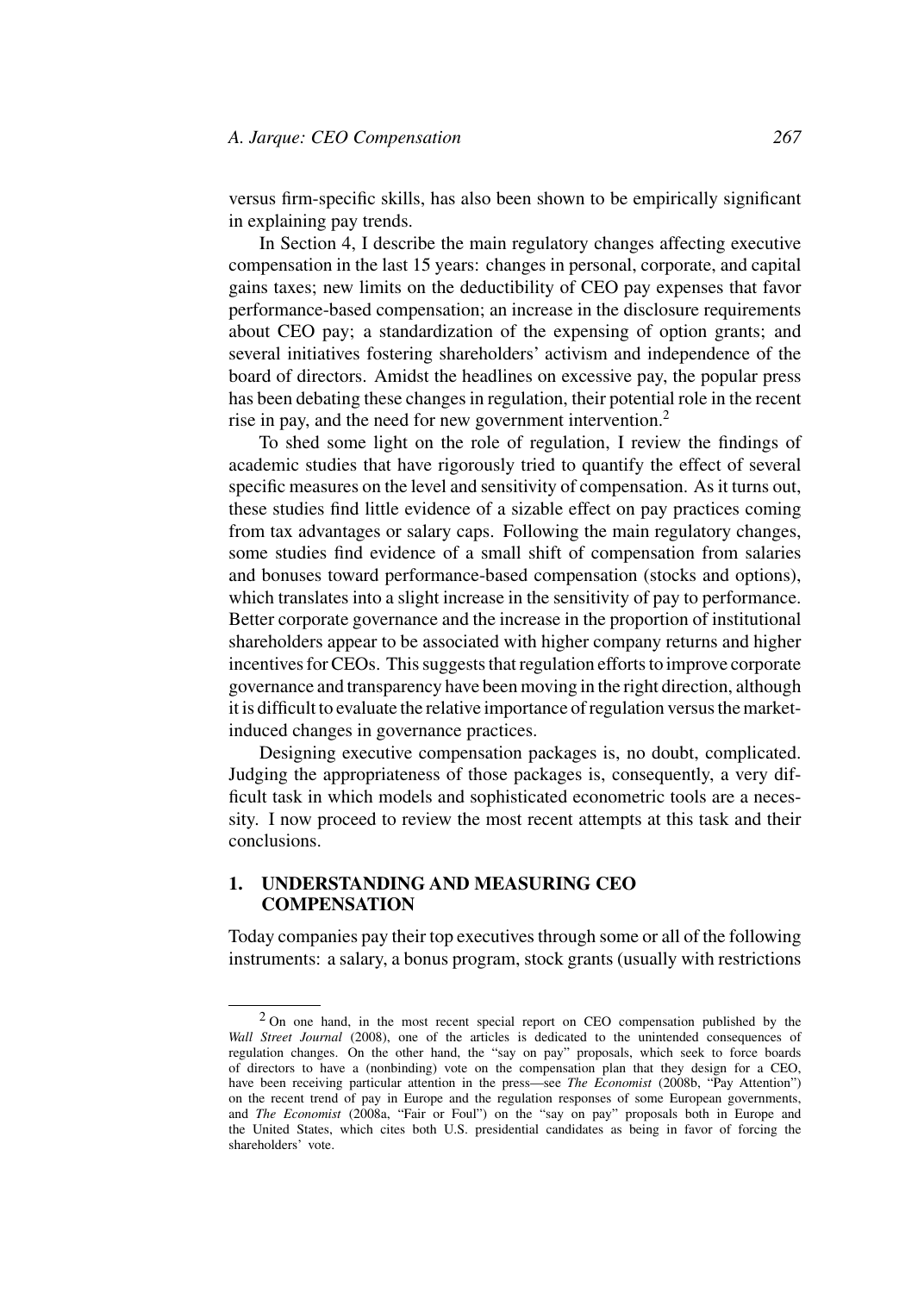on the ability to sell them), grants of options on the stock of the firm, and long-term incentive plans that specify retirement and severance payments, as well as pension plans and deferred benefits. The most accepted explanation for these variable compensation instruments is the existence of a moral hazard problem: The separation of ownership and control of the firm implies the need to provide incentives to the CEO that align his interests with those of the firm owners. In the presence of moral hazard, the optimal contract prescribes that the pay of the executive should vary with the results of the firm. However, in spite of the need for incentives, limited funds on the part of CEOs or risk aversion considerations imply that exposing the CEO to the same risk as shareholders is typically either an unfeasible or inefficient arrangement. The optimal contract should balance incentives and insurance. Therefore, part of the compensation should be variable and could be provided through stock or stock options, while part of the compensation, such as the annual salary, should not be subject to risk, providing some insurance to the CEO against bad firm performance due to factors that he cannot control.

Data on the level of annual compensation of workers classified as CEOs are available from the Bureau of Labor Statistics (BLS). These are wages representative of the whole economy. However, details are not available on the specific forms of the contract (i.e., the compensation instruments that were used in providing that compensation). Data from the BLS show that the average CEO earns an annual wage of \$151,370 (May 2007)—less than the average doctor (internist) and about \$25,000 more per year than a lawyer. The annual wage of the average CEO today is about 3.5 times that of the average worker in the economy, and the evolution of this comparison over the last seven years has followed a similar pattern as that of other white-collar professions. However, the distribution of wages of CEOs is extremely skewed. Figure 1 shows the evolution of the total level of pay for the CEOs of the 500 largest firms in the economy, according to the figures in *Forbes*, a magazine that publishes surveys of top CEO pay annually. The average annual wage of this sample of executives in 2007 was about \$15 million, approximately 300 times that of the average worker in the U.S. economy.

For the top 500 firms, information about CEO pay is readily available. Since these companies are public, they file their proxy statements with the Securities and Exchange Commission (SEC), making their reports on their top executives'compensation public. Most academic studies restrict themselves to studying the compensation of the CEOs in this subsample of firms. Therefore, I too concentrate on this subsample in the rest of the article. From this point on, the acronym "CEO" refers to the chief executive officer of one of the top 500 firms in the United States.

Figure 1 also shows the evolution of the three main components of CEO pay from 1989 to 2007. Stock gains refers to the value realized during the given fiscal year by exercising vested options granted in previous years. The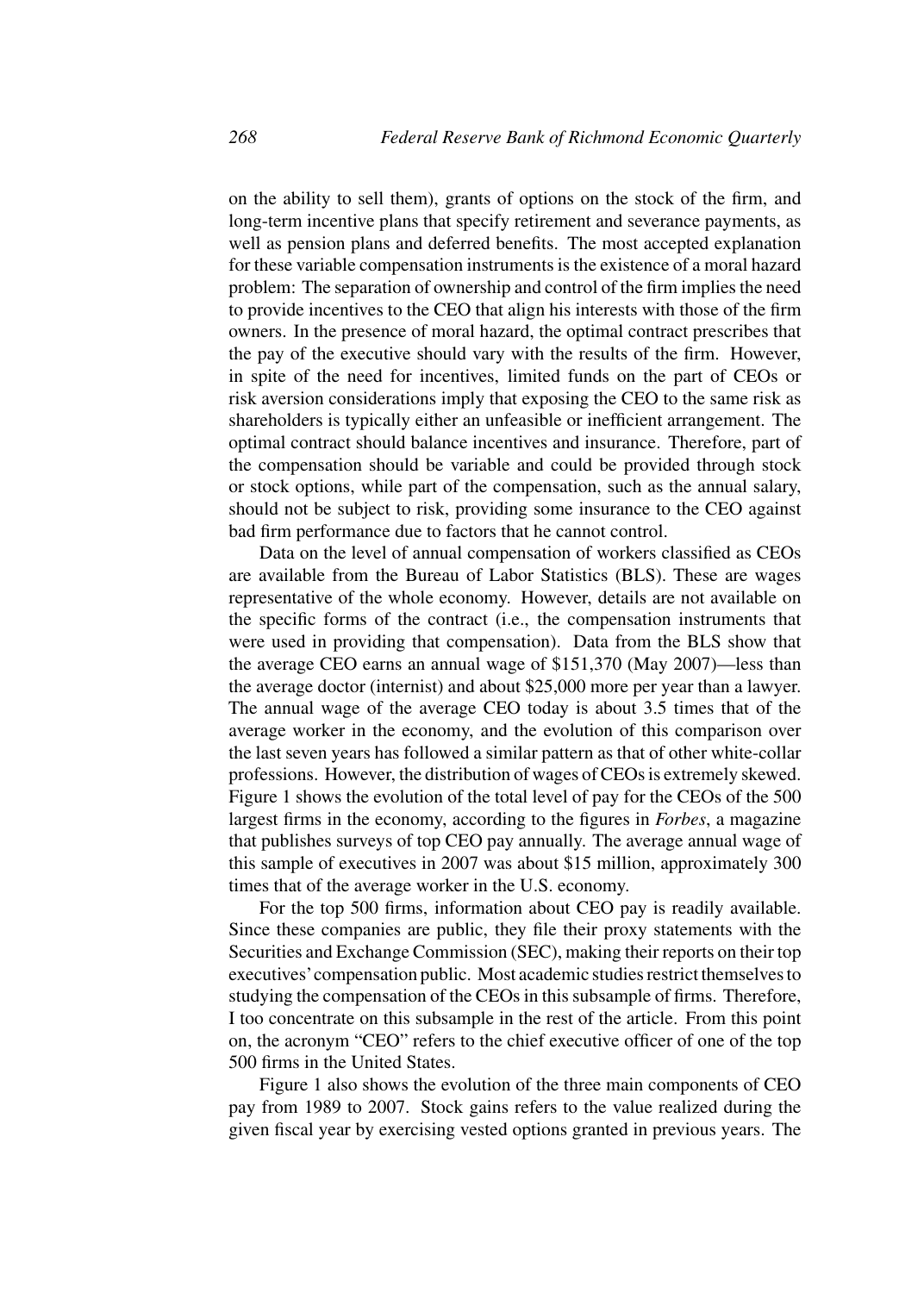

**Figure 1 Compensation Data Based on** *Forbes* **Magazine's Annual Survey (2007 Constant Dollars)**

gain is the difference between the stock price on the date of exercise and the exercise price of the option. Other compensation includes long-term incentive payouts and the value realized from vesting of restricted stock and performance shares, and other perks such as premiums for supplemental life insurance, annual medical examinations, tax preparation and financial counseling fees, club memberships, security services, and the use of corporate aircraft. The main trend that we observe in this figure is that, although annual salaries have been increasing, the proportion of total pay that they represent has decreased in the last 20 years, while compensation through options has become the most important component, increasing from a low of 35 percent to 77 percent. The total levels of pay have risen six-fold. $3$ 

The shift of compensation practices toward options and restricted stocks has one immediate implication: the total compensation of the CEO is now

<sup>3</sup> The data is from *Forbes* magazine's annual survey. Prior to 1992, the data on options is a record of the gains from exercise. After 1992, *Forbes* records the value of the option grants at the date of granting, using the valuation method that the firm uses in its proxy statement. This method is mostly the Black and Scholes formula, for which the company reports the parameters as established in the SEC disclosure rules of 1993. See Section 4 of this article on regulation.

Also, note that good data on pensions is not available and most studies leave it out of their analysis.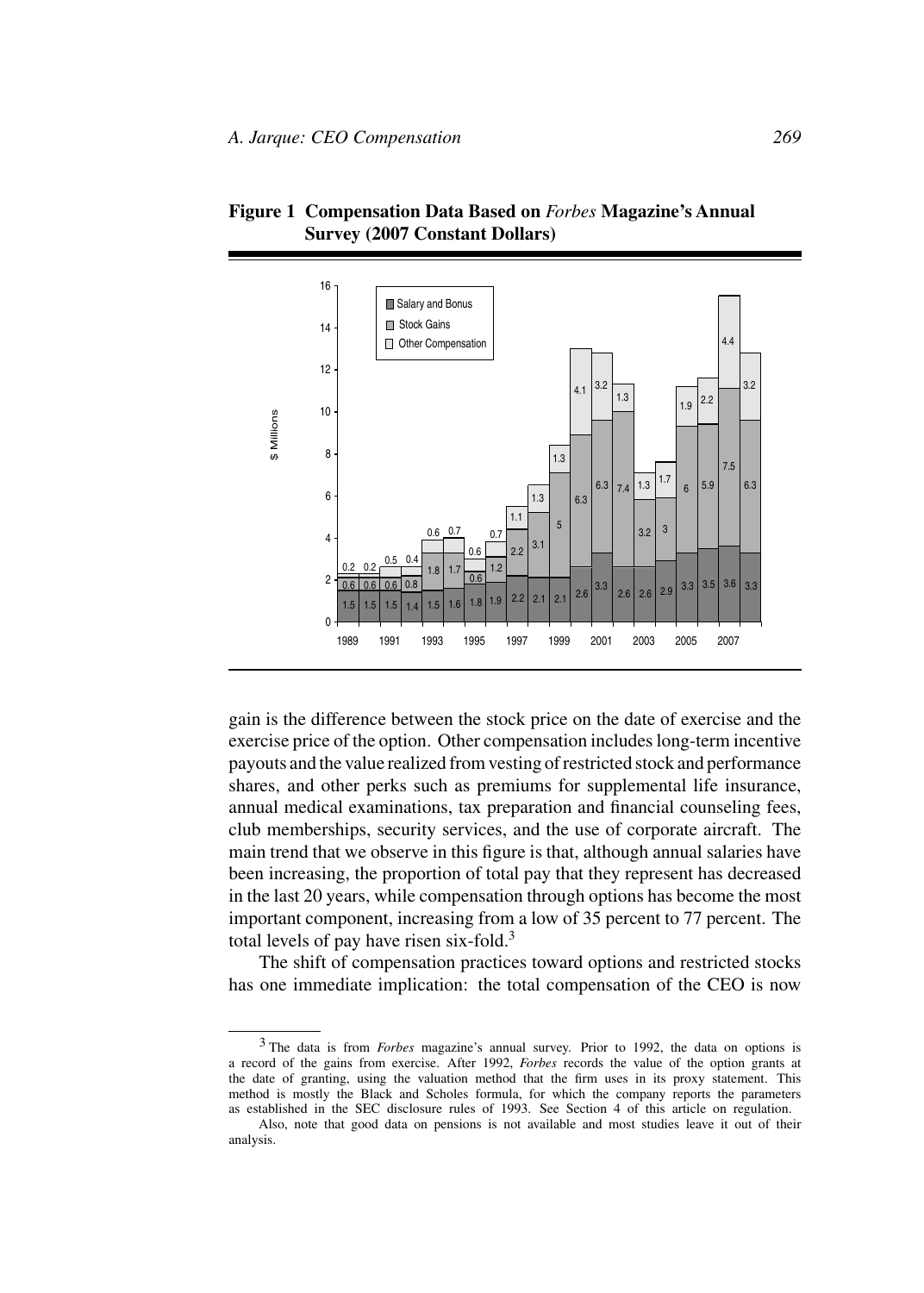

**Figure 2 Annual Compensation (***Forbes* **Magazine) and Dow Jones Industrial Average During the Previous Year**

more closely tied to the performance of the firm than it was in the 1980s. In Figure 2, I plot the *Forbes* measure of total compensation from Figure 1, together with the Dow Jones Industrial Average during the previous year, as an approximation for the average performance of the firms managed by the CEOs included in the compensation surveys. Apparently, on average, the compensation of top CEOs is closely correlated with the performance of the top firms that they manage. A more detailed analysis is needed to determine this relation at the individual firm level. In the next two sections, I review the empirical literature that has performed a detailed analysis, documenting the trends in the level and sensitivity of pay. In a widely cited paper, Jensen and Murphy (1990a) studied changes in compensation facts from 1974 to 1986. Following this paper, many studies on pay have been published. Rosen (1992) provided a first survey of the empirical findings on CEO compensation and Murphy (1999) is a very complete survey of the literature in the 1990s. The general picture, according to the most recent studies, is that the rates of growth in the level of CEO pay have increased dramatically since the 1980s, but pay has become, over the same period, more closely linked to firm performance. I present the evidence in two separate sections, one focusing on the level of pay and one on the sensitivity of pay—although, as will become clear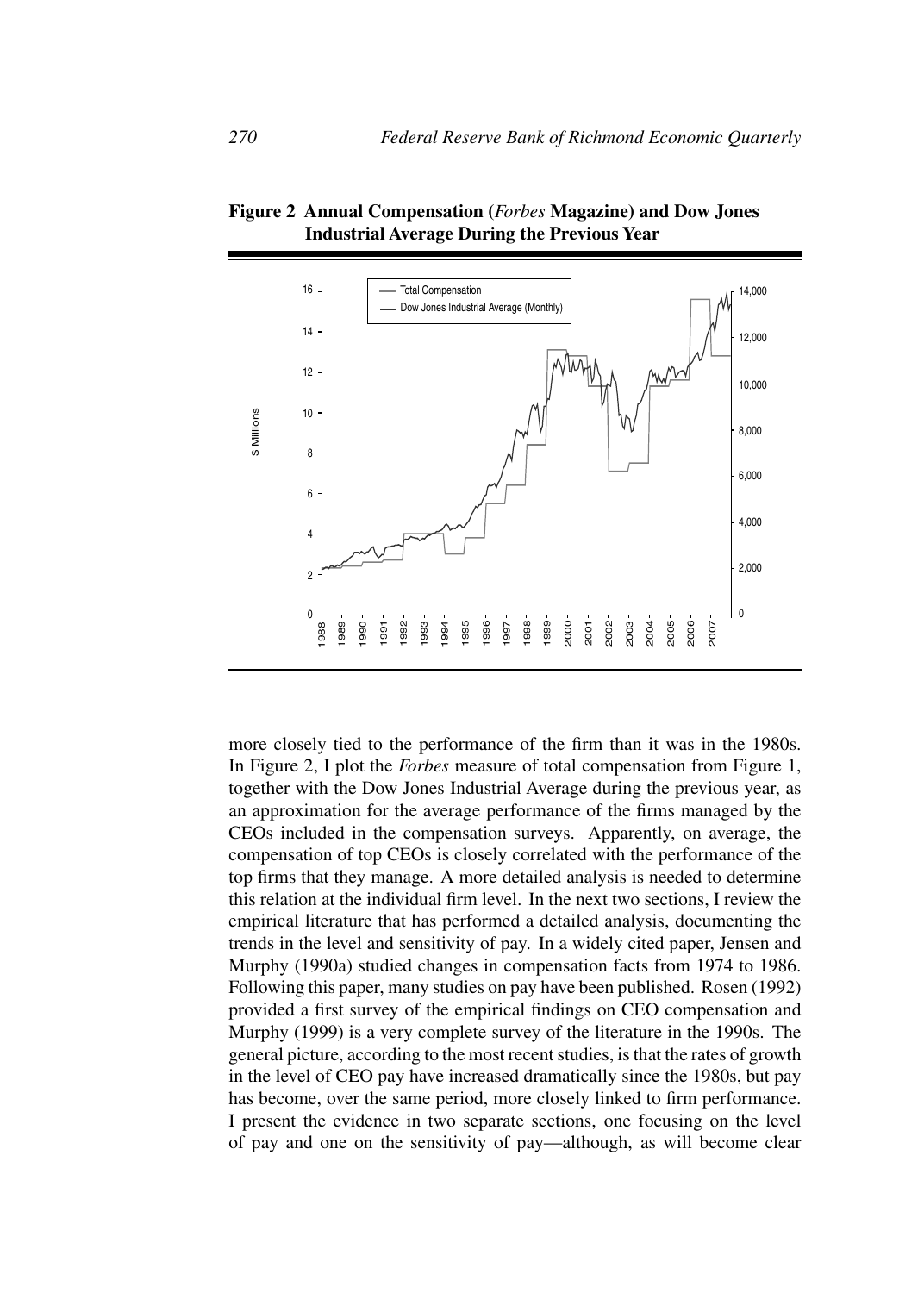| Period        | <b>Median CEO Pay</b><br>(Million \$) | Avg. Annual<br><b>Growth Rate</b> |
|---------------|---------------------------------------|-----------------------------------|
|               |                                       |                                   |
| 1940-1945     | 1.07                                  | $-0.01$                           |
| 1946–1949     | 0.90                                  | $-0.04$                           |
| 1950–1959     | 0.97                                  | 0.01                              |
| 1960-1969     | 0.99                                  | 0.00                              |
| 1970–1979     | 1.17                                  | 0.02                              |
| 1980–1989     | 1.81                                  | 0.04                              |
| 1990–1999     | 4.09                                  | 0.08                              |
| $2000 - 2005$ | 9.20                                  | 0.14                              |
|               |                                       |                                   |

**Table 1 Median CEO Pay**

Source: Frydman and Saks (2007). CEO pay is in constant year 2000 dollars.

from the discussion, the two features are related through risk and incentive considerations.

### **2. THE LEVEL OF PAY**

The bulk of the literature on CEO compensation (see Jensen, Murphy, and Wruck 2004; Frydman and Saks 2007; Gabaix and Landier 2008) has documented that, after moderate rates of growth in the 1970s, CEO pay rose much faster in the most recent decades. Total compensation reached a median value of \$9.20 million (in 2000 constant dollars) in 2005. Frydman and Saks (2007) present previously unavailable historical evidence starting in the 1930s. They find that compensation decreased sharply after World War II and it had a modest rate of growth of about 0.8 percent for the following 30 years. Hence, the recent growth in pay (see Table 1 and Figure 1), with annual growth rates above 10 percent in the period 1998–2007, represents a remarkable change from previous trends.

In the first subsection, I review some estimations of the relevance and appropriateness of the levels of CEO pay that we observe today. I follow with a subsection on the proposed explanations for the time trends of the level of pay in the last century, which are divided into two groups: theories based on competitive markets and optimal contracts and theories based on inefficient practices.

#### **Are Today's Levels of Pay Justified?**

According to some recent studies, the cost of CEO compensation for firms may not be so economically significant. However, the economic consequences of not providing the right incentives appear to be potentially large. Gabaix and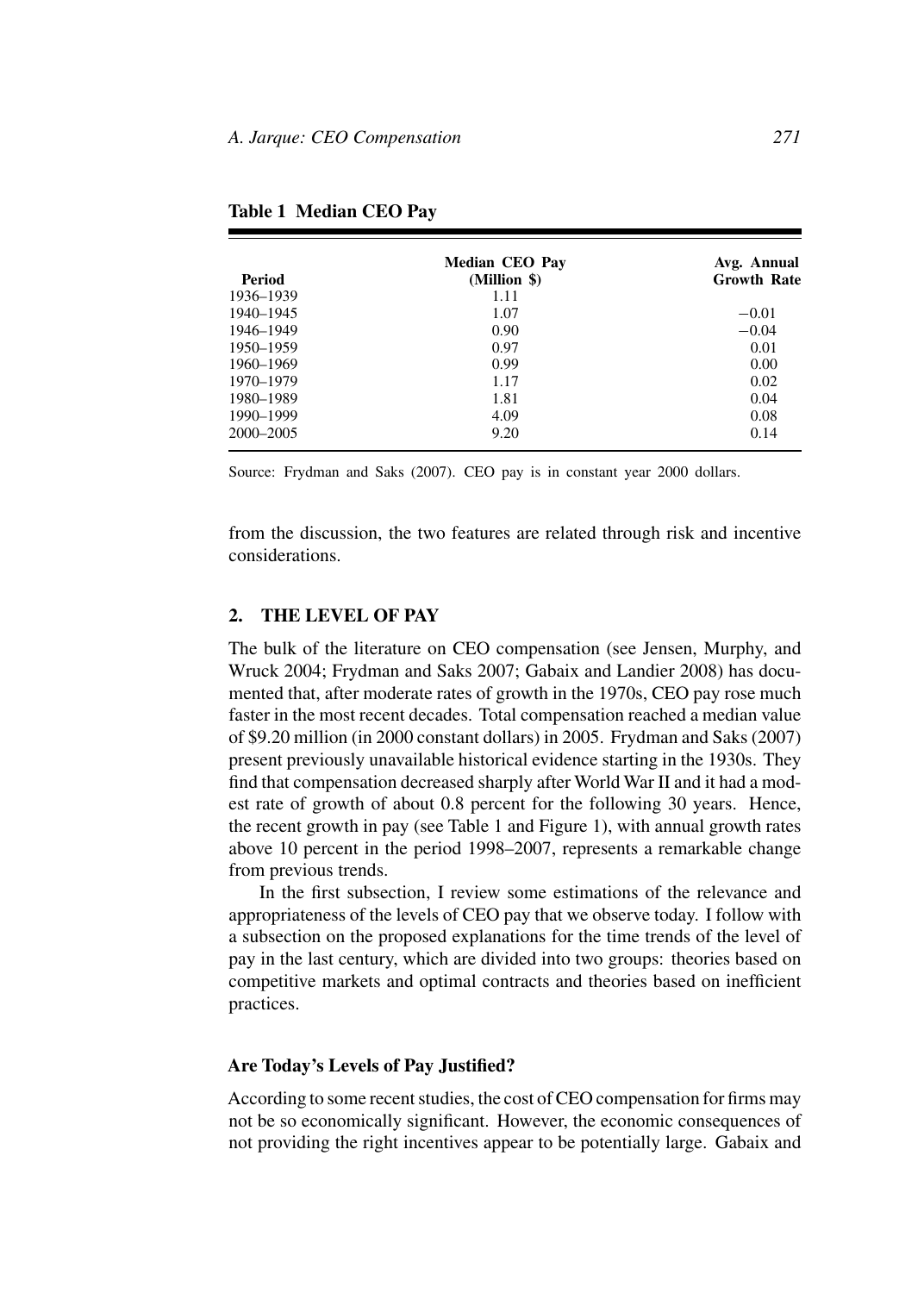Landier (2008), for example, report an average value of CEO pay over firm earnings of 0.5 percent during the period 1992–2003. Margiotta and Miller (2000), relying on a moral hazard model and historical data on compensation contracts of 34 firms from 1948 to 1977, find that companies benefit highly from providing the right level of incentives (ranging from \$83 million to \$263 million in 1977 dollars, depending on the industry). The observed contracts in their sample, however, imply a modest cost of providing incentives to induce high effort (about \$0.5 million in 1967 dollars).<sup>4</sup> More recently, Bennedsen, Pérez-González, and Wolfenzon (2007) use data from Danish firms from 1992 to 2003 to estimate the effect of the CEO's death on firm performance. They find that the industry-adjusted operating returns on assets decrease by 1.7 percent following the absence of the CEO. They also report a decrease of 0.7 percent after a close family member of the CEO passes away. Both measures indicate the importance of CEO input into the performance of the firm, either through effort, talent, or both. Using a competitive model, Terviö (2008) estimates the talent distribution for CEOs and finds that if the managers of the 1,000 largest U.S. companies in 2004 had been substituted by a CEO of the same talent as that of the 1,000th company, the combined value of those companies would have been between \$21.3 billion and \$25 billion lower. His calculations imply that the contribution of the talented CEOs (net of pay) was between \$16.9 billion and \$20.6 billion (approximately 15 percent of the total market capitalization of the largest 1,000 firms), while the combined payments to the 1,000 CEOs that year were \$7.1 billion.

### **Explanations for the Increase in the Level of Pay**

The widely documented increase in the level and sensitivity of pay in the past two decades has motivated research efforts to construct robust explanations for these trends. Gabaix and Landier (2008) argue in a recent influential article that the six-fold increase in pay since the 1980s can be explained by the six-fold increase in the market value of U.S. firms in the same period. Building on work by Lucas (1978) and Rosen (1981, 1982), Gabaix and Landier's model presents a competitive economy in which firms compete for a manager's talent.5 In their characterization of the equilibrium, they show that the wage of the CEO increases both with the size of the firm and the average size of the firm in the economy. Using extreme value theory, they calibrate the distribution for a manager's talent and combine this with a calibration of the size distribution of firms. Their results are consistent with the findings of Tervi $\ddot{o}$  (2008), who

<sup>&</sup>lt;sup>4</sup> Margiotta and Miller (2000) use exponential utility specifications in their empirical estimations, for which incentive considerations are independent of the level of wealth.

 $5$  See Prescott (2003) for a related model.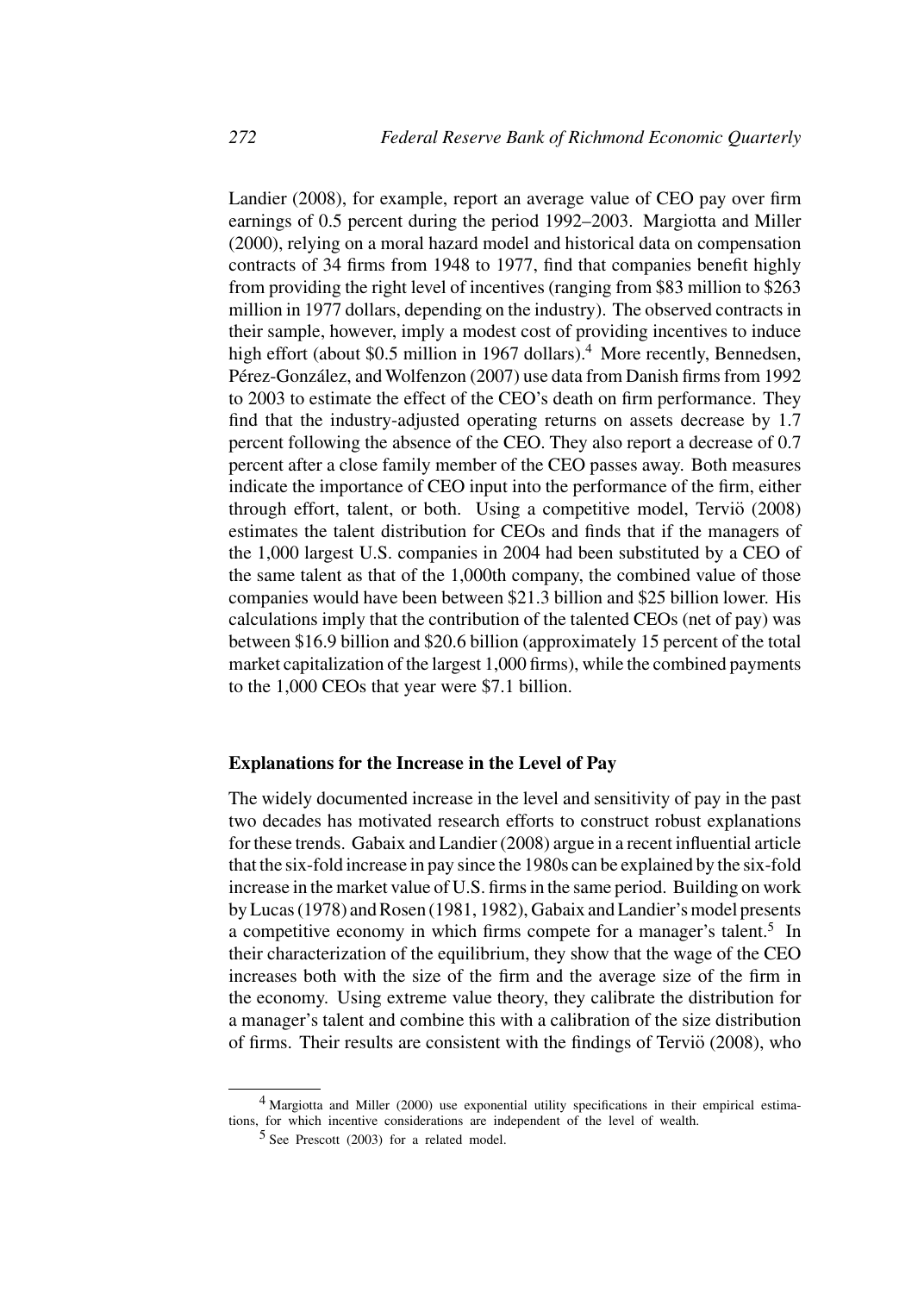independently used a competitive model to estimate the distribution of CEO talent that does not rely on extreme value theory.

Although the model in Gabaix and Landier (2008) can explain trends in CEO compensation since the 1980s, recent evidence in Frydman and Saks (2007) challenges their hypothesis for earlier periods. Frydman and Saks provide a comprehensive empirical account of the evolution of CEO pay in the last century. Their database includes previously unavailable data for the period 1936–1992, hand-collected from the 10-K filings of firms with the SEC. They study an unbalanced panel of 101 firms, selected for being the largest according to market value at three different dates. They find, consistent with previous work, that the increase in CEO pay was moderate in the 1970s and picked up in the last three decades. However, their new historical evidence starting in the 1930s shows that prior to the mid-1970s, while the level of pay was positively correlated with the relative size ranking of the firm in the economy, the correlation between changes in the market value of firms and the changes in the level of compensation was very weak. In particular, their data shows that CEO pay was stagnant from the 1940s until the 1970s, a period during which there was considerable growth of firms—particularly during the 1950s and 1960s.

Some authors in the literature have departed from the usual modeling approach by proposing that the observed contracts are in fact suboptimal. The following are three representative proposals of this sort.

### *Misperception of the Cost of Options*

Murphy (1999) and Jensen, Murphy, and Wruck (2004) have argued that the significant increase in the use of option grants in recent years can be explained in part by the fact that compensation boards do not correctly valuate the cost of granting options. They argue that the tax and accounting advantages of options make it an attractive method of compensation.6 They claim that, in fact, options are an expensive way of compensating the CEO: risk aversion, combined with the impossibility of hedging, as well as the high percentages of human and monetary wealth that CEOs invest in their own firm, and the positive probability of being unable to exercise the options if they are fired before the options become vested, all imply that managers ought to demand a high risk premium for the options. Thus, while firms are experiencing a cost that is well approximated by the Black-Scholes value of the grants disclosed in the proxy statements and listed in the executive compensation databases, CEOs highly discount their value. Hall and Murphy (2002) explicitly model these issues and provide calculations on how the CEO's risk aversion influences the

<sup>6</sup> Recent changes in regulation extend the expensing requirements to grants that have an exercise price equal to or above the market price at the time of granting.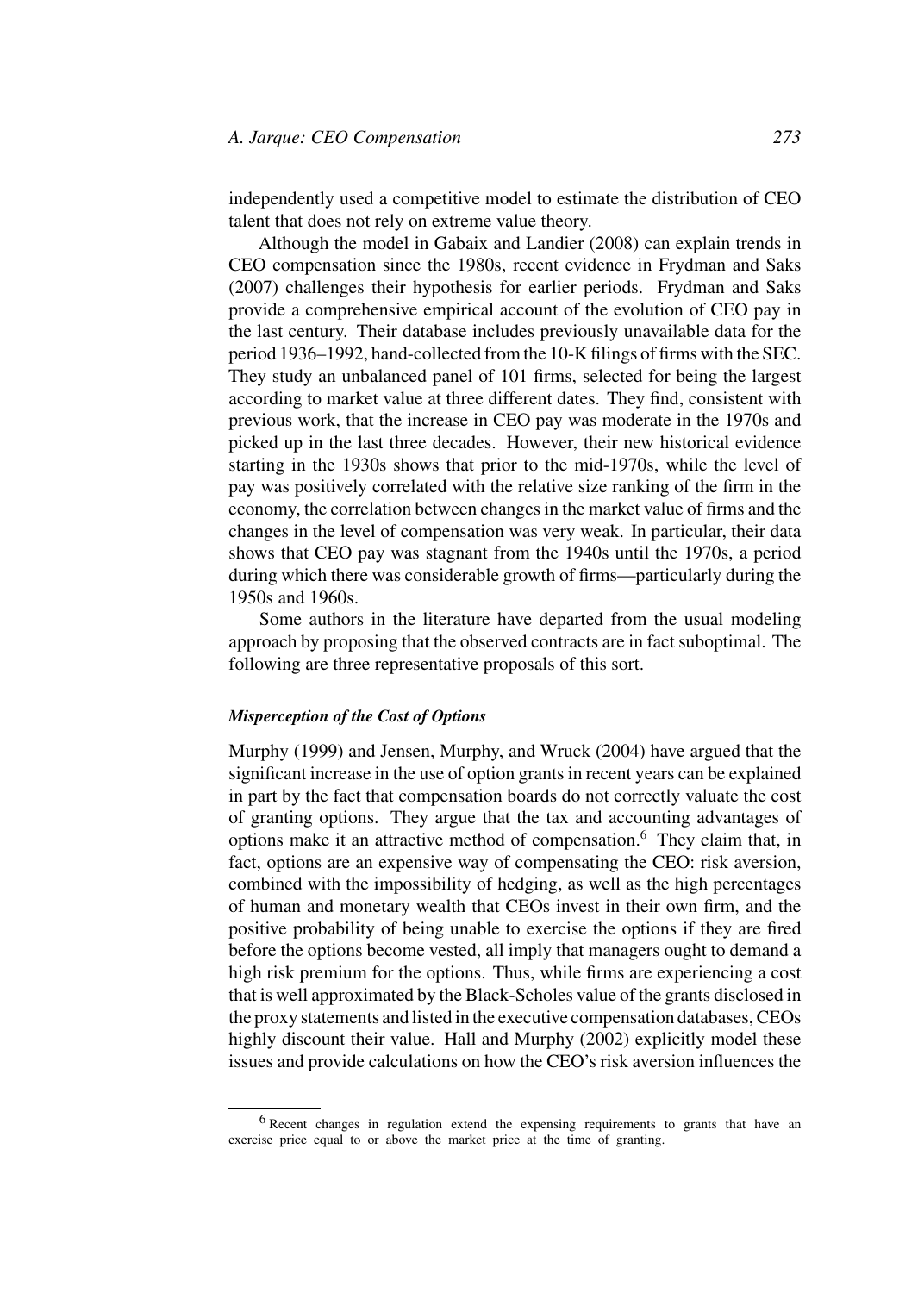valuation of the stock grants. They find that the increase of "risk-adjusted" pay from 1992 to 1999 has not been nearly as dramatic as that of total pay figures taken at face value.

### *Ratchet Effect*

Murphy (1999) provides a description of how firms decide on the annual option grant to be awarded to executives. He points to the fact that firms typically use a measure of the average compensation given to executives in a peer group for reference. His data also indicates that 40 percent of firms have compensation plans that specify the number of options to be granted, fixed for several years, as opposed to the value of the options. In times of a growing stock market, such as the late 1990s, these two compensation practices together would result in a "rachet effect"—an escalation in total pay based on mutual benchmarking, as opposed to rewarding exceptional performance of the individual CEOs.

#### *Entrenchment*

Bebchuck and several coauthors (see, for example, Bebchuck and Fried [2003, 2004] and references therein) have argued that there is ample evidence suggesting that executives control the boards of directors and effectively determine their own pay. Kuhnen and Zwiebel (2008) provide a formal model of this hypothesis, which presents the problem of the manager maximizing his own pay subject to an "acceptable" outrage level of the shareholders. The mainstream literature accepts that some incentive problems remain unsolved given the current compensation and corporate practices in effect (see Holmström and Kaplan 2003 or Jensen, Murphy, and Wruck 2004). Yet, there is no consensus on whether the entrenchment model is a better description of real life than the classic moral hazard model, which has shareholders maximizing their value subject to the incentive constraints of CEOs (see Grossman and Hart 1983). It is also worth noticing that the entrenchment explanation per se does not help in understanding the upward trend in the level of pay observed in the last 15 years, since corporate governance practices have been improving during this period (see Holmström and Kaplan 2003).

# **3. THE SENSITIVITY OF PAY TO PERFORMANCE**

The literature on CEO compensation uses the term "sensitivity of pay to performance" to refer to the changes in the total pay of a CEO that are implied by a given measure of the performance of the firm. The most common measure of firm performance used in the empirical estimations of the sensitivity of pay is the change in the value to shareholders, i.e., stock price change. Theoretical studies based on moral hazard models have shown that the design of the optimal compensation scheme is a complicated task. The way in which the level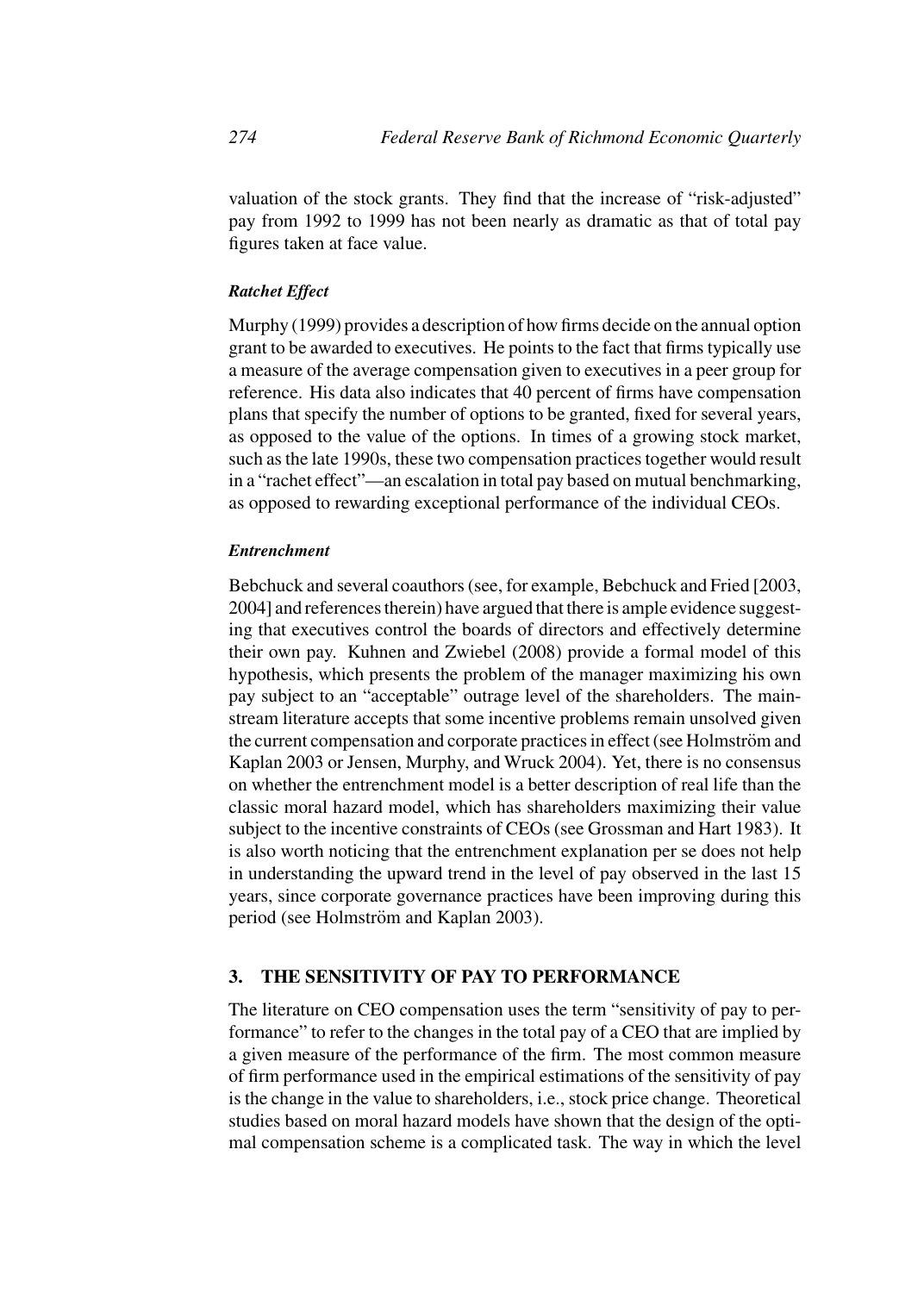of risk aversion of undiversified CEOs decreases with their wealth (which may originate both from their firm pay and from outside sources), for example, has not been well established empirically (Haubrich 1994). Also, finding empirical evidence on the parameters of the model is difficult: How does the hidden action of the CEO affect the results of the firm and how costly is this action to the CEO? These considerations make it difficult to assess quantitatively the optimal sensitivity of direct pay. Moreover, the sensitivity itself is difficult to estimate empirically, since the pay of the CEO changes with firm performance both through direct and indirect channels: The competition for talented CEOs in the market, for example, implies that career concerns and the risk of being fired impose some incentives on the executives that are not captured by their compensation contracts.

In the first subsection, I review the academic work that attempts to quantify the incentives provided through direct pay. In the second subsection, I review the work that quantifies incentives through indirect pay, consisting mainly of studies that document historical trends of the probability of employment termination for CEOs. Although there is no agreement in the literature about the right measure of sensitivity, two stylized facts are widely accepted: total (direct plus indirect) sensitivity of pay has been increasing in the last two decades and sensitivity is negatively correlated with firm size. In the third subsection, I review some of the proposed explanations for these stylized facts, as well as several models that justify the diversity of instruments in real life compensation packages.

#### **Sensitivity of Direct Pay**

In an influential paper, Jensen and Murphy (1990a) point out the seemingly low sensitivity of executive pay to performance: an increase in total wealth of \$3.25 for each \$1,000 of increase in the firm value. This measure of sensitivity is, in the data, highly negatively correlated with the size of the firm. As an alternative that allows for variation of the Jensen and Murphy (1990a) measure across firm size, other studies have estimated the elasticity of pay to firm performance. For both measures, a sharp increase in the sensitivity of pay over the last two decades has been widely documented: estimations suggest an increase in sensitivity of more than five times over that period.

I now describe in detail each of the two measures and the main findings, including a discussion of the regularities with respect to firm size.

#### *The Jensen-Murphy Statistic*

Jensen and Murphy (1990a) use data on compensation of approximately 2,000 CEOs of large corporations collected by *Forbes* magazine from 1974 to 1986. In their paper, they focus on a particular measure of pay sensitivity to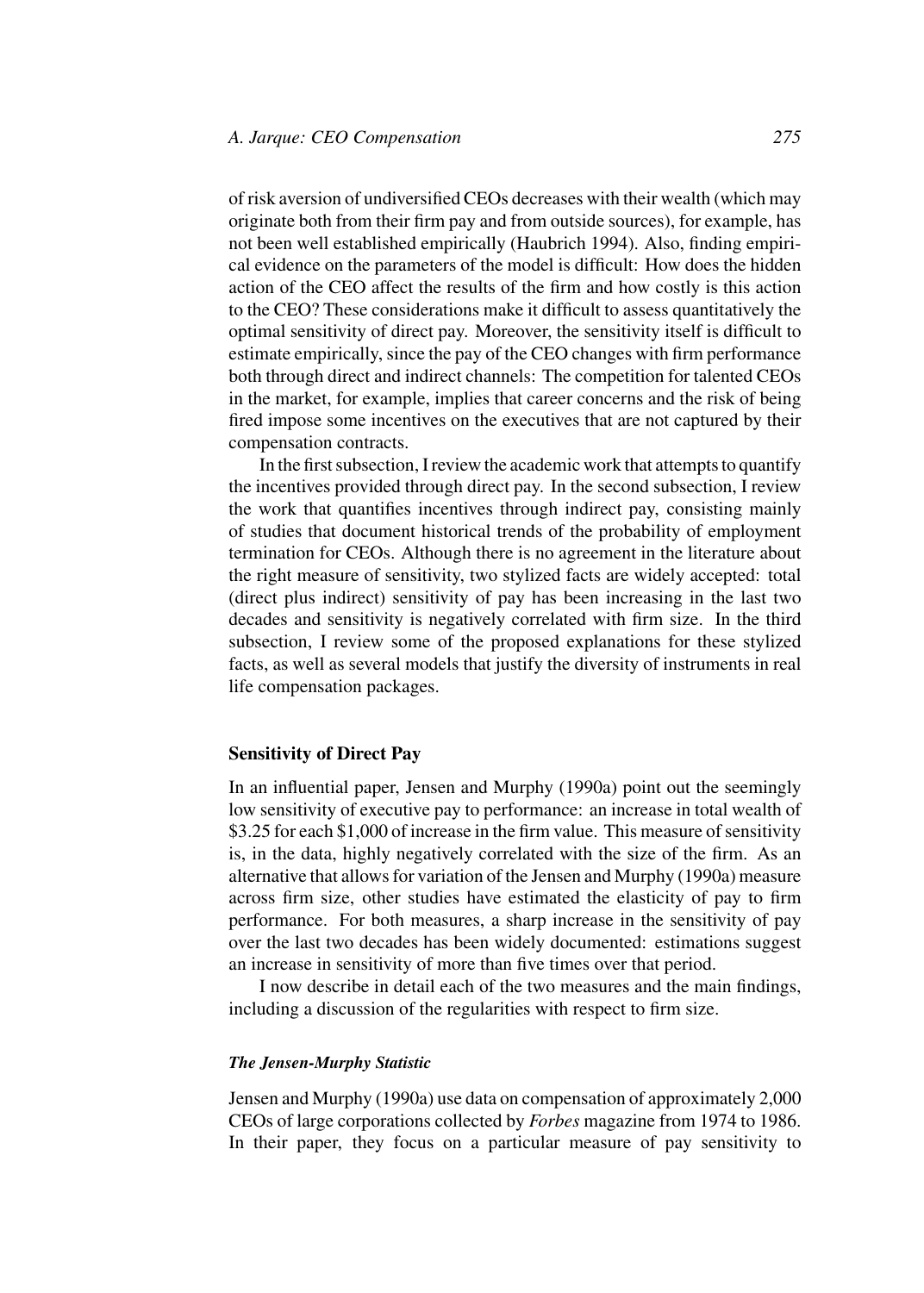performance: They estimate how a \$1,000 change in the value of a firm translates into dollar changes in the wealth of its CEO. This measure of sensitivity is often reported in the literature as the Jensen-Murphy statistic.

In their paper, they run regressions of the form

$$
\Delta w = \alpha + \beta \left(\Delta V\right) + \theta \left(CONTROLS\right),\tag{1}
$$

where  $\Delta V$  includes lagged as well as contemporaneous measures of changes in the dollar value of the firm. They report that the median CEO in their sample experiences an increase in his total wealth of \$3.25 for each \$1,000 of increase in the value of the firm he manages. Of this change in wealth, 2 cents correspond to year-to-year changes in salary and bonus, while the rest is because of changes in the value of the stock and option holdings of the CEO, the effect of performance on future wages and bonus payments, and the wealth losses associated with variations in the probability of dismissal. The authors qualify this sensitivity of pay as "low" and inconsistent with the predictions of any agency model. Murphy (1999) updates these estimates using Execucomp data up to 1996 and reports an increase in the sensitivity of pay to \$6 per \$1,000 by that year.

Garen (1994) and Haubrich (1994) point out that the seemingly low estimates of Jensen and Murphy are consistent with optimal incentives in the presence of moral hazard if the right parameters of risk aversion are chosen for the specific functional forms. Garen (1994) presents a static moral hazard model with closed forms solutions and, as an alternative test for the theory, derives comparative static predictions, which do not rely on the particular values of parameters and are more robust to functional form specifications. He concludes that most implications of moral hazard are consistent with the data. In the same spirit, Wang (1997) provides a computed solution to a dynamic agency (repeated moral hazard) model that, under a reasonable range of parameters, is able to replicate the low sensitivity of pay results in Jensen and Murphy (1990a). The model shows that deferred compensation is sometimes a more efficient way of providing incentives than current pay because of incentive-smoothing over time.

### *Changes in Sensitivities with Firm Size*

The Jensen-Murphy statistic has been documented to be very different across different firm size subsamples: Jensen and Murphy (1990a) divide their sample according to market value and find a total pay sensitivity value of \$1.85 for the subsample of larger firms versus \$8.05 for that of smaller firms.<sup>7</sup> Updates of this measure provided in Murphy (1999) suggest that the increase in median pay sensitivity from 1992 to 1996 was a lot higher for large firms than

<sup>7</sup> See, also, Jensen and Murphy (1990b).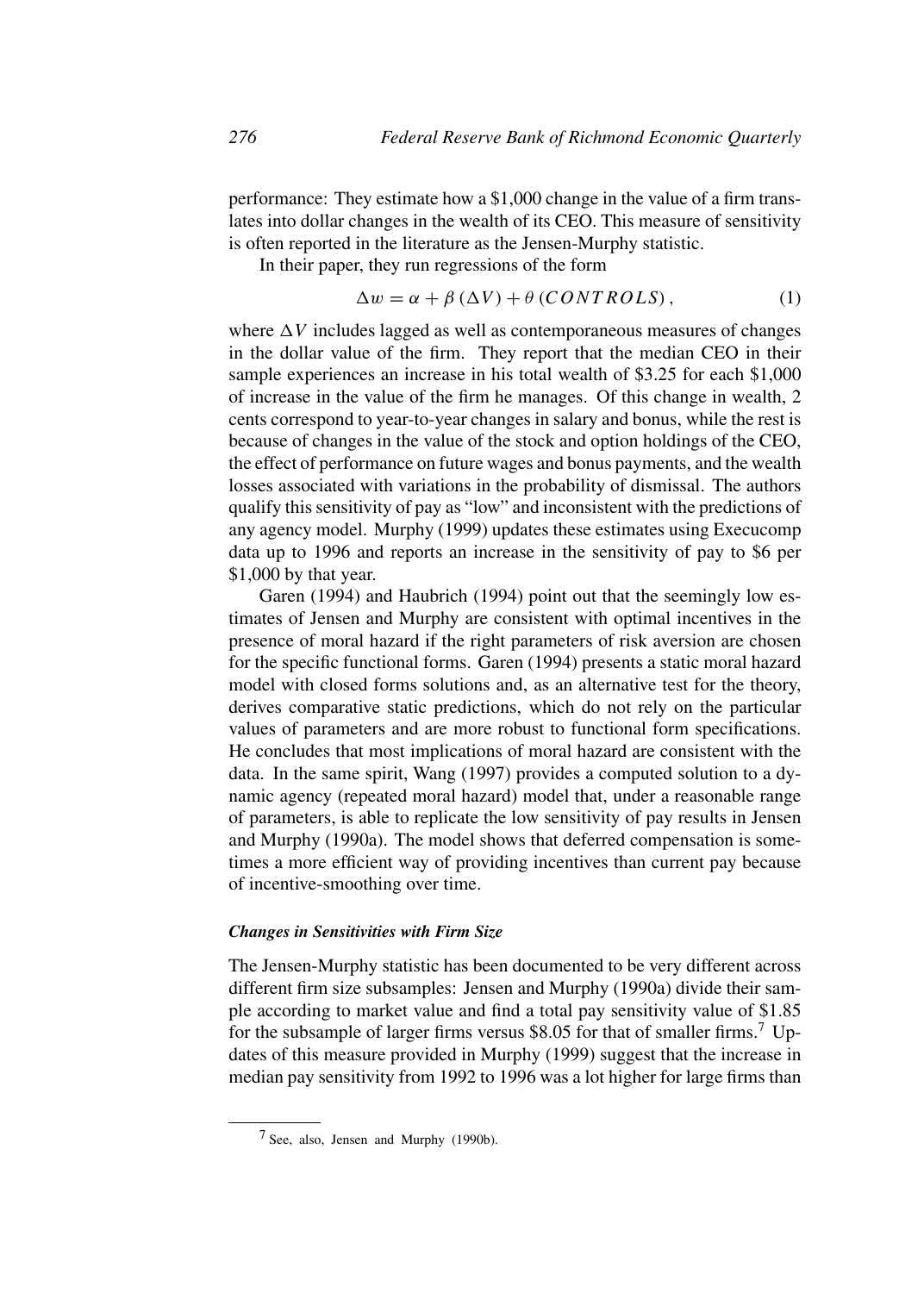for smaller ones (64 percent [from \$2.65 to \$4.36] for the largest half of the S&P 500, 5 percent [from \$7.33 to \$7.69] for the smallest half of the S&P 500, 28 percent [from \$12.04 to \$15.38] for the S&P Mid-Cap corporations, and 24 percent [from \$22.84 to \$28.23] for the S&P Small-Cap corporations). Garen (1994) also finds a negative relationship between sensitivity of pay and firm size. Schaefer (1998) finds that the Jensen and Murphy (1990a) measure is approximately inversely proportional to the square root of firm size. Recent estimations of this measure use quantile regressions to prevent estimations from being driven by big firms in the samples.<sup>8</sup>

The literature agrees that the Jensen-Murphy measure is adequate for firms in which the marginal effect of effort is independent of firm size. However, it has been repeatedly pointed out that it does not correctly capture incentives when the marginal product increases with firm size. Baker and Hall (2004) propose a model that relates compensation to the marginal product of the CEO. They confirm the previous estimates of decreasing sensitivity of pay to firm size and they identify higher marginal products of CEOs working in bigger firms as the main cause.<sup>9</sup> Their model implies that, although the Jensen and Murphy (1990a) measure of sensitivity falls sharply with firm size, the total incentives of CEOs remain constant or fall only slightly since the effect of CEOs' actions increases with firm size. A similar assumption is used in the competitive market model of Edmans, Gabaix, and Landier (forthcoming), in which the effort cost for the CEO is bounded above, but his marginal impact depends on the size of the firm he manages.

#### *Elasticity of Pay to Firm Value*

An alternative measure of sensitivity of pay is the elasticity of compensation to performance: the percent increase in executive wealth for a 1 percent improvement in the performance of the firm. Note that assuming a constant elasticity across firms implies variation in the Jensen-Murphy statistic across firm sizes.

A convenient way of estimating the elasticity of pay to firm performance is to regress the logarithm of earnings on the return of the firm's stock:

$$
\ln w_t = a + \bar{b} \times r_t. \tag{2}
$$

Then  $\tilde{b} = d(\ln w)/dr$  measures the semi-elasticity of earnings to firm value and the elasticity is recovered for each particular return value as approximately  $b = rb$ . Initial estimates of the semi-elasticity of cash compensation (salary and bonus) to stock returns, surveyed in Rosen (1992), had reported

<sup>8</sup> See, for example, Murphy (1999) and Frydman and Saks (2007).

<sup>9</sup> This is consistent with the hypothesis that more talented CEOs work for bigger firms, as mentioned in Rosen (1992). See, also, the competitive market for talent models of Gabaix and Landier  $(2008)$  and Tervi $\ddot{o}$   $(2008)$  reviewed later in this article.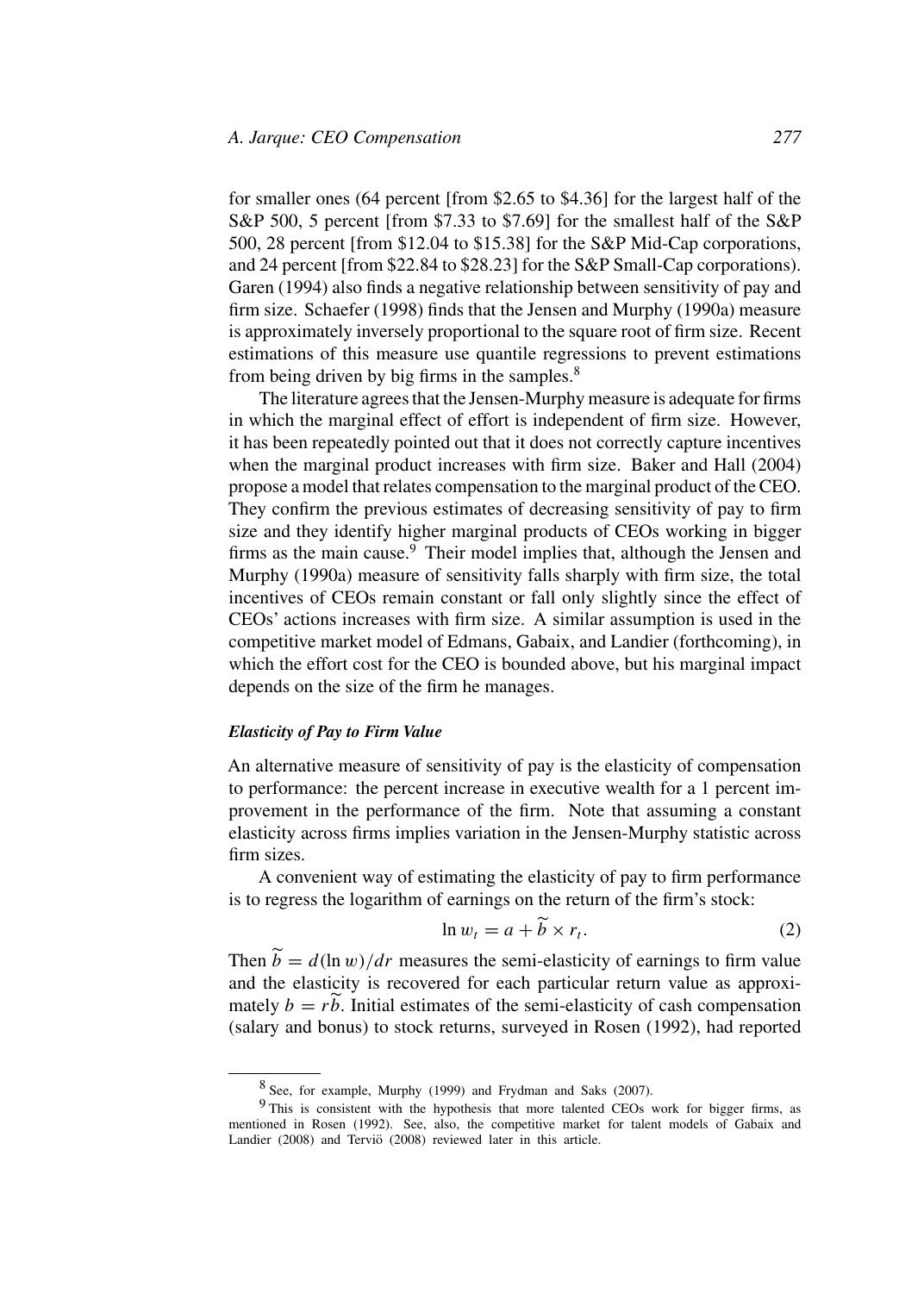a median value for *b* of about 0.10—an increase in a firm's return of 10 percent  $(\Delta r = 0.1)$  implies a 1 percent increase in pay.<sup>10</sup> Using average values for *w* and *r,* Rosen (1992) reports that these semi-elasticity values imply a Jensen-Murphy statistic for cash compensation (salary plus bonus) of 10 cents, compared with their finding of 2 cents.<sup>11</sup> He concludes that lower sensitivities of pay at bigger firms probably influence the Jensen-Murphy estimation, especially since they do not log the compensation figures.

Hall and Liebman (1998) provide estimates of the elasticity of compensation using detailed data on CEO pay from 1980 to 1994. To correctly estimate the elasticity and several other measures of sensitivity of pay (including the Jensen-Murphy statistic), they collect data on stock and options grants from the proxy statements of firms. They construct the portfolio of stock and options for each CEO in their databases in 1994: This way they can include in their measure of total pay the variation in the wealth of the CEO because of the changes in the price of the firm's stock.<sup>12</sup> Also, they can evaluate the potential changes in wealth for different realizations of the stock price (the ex ante sensitivity of pay). Since changes in the wealth of the CEO are sometimes negative because of the decrease in the value of their stock holdings, Hall and Liebman cannot directly run the regression in (2) to calculate the semi-elasticity. Instead, with information both on current total compensation as a function of the firm's return in 1994,  $w(r_t)$ , and on the distribution of annual stock returns, they predict changes in compensation for a given change in firm return, a hypothetical  $\widetilde{w}(r_{t+1})$ . With this predicted total compensation measure, they calculate the semi-elasticity directly from the formula

$$
\frac{\widetilde{w}(r_{t+1})-w(r_t)}{w(r_t)}=\widetilde{b}\times(r_{t+1}-r_t).
$$

In their data for 1994, Hall and Liebman evaluate the effects of a typical change in firm return: from a median performance  $(r = 5.9$  percent) to a 70th percentile performance  $(r = 20.5$  percent), which implies a 14.6 increase in *r*. <sup>13</sup> For this typical change, they calculate the semi-elasticity for each CEO

<sup>10</sup> Rosen (1992) points out the discrepancy of the findings in the literature with those of Jensen and Murphy. The sensitivity of salary and bonus in Jensen and Murphy (1990a) is 1.35 cents for \$1,000. This number implies an elasticity at the mean firm size of 0.0325; equivalently, an elasticity of 0.1 translates into a change of 10 cents per \$1,000 increase in firm value. Rosen attributes these differences to functional forms and to the sensitivity measure, which is dominated by the large firms' observations, with significantly lower sensitivities.

<sup>11</sup> Rosen (1992) uses an average value for *w/V* of 10−3*.* Following his calculations, the Jensen-Murphy statistic from equation (1) is  $\beta \approx b \frac{\dot{w}}{V}$ .

<sup>12</sup> Jensen and Murphy (1990a) also include in their total compensation measures the changes in the wealth of the CEO attributable to his holdings of stocks and options. Their sample, however, ends in 1983, before the significant increase in option grants that is captured in the Hall and Liebman (1998) sample up to 1994. Moreover, the sample in Jensen and Murphy (1990a) is from *Forbes* 800 and includes the value of exercised options as opposed to the value of options at the time of granting. After 1992, Execucomp started collecting this information.

<sup>&</sup>lt;sup>13</sup> The median standard deviation of  $r$  is about 32 percent in their data.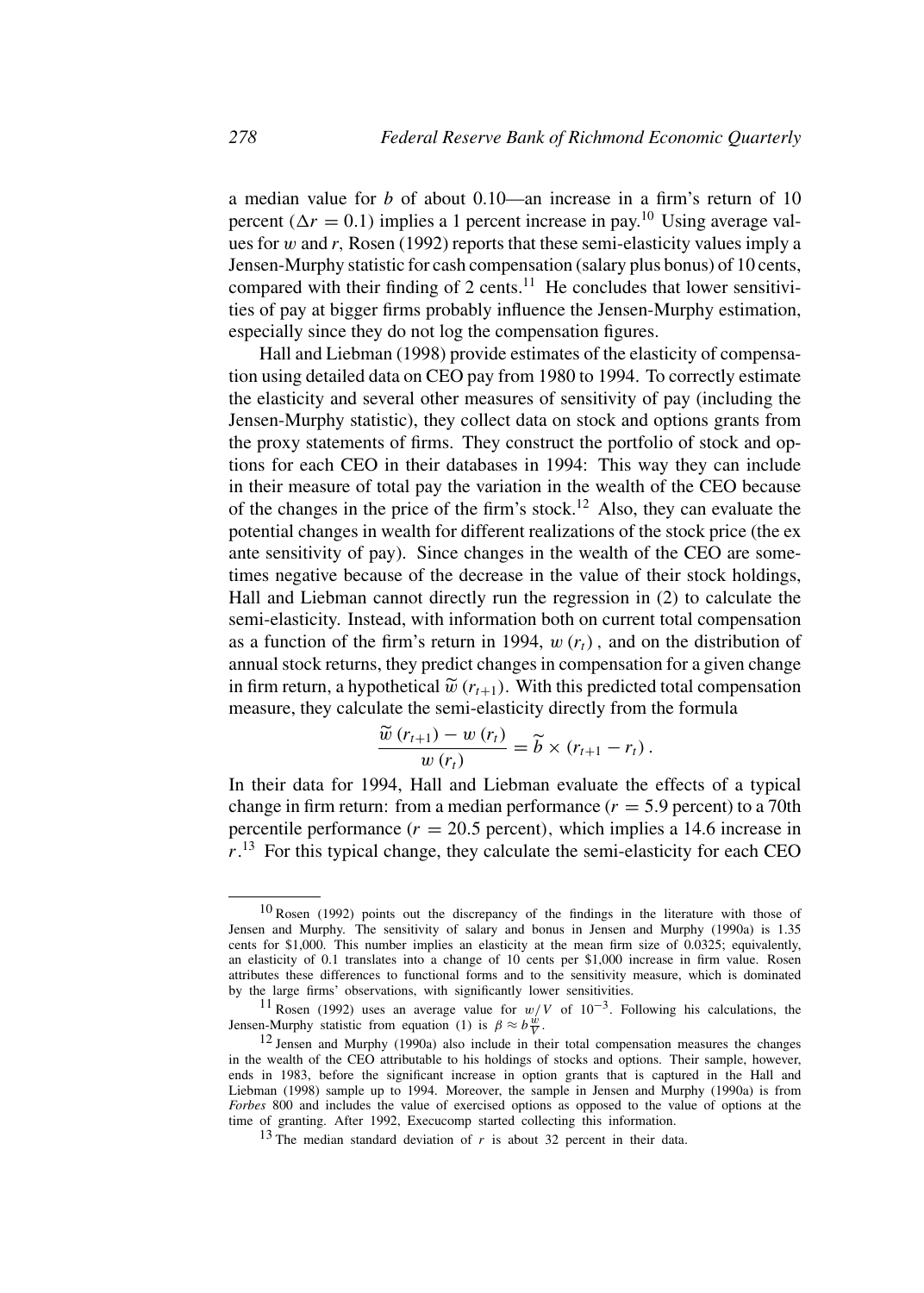in their data set:

$$
\widetilde{b} = \frac{\frac{\widetilde{w}(0.205) - w(0.059)}{w(0.059)}}{0.146}.
$$

The implied mean elasticity is 4.9 and the median is 3.9. Hall and Liebman also compute the Jensen-Murphy median sensitivity based on variation in stock and options only: they find a value of \$6, compared to \$3.25 reported in Jensen and Murphy (1990a) for the period  $1974-1986$ <sup>14</sup> They confirm the finding in Jensen and Murphy (1990a) that incentives are provided mainly through the granting of stocks and stock options. The sensitivity of salary and bonuses to firm performance is very low, while the changes in the wealth of the CEO that originate from his stock and option holdings are very big. They find a large increase in the use of option grants in the period covered by their sample, which translates into a significant increase in the sensitivity of various pay to performance measures: Between 1980 and 1994, the median elasticity went from 1.2 to 3.9, while the median wealth change per \$1,000 (the Jensen-Murphy statistic) went from \$2.5 to \$5.3.

## **Indirect Sensitivity: Provision of Incentives through Career Concerns or Threat of Dismissal**

Even if the total pay of a CEO was independent from the performance of his firm, the manager still would have some incentives to exert effort if the threat of dismissal was high enough or career concerns were present. Career concerns is the term used to summarize the fact that workers expect to receive offers for better paying jobs after an above-average performance. Several studies have tried to quantify the importance of these two implicit incentive channels.

Jensen and Murphy (1990a) recognize the existence of indirect provision of incentives that is implicit in the threat of dismissal of the CEO following poor performance. To account for those indirect incentives in their sensitivity measure, Jensen and Murphy provide an approximation of the wealth variations for the CEO that would follow if he were fired from his job. To estimate this wealth loss, they first estimate the probability of CEO turnover as a function of firm performance (net-of-market return in the current and previous year). They find that a CEO in a firm with average market returns in the past two years has a .111 dismissal probability, while a performance 50 percent below market returns for two years increases the dismissal probability to .175. Since they do not have information on whether the separation was voluntary

<sup>&</sup>lt;sup>14</sup> Hall and Liebman also report the mean sensitivity of pay in their sample, equal to \$25 without evaluating potential changes in wealth due to the threat of dismissal. They claim that the large differences between the mean and the median values are due to the high skewness of stock and option holdings in the sample of CEOs. Jensen and Murphy (1990a) do not report mean values.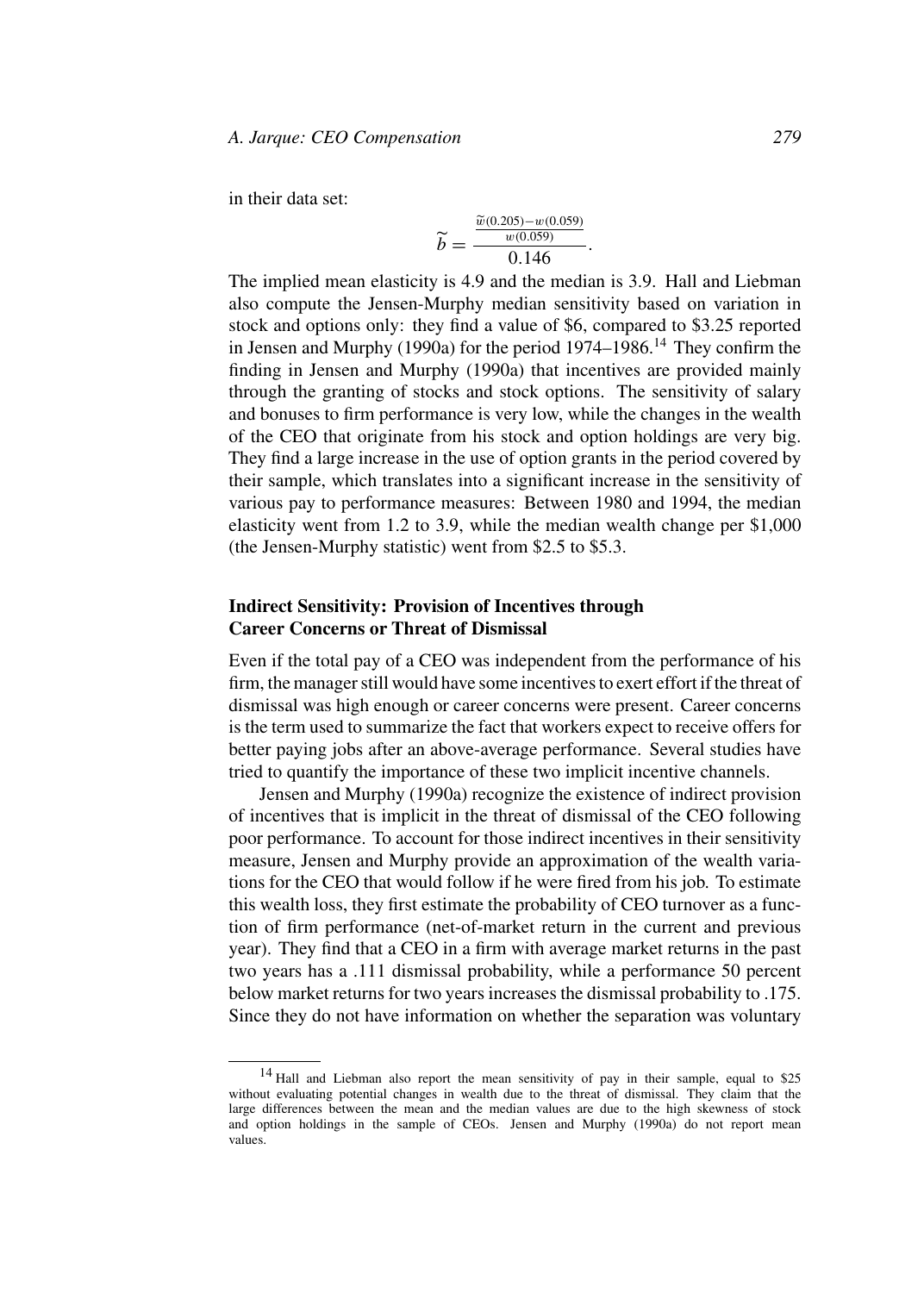or because of retirement, these estimated values represent a rough measure of the real probability of dismissal. They also find evidence of greater effects of performance on turnover for younger CEOs and for smaller firms. They use these estimated probabilities and a simplifying assumption that a fired executive will earn a salary of \$1 million elsewhere until retirement to calculate the dismissal-related wealth loss of CEOs of various ages and as a function of their net-of-market return. For example, a 62-year-old CEO would suffer a loss of 26.4 cents for every \$1,000 lost by shareholders if his firm performed 75 percent below the market, as opposed to performing the same as the market.<sup>15</sup> The highest sensitivity they find is for younger CEOs, who would experience a loss of 89 cents per \$1,000.

Subsequent studies have found an increase in job turnover probabilities in recent years, as well as evidence of the importance of relative performance as a determinant of firing decisions. Kaplan and Minton (2006) extend the analysis for the period 1992–2005, and they find an increase in the probability of turnover with respect to previous periods. They report a decrease of the average tenure of a CEO from over ten years, as reported in Jensen and Murphy (1990a), to less than seven years for the period 1992–2003 (which corresponds to a probability of turnover of 0.149). The average for 1998–2003 is significantly lower, at just over six years (a probability of 0.165), and this subperiod shows higher sensitivity to current measures of performance than in previous periods. Kaplan and Minton include in their analysis three measures of performance: firm performance relative to industry, industry performance relative to the overall market, and the performance of the overall stock market. They find that turnover initiated by boards is sensitive not only to firm performance measures but also to bad industry or economy-wide performance. They interpret this fact as indicative of a change in corporate governance since the 1970s and 1980s, when bad industry or economy-wide performance influenced CEO turnover in the form of hostile takeovers.

In a related study, Jenter and Kanaan (2006), using a new sample including both voluntary and involuntary turnovers during 1993 to 2001, confirm the results in Kaplan and Minton (2006). They find that both poor industry-wide performance and poor market-wide performance significantly increase the probability of a CEO being fired. A decline in the industry performance from the 75th to the 25th percentile, for example, increases the probability of a forced CEO turnover by approximately 50 percent, controlling for firm-specific performance. The firm-specific performance measures are also weighted by boards more heavily when the overall market and industry performance is worse.

<sup>15</sup> 1986 constant dollars.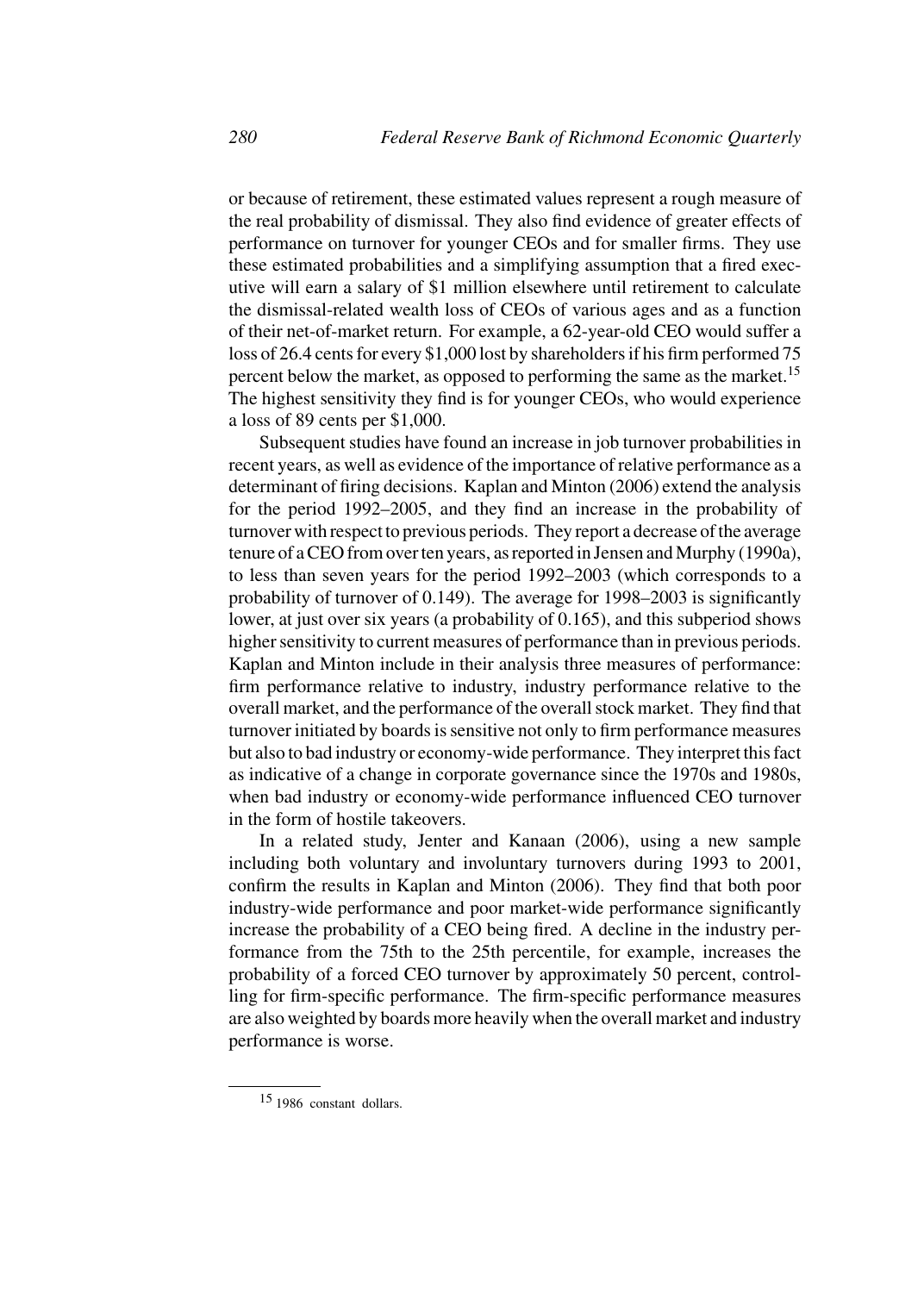Gibbons and Murphy (1992) derive a model with explicit contracts and career concerns that builds on Holmström (1999). Career concerns represent the expectation over future wages based on the market beliefs about the quality of the CEO. They present empirical evidence that explicit incentives increase as the CEO gets closer to retirement age: for one, two, or three years left in office, respectively, they find elasticities of pay to performance of .178, .203, and .183, compared with elasticities of .119 and .116 when they have five or six years left. They interpret this evidence as support for their theoretical findings that career concerns complement the explicit incentives provided by the ties of current wealth to performance in their current employment.

Overall, the available measures of indirect sensitivity of pay to performance appear to have been increasing in the last three decades, in accord with the increase in the direct sensitivity of pay.

#### **Explanations of Sensitivity Facts**

Two main empirical regularities emerge from the studies reviewed previously. First, the sensitivity of pay is smaller for CEOs of larger firms. Second, the sensitivity of pay across all firm sizes has increased in the last two decades. In the following subsections, I review the main theoretical explanations proposed for these two facts. Finally, I include a subsection that presents justifications for a set of characteristics of real life compensation contracts. These characteristics may, to the uninformed eye, seem unappealing for the provision of incentives. The theoretical models show, however, that they may just be the optimal instruments to implement sensitivity of pay to performance.

#### *Fact 1: The Sensitivity of Pay Decreases with Firm Size*

Baker and Hall (2004) show that, in the presence of moral hazard, the sensitivity of pay optimally decreases with the size of the firm. They rely on a partial equilibrium model with multitasking and heterogeneity in the marginal productivity of the CEO as a function of the firm size. In recent work, Edmans, Gabaix, and Landier (forthcoming) extend Gabaix and Landier (2008) and present an agency model embedded in a competitive market model for talent. They propose a measure of sensitivity of pay that their theory predicts as independent of firm size: the dollar change in wealth for a percentage change in firm value, scaled by annual pay.

## *Fact 2: There has been an Increase in Sensitivity of Pay in the Last Two Decades*

The explanations for the increase in sensitivity of pay to performance fall mostly into two categories: those that maintain that the increase has been driven by changes in firm characteristics and increased market competition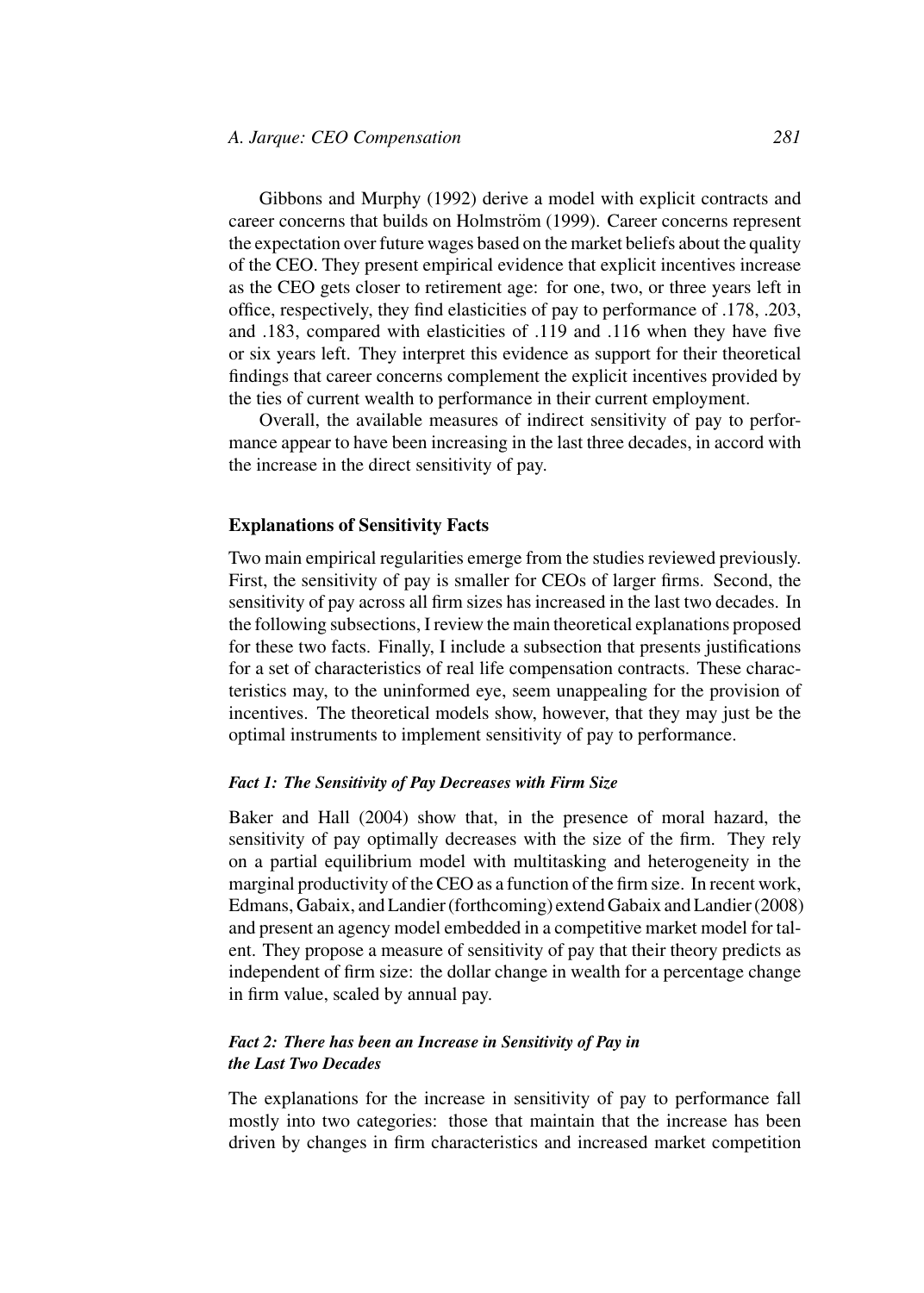and those that maintain that the increase has been driven by an improvement in corporate governance practices.

A good example of the first category of explanations is the work of Cuñat and Guadalupe who, in a series of three papers (2004, 2005, 2006), evaluate the changes in CEO compensation following several changes in market conditions:<sup>16</sup> Cuñat and Guadalupe (2004) study two episodes of deregulation of the U.S. banking system and find that the increase in competition is correlated with an increase in sensitivity of pay; Cuñat and Guadalupe (2005) find that in the period following the sudden appreciation of the pound in 1996, which implied different levels of competition for tradables and nontradables, we observe an increase in sensitivity of pay for executives in the tradables sector; Cuñat and Guadalupe (2006) find, for a sample of U.S. executives, that industries more exposed to globalization (higher foreign competition as instrumented by tariffs and exchange rates) exhibit higher sensitivity of pay, higher dispersion of wages across different levels of executives, and higher demand for talent at the top, which drives up the salary of the CEO. This evidence supports the conclusions of some theoretical papers that analyze the effects of increased competition for talented CEOs. Frydman (2005), for example, presents a dynamic model of executive compensation and promotions in which the superior information of firms about their incumbent workers implies that an increase in the relative importance of general skills versus firm-specific skills triggers an increase in manager turnover, increased differences in pay among executives of different ranks of the same firm, and higher levels of pay. Frydman contrasts these implications with historical data on compensation, careers, and education of top U.S. executives from 1936 to 2003. She concludes that facts are consistent with the predictions of her model under the hypothesis of an increase in the relative demand of general skills after the 1970s.

The work of Holmström and Kaplan (2003) falls under the second (possibly complementary) category of explanations. They argue that the changes in corporate governance of U.S. firms in the last two decades have had a net positive impact, translating into higher sensitivity of pay to performance. Although they recognize that the increase in options compensation has probably led to new incentive problems that may be behind the corporate scandals of recent years, they argue that the evidence is still in favor of an improvement in the management of firms. They identify three main positive signs: the good comparative performance of the U.S. stock market with respect to the rest of the world, the undisputable increase in the link between CEO compensation and firm performance, and the use of compensation schemes by buyout investors and venture capital investors that resemble those of the average public firm. They review the trends in corporate governance since the

<sup>16</sup> See, also, references in Gabaix and Landier (2008).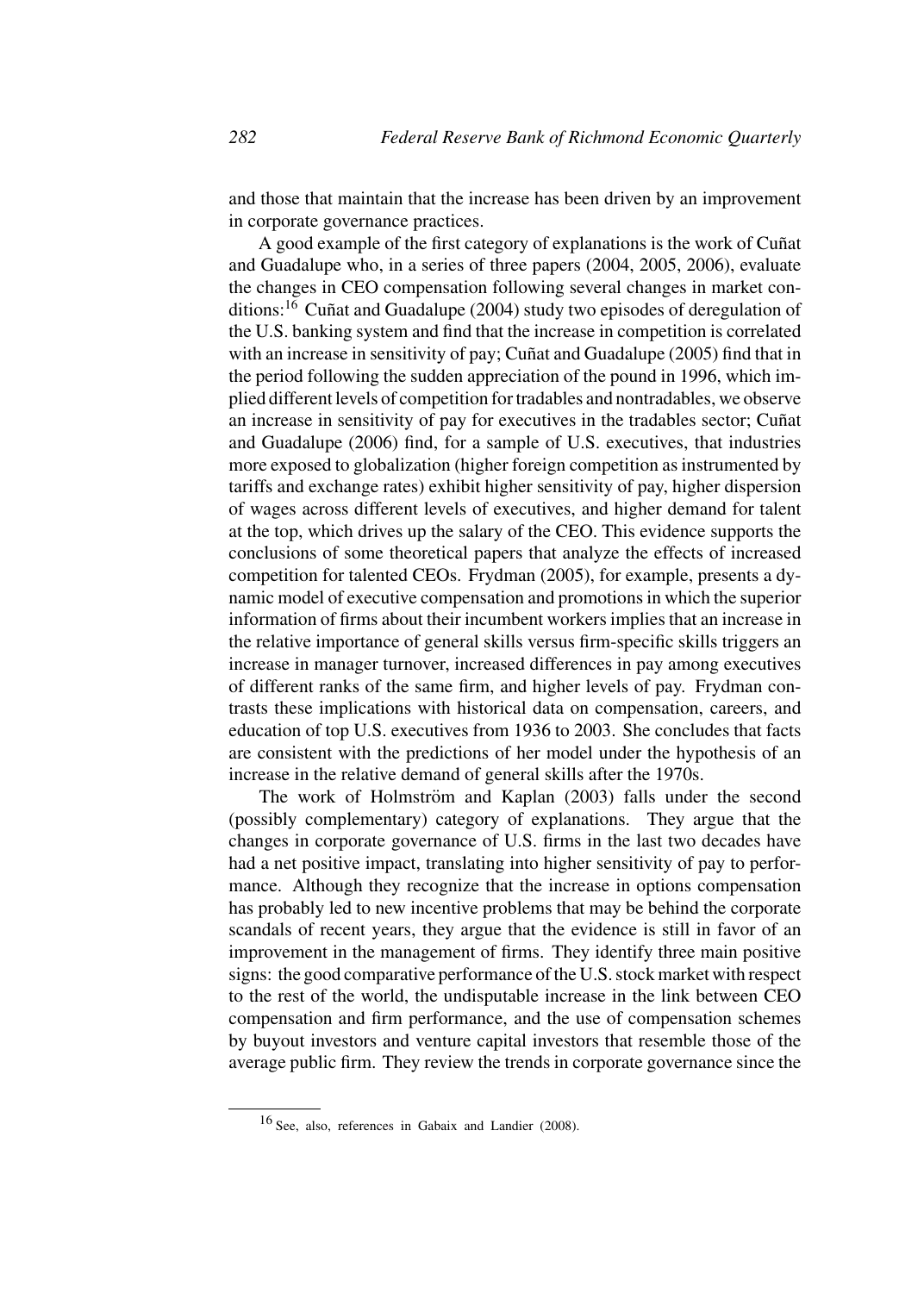1980s and they identify, as a sign of success, the increasing convergence of international governance practices to those of the United States, which were drastically different from those of, for example, Germany and Japan during the 1980s. They also point to an increase in shareholder activism, which may be due to an increased institutional shareholders' stake in public companies: their overall share in the total stock market went from 30 percent in 1980 to more than 50 percent in 1994. Gompers and Metrick (2001) report evidence supporting the hypothesis in Holmström and Kaplan (2003) that institutional investors improve corporate governance. They find that over the period 1980– 1996, firms with higher shares of institutional shareholders had significantly higher stock returns. Gompers, Ishii, and Metrick (2003) construct an index to proxy for the level of good governance of firms based on data on completion of a number of governance provisions aimed at protecting shareholder's rights. They collect data on four dates between 1990 and 1998 and include a very high proportion of the largest U.S. firms according to market capitalization. They find strong correlation between good governance and good firm performance in terms of Tobin's Q (market value over book value), profits, and sales growth. Holmström and Kaplan (2003) also identify signs of improved board of directors' independence: an increase in CEO turnover, a decrease in the size of boards, and an increase in the proportion of the compensation of board members that is in the form of stock and options of the firm.<sup>17</sup> An earlier theoretical paper, Hermalin and Weisback (1998), provides support for the importance of board independence on sensitivity of pay and, in general, CEO performance. This paper models explicitly the determination of independence levels of the board of directors. The CEO uses his perceived higher ability with respect to any alternative hire to bargain with the board and influence its composition. Their model has implications consistent with empirical facts for the 1980s and 1990s, such as CEO turnover being negatively related to prior performance, with greater effect for firms with more independent boards and with accounting measures being better predictors of turnover than stock price performance. Also, the independence of the board is likely to increase after poor firm performance and decrease over a CEO's career.

#### *Diversity of Compensation Practices*

In spite of the existence of some stylized facts on sensitivity of pay, real life compensation packages are highly complex and diverse. It is easy to find examples of features of compensation instruments and practices that may seem counterintuitive to the uneducated eye, such as the lack of relative

<sup>&</sup>lt;sup>17</sup> Compensation boards are independent committees that design the compensation of the top managers of the firm. See Section 4 on regulation for details on the legal requirements for defining this board and the board of directors as "independent."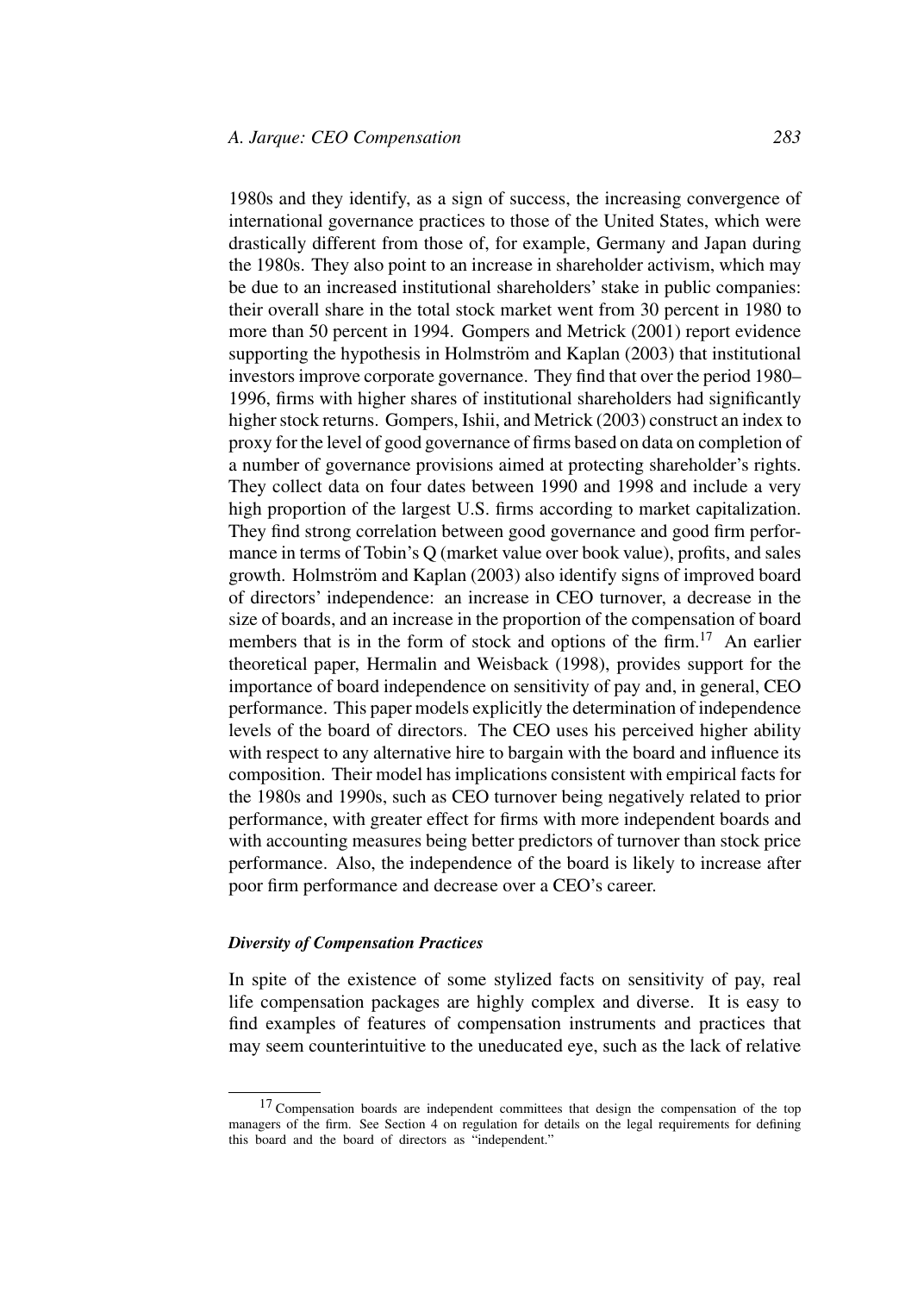performance evaluation, or the repricing of options gone out-of-the-money. However, changing environments and dynamic considerations sometimes imply that such features are part of an efficient provision of incentives. What follows is a brief (nonexhaustive) list of recent theoretical articles that provide justification for some controversial compensation practices.

**Commitment**. Clementi, Cooley, and Wang (2006) show in a dynamic model of CEO compensation that implementing optimal incentives for executives in the presence of moral hazard and limited commitment through the issue of securities dominates deferred cash compensation arrangements; granting securities improves commitment and helps retain CEOs.

**Dynamic Incentives**. Wang (1997), as discussed previously, provides a model of repeated moral hazard that can explain very small (or even negative) sensitivities of CEO pay based on the optimal smoothing of incentives over time.

**Learning**. Celentani and Loveira (2006) show how learning about common shocks in the economy can explain the apparent absence of relative performance evaluation documented in the literature.<sup>18</sup> In the presence of moral hazard, if the productivity of the CEO's effort depends on aggregate conditions, the optimal compensation contract is not necessarily decreasing in poor relative performance.

**Short-term Stock Price Performance**. Current compensation plans are often criticized for providing incentives for CEOs to engage in actions that increase stock prices in the short term as opposed to creating long-term value for the shareholders.<sup>19</sup> Bolton, Scheinkman, and Xiong (2006) present a model that explicitly accounts for liquidity needs as a reason to participate in the stock market. They show that shareholders may in some circumstances benefit from artificial increases in today's stock prices, which influence the belief of speculators and allow the firm to sell its stock at higher prices in the future. This implies that compensation packages are sometimes optimally designed to make CEOs take actions that make short-term profits higher.

**Targeting Efforts of the CEO**. Kadan and Swinkels (2008) present a model in which the choice between restricted stock grants or option grants is linked to the potential effect of a manager's actions on firm survival. In financially distressed firms or startups where this effect is higher, stock is more efficient than options. The choice of compensation instruments helps the firm tailor the sensitivity of pay to the firm's idiosyncratic position. They find empirical evidence of stock being more widely used than options in firms with a higher probability of bankruptcy.

**Repricing**. The public perception of the practice of decreasing the exercise price of options that are out-of-the-money is that it "undoes" incentives

<sup>18</sup> See, for example, Gibbons and Murphy (1990).

<sup>19</sup> See, for example, Jensen, Murphy, and Wruck (2004).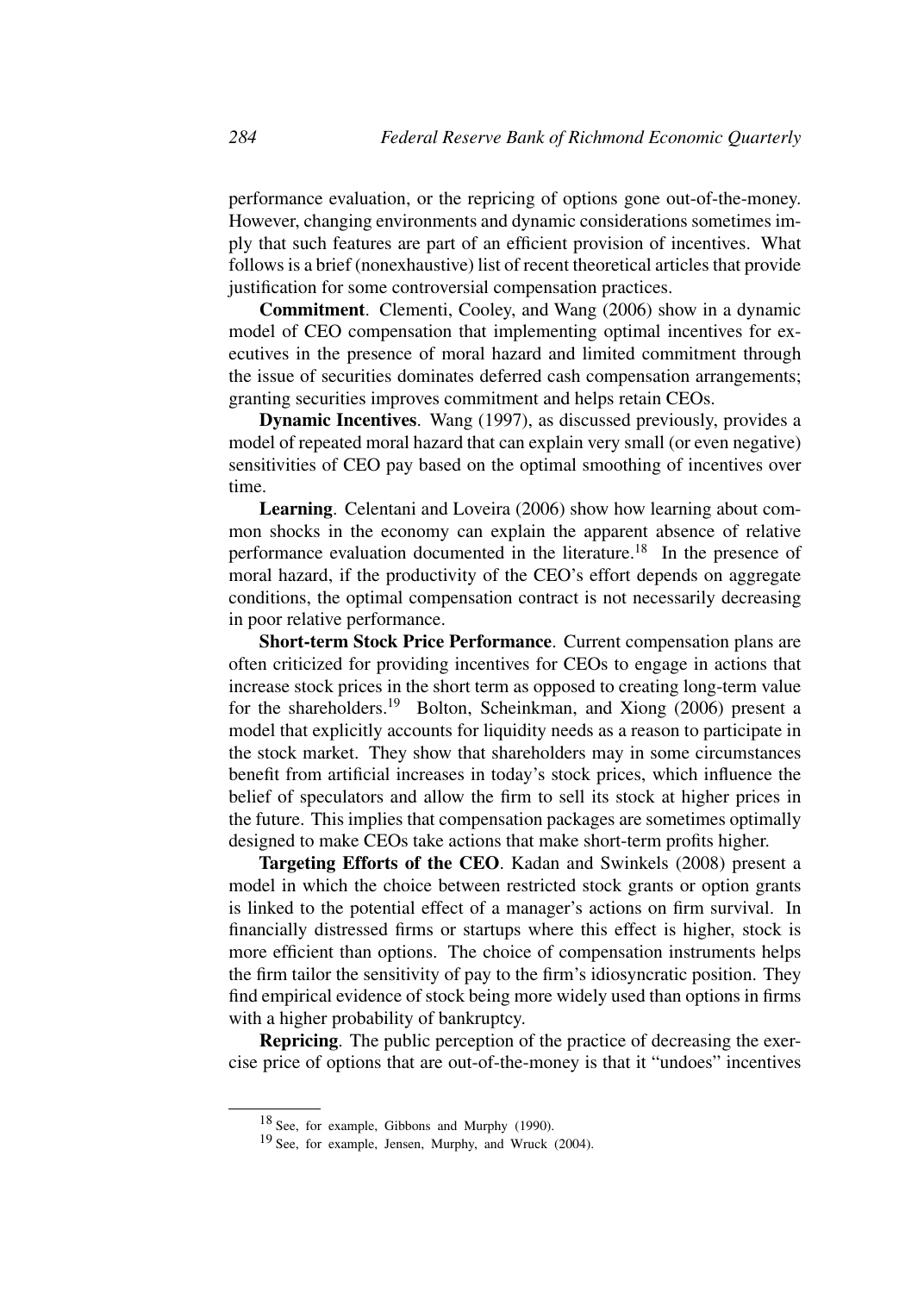and is thus interpreted as a sign of management entrenchment. This practice of repricing is fairly uncommon: Brenner, Sundaram, and Yermack (2000) report that 1.3 percent of the executives in their sample (top five officers in a sample of 1,500 firms between 1992 and 1995) had options repriced in a given year. However, it has received academic attention, perhaps motivated by its reputation as a bad compensation practice. Chance, Kumar, and Todd (2000) identify size as the main predictor for firm reprices, with smaller firms repricing more often. Brenner, Sundaram, andYermack (2000) find that higher volatility also significantly raises the probability of repricing. Carter and Lynch (2001) find that young high technology firms and those whose outstanding options are more out-of-the-money are more likely to reprice. Chen (2004) finds that firms that restrict repricing have a higher probability of losing their CEO after a decline in their stock price and that they typically grant new options in those circumstances, possibly in an effort to retain the CEO. Acharya, John, and Sundaram (2000) present a theoretical model that implies that the practice of repricing can be optimal in a wide range of circumstances. The intuition is that there are benefits to adjusting incentives to information that becomes available after the initial granting and before the expiration of the options; in many cases, these benefits offset any loss in ex ante incentive provisions because of the lack of credibility from possible repricings.

# **4. REGULATION**

The current levels of CEO compensation are viewed by many as excessive and unjustified. It is not uncommon to see demands in the popular press for government regulation of CEO pay.<sup>20</sup> However, the effects of regulation in a complicated matter such as the design of compensation packages for top executives are not always clear. An example of this is the change in regulation that was introduced in 1993 that limits tax deductions for any compensation above \$1 million. This limit was introduced partly as a response to the popular rejection of the big increases in CEO pay that took place in the early 1990s. The law, however, established an exception to the limit: "performance-based" compensation (such as, for example, bonuses and options granted at the money).<sup>21</sup> Empirical studies cited below have found that firms have shifted compensation away from salary and toward stocks and options in response to the limit. A popular view today is that the inclusion

<sup>20</sup> As a recent example, the Emergency Economic Stabilization Act of 2008 passed by Congress on October 3, 2008, explicitly includes some limits on CEO compensation for firms in which the Treasury acquires assets or is given a meaningful equity or debt position. The compensation practices of such firms "must observe standards limiting incentives, allowing clawback and prohibiting golden parachutes." Restrictions also apply to firms that sell more than \$300 million in assets to the Treasury through auction.

 $21$  For references, see United States Senate (2006).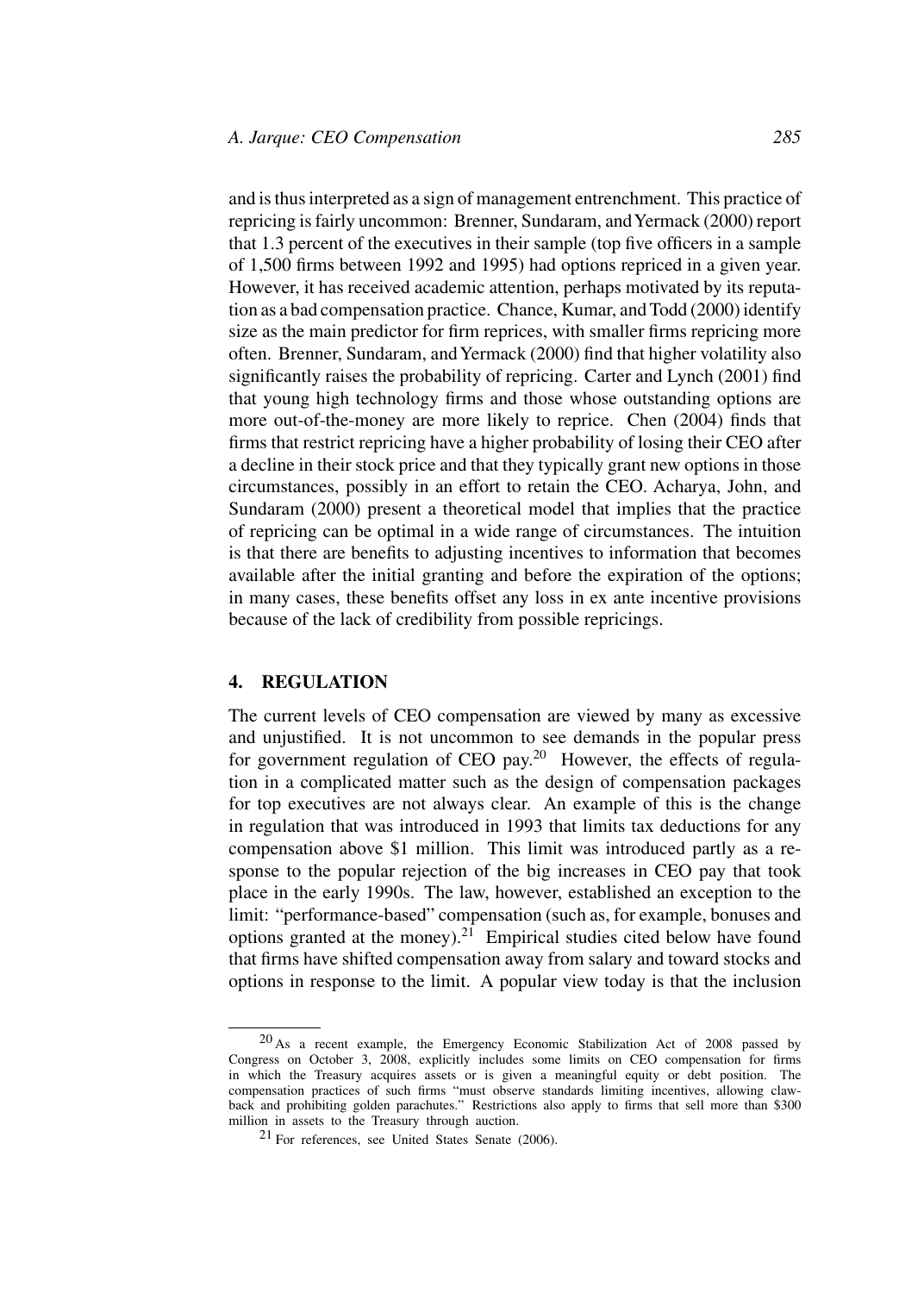of stocks and options in the compensation packages, together with the stock market boom, is partly responsible for the recent increase in CEO pay. Did the \$1 million limit contribute sizably to the increase in pay by encouraging the use of performance-based compensation? In this section, I review the academic studies that have studied this question, as well as the effect of other changes in the tax treatment of CEO compensation.

Regulation has also been introduced in recent years to improve corporate governance in the United States.<sup>22</sup> Mainly, the measures have targeted improved coordination and power of shareholders, as well as the transparency of compensation practices. As a recent example, in the aftermath of corporate accounting scandals at Enron, WorldCom, and other important U.S. firms, the Sarbanes-Oxley Act of 2002 (SOX) increased the legal responsibilities of CEOs and of compensation committees. There are academic studies on the effect of regulation on corporate governance and I summarize their main conclusions in the second part of this section.

#### **Tax Advantages**

Tax exemptions for deferred compensation have been in place since the early 1980s. These tax exemptions apply to the capital gains tax owed by a CEO, which is levied for capital gains that are part of his compensation. We may wonder whether the savings on capital gains tax for stock option grants could have played a role in explaining the spectacular increase in the use of options in compensation packages. Also, some of the regulatory efforts that have stated specific limits for tax deductions have triggered criticisms since firms that were paying less to their executives may now raise their salaries to the limit, which is rendered by the regulation as acceptable. For example, with the passing of the Deficit Reduction Act of 1984, the U.S. government imposed a tax on excessive (three times the executive's recent average remuneration) "golden parachutes," i.e., payments to incumbent managers who were being fired in relation to a change in control. Jensen, Murphy, and Wruck (2004) argue that these types of agreements were fairly uncommon before the law was passed and that the regulation had the effect of endorsing the practice, which became a standard in the following years. A similar argument has been made for the Omnibus Budget Reconciliation Act resolution 162(m) of 1992, which imposed a \$1 million cap on the amount of the CEO's nonperformance-based compensation that qualifies for a tax deduction.

In this section, I review a few of the academic studies that have tried to quantify the effect of tax advantages on CEO compensation. The main conclusion is that there exists a tax advantage of deferred compensation, although

<sup>22</sup> See Weinberg (2003) for a discussion of the financial reporting issues in corporate governance and of the Sarbanes-Oxley Act of 2002.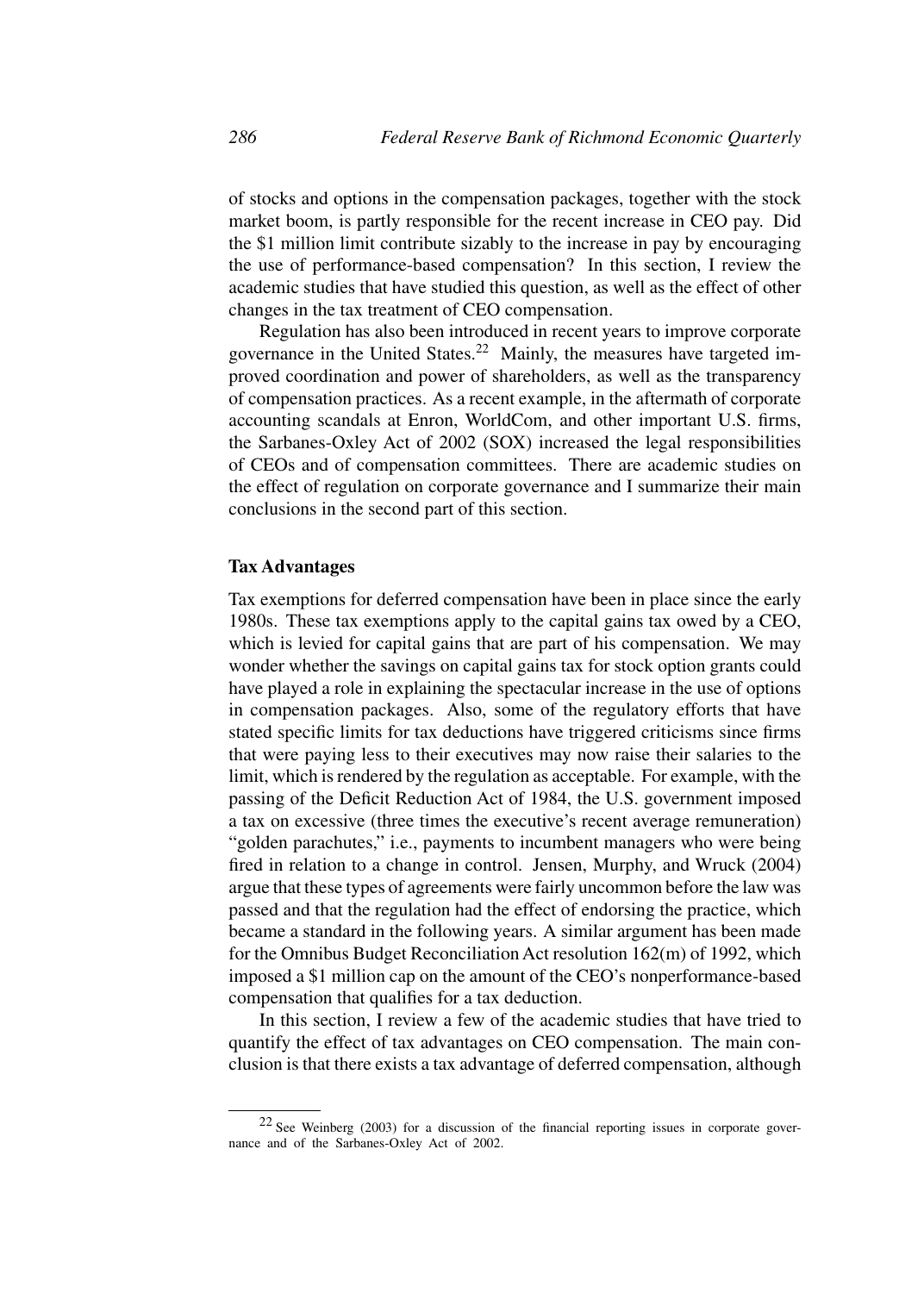a modest one. Also, studies of the effect of resolution 162(m) have found evidence of a certain increase in salaries of companies that were paying less than \$1 million before the new law was enacted, as well as some shifting of compensation toward performance-based instruments and away from salaries. There is evidence that this shift translated into a slight increase in total compensation. The studies, however, do not find evidence that the majority of the spectacular rises in the level of compensation and the increases in the use of options can be attributed to tax reasons.

# *Quantifying the Effect of the Special Tax Treatment for Compensation in the Form of Options*

Currently, pay in the form of options has a tax advantage for CEOs when compared to payments in salary: There are no capital gains tax charges on the increase in value of a stock from the grant date to the exercise date. If, after exercise, the executive holds the stock and there is further increase in its value, capital gains tax is owed only on the appreciation from the date of exercise to the date of sale.

Motivated by different tax treatments of various instruments of compensation, Miller and Scholes (2002) explicitly compare the after-tax value (together for the firm and the CEO) of compensation in wages and several deferred compensation instruments (deferred salary schemes, stock purchase plans, deferred stock plans, nonqualified option plans, and insurance plans). Miller and Scholes document that by 1980 there had been already a rapid increase in the usage of deferred compensation versus bonus and salary. The use of these instruments is usually interpreted as a sign of incentive provision: With the granting of stock options, the compensation board attempts to align the incentives of the CEO with those of the shareholders, which helps increase the long-term value of the company. However, they find that none of the instruments they analyze have clear tax disadvantages with respect to wage payments: they are all either beneficial or tax-neutral. They argue that the tax savings makes it difficult to identify incentive provision as the only reason for deferred compensation.

The advantage of options versus pay is also analyzed in Hall and Liebman (2000) with data for 1980–1994.<sup>23</sup> A simplified version of their analysis is presented here. We must compare two alternative ways of compensating the CEO, both with net present value of *P* for the firm. On one hand, the firm could grant options to the CEO for a present value of *P*, which would vest in *N* years. The return of this compensation to the CEO, assuming an annual return of *r* for his firm, is

$$
P\left[1+r\,(1-T_c)\right]^N\left(1-T_p\right),\,
$$

<sup>23</sup> For details on current tax treatment of CEO compensation, see United States Senate (2006).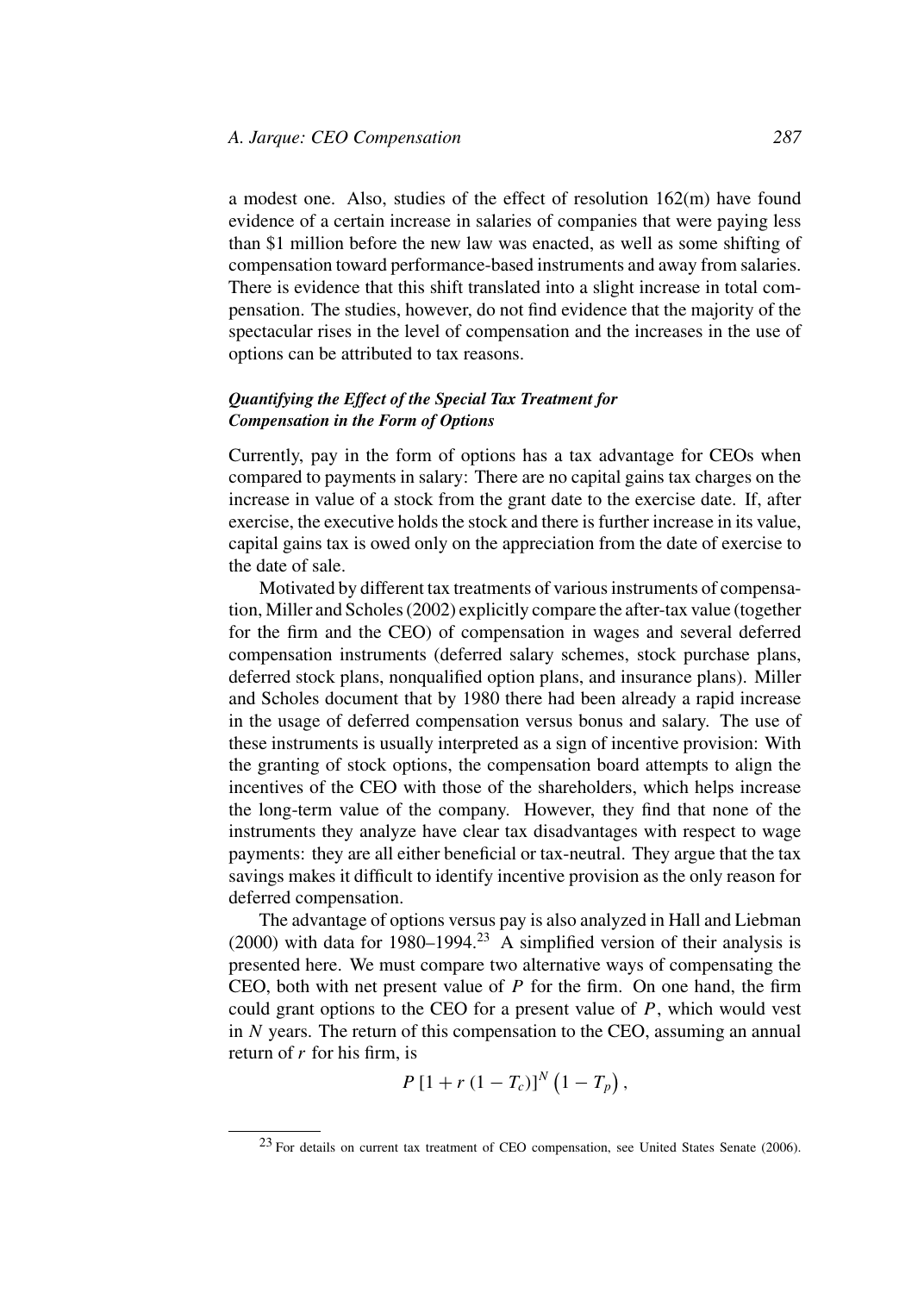

**Figure 3 Evolution of Tax Advantage Compared with the Proportion of Pay Given in the Form of Stock and Options**

Source: IRS and *Forbes* magazine.

where  $T_p$ ,  $T_c$ , and  $T_{cg}$  are, respectively, the personal, corporate, and capital gains tax rates. On the other hand, the firm could schedule a cash payment of *P* today. Assuming the CEO invests the whole after-income tax amount in a nondividend-paying security with the same return, *r*, for the same number of years, *N ,* the return of the cash payment to the CEO is

$$
P\left(1-T_p\right)\left[1+r\left(1-T_c\right)\right]^N-T_{cg}P\left(1-T_p\right)\left\{\left[\left(1+r\left(1-T_c\right)\right)^N-1\right]\right\}.
$$

Therefore, the options advantage, *A*, depends on the three tax rates:

$$
A(T_p, T_c, T_{cg}) = T_{cg} P (1 - T_p) \{ [(1 + r (1 - T_c))^N - 1] \}.
$$

Hall and Liebman (2000) report the value of *A* for the period 1980– 1998 by substituting the corresponding rates, keeping everything else equal. They find that the advantage of options versus cash compensation reached a maximum of \$7 per \$100 of compensation *P* in 1988–1990 and was down to \$4 per \$100 in 1998. Figure 3 plots the value of the advantage reported in the paper, plus the value for the period 1980–2007 using recent tax rates. The Bush tax breaks have decreased the advantage of options in recent years;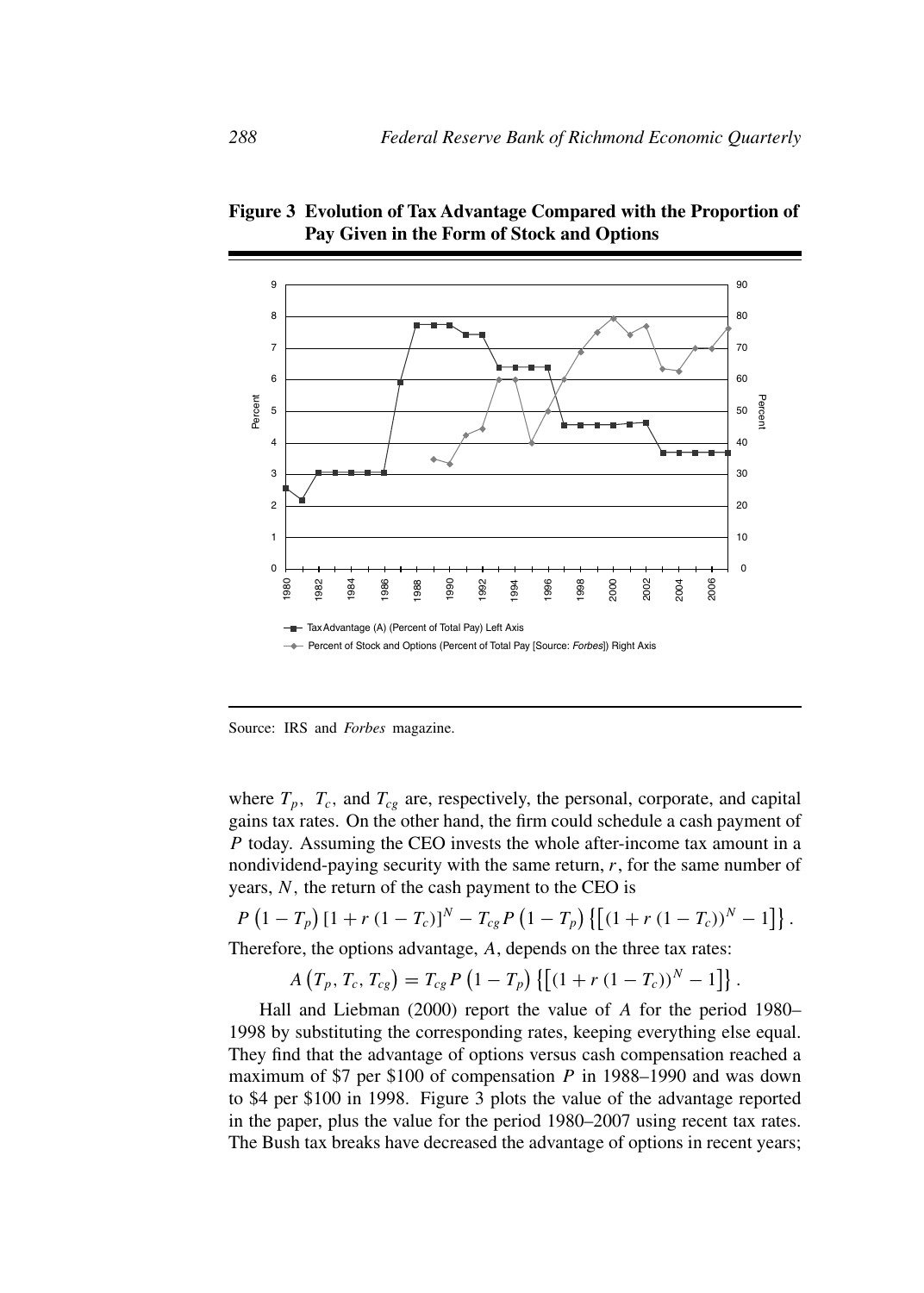after they expire, and with no further changes, the advantage should go back to the \$4 calculated for 1998. In the same figure, on the right axis, I have plotted the ratio of option grants over total compensation from 1992 to 2007 from the *Forbes* data previously shown. Comparing the two series, we can see that, although tax advantages were decreasing in the later period, options were being used relatively more intensively than salaries. Hall and Liebman (2000) complement their analysis with regressions of the use of options on the several tax rates and their calculation of the tax advantage and find no evidence of a sizable effect.

## *Quantifying the Effect of Caps on Deductibility of CEO Salaries*

When firms calculate their corporate tax liability, under the Internal Revenue Code, they are allowed to subtract from their revenues the compensation of their workers. Prior to 1993, this deduction included all compensation given to the top executives of the firm.<sup>24</sup> In 1993, new regulation took effect that limited the deductions of the compensation of each of the five highest ranked executives of a firm to \$1 million (section 162(m) of the Internal Revenue Code). The regulation specifies an exception to the \$1 million limit: Compensation that is performance-based can be deducted regardless of being worth more than \$1 million.

The requirements to qualify as performance-based for each form of compensation can be summarized as follows:

- Salaries are, by nature, nonperformance-based. Any company paying its CEO a salary higher than \$1 million would face higher tax costs after the change in regulation.
- A bonus program qualifies if it specifies payments contingent on objective performance measures and is approved in advance by the vote of the shareholders.25
- Stock options are considered entirely performance-based compensation. In order to qualify for tax deduction, firms have to detail in an option grant plan the maximum number of options that can be awarded

<sup>&</sup>lt;sup>24</sup> The accounting of compensation expenses is briefly discussed later in relation to regulation of disclosure of information to shareholders and the valuation of options.

<sup>25</sup> Murphy (1999) documents that companies do include subjective measures of the performance of the CEO in their bonus plans, usually labeled "individual performance." In the typical bonus plan in his data source, this subjective component rarely exceeds 25 percent of the executive's bonus.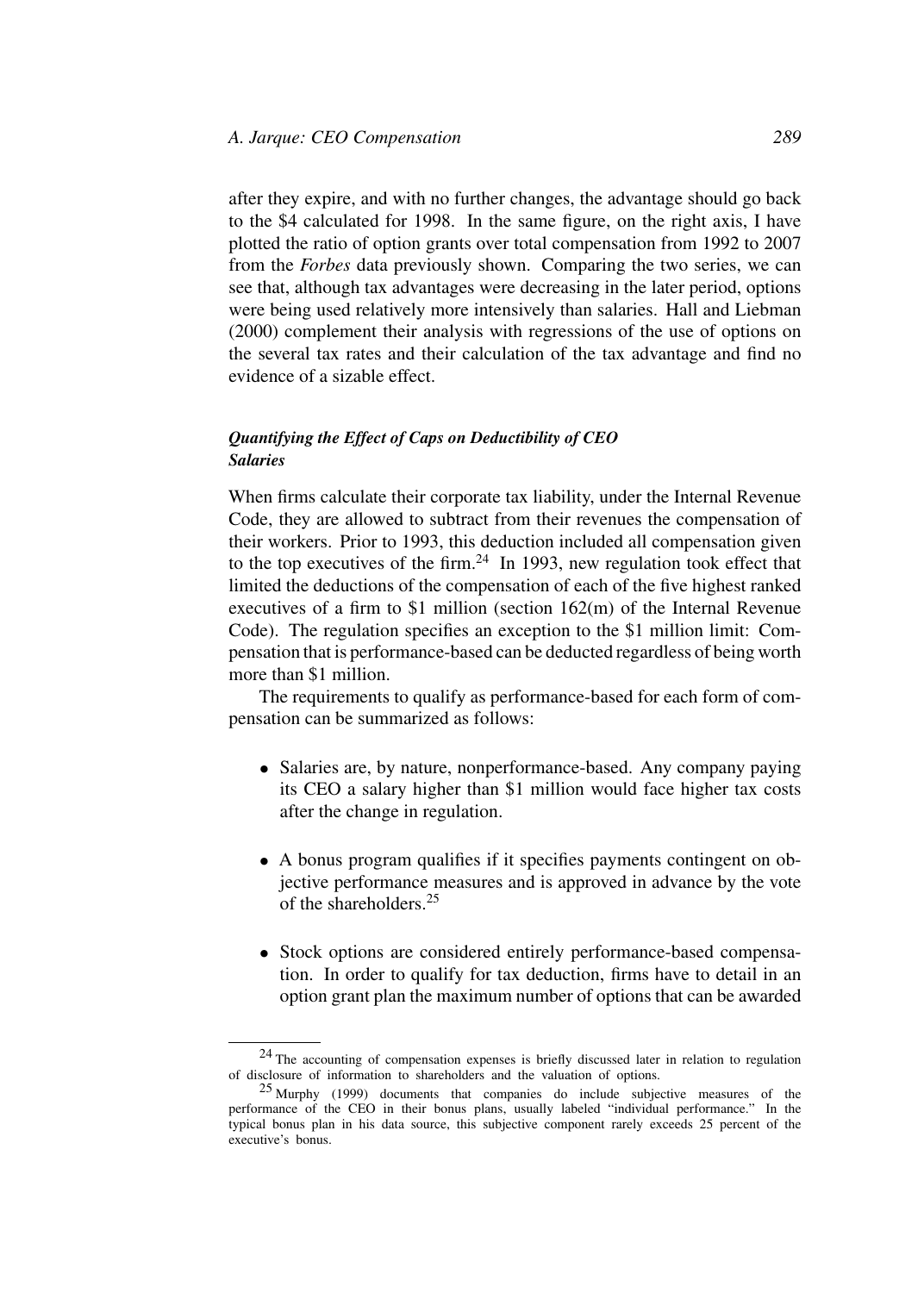to a given executive in the specified time frame. The plan needs to be approved by the shareholders.26

• Stock grants and other types of deferred compensation (pensions, severance payments, etc.) are only considered performance-based if they are granted or their selling restrictions vest based on performance targets.

I now review the three main academic studies of the effect of this change in regulation.

A simple strategy of testing for the effect of section 162(m) on pay practices is to regress changes in compensation on changes in firm value:

$$
\Delta \ln (w_{it}) = \beta_0 \Delta r_{it} + \delta_t + \varepsilon_{it},
$$

where  $\delta_t$  captures the annual growth rates.<sup>27</sup> Lower values of  $\delta$  after the reform would imply the regulation succeeded in slowing the growth of executive compensation. However, the trends in CEO compensation may be responding to changes in the environment other than regulation. To identify the effect of the reform, the empirical studies have exploited the cross-sectional variation in the population of firms. By separating the firms in which compensation practices were not affected by the cap on deductions, they can use those as a control group and isolate the effect of the regulation:

$$
\Delta \ln (w_{it}) = \beta_0 \Delta r_{it} + \alpha_t A F F E C T E D + \delta_t + \varepsilon_{it},
$$

where the difference in  $\alpha_t$  before and after the change in regulation captures the effect of deduction limits on the growth of pay in the affected firms.<sup>28</sup> Deciding which firms should be classified as affected is not such a simple task, however. Hall and Liebman (2000), for this purpose, use data on the compensation in 1992, the only observation available in the Execucomp data set before the change in the law. They construct a variable equal to 1 if the salary observation in 1992 is above \$1 million, and equal to \$1 million divided by the salary for firms below that level. They find that a CEO with a \$1 million salary in 1992 saw, after the new regulation, his salary grow at an annual rate of approximately 0.6 percent less than an executive earning \$500,000.

Perry and Zenner (2001) propose three alternatives for identifying the set of firms affected by the regulation. One is the same indicator constructed in

<sup>26</sup> These plans are usually specified for several years. If, after approval, the compensation board finds it necessary to exceed the total number of options specified in the plan for a given CEO, the excess amount of options does not qualify for a deduction.

<sup>27</sup> In the empirical studies, several measures of performance (sometimes logged, sometimes in differences) and lagged performance are included as explanatory variables, as well as other controls like CEO tenure and other relevant available information. In this section, I use a simplified statement of the regression equations meant only for illustration.

<sup>28</sup> It has also been argued that setting the deduction cap at \$1 million encouraged firms that were far below this level of compensation to increase their manager's pay, since \$1 million became "acceptable" (see *Wall Street Journal* 2008). If this effect really existed, it would bias the estimates in the above regression.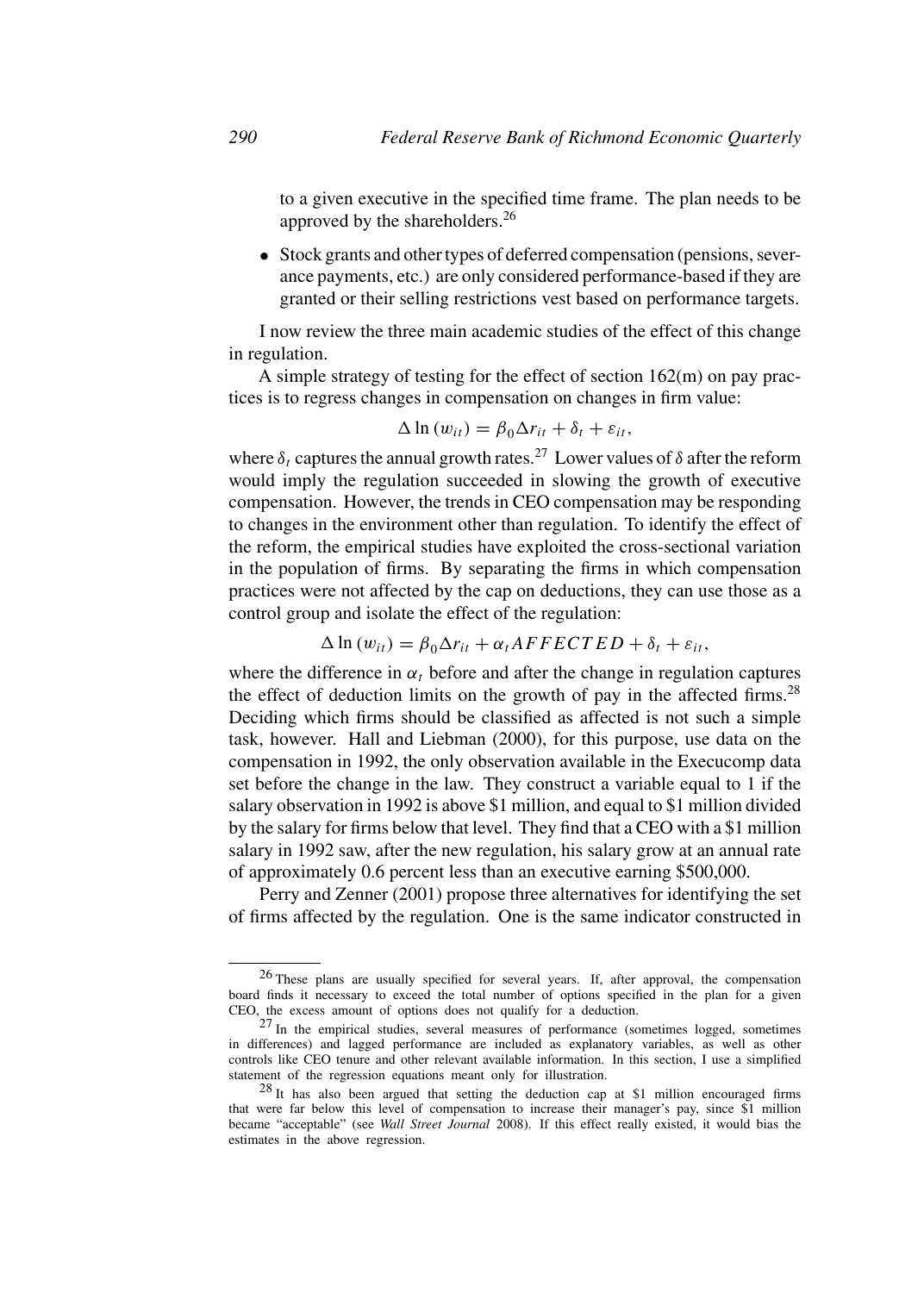Hall and Liebman (2000), a second one is an indicator that takes a value of 1 if the salary in 1992 is above \$900,000, and a third is an indicator that takes a value of 1 if the executive had a combined salary and bonus payment above \$1 million in any year before the change in regulation. They find similar results in the three specifications. Consistent with Hall and Liebman (2000), Perry and Zenner estimate lower growth of salaries for affected firms and evidence of an increase in the sensitivity of bonus and total compensation to stock performance after 1993.

Rose and Wolfram (2002) point out that using 1992 levels of pay to classify firms creates statistical correlation between compensation and the variable that indicates whether firms are affected by the regulation that does not correspond to an effect of the change in the law: Firms that had higher compensation levels in 1992 had different characteristics than low compensation firms and these characteristics likely influence their pay growth rate. They propose an alternative estimation using differences in differences that circumvents this problem.29 To correct for potential bias, Rose and Wolfram construct their indicator for affected firms using predicted instead of observed compensation for years after 1993: They use data in 1992 to construct what the level of compensation of each firm in the sample would have been had there not been a change in regulation. They construct the indicator based on combined salary and bonus payments, since they find that using only salary or broader measures of compensation constitutes a less precise predictor. Based on their classification methodology, the sample mean growth rates of compensation after 1993 were higher for affected firms than for those that were unaffected. An important feature in Rose and Wolfram's analysis is that they include data on the decisions of qualification of salary, bonus, and stock plans (although this is limited to a small sample of firms, based on a consultant firm survey). Stock option plan qualification is the most common choice; in their sample, this implies a tax savings of about 25 percent of ex ante total compensation. About two-thirds of the sample of firms had qualified their stock plans by 1997. Rose and Wolfram find that affected firms were more likely than unaffected firms to qualify their long-term incentive plans (more than twice as likely) and bonus plans (three times more likely), but both groups qualify their option plans in the same proportion. They find evidence of salary compression at the \$1 million level after 1993 and a flattening of the distribution of cash payments (salary plus bonus) for firms that choose to qualify bonus plans. However, they do not find strong statistical evidence for an overall compression effect for all firms. Hence, they find no evidence of a perverse consequence of the law suggested in the financial press, whereby the argument was that nonaffected firms raised their salaries to \$1 million because the limit was in fact made into

<sup>29</sup> See, also, Rose and Wolfram (2000) for a detailed explanation.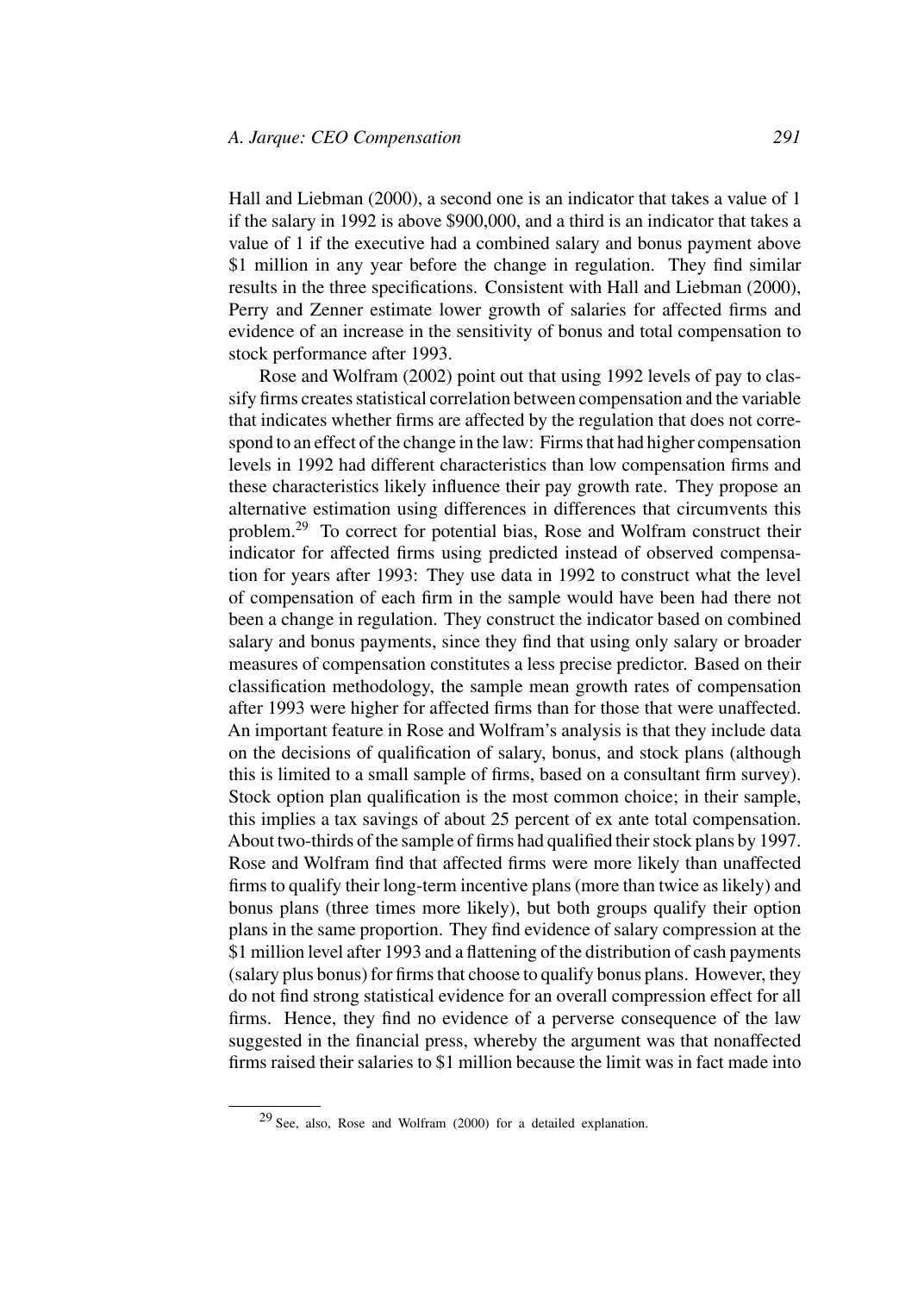an "acceptable" standard by the new law. Interestingly, Rose and Wolfram find that firms that choose to qualify their option plan have higher growth of salary, bonus, and total compensation after 1993 than both unaffected firms and affected firms that do not qualify. Their estimates are, in general, very noisy, but their evidence is consistent with the hypothesis that qualification and limiting the compensation growth are alternative means of responding to political pressures on executive compensation.

#### **Regulating Corporate Governance**

Several regulations passed in the last 15 years have focused on improving corporate governance in U.S. firms. I now summarize the most important initiatives.

In 1992 the SEC increased the disclosure requirements in proxy statements, asking firms to include detailed information about the compensation of the CEO, chief financial officer, and the three other highest-paid executives. Along with those details, the statements had to include an explanation of the compensation policies of the firm, as well as performance measures of the firm in the past five years. In particular, firms were required to report the value of option grants given to the executives. Options could be valued at the time of grant using several alternatives. If Black-Scholes valuation was used, companies were not required to specify the value of the parameters used in the formula, such as the risk-free interest rate, expected volatility, and dividend yield, or any adjustment to the valuation made to take into account the nontransferability of the options and the risk of forfeiture. Alternatively, firms could choose any other accepted pricing methodology, even simply the value of the options under the assumption that stock prices would grow at 5 percent or 10 percent annually during the term of the option (the "potential" or "intrinsic" value of options). In November 1993, the SEC amended its rules and required the disclosure of the parameters used for the valuation and details of any discount.<sup>30</sup> The reforms of 1992 also expanded the set of allowable topics for shareholder proposals to include executive compensation and decreased the minimum share or capital stake necessary to initiate a proxy vote.

Following the accounting fraud scandals at Enron, Tyco, WorldCom, and a number of other firms, the government passed the Sarbanes-Oxley Act in July  $2002<sup>31</sup>$  The Act had several consequences for corporate governance practices, mainly the requirement of independent accounting auditing, mandatory executive certification of financial reports (accompanied by an increase in penalties for corporate fraud), forfeiture of certain bonuses to executives

<sup>30</sup> Murphy (1996) finds evidence that, in the year in which they had a choice, managers chose the valuation method that minimized the value of their pay.

<sup>31</sup> In November 2001, after weeks of SEC investigations, Enron filed a restatement of its financial results that revealed that the company had underreported its debt exposure.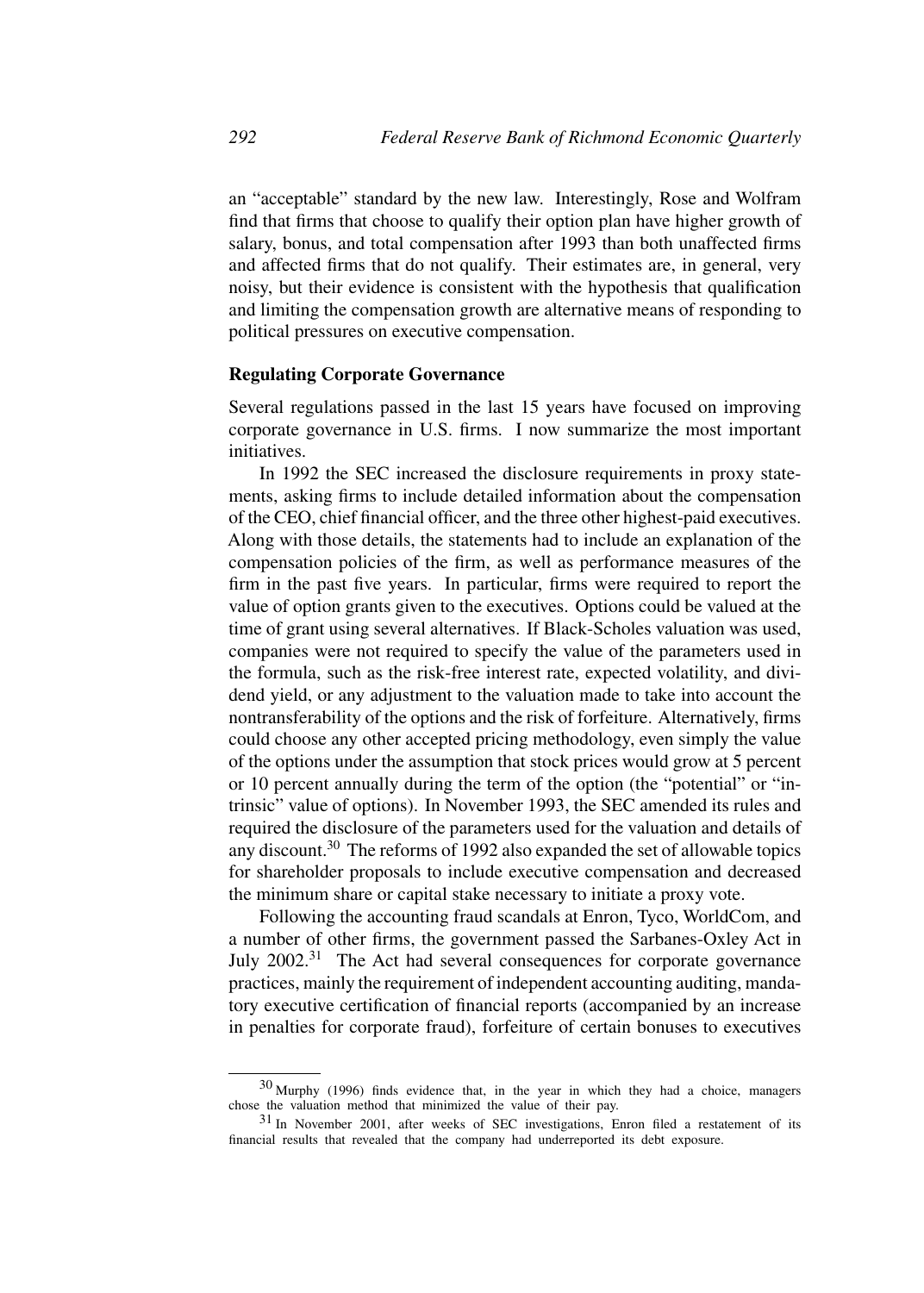after a financial restatement resulting from malpractice, or the prohibition of personal loans extended by the firm to the executives. In November 2003, the SEC approved proposals by the NYSE and NASDAQ to guarantee the independence of directors, compensation committees, and auditors.

In 2004, the Financial Accounting Standards Board (FASB) modified their recommendations for the valuation of stock grants: Reporting the fair value of options became the norm, eliminating the previous alternative of reporting their intrinsic value, and expensing requirements were extended to options granted with an exercise price equal to or higher than the market price at the time of granting (FAS 123[R]). In 2006, the SEC made these recommendations compulsory. At the same time, it increased the disclosure requirements of compensation of the executives (salary and bonus payments for the past three years, a detailed separate account of stock and option grants, as well as holdings that originated in previous year's grants, including their vesting status, and retirement and post-employment compensation details). The SEC also demanded an explanation of compensation objectives and implementation in "plain English." It required a classification of the members of the board of directors and of the compensation committees as independent or not independent, with an explicit statement of the arguments used for this classification. Finally, it asked for the disclosure of compensation of directors following rules similar to those for the top executives.

Recently, the proposal of making mandatory a "say on pay" nonbinding vote of shareholders on the compensation of the CEO has received attention both from the media and politicians, and has been voluntarily adopted by a few U.S. corporations.<sup>32</sup> This proposal is in line with the above described efforts of making compensation practices as transparent as possible to shareholders.

### *Quantifying Effects of Regulation on Corporate Governance*

Most of the above described changes in regulation could directly or indirectly influence compensation contracts, as well as firm performance. A few studies have tried to quantify these potential effects.

Johnson, Nelson, and Shackell (2001) document that the 1992 SEC reforms related to shareholder participation translated into an increase in the number of shareholder-initiated proposals on CEO pay. However, they do not conclude that the probability of a proposal is higher for firms with poor incentive alignment.<sup>33</sup> Instead, this probability of proposal is higher for firms with higher levels (or lower sensitivity) of CEO compensation. They attribute this correlation to the higher "exposure" of the compensation practices of firms

<sup>&</sup>lt;sup>32</sup> The "say on pay" practice is already in place in the United Kingdom, the Netherlands, and Australia. See, for example, the article "Fair or Foul" (*The Economist* 2008a).

<sup>33</sup> Poor incentive alignment is approximated by the proportion of compensation that is not predictable by observable variables, following Core, Holthausen, and Larcker (1999).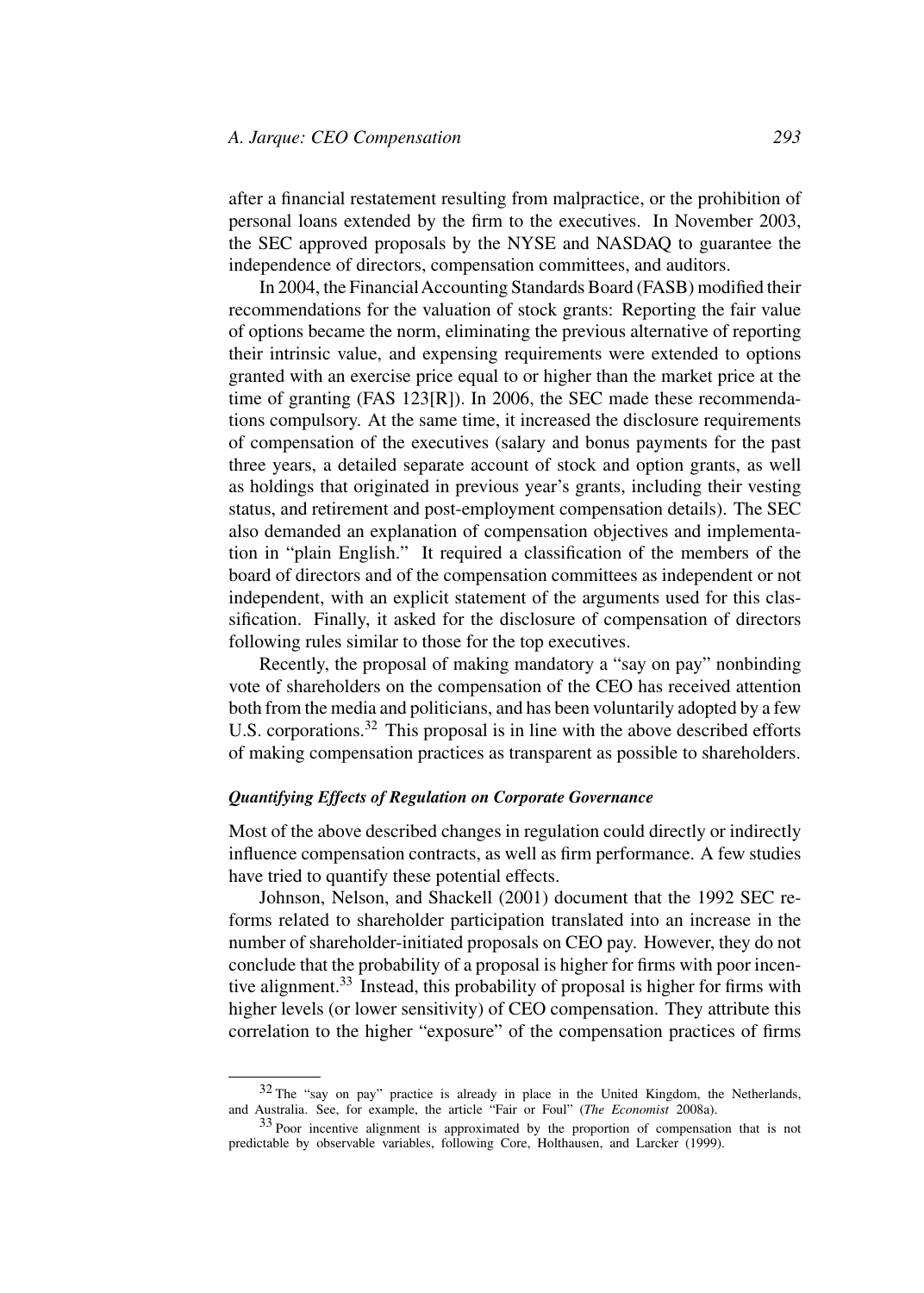with higher salaries. They find, however, a positive effect on corporate governance when they look at the probability of acceptance of the proposals: it is higher in firms with poor incentive alignment and higher for institutional investor proposals.

Chhaochharia and Grinstein (2007) provide some evidence on the effects of SOX and of the changes in the stock exchange independence requirements, as evaluated by investors in the stock market. They analyze the effects of the announcements of those regulatory changes on the stock prices of firms with different compliance levels. They construct portfolios of firms based on their degrees of compliance and find that less compliant firms (for example, firms that restated their financial statements or that do not have independent boards) earn abnormal returns of about 6 to 20 percent around the announcement of the new rules. They also report evidence that the market believes that small firms find it more difficult to comply with requirements for internal control and independence of directors: Their portfolios have small negative abnormal returns after the announcements, in contrast with positive abnormal returns of larger noncompliant firms.

The imposition of the \$1 million limit with the passing of section  $162(m)$ discussed earlier arguably could have consequences for corporate governance—on top of any direct effect on executive compensation. The evidence discussed in the previous subsection points to an increase in sensitivity of pay, which may have translated to better alignment of the incentives of the CEO with those of shareholders. This hypothesis is consistent with the evidence in Maisondieu-Laforge, Kim, and Kim (2007): They find that stock returns and operating returns improve for firms affected by the cap. However, one may argue that compensation committees may have been compelled to forego some of the subjective components in the granting of bonuses and options in order to qualify compensation plans for tax exemptions. These committees may have been compelled to qualify their compensation plans solely for tax savings purposes, or to comply with what may have been viewed as the "correct" practice after section 162(m) was approved. Hayes and Schaefer (2000) find that the part of CEO compensation that is unexplained by observable performance measures is a good predictor for future performance. This suggests that discretion of the compensation board may in fact be rewarding good executive performance, and the requirements for qualification of bonus schemes may be distorting good compensation practices.

## **5. CONCLUSION**

Real life compensation contracts are complicated. Even in the absence of illegal actions on the part of CEOs, it is easy to find examples in which the incentives of managers are not perfectly aligned with those of the shareholders. The recent cases of fraudulent behavior, such as the accounting scandals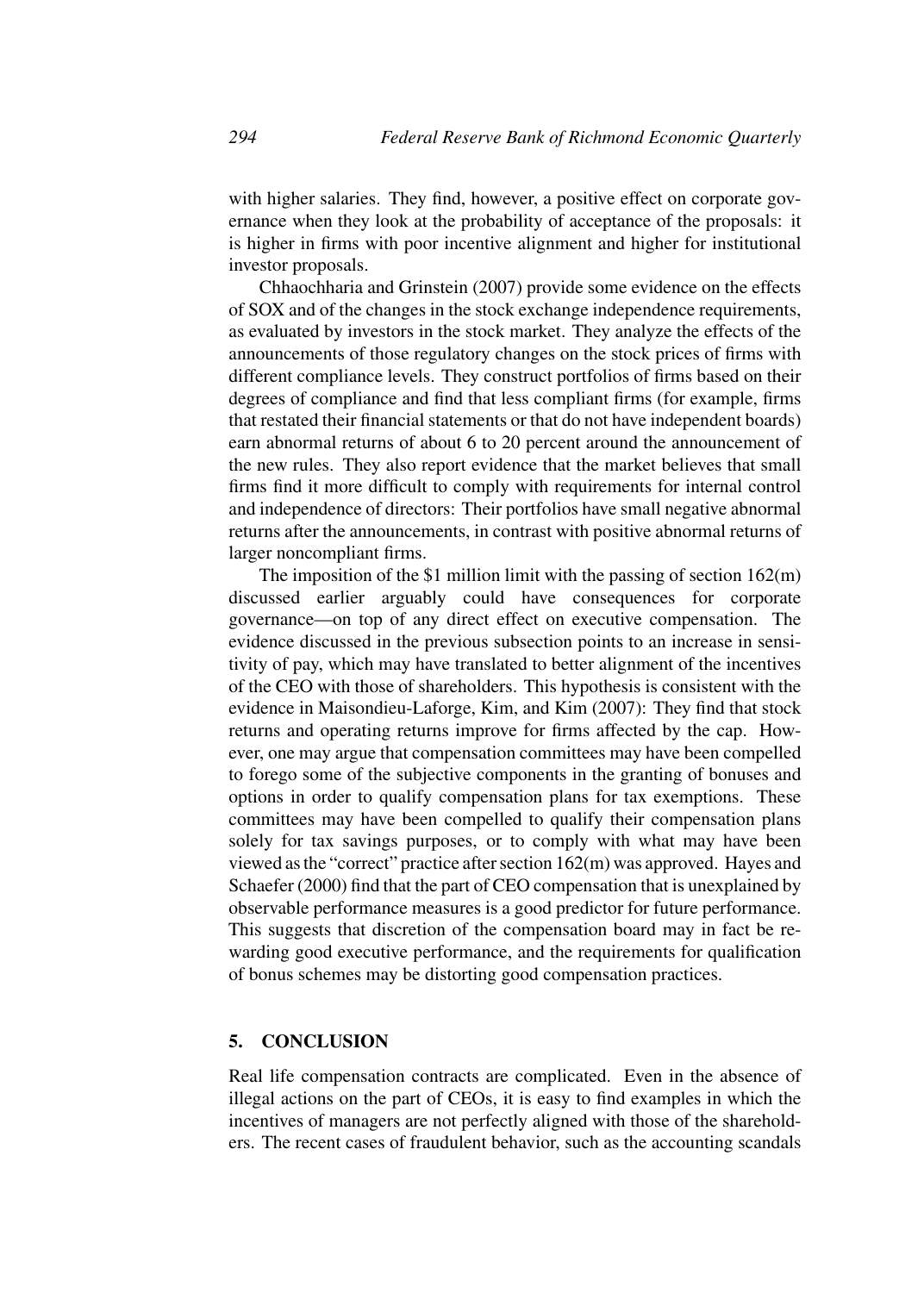at Enron, the backdating of options, or insider trading, obviously demand government intervention, as does any other breach of the law. However, a close look at the problem of CEO pay design demonstrates that providing incentives is a complicated matter and that many seemingly unintuitive features of compensation packages may, in fact, be helpful in solving incentive problems. There is ample evidence that, despite rising levels of CEO pay in the last two decades, improved corporate governance practices have translated into stronger ties between pay and performance over the same period. Recent regulation of corporate governance seems to have been aiding market-driven changes in internal control. However, it is also easy to find indications that some of the compensation regulation may impose unnecessary burdens and distortions on firms.

# **REFERENCES**

- Acharya, Viral V., Kose John, and Rangarajan K. Sundaram. 2000. "Contract Renegotiation and the Optimality of Resetting Executive Stock Options." *Journal of Financial Economics* 57: 65–101.
- Associated Press. 2008. "CEO Pay Keeps Rising Even as Economy Slows." *Richmond Times Dispatch*. http://www.inrich.com/cva/ric/search.apx. content-articles-RTD-2008-06-16-0104.html [16 June].
- Baker, George P., and Brian J. Hall. 2004. "CEO Incentives and Firm Size." *Journal of Labor Economics* 22 (October): 767–98.
- Bebchuk, Lucian, and Jesse Fried. 2003. "Executive Compensation as an Agency Problem." *Journal of Economic Perspectives* 17 (January): 71–92.
- Bebchuk, Lucian, and Jesse Fried. 2004. *Pay without Performance: The Unfulfilled Promise of Executive Compensation*. Cambridge, Mass.: Harvard University Press.
- Beck, Rachel, and Matthew Fordahl. 2008a. "CEO Pay Chugs Up in '07 Despite Economy." http://www.hermes-press.com/CEO pay1.htm [16 June].
- Beck, Rachel, and Matthew Fordahl. 2008b. "CEO Pay Climbs Despite Companies' Struggles." *USA Today*. http://www.usatoday.com/money/ companies/management/2008-06-15-ceo-pay N.htm [20 June].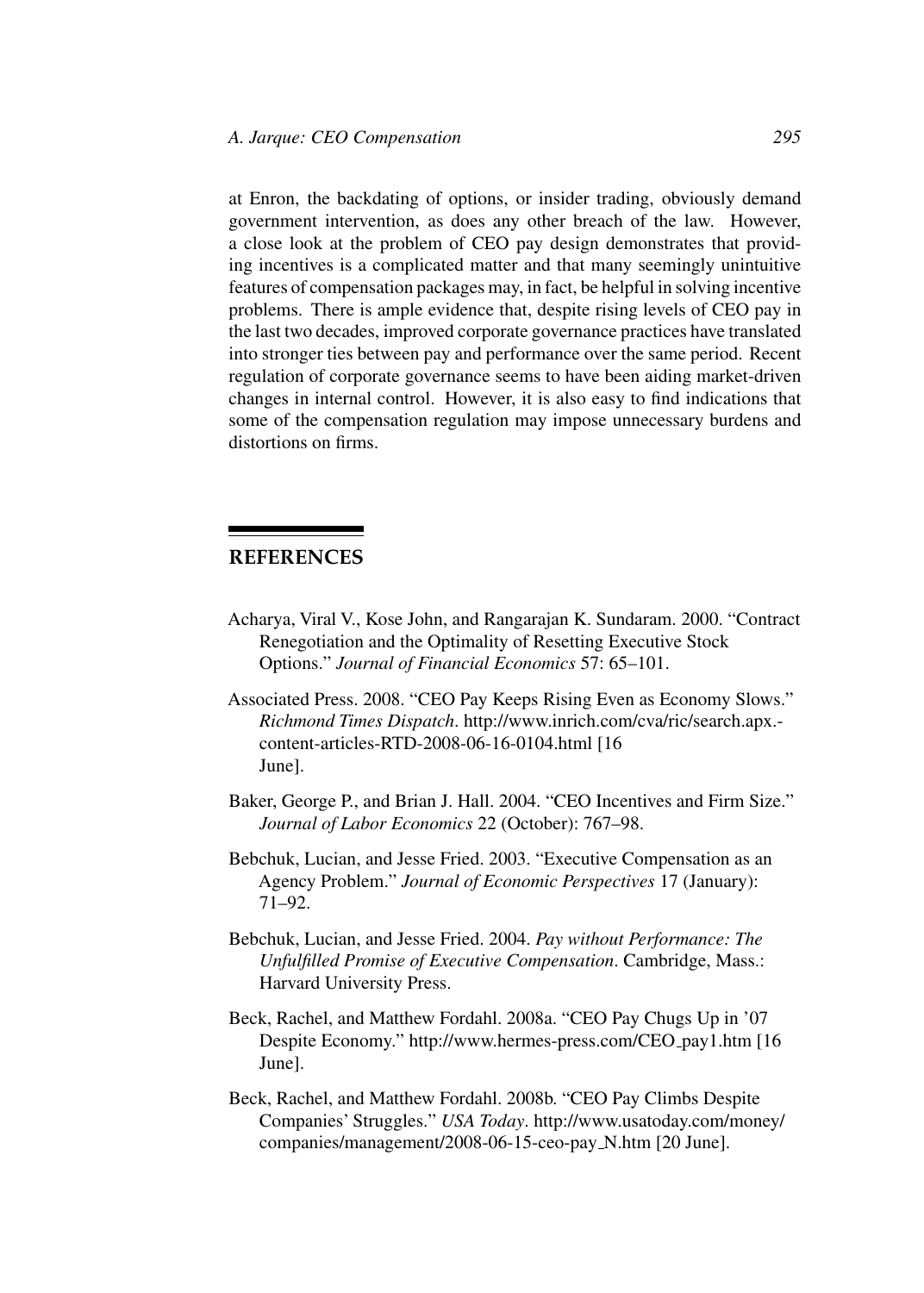Bennedsen, Morten, Francisco Pérez-González, and Daniel Wolfenzon. 2007. "Do CEOs Matter?" Copenhagen Business School Working Paper.

Brenner, Menachem, Rangarajan Sundaram, and David Yermack. 2000. "Altering the Terms of Executive Stock Options." *Journal of Financial Economics* 57 (July): 103–28

- Bolton, Patrick, José Scheinkman, and Wei Xiong. 2006. "Executive Compensation and Short-termist Behavior in Speculative Markets." *Review of Economic Studies* 73: 577–610.
- Carter, Mary Ellen, and Luann J. Lynch. 2001. "An Examination of Executive Stock Option Repricing." *Journal of Financial Economics* 61 (August): 207–25.
- Chance, Don, Raman Kumar, and Rebecca Todd. 2000. "The 'Repricing' of Executive Stock Options." *Journal of Financial Economics* 57: 129–54.
- Chhaochharia, Vidhi, and Yaniv Grinstein. 2007. "Corporate Governance and Firm Value: The Impact of the 2002 Governance Rules." *Journal of Finance* 62: 1789–825.
- Celentani, Marco, and Rosa Loveira. 2006. "A Simple Explanation of the Relative Performance Evaluation Puzzle." *Review of Economic Dynamics* 9: 525–40.
- Clementi, Gian Luca, Thomas F. Cooley, and Cheng Wang. 2006. "Stock Grants as a Commitment Device." *Journal of Economic Dynamics and Control* 30 (November): 2191–216.
- Core, John E., Robert W. Holthausen, and David F. Larcker. 1999. "Corporate Governance, Chief Executive Officer Compensation, and Firm Performance." *Journal of Financial Economics* 51: 371–406.
- Cuñat, Vicente, and Maria Guadalupe. 2004. "Executive Compensation and Competition in the Banking and Financial Sectors." Working Paper (April).
- Cuñat, Vicente, and Maria Guadalupe. 2005. "How Does Product Market Competition Shape Incentive Contracts?" *Journal of the European Economic Association* 3: 1058–82.
- Cuñat, Vicente, and Maria Guadalupe. 2006. "Globalization and the Provision of Incentives Inside the Firm." Columbia University Working Paper (November).
- Edmans, Alex, Xavier Gabaix, and Augustin Landier. Forthcoming. "A Multiplicative Model of Optimal CEO Incentives in Market Equilibrium." *Review of Financial Studies*.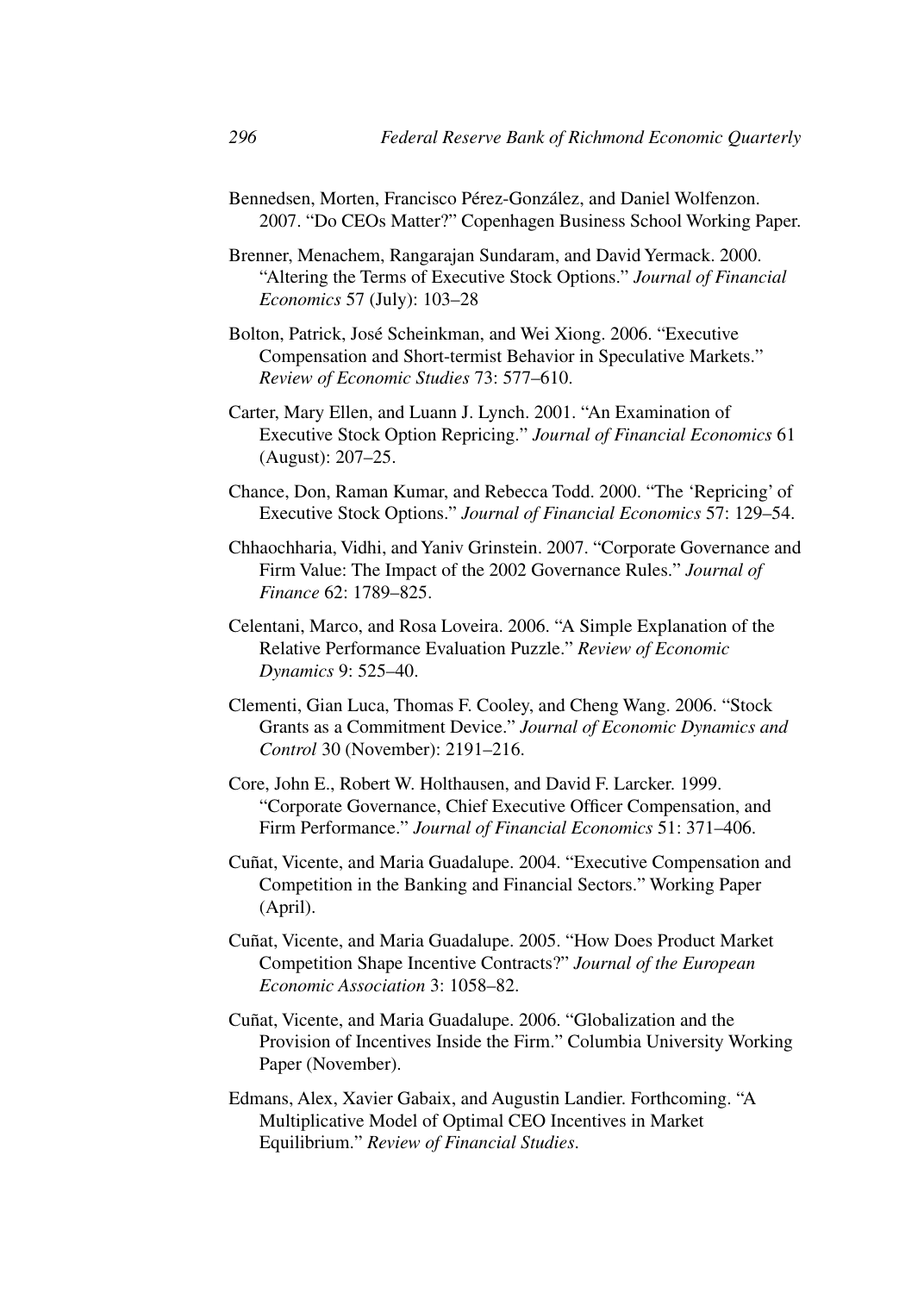- Frydman, Carola. 2005. "Rising Through the Ranks: The Evolution of the Market for Corporate Executives, 1936–2003." Working Paper (November).
- Frydman, Carola, and Raven Saks. 2007. "Historical Trends in Executive Compensation, 1936–2003." Harvard University Working Paper (November).
- Gabaix, Xavier, and Augustin Landier. 2008. "Why Has CEO Pay Increased So Much?" *The Quarterly Journal of Economics* 123: 49–100.
- Garen, John. 1994. "Executive Compensation and Principal-Agent Theory." *Journal of Political Economy* 102 (December): 1175–99.
- Gibbons, Robert, and Kevin J. Murphy. 1990. "Relative Performance Evaluation for Chief Executive Officers." *Industrial and Labor Relations Review* 43: 30S–51S.
- Gibbons, Robert, and Kevin J. Murphy. 1992. "Optimal Incentive Contracts in the Presence of Career Concerns: Theory and Evidence." *Journal of Political Economy* 100 (June): 468–505.
- Gompers, Paul A., and Andrew Metrick. 2001. "Institutional Investors and Equity Prices." *Quarterly Journal of Economics* CXIV: 229–60.
- Gompers, Paul A., Joy L. Ishii, and Andrew Metrick. 2003. "Corporate Governance and Equity Prices." *Quarterly Journal of Economics* 118 (February): 107–55.
- Grossman, S., and O. Hart. 1983. "An Analysis of the Principal-Agent Problem." *Econometrica* 51: 7–45.
- Hall, Brian, and Jeffrey Liebman. 1998. "Are CEOs Really Paid Like Bureaucrats?" *Quarterly Journal of Economics* 113 (August): 653–91.
- Hall, Brian, and Jeffrey Liebman. 2000. "The Taxation of Executive Compensation." Working Paper 7596. Cambridge, Mass.: National Bureau of Economic Research. (March).
- Hall, Brian J., and Kevin J. Murphy. 2000. "Optimal Exercise Prices for Executive Stock Options." *American Economics Review Papers and Proceedings* 90: 209–14.
- Haubrich, Joseph. 1994. "Risk Aversion, Performance Pay, and the Principal-Agent Problem." *Journal of Political Economy* 102 (April): 258–76.
- Hayes, Rachel, and Scott Schaefer. 2000. "Implicit Contracts and the Explanatory Power of Top Executive Compensation for Future Performance." *RAND Journal of Economics* 31: 273–93.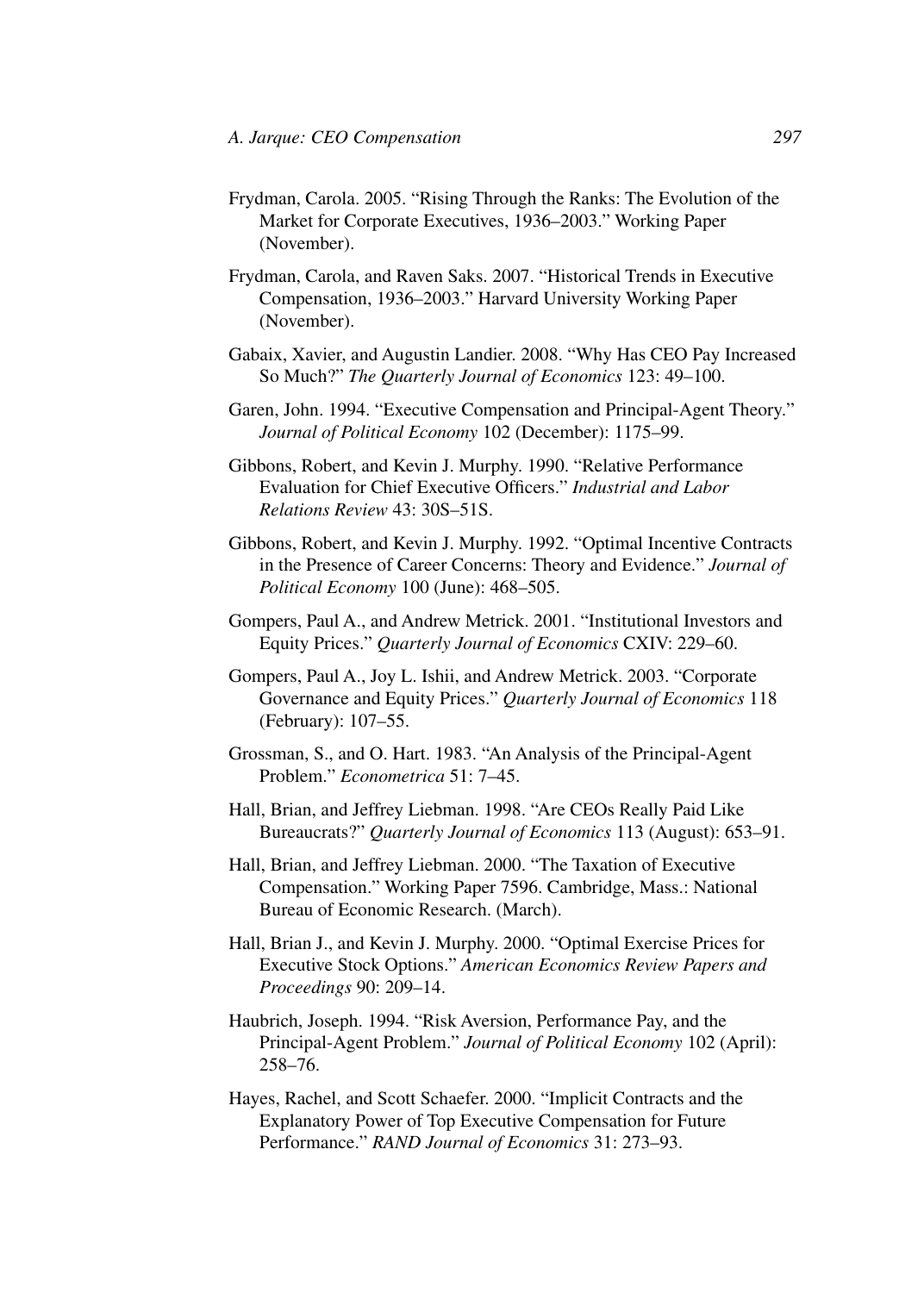- Hermalin, Benjamin E., and Michael S. Weisbach. 1998. "Endogenously Chosen Boards of Directors and Their Monitoring of the CEO." *American Economic Review* 88 (April): 96–118.
- Holmström, Bengt. 1999. "Managerial Incentive Problems: A Dynamic Perspective." *Review of Economic Studies* 66 (January): 169–82.
- Holmström, Bengt, and Steven Kaplan. 2003. "The State of U.S. Corporate Governance: What's Right and What's Wrong?" *Journal of Applied Corporate Finance* 15: 8–20.
- Jensen, Michael, and Kevin J. Murphy. 1990a. "Performance Pay and Top-Management Incentives." *Journal of Political Economy* 98 (April): 225–64.
- Jensen, Michael C., and Kevin J. Murphy. 1990b. "CEO Incentives: It's Not How Much You Pay, But How." *Harvard Business Review* 3 (May-June).
- Jensen, Michael, Kevin J. Murphy, and Eric Wruck. 2004. "Remuneration: Where We've Been, How We Got to Here, What are the Problems, and How to Fix Them." Harvard NOM Working Paper 04-28. (July).
- Jenter, Dirk, and Fadi Kanaan. 2006. "CEO Turnover and Relative Performance Evaluation." Working Paper 12068. Cambridge, Mass.: National Bureau of Economic Research. (March).
- Johnson, Marilyn, Karen Nelson, and Margaret Shackell. 2001. "An Empirical Analysis of the SEC's 1992 Proxy Reforms on Executive Compensation." Stanford University Graduate School of Business Research Paper 1679.
- Kadan, Ohad, and Jeroen Swinkels. 2008. "Stocks or Options? Moral Hazard, Firm Viability, and the Design of Compensation." *Review of Financial Studies* 21 (January): 451–82.
- Kaplan, Steven N., and Bernadette A. Minton. 2006. "How has CEO Turnover Changed? Increasingly Performance Sensitive Boards and Increasingly Uneasy CEOs." Working Paper 12465. Cambridge, Mass.: National Bureau of Economic Research.
- Kole, Stacey R. 1997. "The Complexity of Compensation Contracts." *Journal of Financial Economics* 43 (January): 79–104.
- Kuhnen, Camelia, and Jeffrey Zwiebel. 2008. "Executive Pay, Hidden Compensation and Managerial Entrenchment." Working Paper (July).
- Lucas, Robert E., Jr. 1978. "On the Size Distribution of Business Firms." *Bell Journal of Economics* 9: 508–23.
- Margiotta, Mary M., and Robert A. Miller. 2000. "Managerial Compensation and the Cost of Moral Hazard." *International Economic Review* 41 (August): 669–719.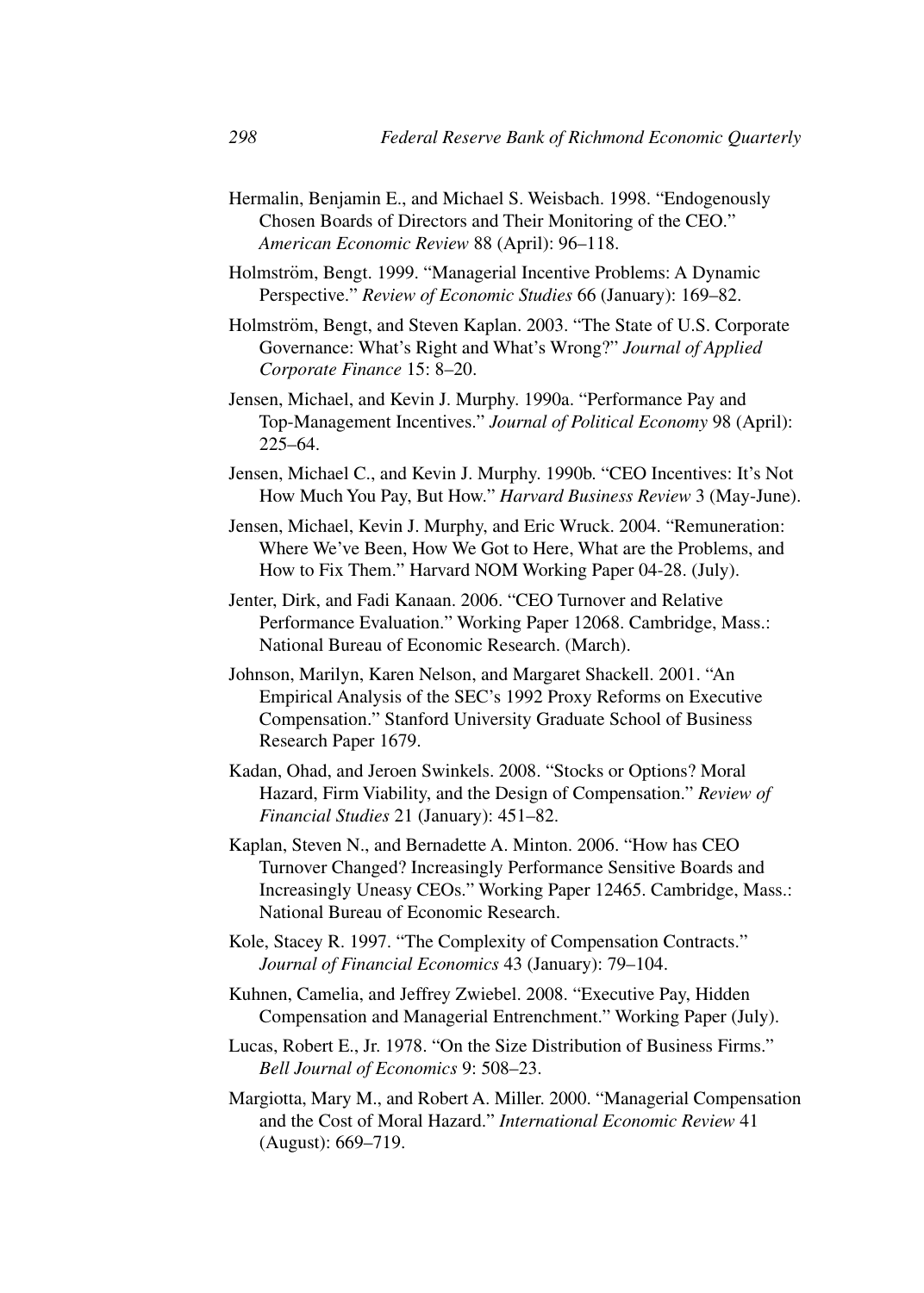Maisondieu-Laforge, Olivier, Yong H. Kim, and Young Sang Kim. 2007. "Financial Contracting and Operating Performance: The Case for OBRA and Efficient Contracting." *Corporate Ownership & Control* 4: 217–27.

Miller, Merton H., and Myron S. Scholes. 2002. "Executive Compensation, Taxes, and Incentives." In *Selected Works of Merton H. Miller: A Celebration of Markets*, edited by Bruce D. Grundy. Chicago: The University of Chicago Press, 254–78.

Murphy, Kevin J. 1996. "Reporting Choice and the 1992 Proxy Disclosure Rules." *Journal of Accounting, Auditing, and Finance* 11: 497–515.

Murphy, Kevin J. 1999. "Executive Compensation." In *Handbook of Labor Economics*, edited by Orley Ashenfelter and David Card. New York: Elsevier Science North Holland, 2485–563.

Perry, Tod, and Marc Zenner. 2001. "Pay for Performance? Government Regulation and the Structure of Compensation Contracts." *Journal of Financial Economics* 62 (December): 453–88.

Prescott, Edward S. 2003. "Firms, Assignments, and Earnings." Federal Reserve Bank of Richmond *Economic Quarterly* 89 (Fall): 69–81.

Rose, Nancy, and Catherine Wolfram. 2000. "Has the 'Million-Dollar Cap' Affected CEO Pay?" *American Economic Review Papers and Proceedings* 90 (May): 197–202.

Rose, Nancy, and Catherine Wolfram. 2002. "Regulating Executive Pay: Using the Tax Code to Influence Chief Executive Officer Compensation." *Journal of Labor Economics* 20 (April): S138–S175.

Rosen, Sherwin. 1981. "The Economics of Superstars." *American Economic Review* 71: 845–58.

Rosen, Sherwin. 1982. "Authority, Control and the Distribution of Earnings." *Bell Journal of Economics* 13: 311–23.

Rosen, Sherwin. 1992. "Contracts and the Market for Executives." In *Contract Economics*, edited by Lars Werin and Hans Wijkander. Cambridge, Mass.: Blackwell, 181–211.

Schaefer, Scott. 1998. "The Dependence of Pay-Performance Sensitivity on the Size of the Firm." *The Review of Economics and Statistics* 80 (August): 436–43.

Terviö, Marko. 2008. "The Difference that CEOs Make: An Assignment Model Approach." *American Economic Review* 98 (June): 642–68.

*The Economist*. 2008a. "Fair or Foul." http://www.economist.com/business/ displaystory.cfm?story id=11543754 [12 June].

*The Economist*. 2008b. "Pay Attention." http://www.economist.com/ business/displaystory.cfm?story id=11543665 [12 June].